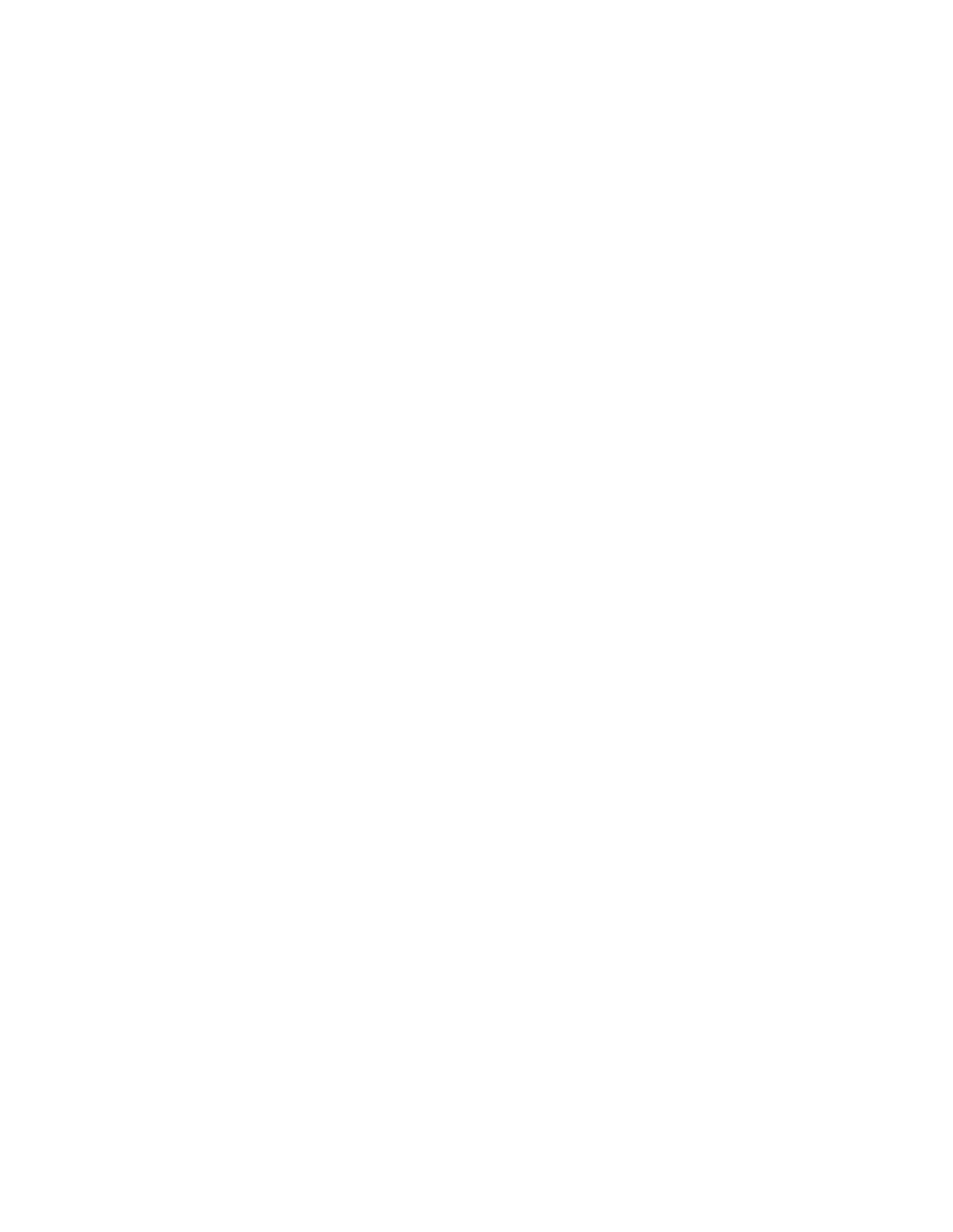*NIST Special Publication 800-48 Wireless Network Security*

*802.11, Bluetooth and Handheld Devices*

Recommendations of the National Institute of Standards and Technology

Tom Karygiannis and Les Owens

# **C O M P U T E R S E C U R I T Y**

Computer Security Division Information Technology Laboratory National Institute of Standards and Technology Gaithersburg, MD 20899-8930

November 2002



U.S. Department of Commerce Donald L. Evans, Secretary

Technology Administration Phillip J. Bond, Under Secretary for Technology

National Institute of Standards and Technology Arden L. Bement, Jr., Director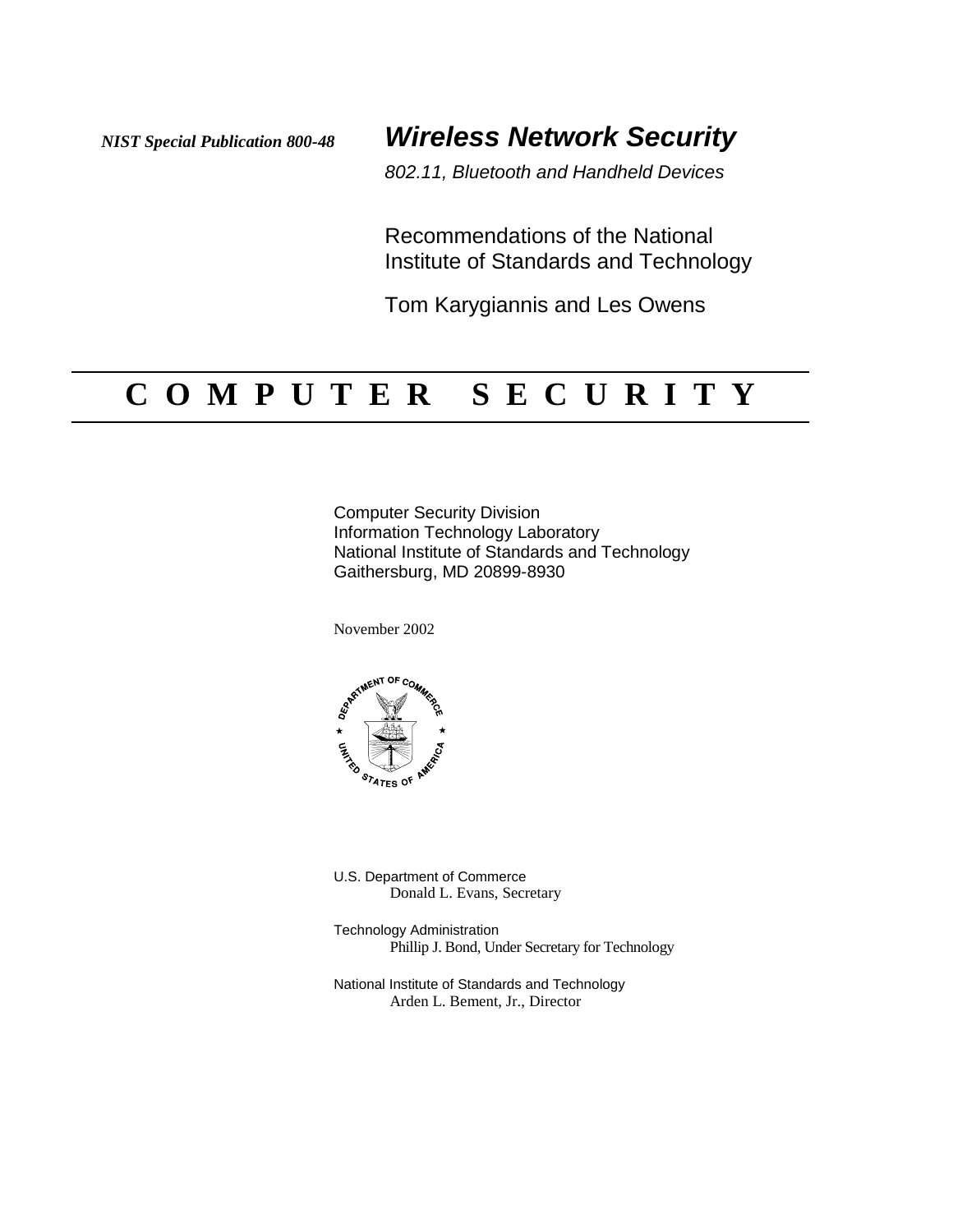#### **Note to Readers**

This document is a publication of the National Institute of Standards and Technology (NIST) and is not subject to U.S. copyright. Certain commercial products are described in this document as examples only. Inclusion or exclusion of any product does not imply endorsement or non-endorsement by NIST or any agency of the U.S. Government. Inclusion of a product name does not imply that the product is the best or only product suitable for the specified purpose.

### **Acknowledgments**

The authors wish to express their sincere thanks to numerous members of government, industry, and academia who have commented on this document. First, the authors wish to express their thanks to the staff at Booz Allen Hamilton who contributed to this document. In particular, their appreciation goes to Rick Nicholson, Brendan Goode, Christine Kerns, Sharma Aditi, and Brian Miller for their research, technical support, and contributions to this document. The authors express their appreciation to Bill Burr, Murugiah Souppaya, Tim Grance, Ray Snouffer, Sheila Frankel, and John Wack of NIST, for providing valuable contributions to the technical content of this publication. The authors would also like to express their thanks to security experts Russ Housley, Markus Jacobsson, Jan-Ove Larsson, Simon Josefsson, Stephen Whitlock, Brian Seborg, Pascal Meunier, William Arbaugh, Joesph Kabara, David Tipper, and Prashanth Krishnanmurthy for their valuable comments and suggestions. Finally, the authors wish to thank especially Matthew Gast, Keith Rhodes, and the Bluetooth Special Interest Group for their critical review and feedback during the public comments period. Contributions were also made by Rick Doten, Jerry Harold, Stephen Palmer, Michael D. Gerdes, Wally Wilhoite, Ben Halpert, Susan Landau, Sandeep Dhameja, Robert Moskowitz, Dennis Volpano, David Harrington, Bernard Aboba, Edward Block, Carol Ann Widmayer, Harold J. Podell, Mike DiSabato, Pieter Kasselman, Rick E. Morin, Chall McRoberts, and Kevin L. Perez.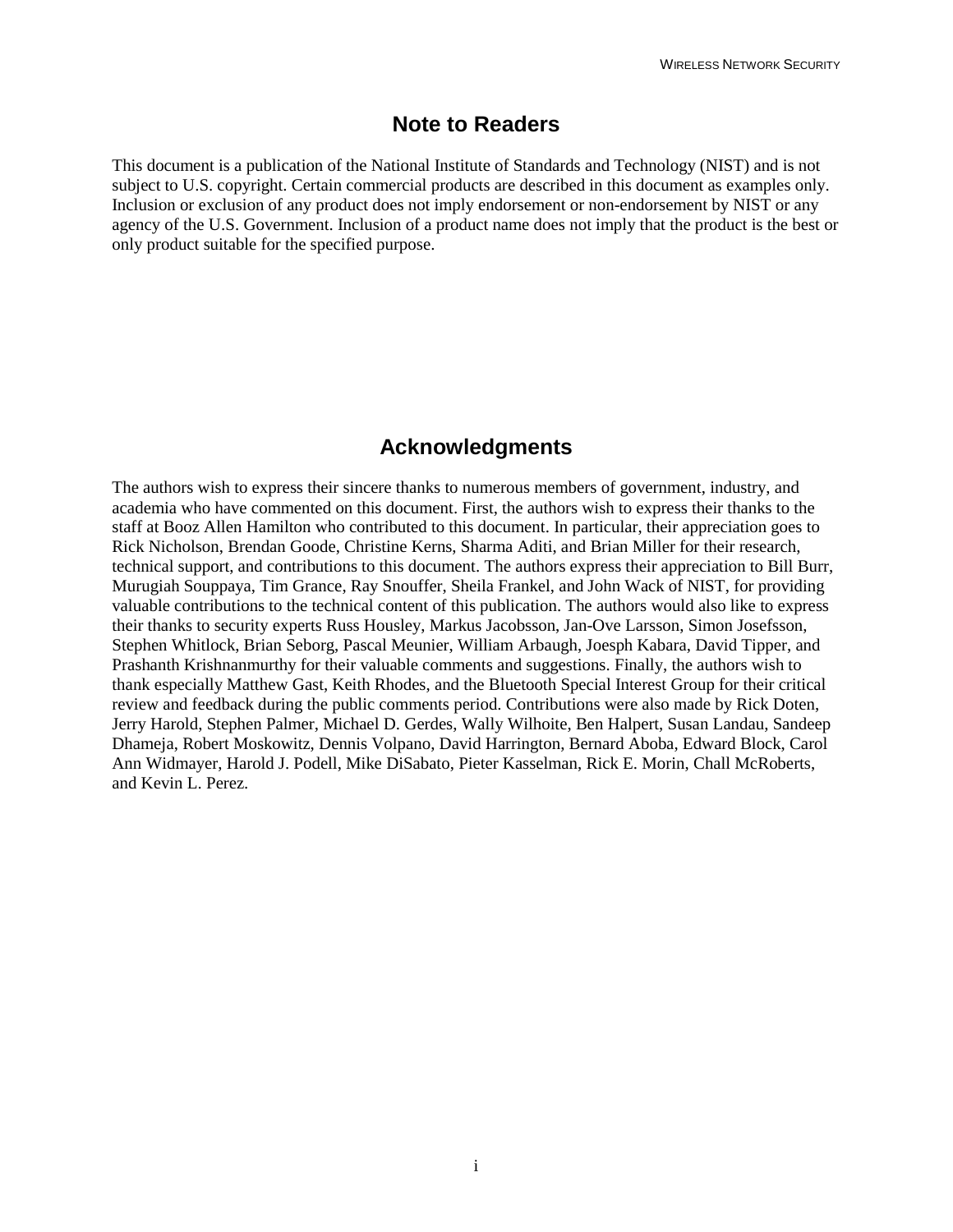# Table of Contents

| 1. |     |                                                                                   |  |  |
|----|-----|-----------------------------------------------------------------------------------|--|--|
|    | 1.1 |                                                                                   |  |  |
|    | 1.2 |                                                                                   |  |  |
|    | 1.3 |                                                                                   |  |  |
|    | 1.4 |                                                                                   |  |  |
| 2. |     |                                                                                   |  |  |
|    | 2.1 |                                                                                   |  |  |
|    |     | 2.1.1                                                                             |  |  |
|    |     | 2.1.2                                                                             |  |  |
|    | 2.2 |                                                                                   |  |  |
|    |     |                                                                                   |  |  |
|    |     |                                                                                   |  |  |
|    | 2.3 |                                                                                   |  |  |
|    |     | 2.3.1                                                                             |  |  |
|    |     | 2.3.2                                                                             |  |  |
|    | 2.4 |                                                                                   |  |  |
|    | 2.5 |                                                                                   |  |  |
|    | 2.6 |                                                                                   |  |  |
| 3. |     |                                                                                   |  |  |
|    | 3.1 |                                                                                   |  |  |
|    |     | 3.1.1                                                                             |  |  |
|    |     | 3.1.2                                                                             |  |  |
|    |     | 3.1.3                                                                             |  |  |
|    |     | 3.1.4                                                                             |  |  |
|    |     | 3.1.5                                                                             |  |  |
|    | 3.2 |                                                                                   |  |  |
|    | 3.3 |                                                                                   |  |  |
|    |     | Security Features of 802.11 Wireless LANs per the Standard 3-13<br>3.3.1<br>3.3.2 |  |  |
|    | 3.4 |                                                                                   |  |  |
|    |     |                                                                                   |  |  |
|    |     | 3.4.2                                                                             |  |  |
|    |     | 3.4.3                                                                             |  |  |
|    |     | 3.4.4                                                                             |  |  |
|    | 3.5 |                                                                                   |  |  |
|    |     | 3.5.1                                                                             |  |  |
|    |     | 3.5.2                                                                             |  |  |
|    |     | 3.5.3                                                                             |  |  |
|    | 3.6 |                                                                                   |  |  |
|    | 3.7 | Case Study: Implementing a Wireless LAN in the Work Environment3-37               |  |  |
|    | 3.8 |                                                                                   |  |  |
|    | 3.9 |                                                                                   |  |  |
| 4. |     |                                                                                   |  |  |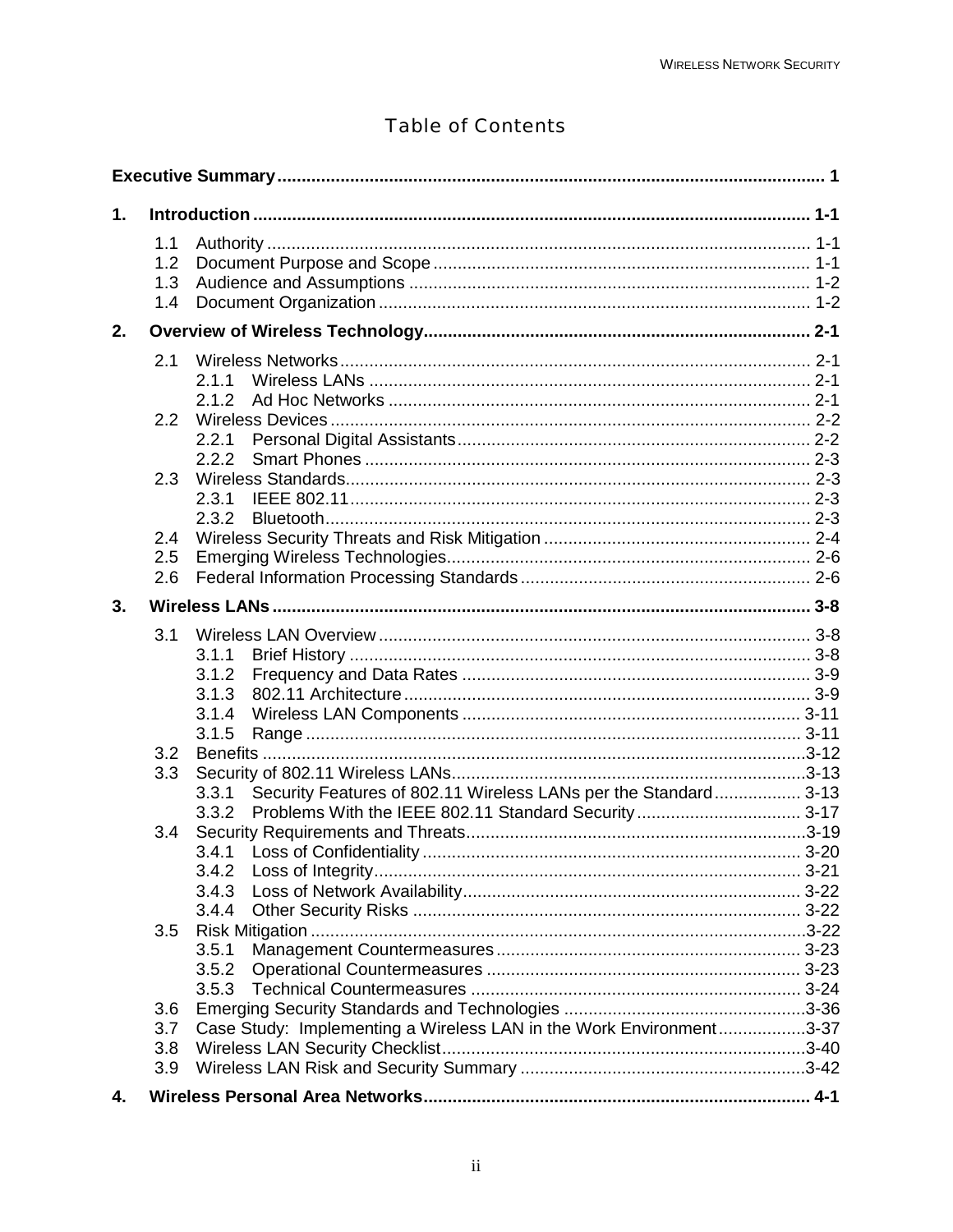| 4.1 |                                                                     |  |
|-----|---------------------------------------------------------------------|--|
|     | 4.1.1                                                               |  |
|     | 4.1.2                                                               |  |
|     | 4.1.3                                                               |  |
|     | 4.1.4                                                               |  |
| 4.2 |                                                                     |  |
| 4.3 |                                                                     |  |
|     | Security Features of Bluetooth per the Specifications  4-7<br>4.3.1 |  |
|     | 4.3.2                                                               |  |
| 4.4 |                                                                     |  |
|     | 4.4.1                                                               |  |
|     | 4.4.2                                                               |  |
|     | 4.4.3                                                               |  |
| 4.5 |                                                                     |  |
|     | 4.5.1                                                               |  |
|     | 4.5.2                                                               |  |
|     | 4.5.3                                                               |  |
| 4.6 |                                                                     |  |
| 4.7 |                                                                     |  |
| 5.  |                                                                     |  |
| 5.1 |                                                                     |  |
| 5.2 |                                                                     |  |
| 5.3 |                                                                     |  |
|     | 5.3.1                                                               |  |
|     | 5.3.2                                                               |  |
|     | 5.3.3                                                               |  |
| 5.4 |                                                                     |  |
|     | 5.4.1                                                               |  |
|     | 5.4.2                                                               |  |
|     | 5.4.3                                                               |  |
| 5.5 |                                                                     |  |
| 5.6 |                                                                     |  |
| 5.7 |                                                                     |  |
|     |                                                                     |  |
|     |                                                                     |  |
|     |                                                                     |  |
|     |                                                                     |  |
|     |                                                                     |  |
|     |                                                                     |  |
|     |                                                                     |  |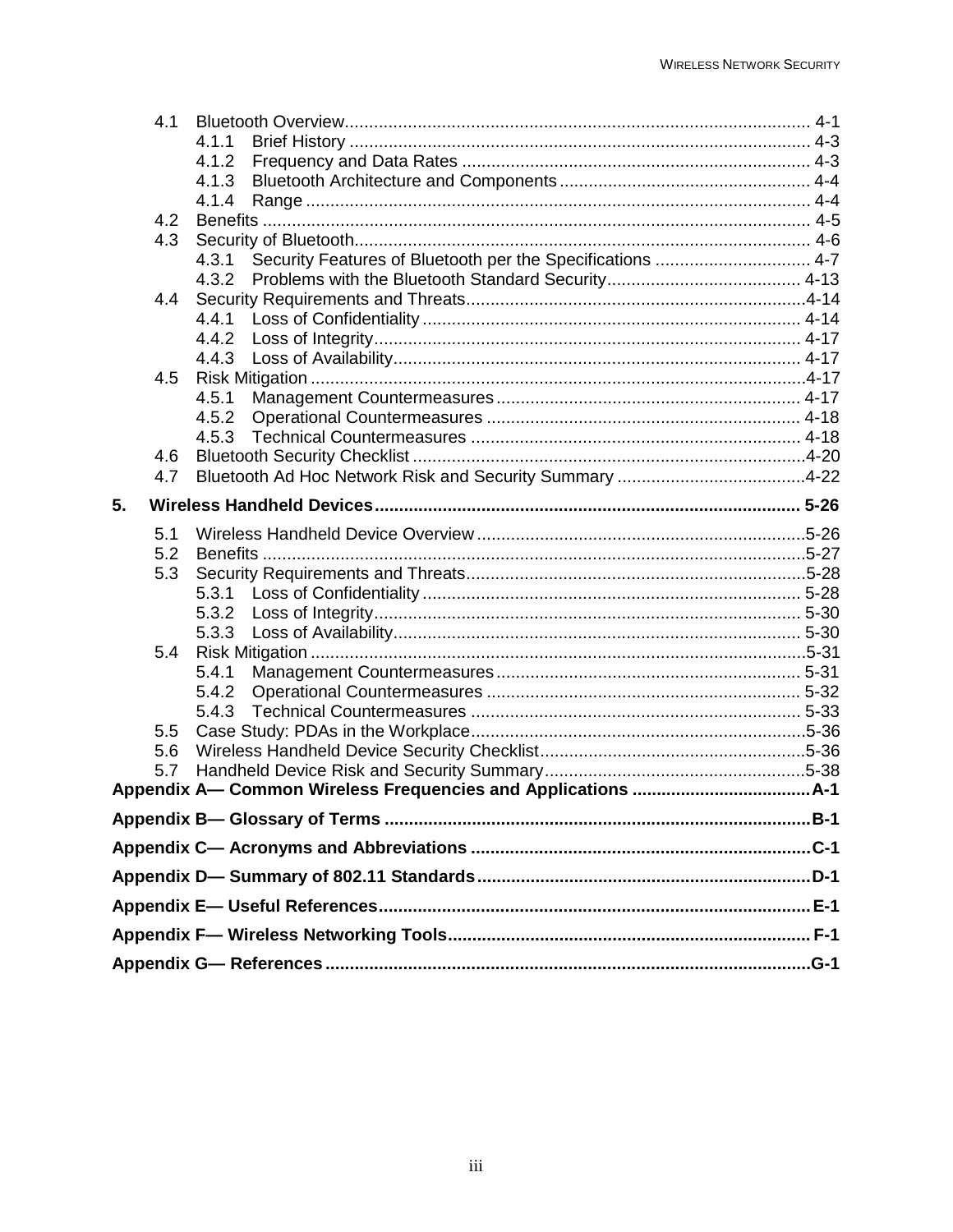# List of Figures

| Figure 3-10. Typical Use of VPN for Secure Internet Communications From Site-to-Site 3-33 |
|-------------------------------------------------------------------------------------------|
|                                                                                           |
|                                                                                           |
|                                                                                           |
|                                                                                           |
|                                                                                           |
|                                                                                           |
|                                                                                           |
|                                                                                           |
|                                                                                           |
|                                                                                           |
|                                                                                           |
|                                                                                           |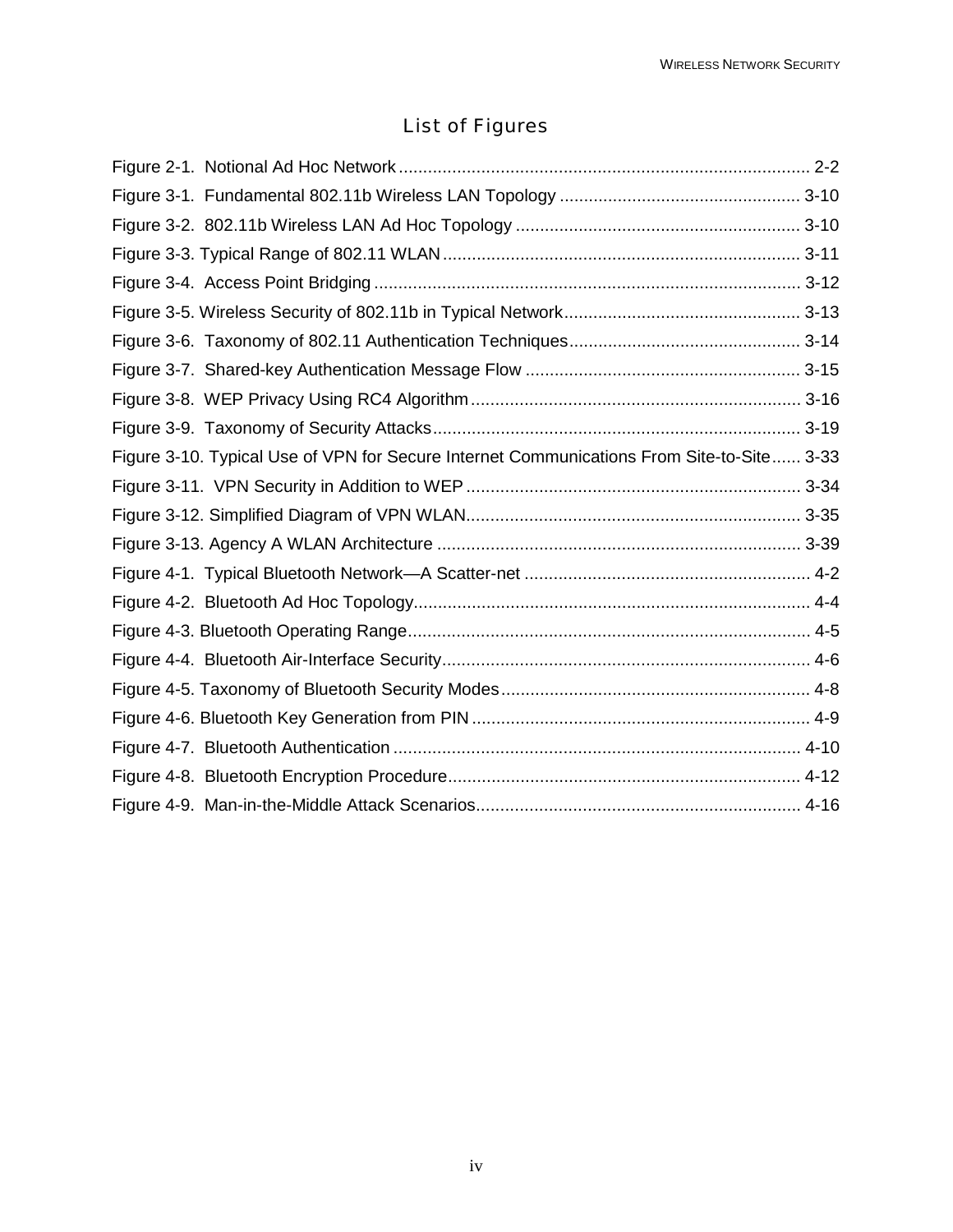## List of Tables

| Table 3-2. Key Problems with Existing 802.11 Wireless LAN Security  3-18 |  |
|--------------------------------------------------------------------------|--|
|                                                                          |  |
|                                                                          |  |
|                                                                          |  |
|                                                                          |  |
|                                                                          |  |
|                                                                          |  |
|                                                                          |  |
|                                                                          |  |
|                                                                          |  |
|                                                                          |  |
|                                                                          |  |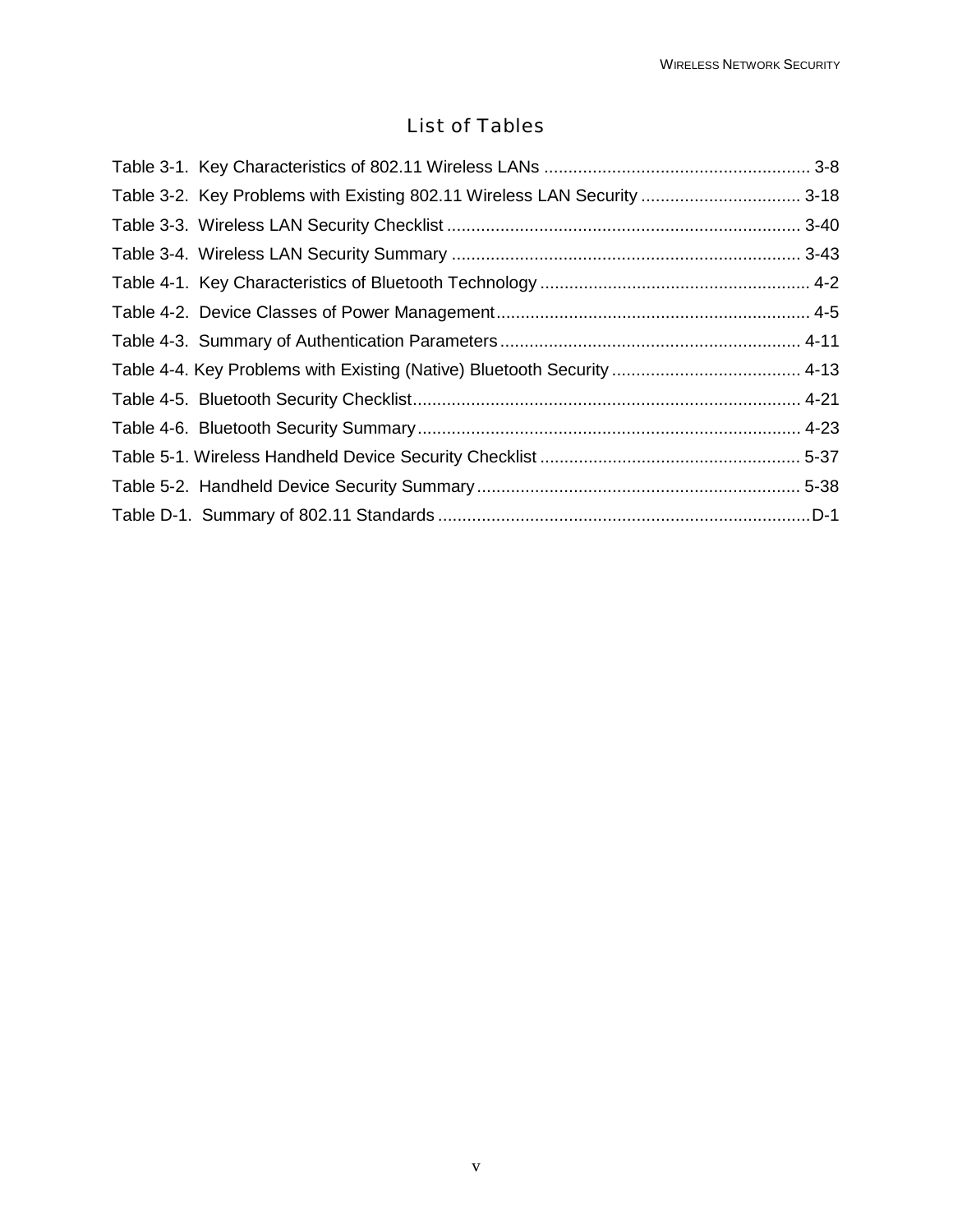#### <span id="page-8-0"></span>**Executive Summary**

Wireless communications offer organizations and users many benefits such as portability and flexibility, increased productivity, and lower installation costs. Wireless technologies cover a broad range of differing capabilities oriented toward different uses and needs. Wireless local area network (WLAN) devices, for instance, allow users to move their laptops from place to place within their offices without the need for wires and without losing network connectivity. Less wiring means greater flexibility, increased efficiency, and reduced wiring costs. Ad hoc networks, such as those enabled by Bluetooth, allow data synchronization with network systems and application sharing between devices. Bluetooth functionality also eliminates cables for printer and other peripheral device connections. Handheld devices such as personal digital assistants (PDA) and cell phones allow remote users to synchronize personal databases and provide access to network services such as wireless e-mail, Web browsing, and Internet access. Moreover, these technologies can offer dramatic cost savings and new capabilities to diverse applications ranging from retail settings to manufacturing shop floors to first responders.

However, risks are inherent in any wireless technology. Some of these risks are similar to those of wired networks; some are exacerbated by wireless connectivity; some are new. Perhaps the most significant source of risks in wireless networks is that the technology's underlying communications medium, the airwave, is open to intruders, making it the logical equivalent of an Ethernet port in the parking lot.

The loss of confidentiality and integrity and the threat of denial of service (DoS) attacks are risks typically associated with wireless communications. Unauthorized users may gain access to agency systems and information, corrupt the agency's data, consume network bandwidth, degrade network performance, launch attacks that prevent authorized users from accessing the network, or use agency resources to launch attacks on other networks.

Specific threats and vulnerabilities to wireless networks and handheld devices include the following:

- ! All the vulnerabilities that exist in a conventional wired network apply to wireless technologies.
- ! Malicious entities may gain unauthorized access to an agency's computer network through wireless connections, bypassing any firewall protections.
- **Example 3** Sensitive information that is not encrypted (or that is encrypted with poor cryptographic techniques) and that is transmitted between two wireless devices may be intercepted and disclosed.
- DoS attacks may be directed at wireless connections or devices.
- ! Malicious entities may steal the identity of legitimate users and masquerade as them on internal or external corporate networks.
- **EXECUTE:** Sensitive data may be corrupted during improper synchronization.
- **I.** Malicious entities may be able to violate the privacy of legitimate users and be able to track their movements.
- $\blacksquare$  Malicious entities may deploy unauthorized equipment (e.g., client devices and access points) to surreptitiously gain access to sensitive information.
- ! Handheld devices are easily stolen and can reveal sensitive information.
- ! Data may be extracted without detection from improperly configured devices.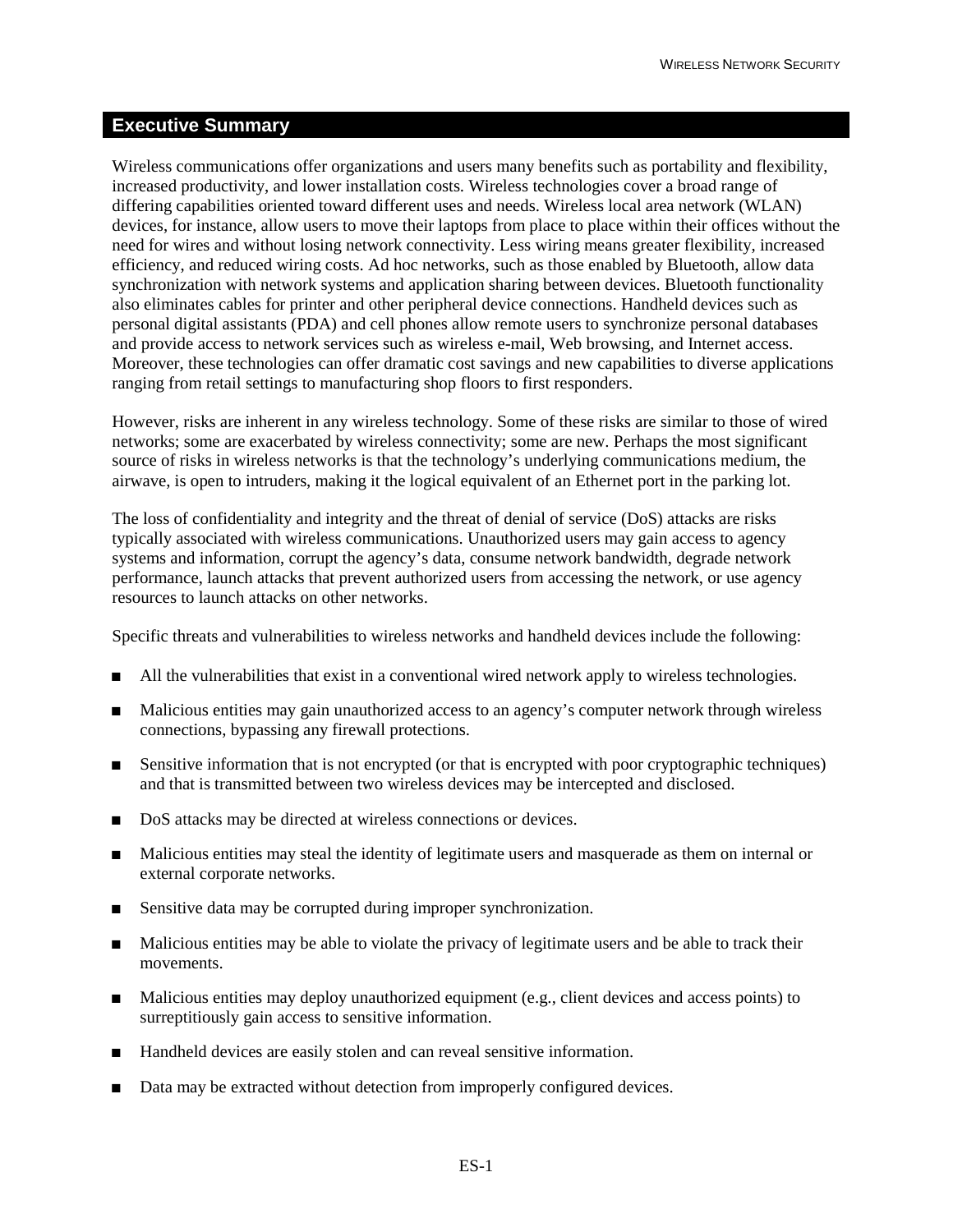- ! Viruses or other malicious code may corrupt data on a wireless device and subsequently be introduced to a wired network connection.
- ! Malicious entities may, through wireless connections, connect to other agencies or organizations for the purposes of launching attacks and concealing their activities.
- ! Interlopers, from inside or out, may be able to gain connectivity to network management controls and thereby disable or disrupt operations.
- ! Malicious entities may use third-party, untrusted wireless network services to gain access to an agency's or other organization's network resources.
- $\blacksquare$  Internal attacks may be possible via ad hoc transmissions.

This document provides an overview of wireless networking technologies and wireless handheld devices most commonly used in an office environment and with today's mobile workforce. This document seeks to assist agencies in reducing the risks associated with 802.11 wireless local area networks (LAN), Bluetooth wireless networks, and handheld devices.

The National Institute of Standards and Technology (NIST) recommends the following actions:

#### **Agencies should be aware that maintaining a secure wireless network is an ongoing process that requires greater effort than that required for other networks and systems. Moreover, it is important that agencies assess risks more frequently and test and evaluate system security controls when wireless technologies are deployed.**

Maintaining a secure wireless network and associated devices requires significant effort, resources, and vigilance and involves the following steps:

- ! Maintaining a full understanding of the topology of the wireless network.
- Labeling and keeping inventories of the fielded wireless and handheld devices.
- Creating backups of data frequently.
- ! Performing periodic security testing and assessment of the wireless network.
- **EXECUTE:** Performing ongoing, randomly timed security audits to monitor and track wireless and handheld devices.
- Applying patches and security enhancements.
- ! Monitoring the wireless industry for changes to standards that enhance security features and for the release of new products.
- **I.** Vigilantly monitoring wireless technology for new threats and vulnerabilities.

**Agencies should not undertake wireless deployment for essential operations until they have examined and can acceptably manage and mitigate the risks to their information, system operations, and continuity of essential operations. Agencies should perform a risk assessment and develop a security policy before purchasing wireless technologies, because their unique security requirements will determine which products should be considered for purchase.**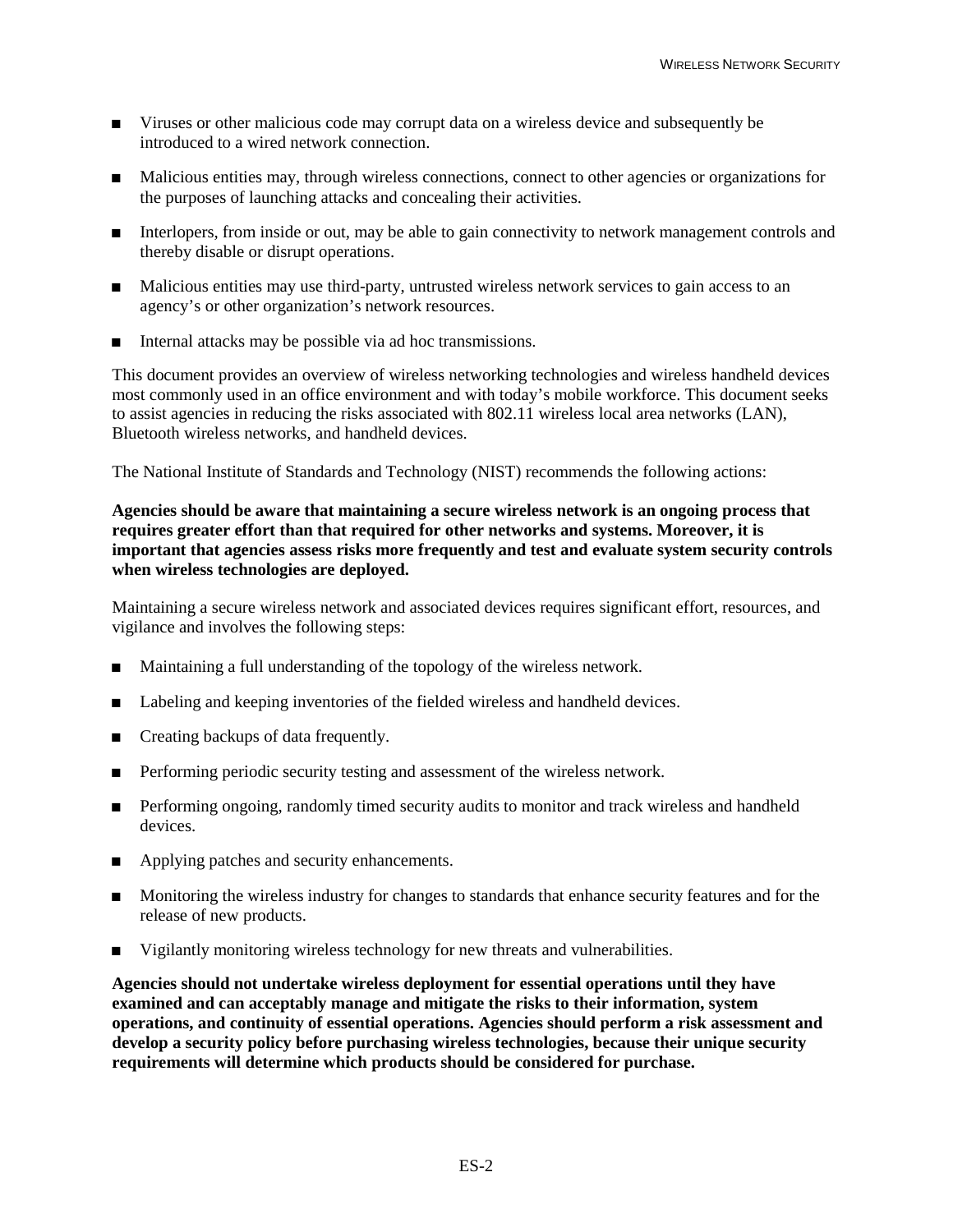As described in this document, the risks related to the use of wireless technologies are considerable. Many current communications protocols and commercial products provide inadequate protection and thus present unacceptable risks to agency operations. Agencies must actively address such risks to protect their ability to support essential operations, before deployment of wireless technologies. Furthermore, many organizations poorly administer their wireless technologies. Some examples include deploying equipment with "factory default" settings, failing to control or inventory access points, not implementing the security capabilities provided, and not developing or employing a security architecture suitable to the wireless environment (e.g., one with firewalls between wired and wireless systems, blocking of unneeded services/ports, use of strong cryptography). To a large extent, most of the risks can be mitigated. However, mitigating these risks requires considerable tradeoffs between technical solutions and costs. Today, the vendor and standards community is aggressively working toward more robust, open, and secure solutions for the near future. For these reasons, it may be prudent for some agencies to simply wait for these more mature solutions.

#### **Agencies should be aware of the technical and security implications of wireless and handheld device technologies.**

Although these technologies offer significant benefits, they also provide unique security challenges over their wired counterparts. The coupling of relative immaturity of the technology with poor security standards, flawed implementations, limited user awareness, and lax security and administrative practices forms an especially challenging combination. In a wireless environment, data is broadcast through the air and organizations do not have physical controls over the boundaries of transmissions or the ability to use the controls typically available with wired connections. As a result, data may be captured when it is broadcast. Because of differences in building construction, wireless frequencies and attenuation, and the capabilities of high-gain antennas, the distances necessary for positive control for wireless technologies to prevent eavesdropping can vary considerably. The safe distance can vary up to kilometers, even when the nominal or claimed operating range of the wireless device is less than a hundred meters.

#### **Agencies should carefully plan the deployment of 802.11, Bluetooth, or any other wireless technology.**

Because it is much more difficult to address security once deployment and implementation have occurred, security should be considered from the initial planning stage. Agencies are more likely to make better security decisions about configuring wireless devices and network infrastructure when they develop and use a detailed, well-designed deployment plan. Developing such a plan will support the inevitable tradeoff decisions between usability, performance, and risk.

#### **Agencies should be aware that security management practices and controls are especially critical to maintaining and operating a secure wireless network.**

Appropriate management practices are critical to operating and maintaining a secure wireless network. Security practices entail the identification of an agency's or organization's information system assets and the development, documentation and implementation of policies, standards, procedures, and guidelines that ensure confidentiality, integrity, and availability of information system resources.

To support the security of wireless technology, the following security practices (with some illustrative examples) should be implemented:

! Agency-wide information system security policy that addresses the use of 802.11, Bluetooth, and other wireless technologies.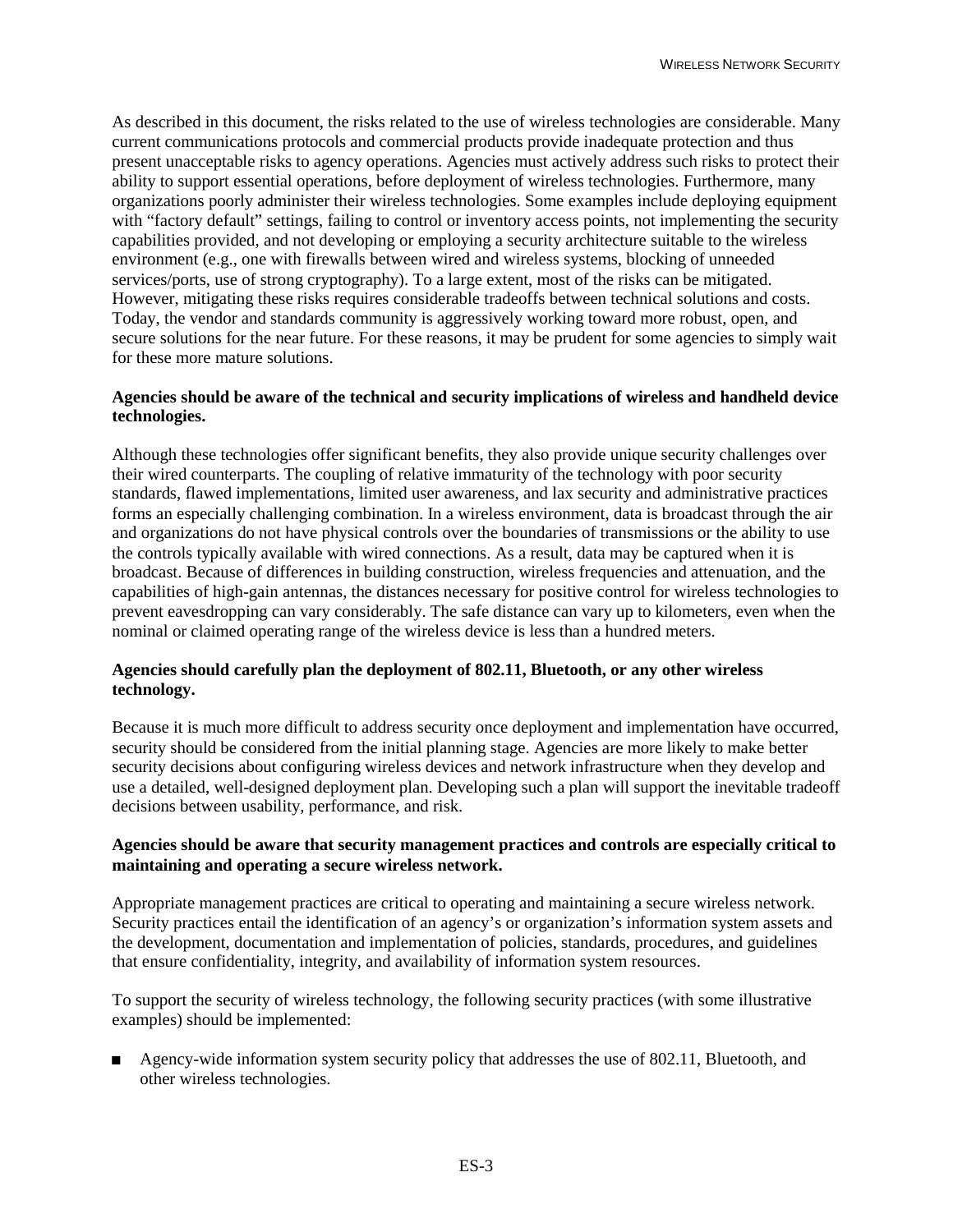- **I.** Configuration/change control and management to ensure that equipment (such as access points) has the latest software release that includes security feature enhancements and patches for discovered vulnerabilities.
- ! Standardized configurations to reflect the security policy, to ensure change of default values, and to ensure consistency of operation.
- **EXECURIES** Security training to raise awareness about the threats and vulnerabilities inherent in the use of wireless technologies (including the fact that robust cryptography is essential to protect the "radio" channel, and that simple theft of equipment is a major concern).

#### **Agencies should be aware that physical controls are especially important in a wireless environment.**

Agencies should make sure that adequate physical security is in place. Physical security measures, including barriers, access control systems, and guards, are the first line of defense. Agencies must make sure that the proper physical countermeasures are in place to mitigate some of the biggest risks such as theft of equipment and insertion of rogue access points or wireless network monitoring devices.

#### **Agencies must enable, use, and routinely test the inherent security features, such as authentication and encryption, that exist in wireless technologies. In addition, firewalls and other appropriate protection mechanisms should be employed.**

Wireless technologies generally come with some embedded security features, although frequently many of the features are disabled by default. As with many newer technologies (and some mature ones), the security features available may not be as comprehensive or robust as necessary. Because the security features provided in some wireless products may be weak, to attain the highest levels of integrity, authentication, and confidentiality, agencies should carefully consider the deployment of robust, proven, and well-developed and implemented cryptography.

NIST strongly recommends that the built-in security features of Bluetooth or 802.11 (data link level encryption and authentication protocols) be used as part of an overall defense-in-depth strategy. Although these protection mechanisms have weaknesses described in this publication, they can provide a degree of protection against unauthorized disclosure, unauthorized network access, and other active probing attacks. However, the Federal Information Processing Standard (FIPS) 140-2, *Security Requirements for Cryptographic Modules,* is mandatory and binding for federal agencies that have determined that certain information be protected via cryptographic means. As currently defined, the security of neither 802.11 nor Bluetooth meets the FIPS 140-2 standard.

In the above-mentioned instances, it will be necessary to employ higher level cryptographic protocols and applications such as secure shell (SSH), Transport-Level Security (TLS) or Internet Protocol Security (IPsec) with FIPS 140-2 validated cryptographic modules and associated algorithms to protect that information, regardless of whether the nonvalidated data link security protocols are used.

NIST expects that future 802.11 (and possibly other wireless technologies) products will offer Advanced Encryption Standard (AES)-based data link level cryptographic services that are validated under FIPS 140-2. As these will mitigate most concerns about wireless eavesdropping or active wireless attacks, their use is strongly recommended when they become available. However, it must be recognized that a data link level wireless protocol protects only the wireless subnetwork. Where traffic traverses other network segments, including wired segments or the agency or Internet backbone, higher-level FIPS-validated, endto-end cryptographic protection may also be required.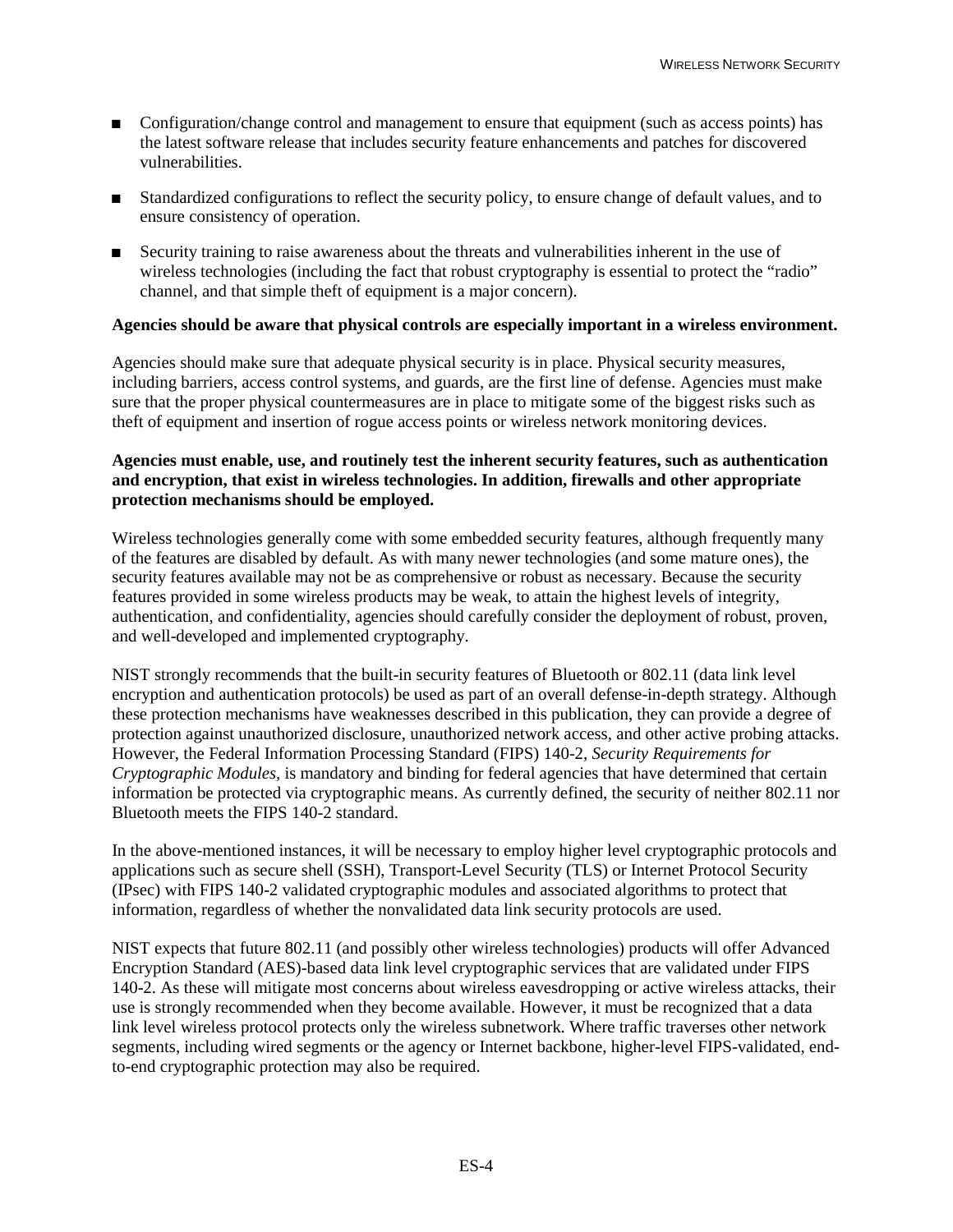Finally, even when federally approved cryptography is used, additional countermeasures such as strategically locating access points, ensuring firewall filtering, and blocking and installation of antivirus software are typically necessary. Agencies must be fully aware of the residual risk following the application of cryptography and all security countermeasures in the wireless deployment.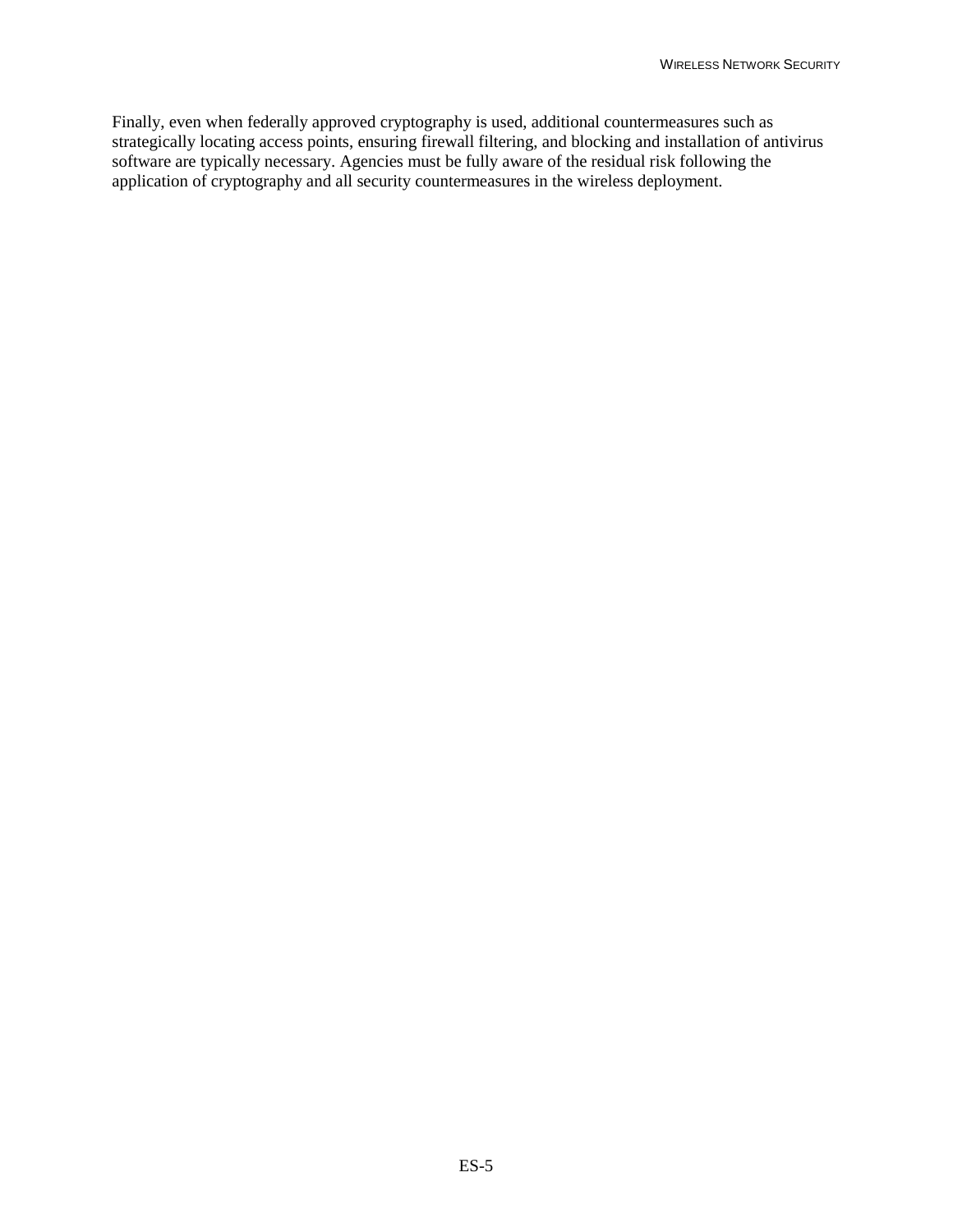#### <span id="page-13-0"></span>**1. Introduction**

Wireless technologies have become increasingly popular in our everyday business and personal lives. Personal digital assistants (PDA) allow individuals to access calendars, e-mail, address and phone number lists, and the Internet. Some technologies even offer global positioning system (GPS) capabilities that can pinpoint the location of the device anywhere in the world. Wireless technologies promise to offer even more features and functions in the next few years.

An increasing number of government agencies, businesses, and home users are using, or considering using, wireless technologies in their environments. Agencies should be aware of the security risks associated with wireless technologies. Agencies need to develop strategies that will mitigate risks as they integrate wireless technologies into their computing environments. This document discusses certain wireless technologies, outlines the associated risks, and offers guidance for mitigating those risks.

#### **1.1 Authority**

The National Institute of Standards and Technology (NIST) developed this document in furtherance of its statutory responsibilities under the Computer Security Act of 1987 and the Information Technology Management Reform Act of 1996 (specifically 15 United States Code [U.S.C.] 278 g-3 (a)(5)). This is not a guideline within the meaning of 15 U.S.C. 278 g-3 (a)(3).

Guidelines in this document are for federal agencies that process sensitive information. They are consistent with the requirements of the Office of Management and Budget (OMB) Circular A-130.

This document may be used by nongovernmental organizations on a voluntary basis. It is not subject to copyright.

Nothing in this document should be taken to contradict standards and guidelines made mandatory and binding upon federal agencies by the Secretary of Commerce under statutory authority. Nor should these guidelines be interpreted as altering or superseding the existing authorities of the Secretary of Commerce, the Director of the OMB, or any other federal official.

#### **1.2 Document Purpose and Scope**

The purpose of this document is to provide agencies with guidance for establishing secure wireless networks.*<sup>1</sup>* Agencies are encouraged to tailor the recommended guidelines and solutions to meet their specific security or business requirements.

The document addresses two wireless technologies that government agencies are most likely to employ: wireless local area networks (WLAN) and ad hoc or—more specifically—Bluetooth networks. The document also addresses the use of wireless handheld devices. The document does not address technologies such as wireless radio and other WLAN standards that are not designed to the Institute of Electrical and Electronics Engineers (IEEE) 802.11 standard. These technologies are out of the scope of this document.

Wireless technologies are changing rapidly. New products and features are being introduced continuously. Many of these products now offer security features designed to resolve long-standing weaknesses or address newly discovered ones. Yet with each new capability, a new threat or vulnerability is likely to arise. Wireless technologies are evolving swiftly. Therefore, it is essential to remain abreast of

<sup>1</sup> 1 See also NIST Special Publication 800-46, *Security for Telecommuting and Broadband Communications.*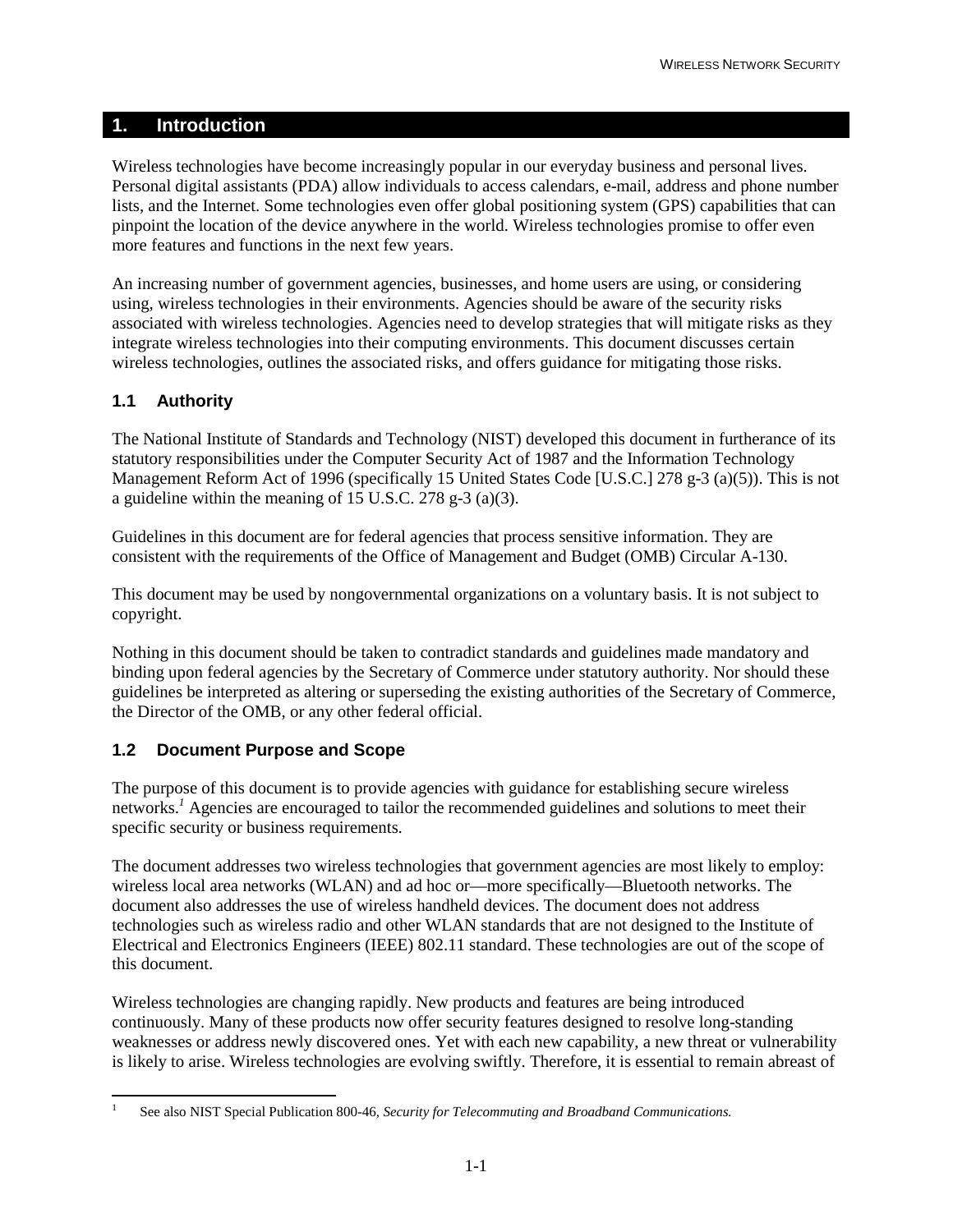<span id="page-14-0"></span>the current and emerging trends in the technologies and in the security or insecurities of these technologies. Again, this guideline does not cover security of other types of wireless or emerging wireless technologies such as third-generation (3G) wireless telephony.

#### **1.3 Audience and Assumptions**

This document covers details specific to wireless technologies and solutions. The document is technical in nature; however, it provides the necessary background to fully understand the topics that are discussed.

Hence, the following list highlights how people with differing backgrounds might use this document. The intended audience is varied and includes the following:

- **EXECUTE:** Government managers who are planning to employ wireless networked computing devices in their agencies (chief information officers, senior managers, etc.)
- **EXECUTE:** Systems engineers and architects when designing and implementing networks
- ! System administrators when administering, patching, securing, or upgrading wireless networks
- ! Security consultants when performing security assessments to determine security postures of wireless environments
- ! Researchers and analysts who are trying to understand the underlying wireless technologies.

This document assumes that the readers have some minimal operating system, networking, and security expertise. Because of the constantly changing nature of the wireless security industry and the threats and vulnerabilities to these technologies, readers are strongly encouraged to take advantage of other resources (including those listed in this document) for more current and detailed information.

#### **1.4 Document Organization**

The document is divided into five sections followed by six appendices. This subsection is a roadmap describing the document structure.

- **EXECT** Section 1 is composed of an authority, purpose, scope, audience, assumptions, and document structure.
- Section 2 provides an overview of wireless technology.
- **Example 3** Section 3 examines 802.11 WLAN technology, including the benefits and security risks of 802.11 and provides guidelines for mitigating those risks.
- ! Section 4 examines Bluetooth ad hoc network technology, including its benefits and security risks and provides guidelines for mitigating those risks.
- **EXECTED** Section 5 discusses the benefits and security risks of handheld wireless devices and provides guidelines for mitigating those risks.
- $\blacksquare$  Appendix A shows the frequency ranges of common wireless devices.
- ! Appendix B provides a glossary of terms used in this document.
- ! Appendix C lists the acronyms and abbreviations used in this document.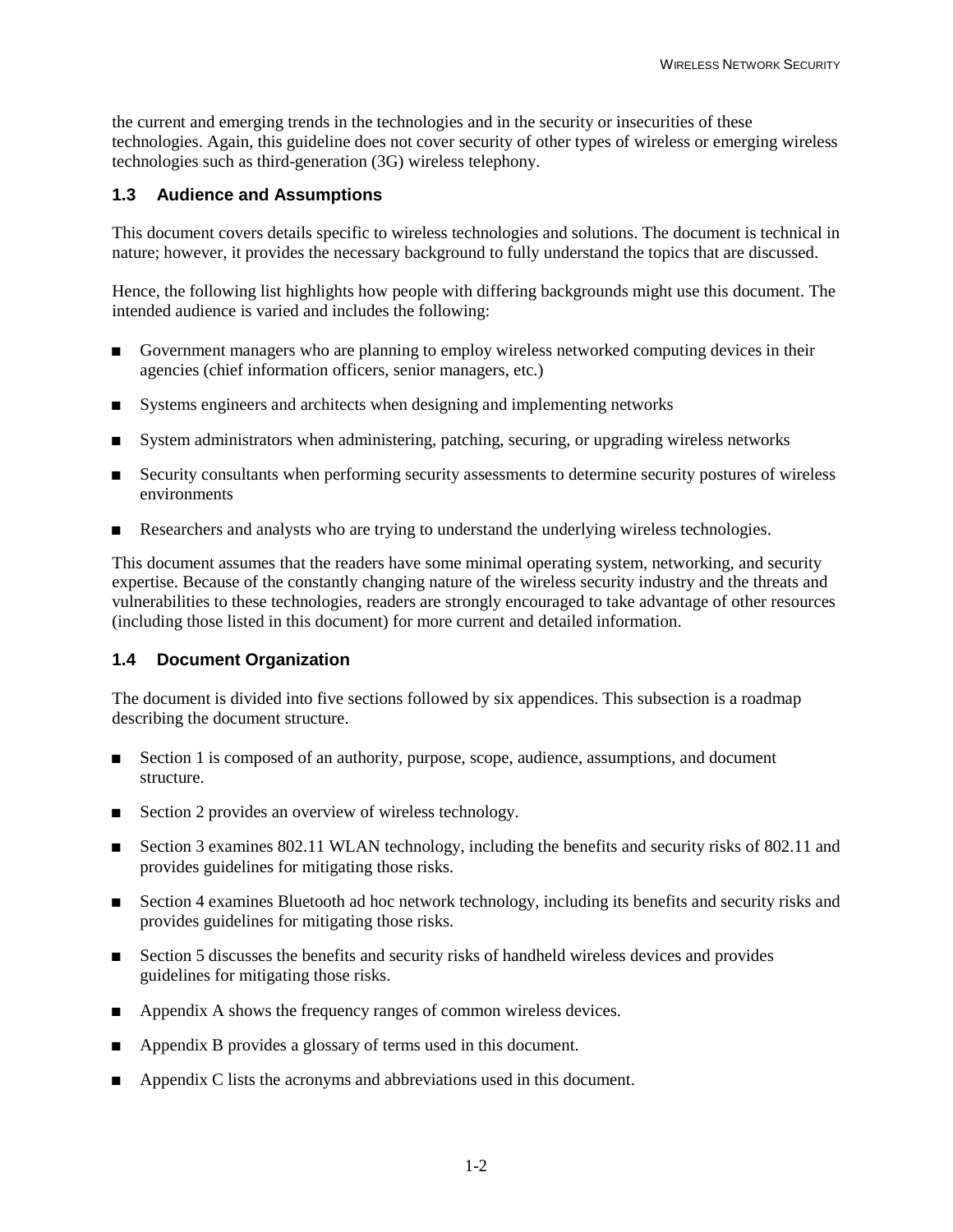- ! Appendix D describes the differences between the various 802.11 standards.
- ! Appendix E provides a list of useful Universal Resource Locators (URL).
- ! Appendix F provides a list of useful wireless networking tools and URLs.
- ! Appendix G contains the references used in the development of the document.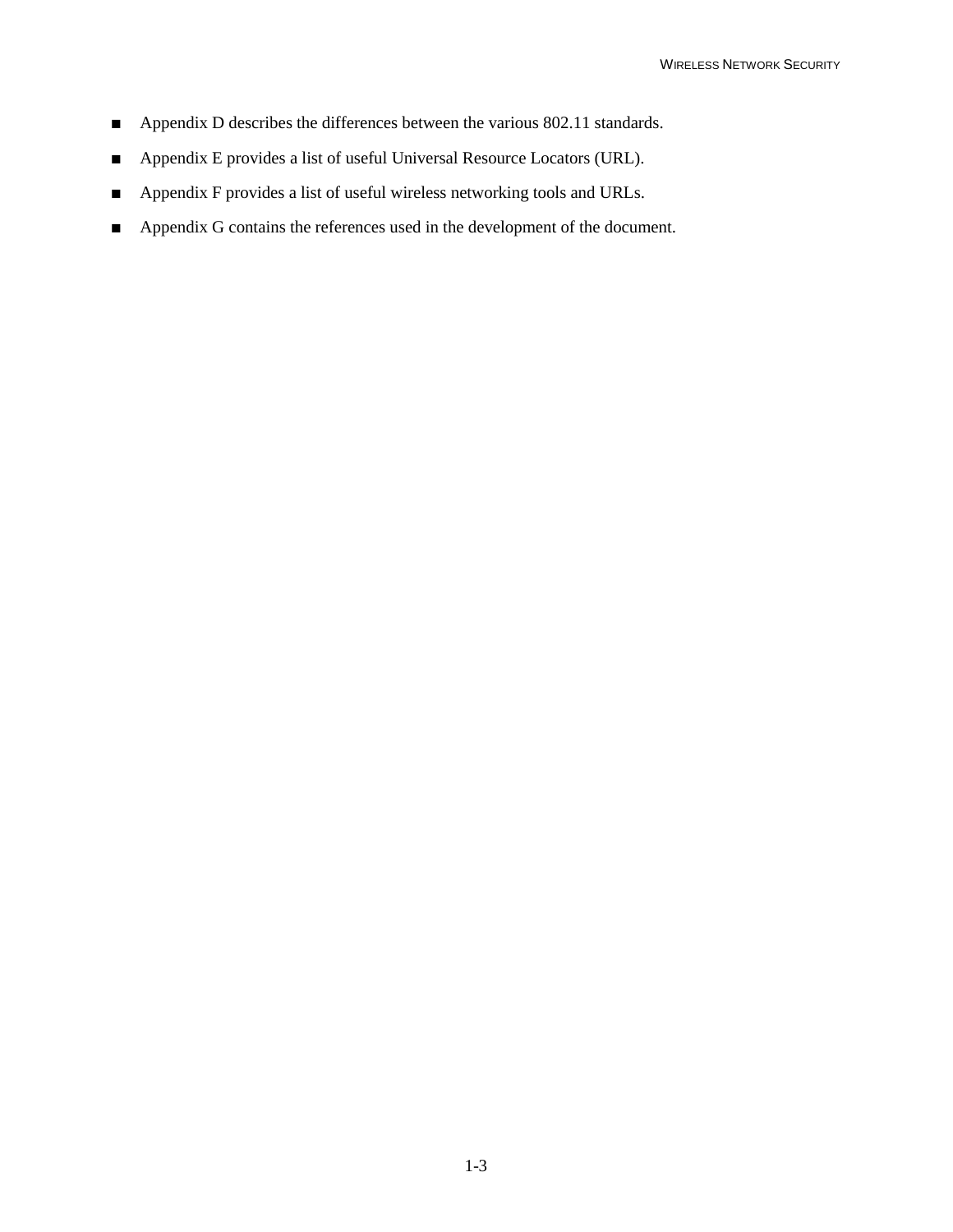#### <span id="page-16-0"></span>**2. Overview of Wireless Technology**

Wireless technologies, in the simplest sense, enable one or more devices to communicate without physical connections—without requiring network or peripheral cabling. Wireless technologies use radio frequency transmissions as the means for transmitting data, whereas wired technologies use cables. Wireless technologies range from complex systems, such as Wireless Local Area Networks (WLAN) and cell phones to simple devices such as wireless headphones, microphones, and other devices that do not process or store information. They also include infrared (IR) devices such as remote controls, some cordless computer keyboards and mice, and wireless hi-fi stereo headsets, all of which require a direct line of sight between the transmitter and the receiver to close the link. A brief overview of wireless networks, devices, standards, and security issues is presented in this section.

#### **2.1 Wireless Networks**

Wireless networks serve as the transport mechanism between devices and among devices and the traditional wired networks (enterprise networks and the Internet). Wireless networks are many and diverse but are frequently categorized into three groups based on their coverage range: Wireless Wide Area Networks (WWAN), WLANs, and Wireless Personal Area Networks (WPAN). WWAN includes wide coverage area technologies such as 2G cellular, Cellular Digital Packet Data (CDPD), Global System for Mobile Communications (GSM), and Mobitex. WLAN, representing wireless local area networks, includes 802.11, HiperLAN, and several others. WPAN, represents wireless personal area network technologies such as Bluetooth and IR. All of these technologies are "tetherless"—they receive and transmit information using electromagnetic (EM) waves. Wireless technologies use wavelengths ranging from the radio frequency (RF) band up to and above the IR band.*<sup>2</sup>* The frequencies in the RF band cover a significant portion of the EM radiation spectrum, extending from 9 kilohertz (kHz), the lowest allocated wireless communications frequency, to thousands of gigahertz (GHz). As the frequency is increased beyond the RF spectrum, EM energy moves into the IR and then the visible spectrum. (See Appendix A for a list of common wireless frequencies.) This document focuses on WLAN and WPAN technologies.

#### **2.1.1 Wireless LANs**

WLANs allow greater flexibility and portability than do traditional wired local area networks (LAN). Unlike a traditional LAN, which requires a wire to connect a user's computer to the network, a WLAN connects computers and other components to the network using an access point device. An access point communicates with devices equipped with wireless network adaptors; it connects to a wired Ethernet LAN via an RJ-45 port. Access point devices typically have coverage areas of up to 300 feet (approximately 100 meters). This coverage area is called a cell or range. Users move freely within the cell with their laptop or other network device. Access point cells can be linked together to allow users to even "roam" within a building or between buildings.

#### **2.1.2 Ad Hoc Networks**

Ad hoc networks such as Bluetooth are networks designed to dynamically connect remote devices such as cell phones, laptops, and PDAs. These networks are termed "ad hoc" because of their shifting network topologies. Whereas WLANs use a fixed network infrastructure, ad hoc networks maintain random network configurations, relying on a master-slave system connected by wireless links to enable devices to communicate. In a Bluetooth network, the master of the piconet controls the changing network topologies of these networks. It also controls the flow of data between devices that are capable of supporting direct links to each other. As devices move about in an unpredictable fashion, these networks must be

<sup>1</sup> <sup>2</sup> Appendix A provides an overview of wireless frequencies and their use.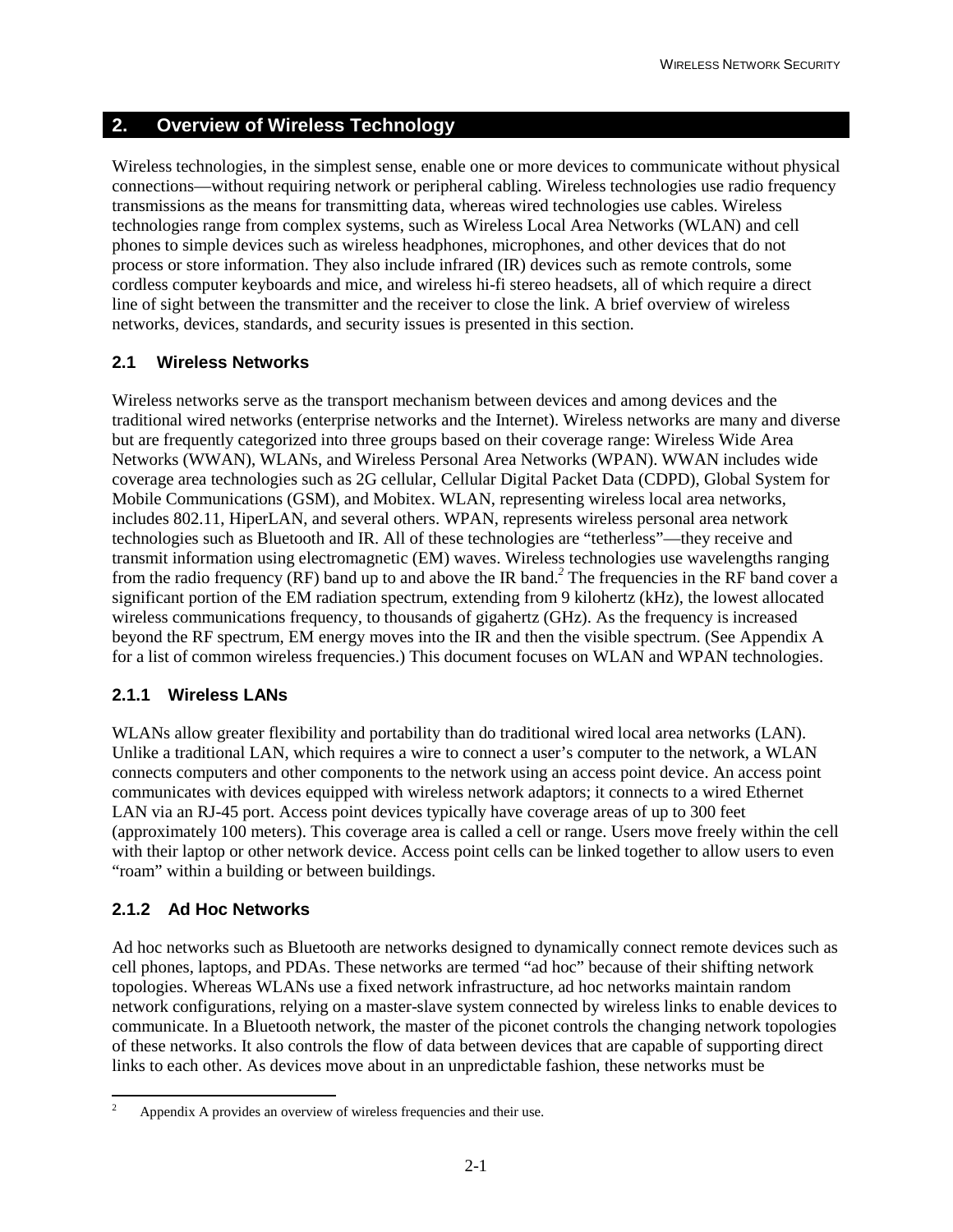<span id="page-17-0"></span>reconfigured on the fly to handle the dynamic topology. The routing that protocol Bluetooth employs allows the master to establish and maintain these shifting networks.

Figure 2-1 illustrates an example of a Bluetooth-enabled mobile phone connecting to a mobile phone network, synchronizing with a PDA address book, and downloading e-mail on an IEEE 802.11 WLAN.



**Bluetooth Network**

**Figure 2-1. Notional Ad Hoc Network**

#### **2.2 Wireless Devices**

 $\overline{\phantom{a}}$ 

A wide range of devices use wireless technologies, with handheld devices being the most prevalent form today. This document discusses the most commonly used wireless handheld devices such as textmessaging devices, PDAs, and smart phones.*<sup>3</sup>*

#### **2.2.1 Personal Digital Assistants**

PDAs are data organizers that are small enough to fit into a shirt pocket or a purse. PDAs offer applications such as office productivity, database applications, address books, schedulers, and to-do lists, and they allow users to synchronize data between two PDAs and between a PDA and a personal computer. Newer versions allow users to download their e-mail and to connect to the Internet. Security administrators may also encounter one-way and two-way text-messaging devices. These devices operate on a proprietary networking standard that disseminates e-mail to remote devices by accessing the corporate network. Text-messaging technology is designed to monitor a user's inbox for new e-mail and relay the mail to the user's wireless handheld device via the Internet and wireless network.

<sup>3</sup> It should be noted, however, that the lines between these devices are rapidly blurring as manufacturers incorporate and integrate increased capabilities and features.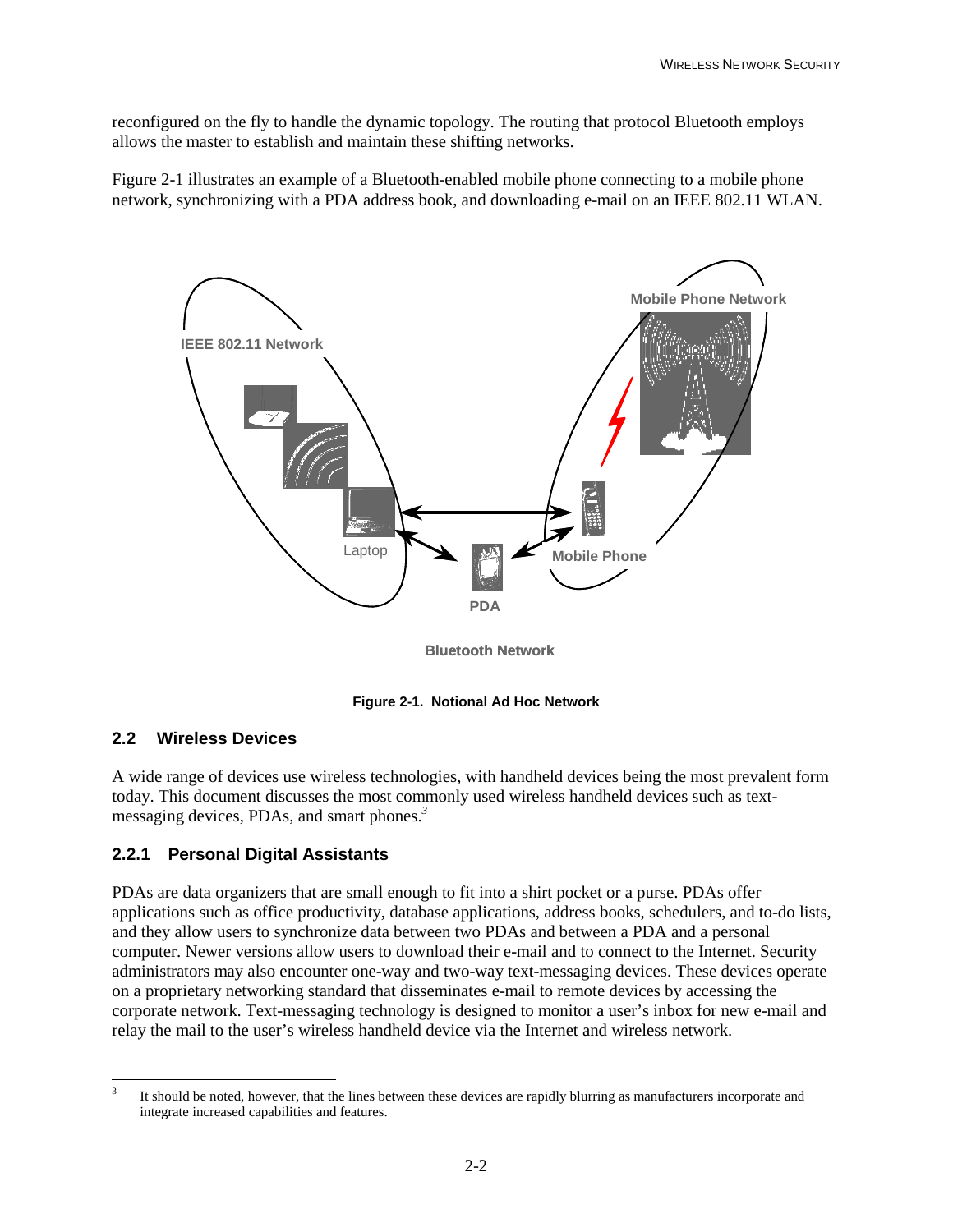#### <span id="page-18-0"></span>**2.2.2 Smart Phones**

Mobile wireless telephones, or cell phones, are telephones that have shortwave analog or digital transmission capabilities that allow users to establish wireless connections to nearby transmitters. As with WLANs, the transmitter's span of coverage is called a "cell." As the cell phone user moves from one cell to the next, the telephone connection is effectively passed from one local cell transmitter to the next. Today's cell phone is rapidly evolving to integration with PDAs, thus providing users with increased wireless e-mail and Internet access. Mobile phones with information-processing and data networking capabilities are called "smart phones." This document addresses the risks introduced by the informationprocessing and networking capabilities of smart phones.

#### **2.3 Wireless Standards**

Wireless technologies conform to a variety of standards and offer varying levels of security features. The principal advantages of standards are to encourage mass production and to allow products from multiple vendors to interoperate. For this document, the discussion of wireless standards is limited to the IEEE 802.11 and the Bluetooth standard. WLANs follow the IEEE 802.11 standards. Ad hoc networks follow proprietary techniques or are based on the Bluetooth standard, which was developed by a consortium of commercial companies making up the Bluetooth Special Interest Group (SIG). These standards are described below.

#### **2.3.1 IEEE 802.11**

WLANs are based on the IEEE 802.11 standard, which the IEEE first developed in 1997. The IEEE designed 802.11 to support medium-range, higher data rate applications, such as Ethernet networks, and to address mobile and portable stations.

802.11 is the original WLAN standard, designed for 1 Mbps to 2 Mbps wireless transmissions. It was followed in 1999 by 802.11a, which established a high-speed WLAN standard for the 5 GHz band and supported 54 Mbps. Also completed in 1999 was the 802.11b standard, which operates in the 2.4 - 2.48 GHz band and supports 11 Mbps. The 802.11b standard is currently the dominant standard for WLANs, providing sufficient speeds for most of today's applications. Because the 802.11b standard has been so widely adopted, the security weaknesses in the standard have been exposed. These weaknesses will be discussed in Section 3.3.2. Another standard, 802.11g, still in draft, operates in the 2.4 GHz waveband, where current WLAN products based on the 802.11b standard operate.*<sup>4</sup>*

Two other important and related standards for WLANs are 802.1X and 802.11i. The 802.1X, a port-level access control protocol, provides a security framework for IEEE networks, including Ethernet and wireless networks. The 802.11i standard, also still in draft, was created for wireless-specific security functions that operate with IEEE 802.1X. The 802.11i standard is discussed further in Section 3.5.

#### **2.3.2 Bluetooth**

Bluetooth has emerged as a very popular ad hoc network standard today. The Bluetooth standard is a computing and telecommunications industry specification that describes how mobile phones, computers, and PDAs should interconnect with each other, with home and business phones, and with computers using short-range wireless connections. Bluetooth network applications include wireless synchronization, e-mail/Internet/intranet access using local personal computer connections, hidden computing through automated applications and networking, and applications that can be used for such devices as hands-free

l 4 See http://grouper.ieee.org/groups/802/11/Reports/tgg\_update.htm.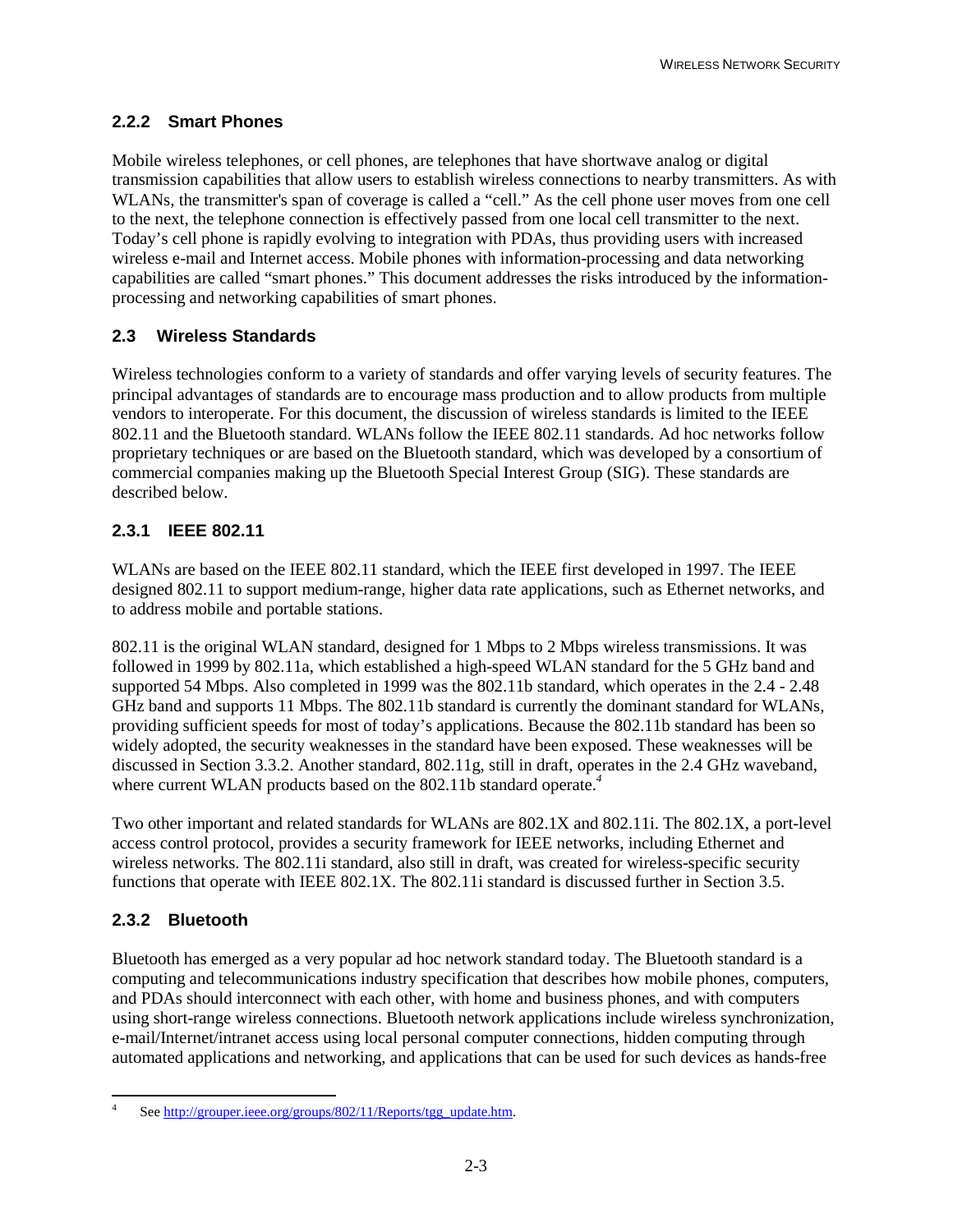<span id="page-19-0"></span>headsets and car kits. The Bluetooth standard specifies wireless operation in the 2.45 GHz radio band and supports data rates up to 720 kbps.<sup>5</sup> It further supports up to three simultaneous voice channels and employs frequency-hopping schemes and power reduction to reduce interference with other devices operating in the same frequency band. The IEEE 802.15 organization has derived a wireless personal area networking technology based on Bluetooth specifications v1.1.

#### **2.4 Wireless Security Threats and Risk Mitigation**

The NIST handbook An Introduction to Computer Security generically classifies security threats in nine categories ranging from errors and omissions to threats to personal privacy.*<sup>6</sup>* All of these represent potential threats in wireless networks as well. However, the more immediate concerns for wireless communications are device theft, denial of service, malicious hackers, malicious code, theft of service, and industrial and foreign espionage. Theft is likely to occur with wireless devices because of their portability. Authorized and unauthorized users of the system may commit fraud and theft; however, authorized users are more likely to carry out such acts. Since users of a system may know what resources a system has and the system's security flaws, it is easier for them to commit fraud and theft. Malicious hackers, sometimes called crackers, are individuals who break into a system without authorization, usually for personal gain or to do harm. Malicious hackers are generally individuals from outside of an agency or organization (although users within an agency or organization can be a threat as well). Such hackers may gain access to the wireless network access point by eavesdropping on wireless device communications. Malicious code involves viruses, worms, Trojan horses, logic bombs, or other unwanted software that is designed to damage files or bring down a system. Theft of service occurs when an unauthorized user gains access to the network and consumes network resources. Industrial and foreign espionage involves gathering proprietary data from corporations or intelligence information from governments through eavesdropping. In wireless networks, the espionage threat stems from the relative ease with which eavesdropping can occur on radio transmissions.

Attacks resulting from these threats, if successful, place an agency's systems—and, more importantly, its data—at risk. Ensuring confidentiality, integrity, authenticity, and availability are the prime objectives of all government security policies and practices. NIST Special Publication (SP) 800-26, *Security Self-Assessment Guide for Information Technology Systems,* states that information must be protected from unauthorized, unanticipated, or unintentional modification. Security requirements include the following:

- ! **Authenticity**—A third party must be able to verify that the content of a message has not been changed in transit.
- **I. Nonrepudiation—The origin or the receipt of a specific message must be verifiable by a third party.**
- ! **Accountability**—The actions of an entity must be traceable uniquely to that entity.

Network availability is "the property of being accessible and usable upon demand by an authorized entity."

l

<sup>5</sup> Next generation of Bluetooth will have a theoretical throughput of up to 2 Mbps.

<sup>6</sup> The NIST Handbook, Special Publication 800-12, *An Introduction to Computer Security.*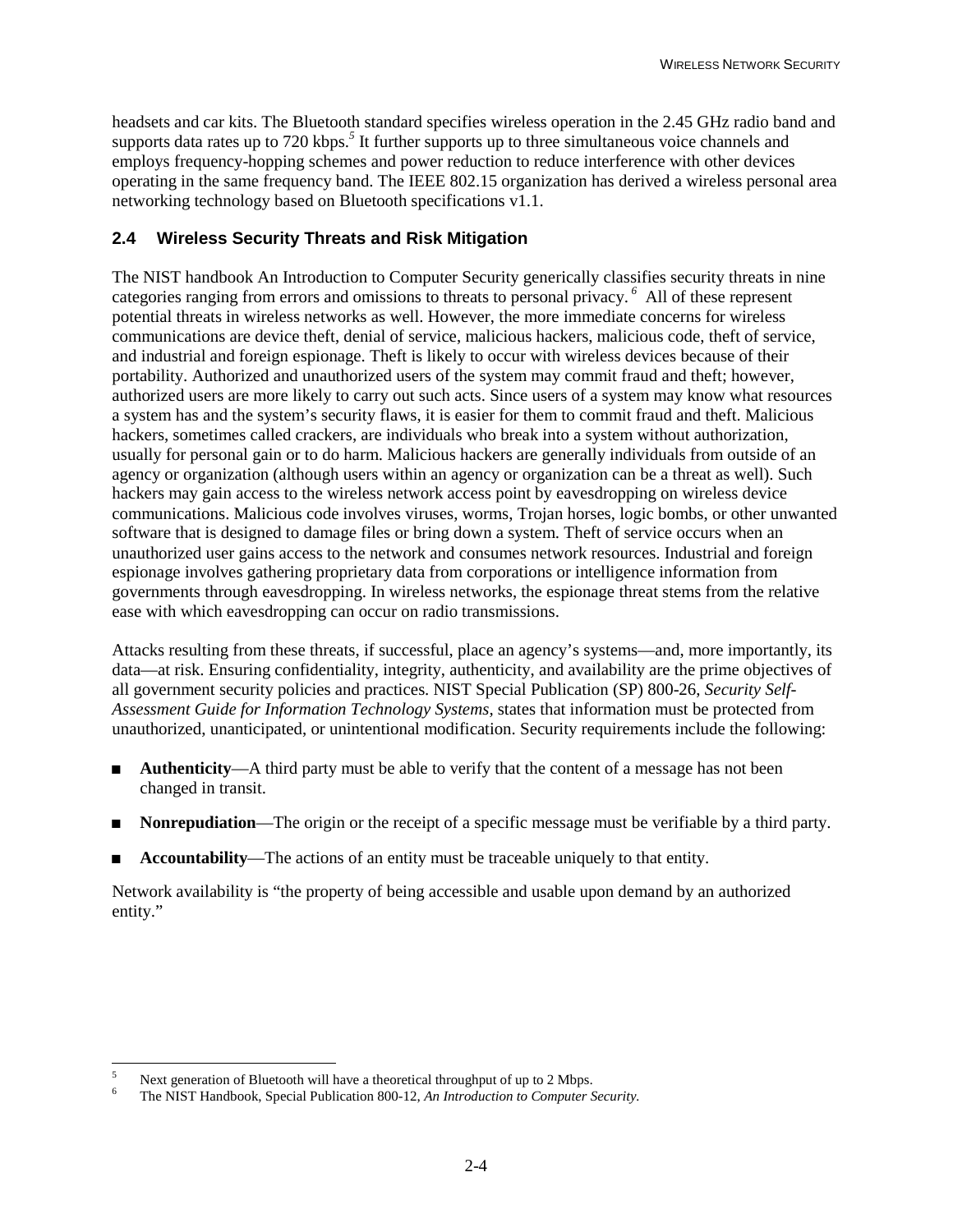*The information technology resource (system or data) must be available on a timely basis to meet mission requirements or to avoid substantial losses. Availability also includes ensuring that resources are used only for intended purposes.7*

Risks in wireless networks are equal to the sum of the risk of operating a wired network (as in operating a network in general) plus the new risks introduced by weaknesses in wireless protocols. To mitigate these risks, agencies need to adopt security measures and practices that help bring their risks to a manageable level. They need, for example, to perform security assessments prior to implementation to determine the specific threats and vulnerabilities that wireless networks will introduce in their environments. In performing the assessment, they should consider existing security policies, known threats and vulnerabilities, legislation and regulations, safety, reliability, system performance, the life-cycle costs of security measures, and technical requirements. Once the risk assessment is complete, the agency can begin planning and implementing the measures that it will put in place to safeguard its systems and lower its security risks to a manageable level. The agency should periodically reassess the policies and measures that it puts in place because computer technologies and malicious threats are continually changing. (For more detailed information on the risk mitigation and safeguard selection process, refer to NIST SP 800- 12, *An Introduction to Computer Security,* and 800-30*, Risk Management Guide for IT Systems*.) To date, the list below includes some of the more salient threats and vulnerabilities of wireless systems:

- ! All the vulnerabilities that exist in a conventional wired network apply to wireless technologies.
- ! Malicious entities may gain unauthorized access to an agency's computer or voice (IP telephony) network through wireless connections, potentially bypassing any firewall protections.
- **Example 3** Sensitive information that is not encrypted (or that is encrypted with poor cryptographic techniques) and that is transmitted between two wireless devices may be intercepted and disclosed.
- **I.** Denial of service (DoS) attacks may be directed at wireless connections or devices.
- ! Malicious entities may steal the identity of legitimate users and masquerade as them on internal or external corporate networks.
- **Example 3** Sensitive data may be corrupted during improper synchronization.
- ! Malicious entities may be able to violate the privacy of legitimate users and be able to track their physical movements.
- $\blacksquare$  Malicious entities may deploy unauthorized equipment (e.g., client devices and access points) to surreptitiously gain access to sensitive information.
- ! Handheld devices are easily stolen and can reveal sensitive information.
- ! Data may be extracted without detection from improperly configured devices.
- **IX** Viruses or other malicious code may corrupt data on a wireless device and be subsequently introduced to a wired network connection.
- ! Malicious entities may, through wireless connections, connect to other agencies for the purposes of launching attacks and concealing their activity.
- ! Interlopers, from inside or out, may be able to gain connectivity to network management controls and thereby disable or disrupt operations.

 $\overline{7}$ <sup>7</sup> ISO/IEC 7498-2.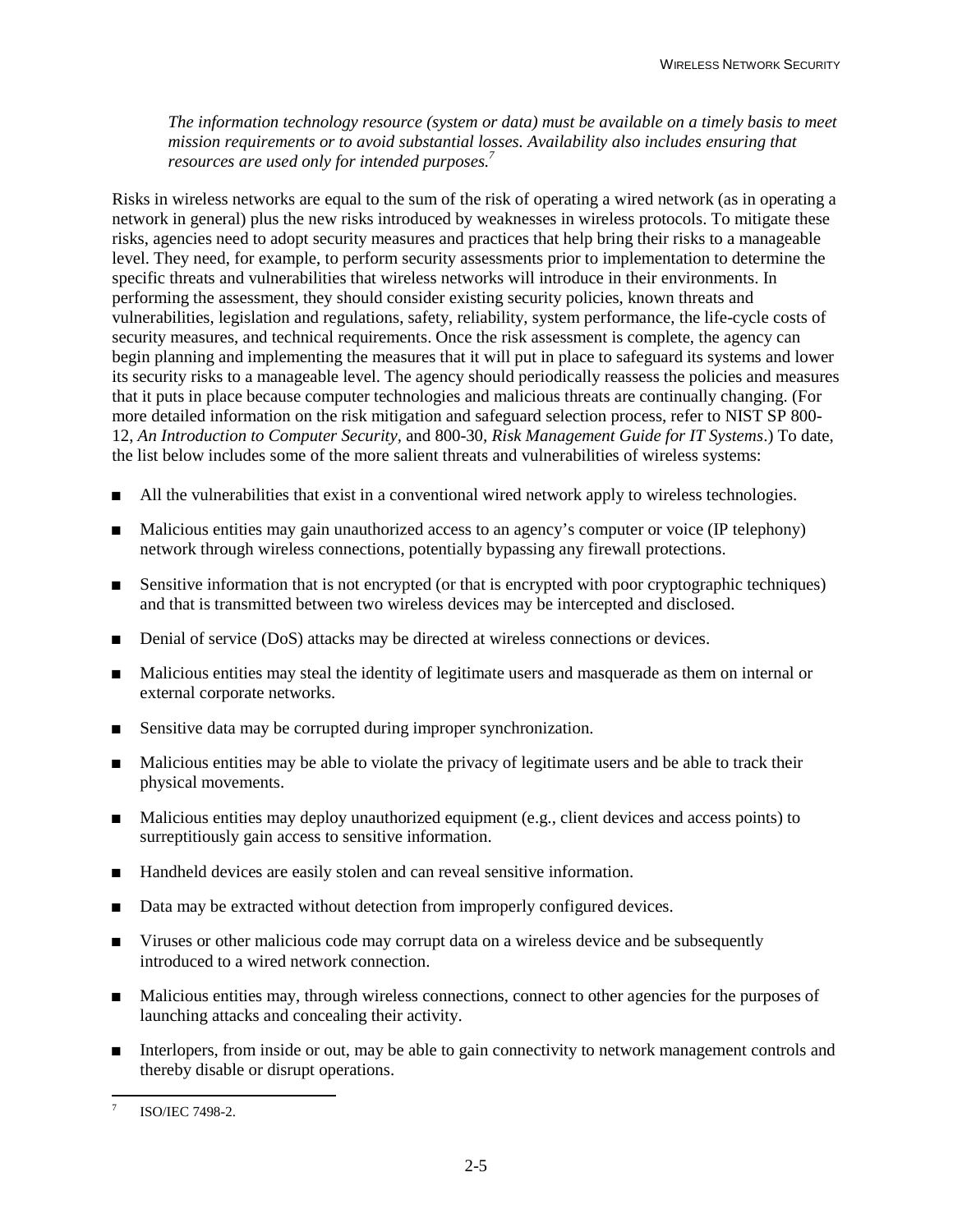- <span id="page-21-0"></span>! Malicious entities may use a third party, untrusted wireless network services to gain access to an agency's network resources.
- $\blacksquare$  Internal attacks may be possible via ad hoc transmissions.

As with wired networks, agency officials need to be aware of liability issues for the loss of sensitive information or for any attacks launched from a compromised network.

#### **2.5 Emerging Wireless Technologies**

Originally, handheld devices had limited functionality because of size and power requirements. However, the technology is improving, and handheld devices are becoming more feature-rich and portable. More significantly, the various wireless devices and their respective technologies are merging. The mobile phone, for instance, has increased functionality that now allows it to serve as a PDA as well as a phone. Smart phones are merging mobile phone and PDA technologies to provide normal voice service and email, text messaging, paging, Web access, and voice recognition. Next-generation mobile phones, already on the market, are quickly incorporating PDA, IR, wireless Internet, e-mail, and global positioning system (GPS) capabilities.

Manufacturers are combining standards as well, with the goal to provide a device capable of delivering multiple services. Other developments that will soon be on the market include global system for mobile communications-based (GSM-based) technologies such as General Packet Radio Service (GPRS), Local Multipoint Distribution Services (LMDS), Enhanced Data GSM Environment (EDGE), and Universal Mobile Telecommunications Service (UMTS). These technologies will provide high data transmission rates and greater networking capabilities. However, each new development will present its own security risks, and government agencies must address these risks to ensure that critical assets remain protected.

#### **2.6 Federal Information Processing Standards**

FIPS 140-2 defines a framework and methodology for NIST's current and future cryptographic standards. The standard provides users with the following:

- ! A specification of security features that are required at each of four security levels
- $\blacksquare$  Flexibility in choosing security requirements
- ! A guide to ensuring that the cryptographic modules incorporate necessary security features
- **I.** The assurance that the modules are compliant with cryptography-based standards.

The Secretary of Commerce has made FIPS 140-2 mandatory and binding for U.S. federal agencies. The standard is specifically applicable when a federal agency determines that cryptography is necessary for protecting sensitive information. The standard is used in designing and implementing cryptographic modules that federal departments and agencies operate or have operated for them. FIPS 140-2 is applicable if the module is incorporated in a product or application or if it functions as a standalone device. As currently defined, the security of neither 802.11 nor Bluetooth meets the FIPS 140-2 standard.

Federal agencies, industry, and the public rely on cryptography to protect information and communications used in critical infrastructures, electronic commerce, and other application areas. Cryptographic modules are implemented in these products and systems to provide cryptographic services such as confidentiality, integrity, nonrepudiation, identification, and authentication. Adequate testing and validation of the cryptographic module against established standards is essential for security assurance.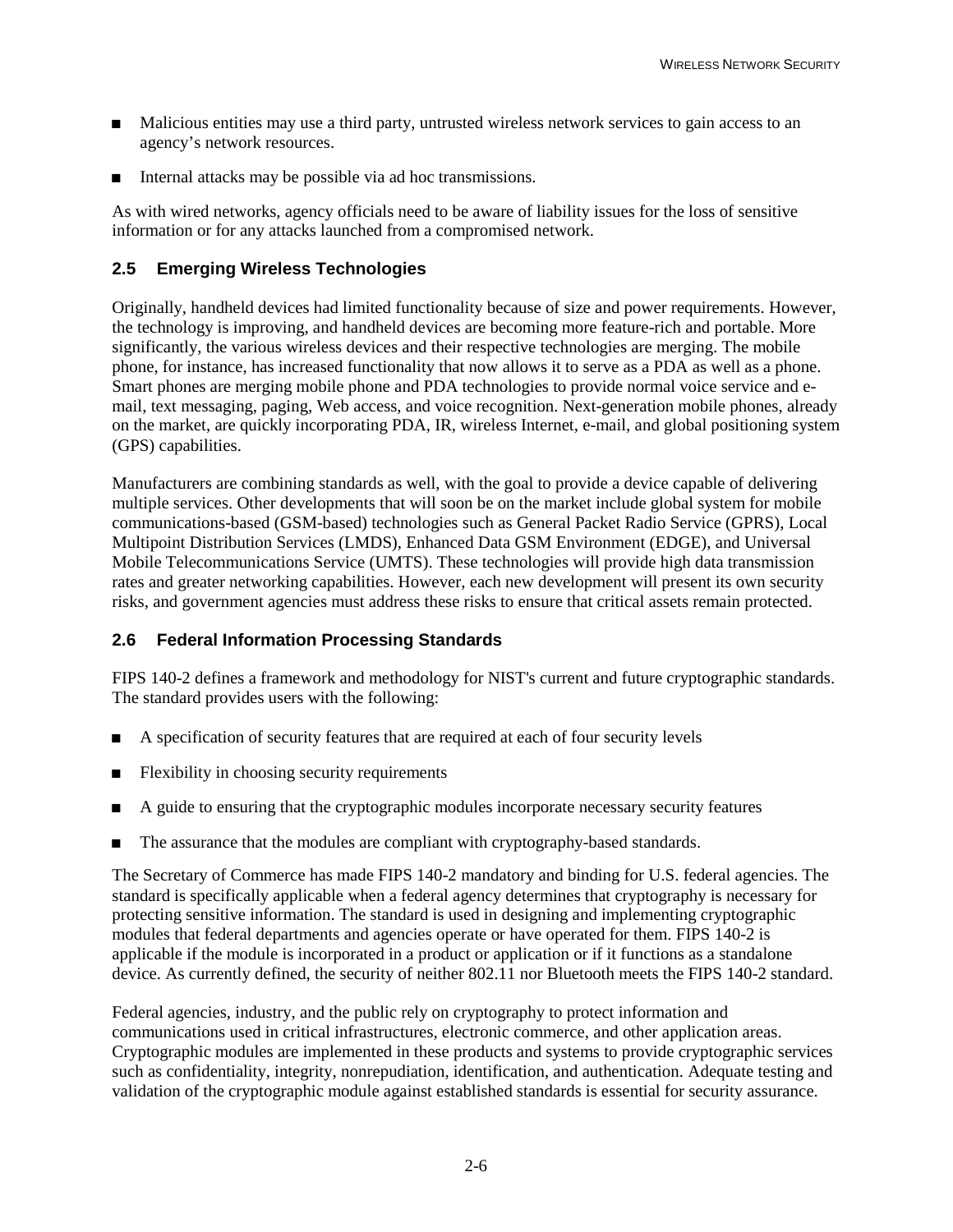Both federal agencies and the public benefit from the use of tested and validated products. Without adequate testing, weaknesses such as poor design, weak algorithms, or incorrect implementation of the cryptographic module can result in insecure products.

In 1995, [NIST,](http://www.nist.gov/) established the [Cryptographic Module Validation Program](http://csrc.nist.gov/cryptval/) (CMVP) that validates cryptographic modules to FIPS 140-2, [Security Requirements for Cryptographic Modules,](http://csrc.nist.gov/publications/fips/fips140-2/fips1402.pdf) and other FIPS cryptography-based standards. The CMVP is a joint effort between NIST and the [Communications](http://www.cse-cst.gc.ca/) [Security Establishment](http://www.cse-cst.gc.ca/) (CSE) of the Government of Canada. Products validated as conforming to FIPS 140-2 are accepted by the federal agencies of both countries for the protection of sensitive information. Vendors of cryptographic modules use independent, accredited testing laboratories to test their modules. NIST's [Computer Security Division](http://csrc.nist.gov/) and CSE jointly serve as the validation authorities for the program, validating the test results. Currently, there are six [National Voluntary Laboratory Accreditation Program](http://ts.nist.gov/ts/htdocs/210/214/214.htm) (NVLAP) accredited laboratories that perform FIPS 140-2 compliance testing.8

l 8 These labs are listed on the following Web site: http://csrc.nist.gov/cryptval/140-1/1401labs.htm.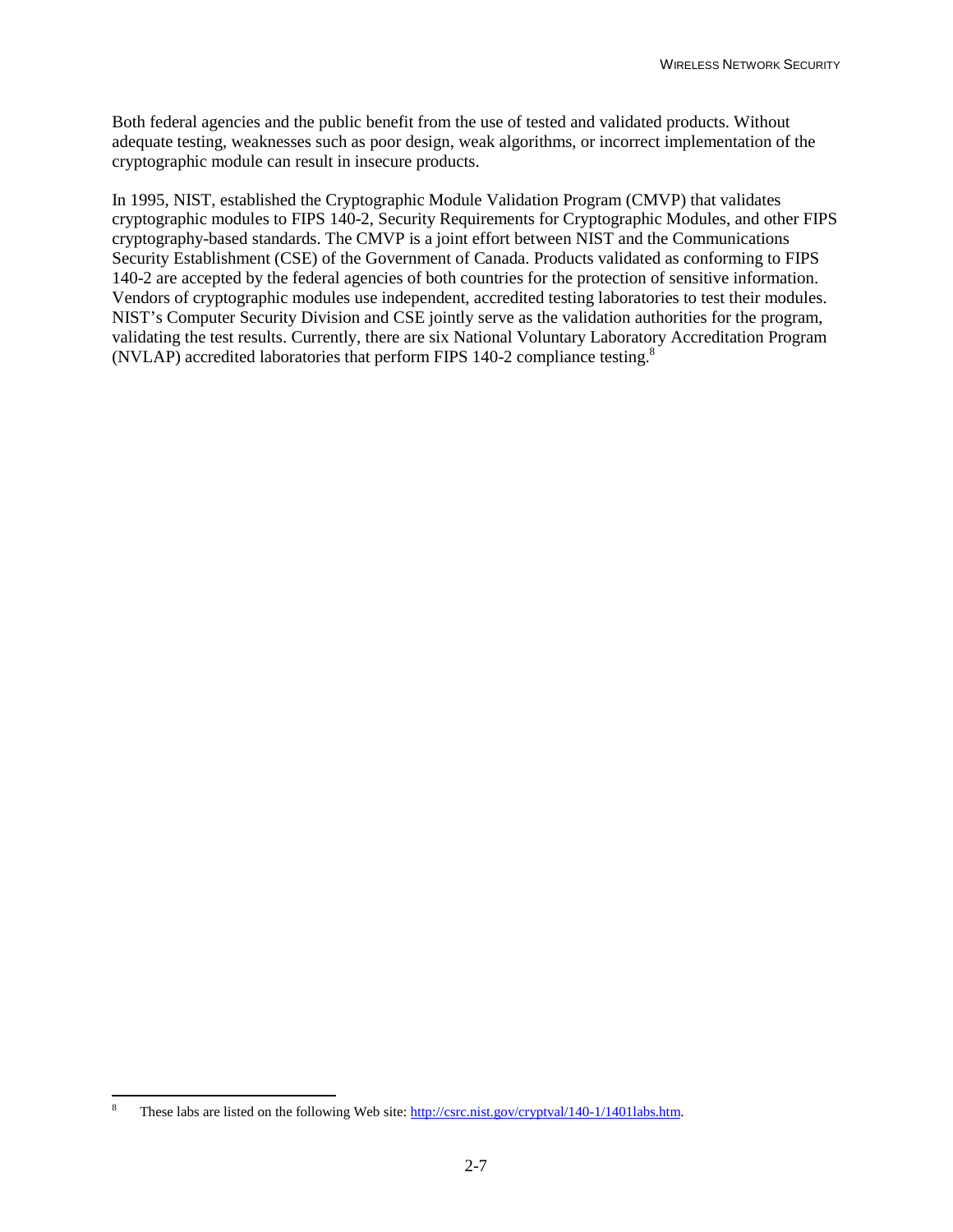#### <span id="page-23-0"></span>**3. Wireless LANs**

This section provides a detailed overview of 802.11 WLAN technology. The section includes introductory material on the history of 802.11 and provides other technical information, including 802.11 frequency ranges and data rates, network topologies, transmission ranges, and applications*.* It examines the security threats and vulnerabilities associated with WLANs and offers various means for reducing risks and securing WLAN environments.

#### **3.1 Wireless LAN Overview**

WLAN technology and the WLAN industry date back to the mid-1980s when the Federal Communications Commission (FCC) first made the RF spectrum available to industry. During the 1980s and early 1990s, growth was relatively slow. Today, however, WLAN technology is experiencing tremendous growth. The key reason for this growth is the increased bandwidth made possible by the IEEE 802.11 standard. As an introduction to the 802.11 and WLAN technology, Table 3-1 provides some key characteristics at a glance.

| <b>Characteristic</b>               | <b>Description</b>                                                                                                                                             |
|-------------------------------------|----------------------------------------------------------------------------------------------------------------------------------------------------------------|
| <b>Physical Layer</b>               | Direct Sequence Spread Spectrum (DSSS), Frequency Hopping Spread<br>Spectrum (FHSS), Orthogonal Frequency Division Multiplexing (OFDM),<br>infrared (IR).      |
| <b>Frequency Band</b>               | 2.4 GHz (ISM band) and 5 GHz.                                                                                                                                  |
| Data Rates                          | 1 Mbps, 2 Mbps, 5.5 Mbps (11b), 11 Mbps (11b), 54 Mbps (11a)                                                                                                   |
| Data and Network<br><b>Security</b> | RC4-based stream encryption algorithm for confidentiality, authentication,<br>and integrity. Limited key management. (AES is being considered for<br>802.11i.) |
| <b>Operating Range</b>              | Up to 150 feet indoors and 1500 feet outdoors. <sup>9</sup>                                                                                                    |
| <b>Positive Aspects</b>             | Ethernet speeds without wires; many different products from many<br>different companies. Wireless client cards and access point costs are<br>decreasing.       |
| <b>Negative Aspects</b>             | Poor security in native mode; throughput decrease with distance and load.                                                                                      |

#### **Table 3-1. Key Characteristics of 802.11 Wireless LANs**

#### **3.1.1 Brief History**

Motorola developed one of the first commercial WLAN systems with its Altair product. However, early WLAN technologies had several problems that prohibited its pervasive use. These LANs were expensive, provided low data rates, were prone to radio interference, and were designed mostly to proprietary RF technologies. The IEEE initiated the 802.11 project in 1990 with a scope "to develop a Medium Access Control (MAC) and Physical Layer (PHY) specification for wireless connectivity for fixed, portable, and moving stations within an area." In 1997, IEEE first approved the 802.11 international interoperability standard. Then, in 1999, the IEEE ratified the 802.11a and the 802.11b wireless networking communication standards. The goal was to create a standards-based technology that could span multiple physical encoding types, frequencies, and applications. The 802.11a standard uses orthogonal frequency division multiplexing (OFDM) to reduce interference. This technology uses the 5 GHz frequency spectrum and can process data at up to 54 Mbps.

 $\overline{\phantom{a}}$ 9 These numbers will vary immensely depending on the operating environment (obstacles and material construction) and the equipment used. Outdoor ranges, with high gain directional antennas, can exceed 20 miles.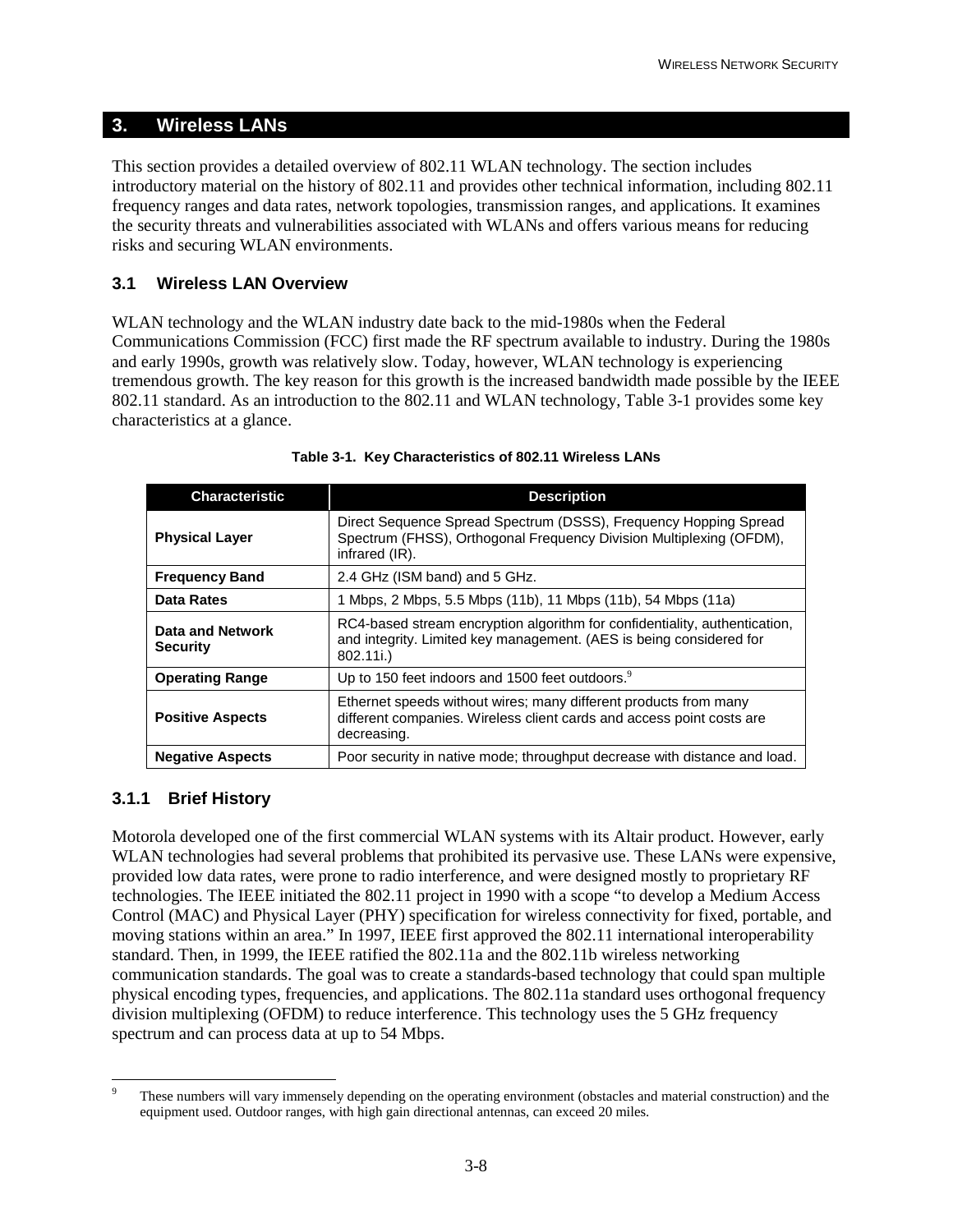<span id="page-24-0"></span>Although this section of the document focuses on the IEEE 802.11 WLAN standard, it is important to note that several other WLAN technologies and standards are available from which consumers may choose, including HiperLAN and HomeRF. For information on the European Telecommunications Standards Institute (ETSI) developed HiperLAN, visit the HiperLAN Alliance site.<sup>10</sup> For more information on HomeRF, visit the HomeRF Working Group site.<sup>11</sup> This document does not address those technologies.

#### **3.1.2 Frequency and Data Rates**

IEEE developed the 802.11 standards to provide wireless networking technology like the wired Ethernet that has been available for many years. The IEEE 802.11a standard is the most widely adopted member of the 802.11 WLAN family. It operates in the licensed 5 GHz band using OFDM technology. The popular 802.11b standard operates in the unlicensed 2.4 GHz–2.5 GHz Industrial, Scientific, and Medical (ISM) frequency band using a direct sequence spread-spectrum technology. The ISM band has become popular for wireless communications because it is available worldwide. The 802.11b WLAN technology permits transmission speeds of up to 11 Mbits per second. This makes it considerably faster than the original IEEE 802.11 standard (that sends data at up to 2 Mbps) and slightly faster than standard Ethernet. A summary of the various 802.11 standards is provided in Appendix D.

#### **3.1.3 802.11 Architecture**

The IEEE 802.11 standard permits devices to establish either peer-to-peer (P2P) networks or networks based on fixed access points (AP) with which mobile nodes can communicate. Hence, the standard defines two basic network topologies: the infrastructure network and the ad hoc network. The infrastructure network is meant to extend the range of the wired LAN to wireless cells. A laptop or other mobile device may move from cell to cell (from AP to AP) while maintaining access to the resources of the LAN. A cell is the area covered by an AP and is called a "basic service set" (BSS). The collection of all cells of an infrastructure network is called an extended service set (ESS). This first topology is useful for providing wireless coverage of building or campus areas. By deploying multiple APs with overlapping coverage areas, organizations can achieve broad network coverage. WLAN technology can be used to replace wired LANs totally and to extend LAN infrastructure.

A WLAN environment has wireless client stations that use radio modems to communicate to an AP. The client stations are generally equipped with a wireless network interface card (NIC) that consists of the radio transceiver and the logic to interact with the client machine and software. An AP comprises essentially a radio transceiver on one side and a bridge to the wired backbone on the other. The AP, a stationary device that is part of the wired infrastructure, is analogous to a cell-site (base station) in cellular communications. All communications between the client stations and between clients and the wired network go through the AP. The basic topology of a WLAN is depicted in Figure 3-1.

<sup>10</sup> <sup>10</sup> For more information see the HiperLAN Alliance site http:///www.hiperlan.com.<br><sup>11</sup> For more information see the HomeBE Working Group site http://www.homeBE

<sup>11</sup> For more information see the HomeRF Working Group site http://www.homeRF.org.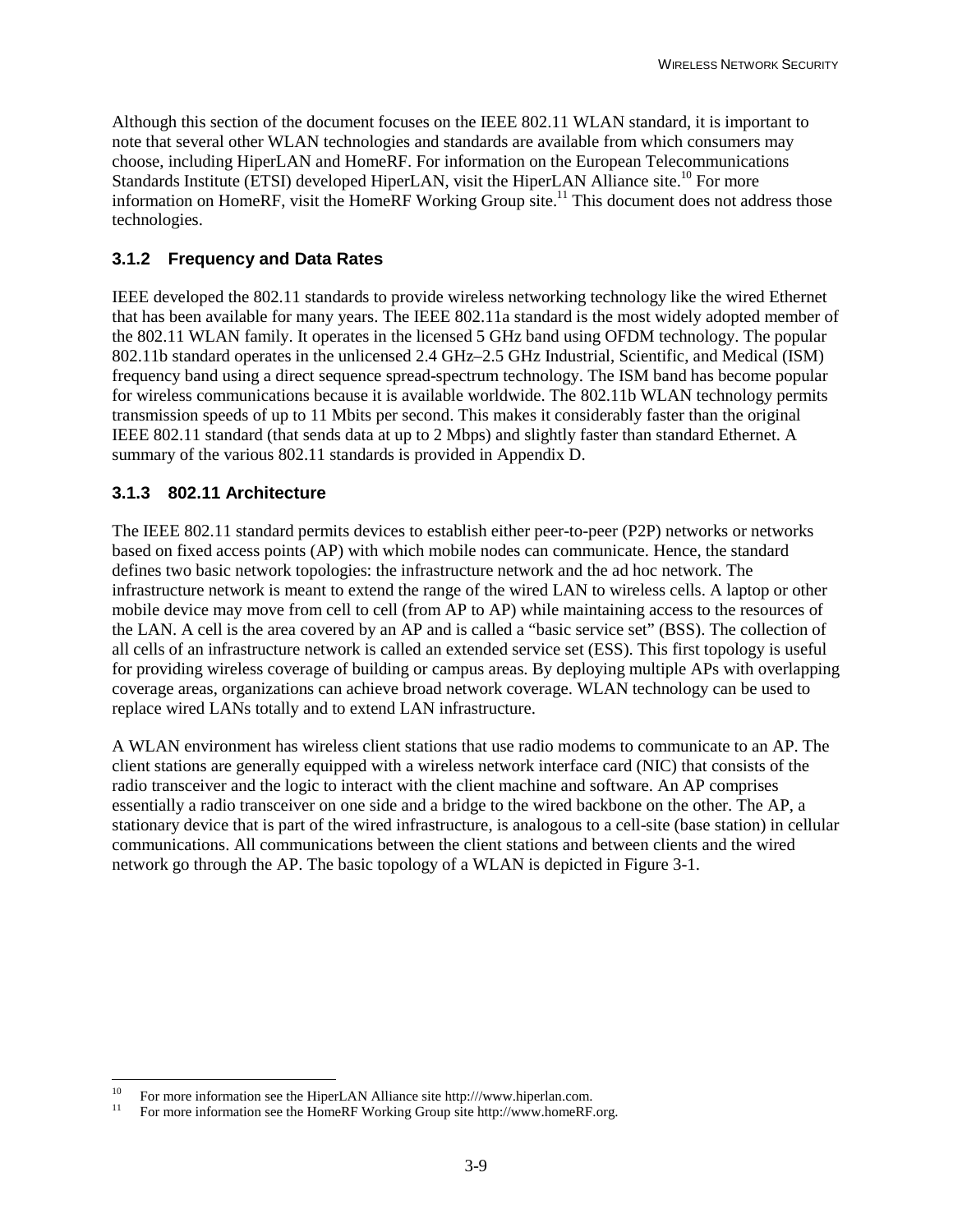<span id="page-25-0"></span>

**Figure 3-1. Fundamental 802.11 Wireless LAN Topology**

Although most WLANs operate in the "infrastructure" mode and architecture described above, another topology is also possible. This second topology, the ad hoc network, is meant to easily interconnect mobile devices that are in the same area (e.g., in the same room). In this architecture, client stations are grouped into a single geographic area and can be Internet-worked without access to the wired LAN (infrastructure network). The interconnected devices in the ad hoc mode are referred to as an independent basic service set (IBSS). The ad hoc topology is depicted in Figure 3-2 below.



**Figure 3-2. 802.11 Wireless LAN Ad Hoc Topology**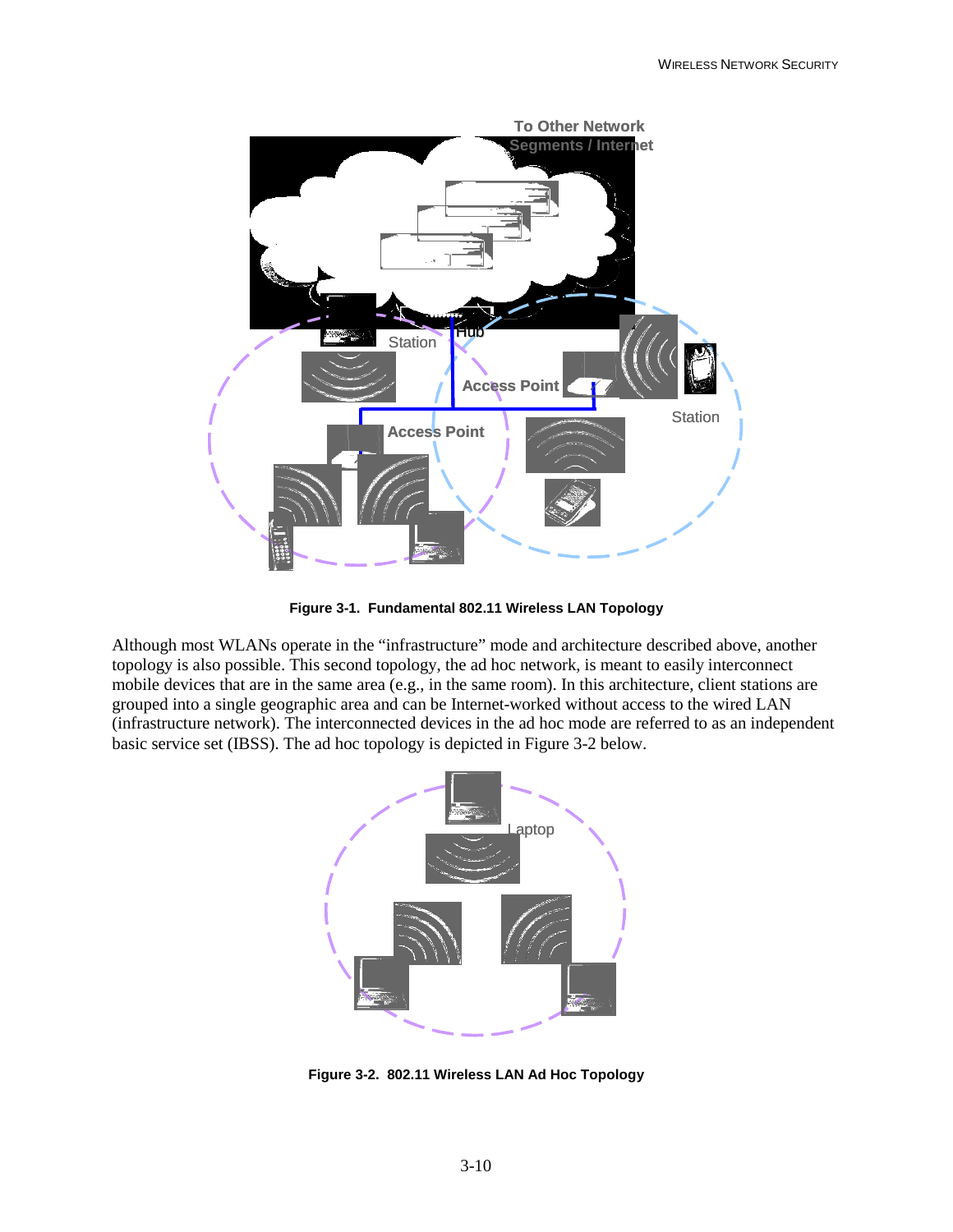<span id="page-26-0"></span>The ad hoc configuration is similar to a peer-to-peer office network in which no node is required to function as a server. As an ad hoc WLAN, laptops, desktops and other 802.11 devices can share files without the use of an AP.

#### **3.1.4 Wireless LAN Components**

A WLAN comprises two types of equipment: a wireless station and an access point. A station, or client, is typically a laptop or notebook personal computer (PC) with a wireless NIC.*<sup>12</sup>* A WLAN client may also be a desktop or handheld device (e.g., PDA, or custom device such as a barcode scanner) or equipment within a kiosk on a manufacturing floor or other publicly accessed area. Wireless laptops and notebooks—"wireless enabled"—are identical to laptops and notebooks except that they use wireless NICs to connect to access points in the network. The wireless NIC is commonly inserted in the client's Personal Computer Memory Card International Association (PCMCIA) slot or Universal Serial Bus (USB) port. The NICs use radio signals to establish connections to the WLAN. The AP, which acts as a bridge between the wireless and wired networks, typically comprises a radio, a wired network interface such as 802.3, and bridging software. The AP functions as a base station for the wireless network, aggregating multiple wireless stations onto the wired network.

#### **3.1.5 Range**

The reliable coverage range for 802.11 WLANs depends on several factors, including data rate required and capacity, sources of RF interference, physical area and characteristics, power, connectivity, and antenna usage. Theoretical ranges are from 29 meters (for 11 Mbps) in a closed office area to 485 meters (for 1 Mbps) in an open area. However, through empirical analysis, the typical range for connectivity of 802.11 equipment is approximately 50 meters (about 163 ft.) indoors. A range of 400 meters, nearly  $\frac{1}{4}$ mile, makes WLAN the ideal technology for many campus applications. It is important to recognize that special high-gain antennas can increase the range to several miles.



**Figure 3-3. Typical Range of 802.11 WLAN**

APs may also provide a "bridging" function. Bridging connects two or more networks together and allows them to communicate—to exchange network traffic. Bridging involves either a point-to-point or a multipoint configuration. In a point-to-point architecture, two LANs are connected to each other via the

 $12$ Notebook computers are basically the same as laptop computers, except that they are generally lighter in weight and smaller in size.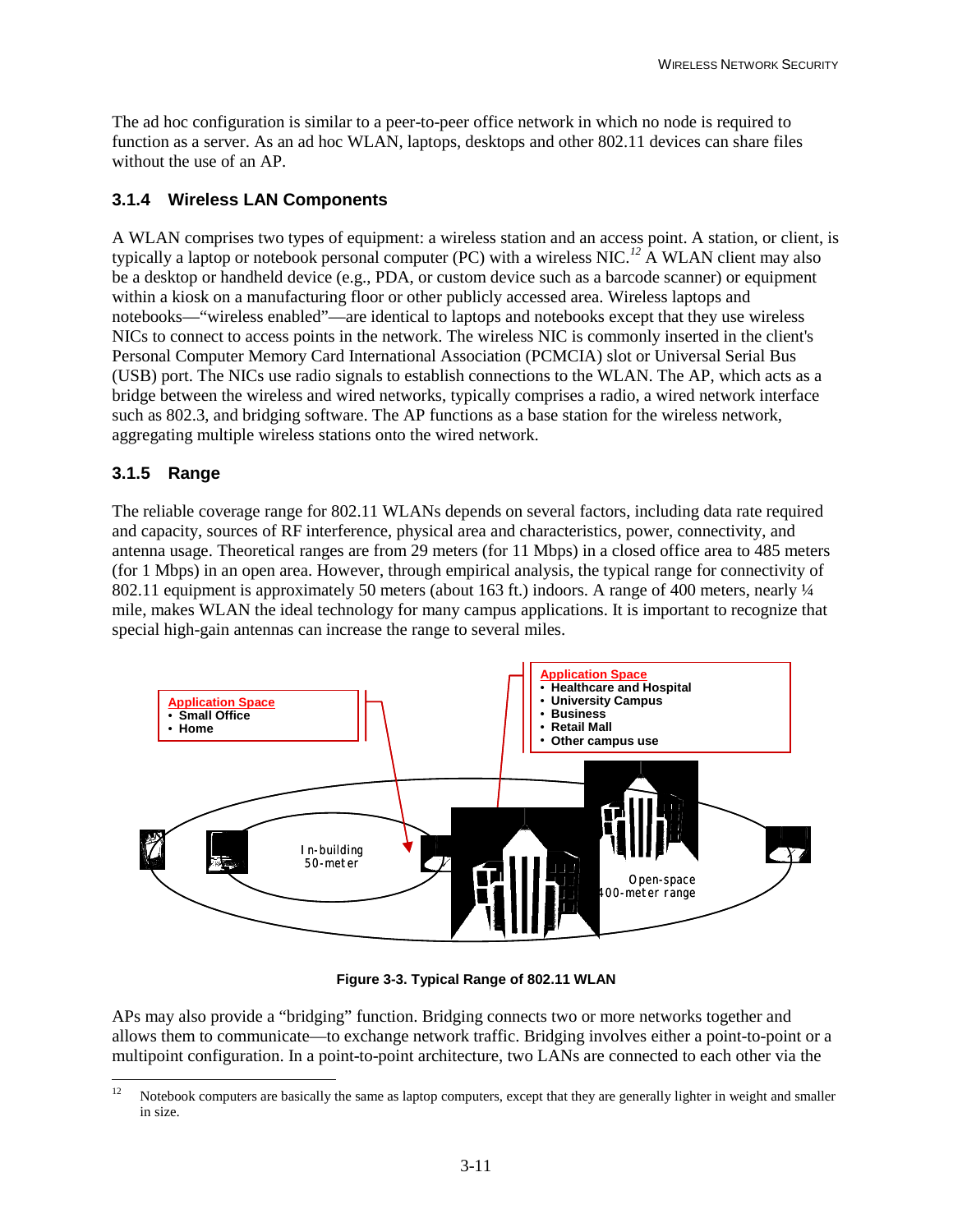<span id="page-27-0"></span>LANs' respective APs. In multipoint bridging, one subnet on a LAN is connected to several other subnets on another LAN via each subnet AP. For example, if a computer on Subnet A needed to connect to computers on Subnets B, C, and D, Subnet A's AP would connect to B's, C's, and D's respective APs.

Enterprises may use bridging to connect LANs between different buildings on corporate campuses. Bridging AP devices are typically placed on top of buildings to achieve greater antenna reception. The typical distance over which one AP can be connected wirelessly to another by means of bridging is approximately 2 miles. This distance may vary depending on several factors including the specific receiver or transceiver being used.*<sup>13</sup>* Figure 3-4 illustrates point-to-point bridging between two LANs. In the example, wireless data is being transmitted from Laptop A to Laptop B, from one building to the next, using each building's appropriately positioned AP. Laptop A connects to the closest AP within the building A. The receiving AP in building A then transmits the data (over the wired LAN) to the AP bridge located on the building's roof. That AP bridge then transmits the data to the bridge on nearby building B. The building's AP bridge then sends the data over its wired LAN to Laptop B.



**Figure 3-4. Access Point Bridging**

#### **3.2 Benefits**

WLANs offer four primary benefits:

- **User Mobility**—Users can access files, network resources, and the Internet without having to physically connect to the network with wires. Users can be mobile yet retain high-speed, real-time access to the enterprise LAN.
- **Rapid Installation**—The time required for installation is reduced because network connections can be made without moving or adding wires, or pulling them through walls or ceilings, or making modifications to the infrastructure cable plant. For example, WLANs are often cited as making LAN installations possible in buildings that are subject to historic preservation rules.
- **Flexibility**—Enterprises can also enjoy the flexibility of installing and taking down WLANs in locations as necessary. Users can quickly install a small WLAN for temporary needs such as a conference, trade show, or standards meeting.
- **Example 1** Scalability—WLAN network topologies can easily be configured to meet specific application and installation needs and to scale from small peer-to-peer networks to very large enterprise networks that enable roaming over a broad area.

 $13$ 13 See Bridging at ftp://download.intel.com/support/network/Wireless/pro201lb/accesspoint/bridging.pdf for more information on access point bridging.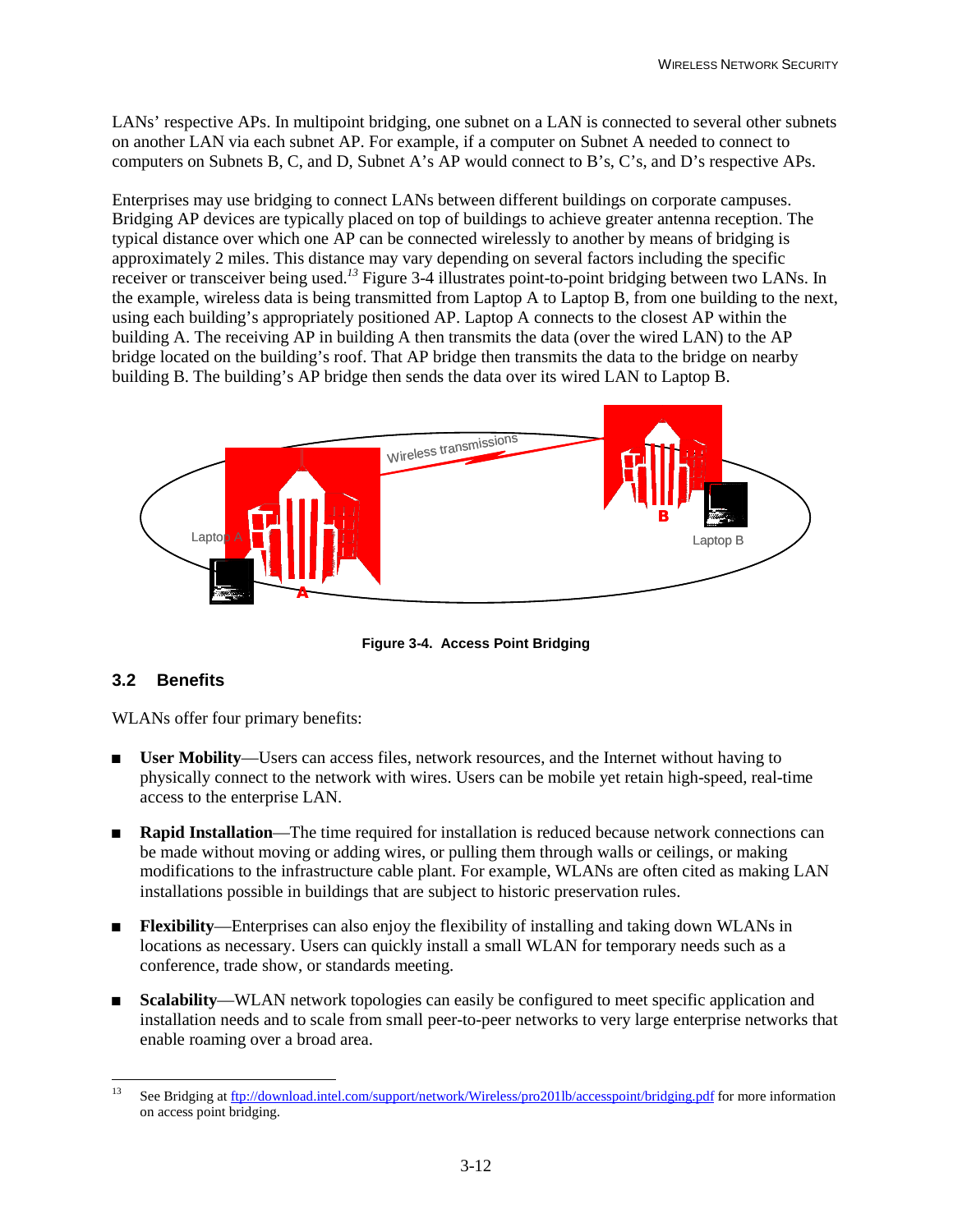<span id="page-28-0"></span>Because of these fundamental benefits, the WLAN market has been increasing steadily over the past several years, and WLANs are still gaining in popularity. WLANs are now becoming a viable alternative to traditional wired solutions. For example, hospitals, universities, airports, hotels, and retail shops are already using wireless technologies to conduct their daily business operations.

#### **3.3 Security of 802.11 Wireless LANs**

This section discusses the built-in security features of 802.11. It provides an overview of the inherent security features to better illustrate its limitations and provide a motivation for some of the recommendations for enhanced security. The IEEE 802.11 specification identified several services to provide a secure operating environment. The security services are provided largely by the Wired Equivalent Privacy (WEP) protocol to protect link-level data during wireless transmission between clients and access points. WEP does not provide end-to-end security, but only for the wireless portion of the connection as shown in Figure 3-5.



**Figure 3-5. Wireless Security of 802.11 in Typical Network**

#### **3.3.1 Security Features of 802.11 Wireless LANs per the Standard**

The three basic security services defined by IEEE for the WLAN environment are as follows:

- **EXECUTE:** Authentication—A primary goal of WEP was to provide a security service to verify the identity of communicating client stations. This provides access control to the network by denying access to client stations that cannot authenticate properly. This service addresses the question, "Are only authorized persons allowed to gain access to my network?"
- **EXECUTE: Confidentiality—Confidentiality, or privacy, was a second goal of WEP. It was developed to provide** "privacy achieved by a wired network." The intent was to prevent information compromise from casual eavesdropping (passive attack). This service, in general, addresses the question, "Are only authorized persons allowed to view my data?"
- **Integrity**—Another goal of WEP was a security service developed to ensure that messages are not modified in transit between the wireless clients and the access point in an active attack. This service addresses the question, "Is the data coming into or exiting the network trustworthy—has it been tampered with?"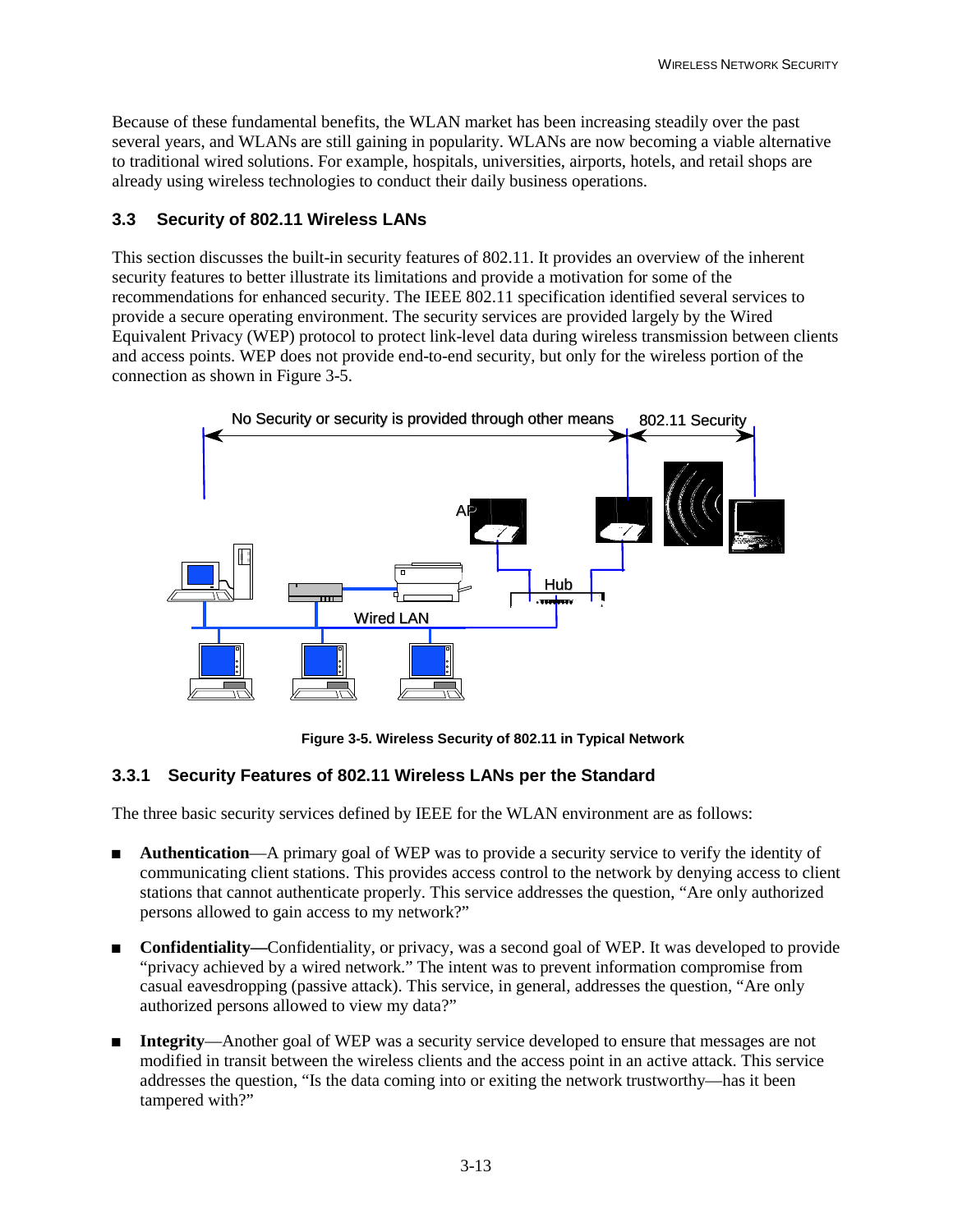<span id="page-29-0"></span>It is important to note that the standard did not address other security services such as audit, authorization, and nonrepudiation. The security services offered by 802.11 are described in greater detail below.

#### **3.3.1.1 Authentication**

The IEEE 802.11 specification defines two means to "validate" wireless users attempting to gain access to a wired network: open-system authentication and shared-key authentication. One means, shared-key authentication, is based on cryptography, and the other is not. The open-system authentication technique is not truly authentication; the access point accepts the mobile station without verifying the identity of the station. It should be noted also that the authentication is only one-way: only the mobile station is authenticated. The mobile station must trust that it is communicating to a real AP. A taxonomy of the techniques for 802.11 is depicted in Figure 3-6.



**Figure 3-6. Taxonomy of 802.11 Authentication Techniques**

With Open System authentication, a client is authenticated if it simply responds with a MAC address during the two-message exchange with an access point. During the exchange, the client is not truly validated but simply responds with the correct fields in the message exchange. Obviously, with out cryptographic validatedation, open-system authentication is highly vulnerable to attack and practically invites unauthorized access. Open-system authentication is the only required form of authentication by the 802.11 specification.

Shared key authentication is a cryptographic technique for authentication. It is a simple "challengeresponse" scheme based on whether a client has knowledge of a shared secret. In this scheme, as depicted conceptually in Figure 3-7, a random challenge is generated by the access point and sent to the wireless client. The client, using a cryptographic key that is shared with the AP, encrypts the challenge (or "nonce," as it is called in security vernacular) and returns the result to the AP. The AP decrypts the result computed by the client and allows access only if the decrypted value is the same as the random challenge transmitted. The algorithm used in the cryptographic computation and for the generation of the 128-bit challenge text is the RC4 stream cipher developed by Ron Rivest of MIT. It should be noted that the authentication method just described is a rudimentary cryptographic technique, and it does not provide mutual authentication. That is, the client does not authenticate the AP, and therefore there is no assurance that a client is communicating with a legitimate AP and wireless network. It is also worth noting that simple unilateral challenge-response schemes have long been known to be weak. They suffer from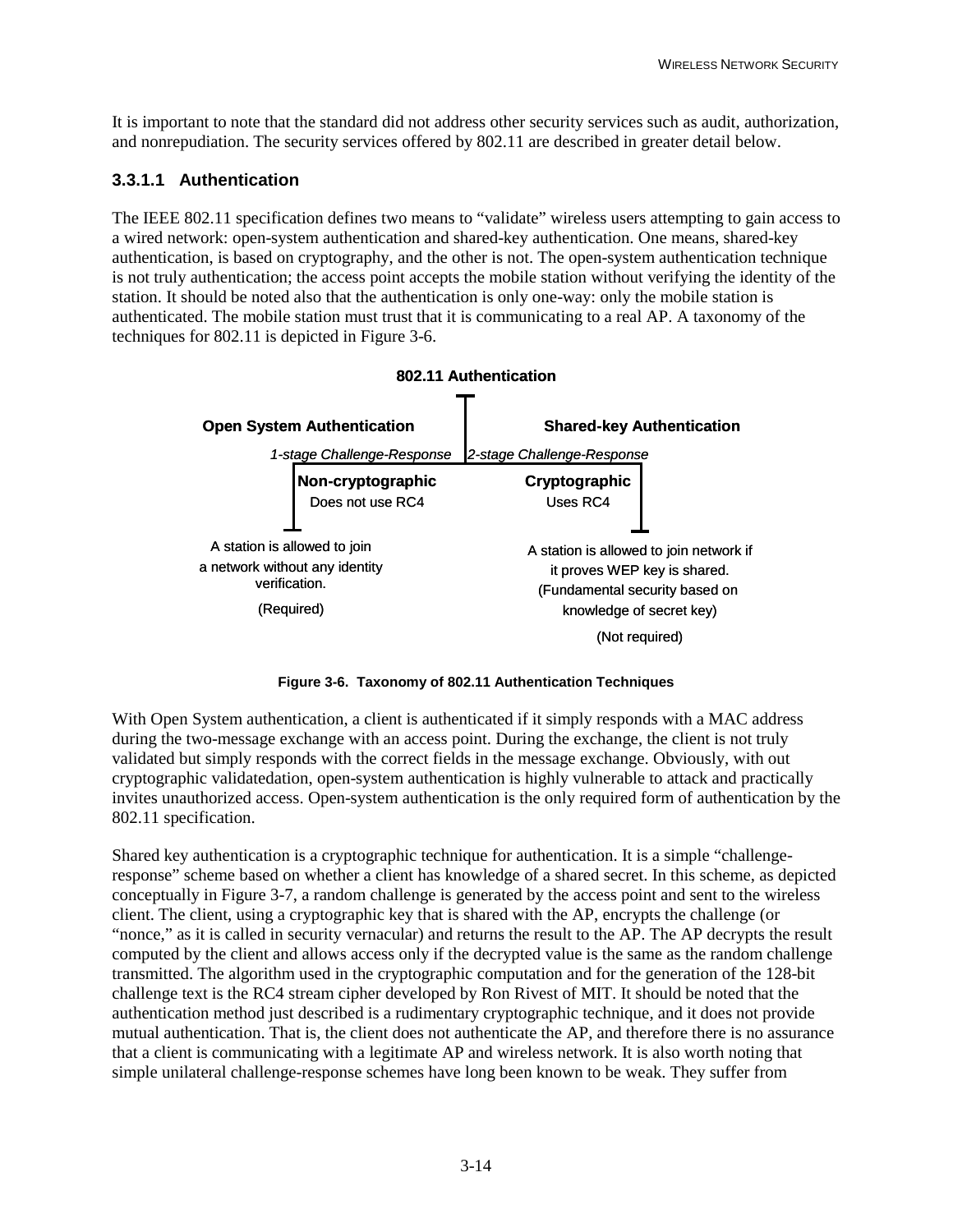<span id="page-30-0"></span>numerous attacks including the infamous "man-in-the-middle" attack. Lastly, the IEEE 802.11 specification does not require shared-key authentication.



**Figure 3-7. Shared-key Authentication Message Flow**

#### **3.3.1.2 Privacy**

The 802.11 standard supports privacy (confidentiality) through the use of cryptographic techniques for the wireless interface. The WEP cryptographic technique for confidentiality also uses the RC4 symmetrickey, stream cipher algorithm to generate a pseudo-random data sequence. This "key stream" is simply added modulo 2 (exclusive-OR-ed) to the data to be transmitted. Through the WEP technique, data can be protected from disclosure during transmission over the wireless link. WEP is applied to all data above the 802.11 WLAN layers to protect traffic such as Transmission Control Protocol/Internet Protocol (TCP/IP), Internet Packet Exchange (IPX), and Hyper Text Transfer Protocol (HTTP).

As defined in the 802.11 standard, WEP supports only a 40-bit cryptographic keys size for the shared key. However, numerous vendors offer nonstandard extensions of WEP that support key lengths from 40 bits to 104 bits. At least one vendor supports a keysize of 128 bits. The 104-bit WEP key, for instance, with a 24-bit Initialization Vector (IV) becomes a 128-bit RC4 key. In general, all other things being equal, increasing the key size increases the security of a cryptographic technique. However, it is always possible for flawed implementations or flawed designs to prevent long keys from increasing security. Research has shown that key sizes of greater than 80-bits, for robust designs and implementations, make brute-force cryptanalysis (code breaking) an impossible task. For 80-bit keys, the number of possible keys—a keyspace of more than  $10^{26}$ —exceeds contemporary computing power. In practice, most WLAN deployments rely on 40-bit keys. Moreover, recent attacks have shown that the WEP approach for privacy is, unfortunately, vulnerable to certain attacks regardless of keysize. However, the cryptographic, standards, and vendor WLAN communities have developed enhanced WEP, which is available as a prestandard vendor-specific implementations. The attacks mentioned above are described later in the following sections.

The WEP privacy is illustrated conceptually in Figure 3-8.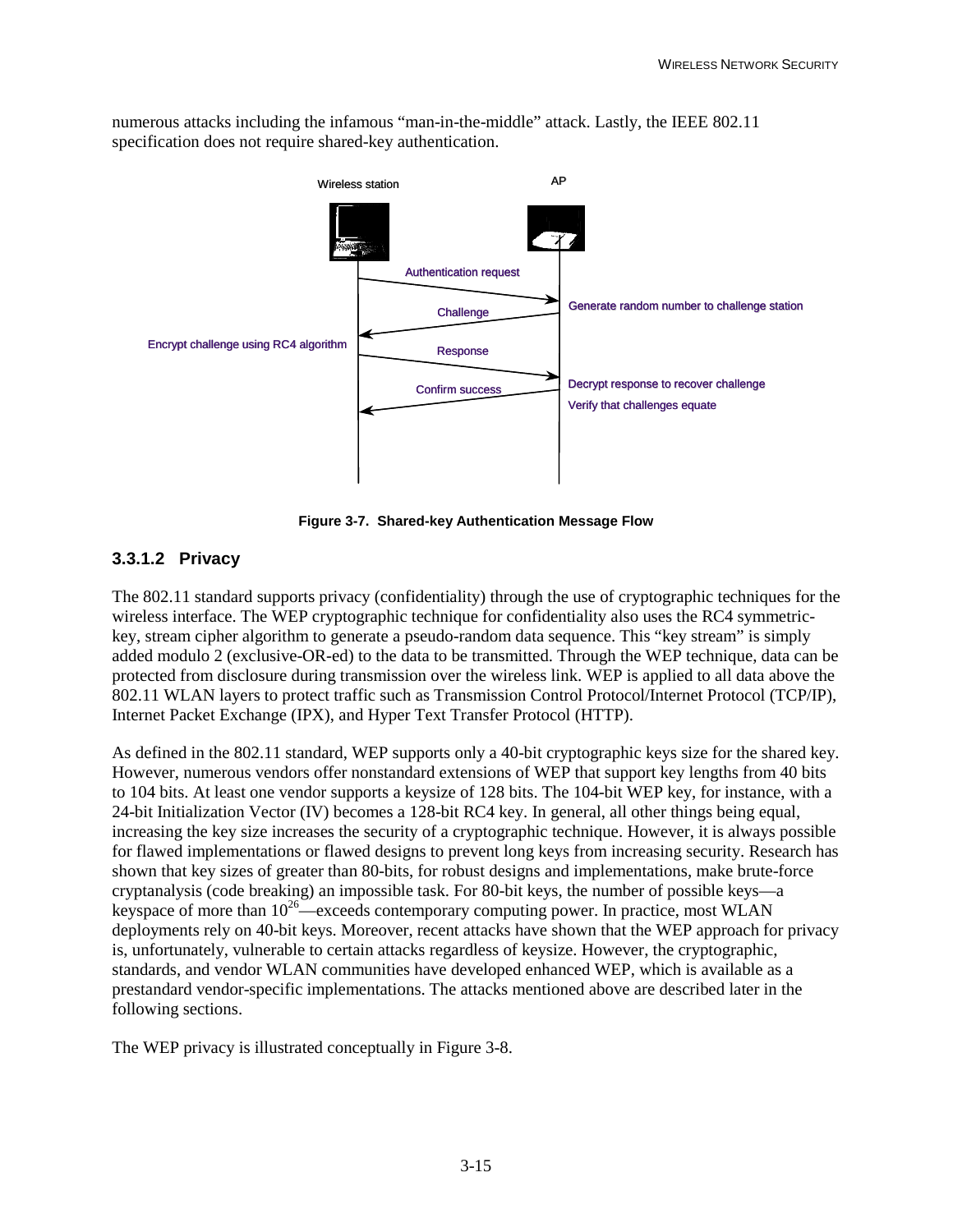<span id="page-31-0"></span>

**Figure 3-8. WEP Privacy Using RC4 Algorithm**

#### **3.3.1.3 Integrity**

The IEEE 802.11 specification also outlines a means to provide data integrity for messages transmitted between wireless clients and access points. This security service was designed to reject any messages that had been changed by an active adversary "in the middle." This technique uses a simple encrypted Cyclic Redundancy Check (CRC) approach. As depicted in the diagram above, a CRC-32, or frame check sequence, is computed on each payload prior to transmission. The integrity-sealed packet is then encrypted using the RC4 key stream to provide the cipher-text message. On the receiving end, decryption is performed and the CRC is recomputed on the message that is received. The CRC computed at the receiving end is compared with the one computed with the original message. If the CRCs do not equal, that is, "received in error," this would indicate an integrity violation (an active message spoofer), and the packet would be discarded. As with the privacy service, unfortunately, the 802.11 integrity is vulnerable to certain attacks regardless of key size. In summary, the fundamental flaw in the WEP integrity scheme is that the simple CRC is not a "cryptographically secure" mechanism such as a hash or message authentication code.

The IEEE 802.11 specification does not, unfortunately, identify any means for key management (life cycle handling of cryptographic keys and related material). Therefore, generating, distributing, storing, loading, escrowing, archiving, auditing, and destroying the material is left to those deploying WLANs. Key management (probably the most critical aspect of a cryptographic system) for 802.11 is left largely as an exercise for the users of the 802.11 network. As a result, many vulnerabilities could be introduced into the WLAN environment. These vulnerabilities include WEP keys that are non-unique, never changing, factory-defaults, or weak keys (all zeros, all ones, based on easily guessed passwords, or other similar trivial patterns). Additionally, because key management was not part of the original 802.11 specification, with the key distribution unresolved, WEP-secured WLANs do not scale well. If an enterprise recognizes the need to change keys often and to make them random, the task is formidable in a large WLAN environment. For example, a large campus may have as many as 15,000 APs. Generating, distributing, loading, and managing keys for an environment of this size is a significant challenge. It is has been suggested that the only practical way to distribute keys in a large dynamic environment is to publish it. However, a fundamental tenet of cryptography is that cryptographic keys remain secret. Hence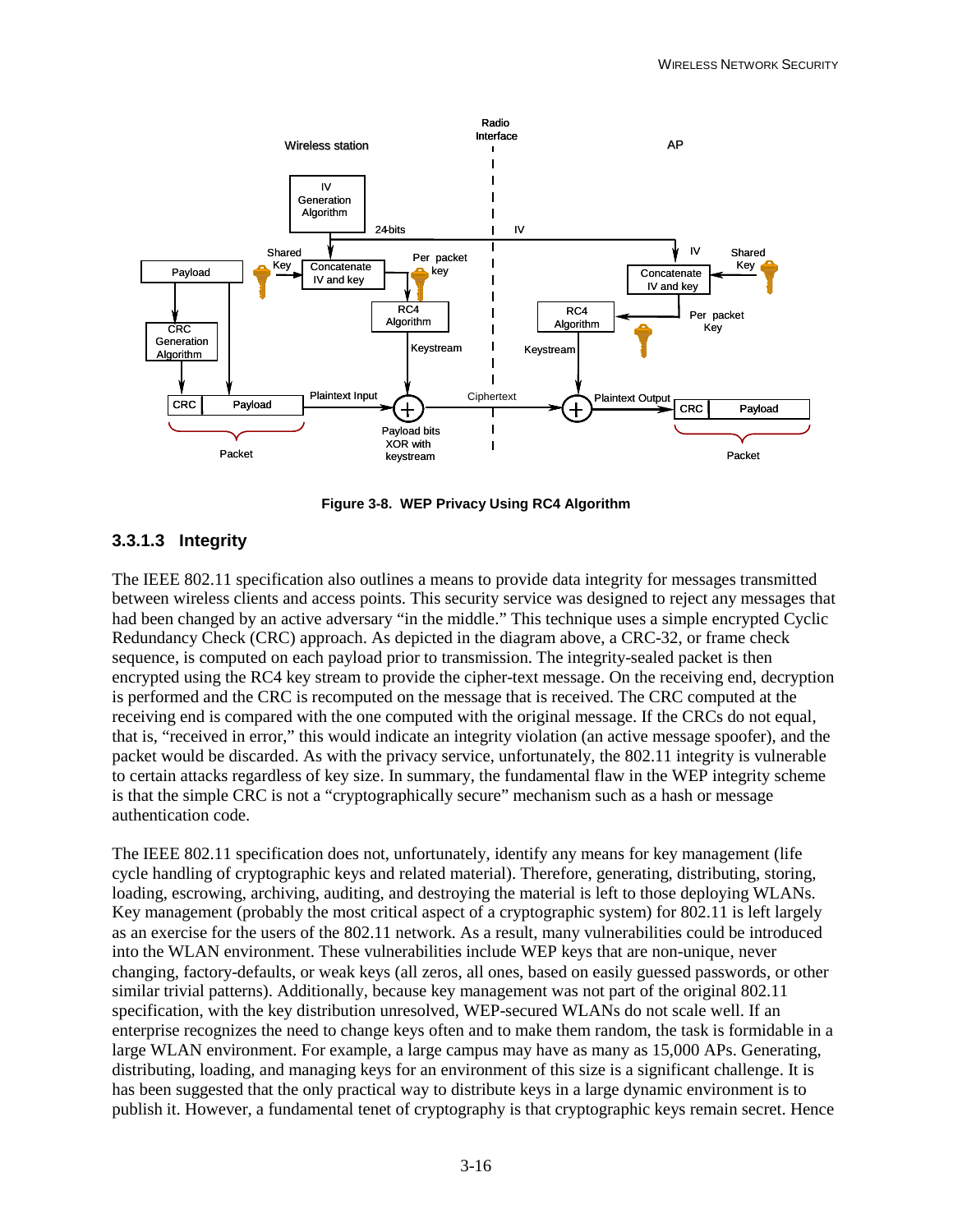<span id="page-32-0"></span>we have a major dichotomy. This dichotomy exists for any technology that neglects to elegantly address the key distribution problem.

#### **3.3.2 Problems With the IEEE 802.11 Standard Security**

This section discusses some known vulnerabilities in the standardized security of the 802.11 WLAN standard. As mentioned above, the WEP protocol is used in 802.11-based WLANs. WEP in turn uses a RC4 cryptographic algorithm with a variable length key to protect traffic. Again, the 802.11 standard supports WEP cryptographic keys of 40-bits. However, some vendors have implemented products with keys 104-bit keys and even 128-bit keys. With the addition of the 24-bit IV, the actual key used in the RC4 algorithm is 152 bits for the 128 bits WEP key. It is worthy to note that some vendors generate keys after a keystroke from a user, which, if done properly, using the proper random processes, can result in a strong WEP key. Other vendors, however, have based WEP keys on passwords that are chosen by users; this typically reduces the effective key size.

Several groups of computer security specialists have discovered security problems that let malicious users compromise the security of WLANs. These include passive attacks to decrypt traffic based on statistical analysis, active attacks to inject new traffic from unauthorized mobile stations (i.e., based on known plain text), active attacks to decrypt traffic (i.e., based on tricking the access point), and dictionary-building attacks. The dictionary building attack is possible after analyzing enough traffic on a busy network.<sup>14</sup>

Security problems with WEP include the following:

1. The use of static WEP keys—many users in a wireless network potentially sharing the identical key for long periods of time, is a well-known security vulnerability. This is in part due to the lack of any key management provisions in the WEP protocol. If a computer such as a laptop were to be lost or stolen, the key could become compromised along with all the other computers sharing that key. Moreover, if every station uses the same key, a large amount of traffic may be rapidly available to an eavesdropper for analytic attacks, such as 2 and 3 below.

2. The IV in WEP, as shown in Figure 3-8, is a 24-bit field sent in the clear text portion of a message. This 24-bit string, used to initialize the key stream generated by the RC4 algorithm, is a relatively small field when used for cryptographic purposes. Reuse of the same IV produces identical key streams for the protection of data, and the short IV guarantees that they will repeat after a relatively short time in a busy network. Moreover, the 802.11 standard does not specify how the IVs are set or changed, and individual wireless NICs from the same vendor may all generate the same IV sequences, or some wireless NICs may possibly use a constant IV. As a result, hackers can record network traffic, determine the key stream, and use it to decrypt the cipher-text.

3. The IV is a part of the RC4 encryption key. The fact that an eavesdropper knows 24-bits of every packet key, combined with a weakness in the RC4 key schedule, leads to a successful analytic attack, that recovers the key, after intercepting and analyzing only a relatively small amount of traffic. This attack is publicly available as an attack script and open source code.

4. WEP provides no cryptographic integrity protection. However, the 802.11 MAC protocol uses a noncryptographic Cyclic Redundancy Check (CRC) to check the integrity of packets, and acknowledge packets with the correct checksum. The combination of noncryptographic checksums with stream ciphers is dangerous and often introduces vulnerablities, as is the case for

l 14 Borisov, N., Goldberg, I., and D. Wagner, http://www.isaac.cs.berkley.edu/isaac/wep-faq.html.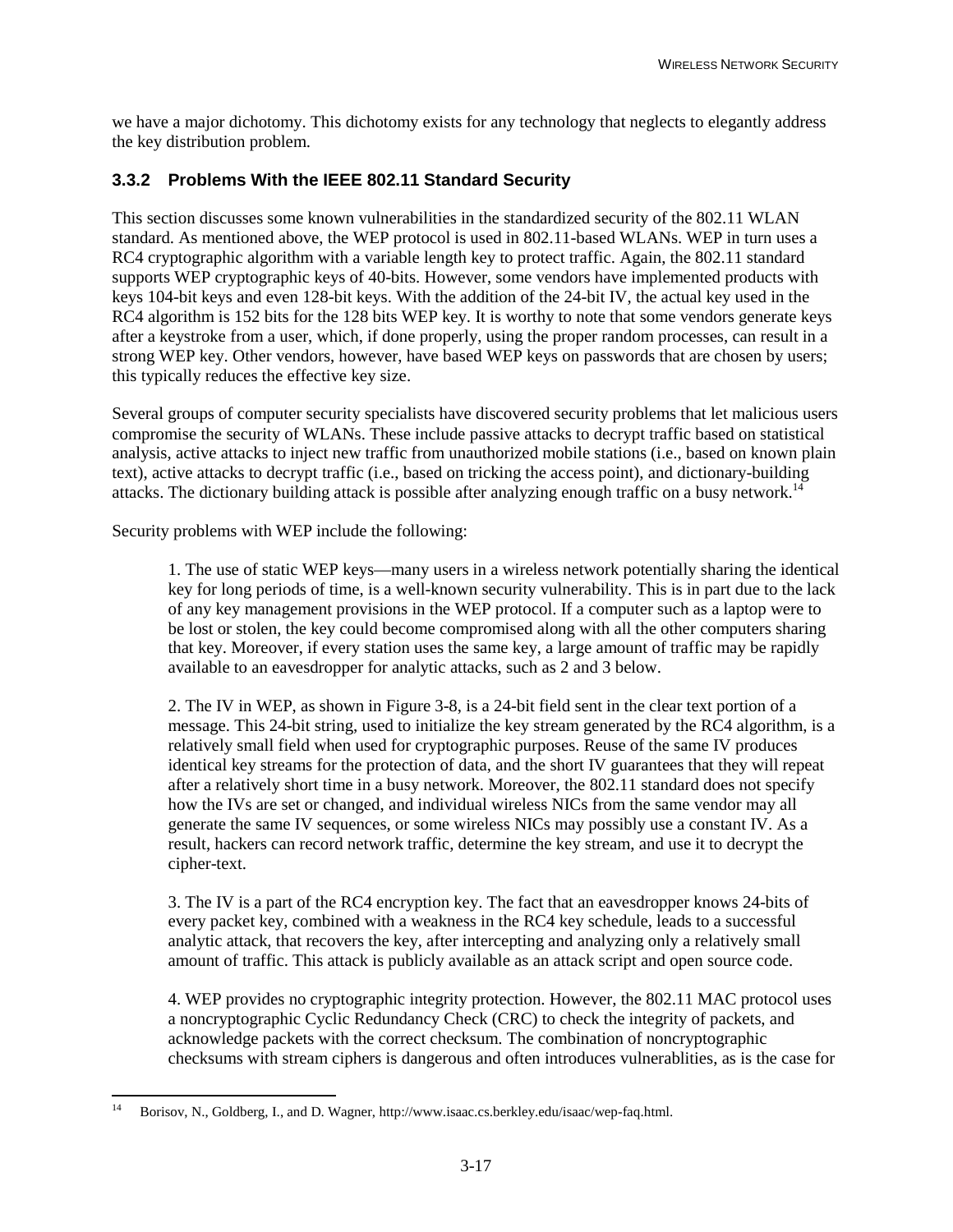<span id="page-33-0"></span>WEP. There is an active attack that permits the attacker to decrypt any packet by systematically modifying the packet and CRC sending it to the AP and noting whether the packet is acknowledged. These kinds of attacks are often subtle, and it is now considered risky to design encryption protocols that do not include cryptographic integrity protection, because of the possibility of interactions with other protocol levels that can give away information about cipher text.

Note that only one of the four problems listed above depends on a weakness in the cryptographic algorithm. Therefore, these problems would not be improved by substituting a stronger stream cipher. For example, the third problem listed above is a consequence of a weakness in the implementation of the RC4 stream cipher that is exposed by a poorly designed protocol.

Some of the problems associated with WEP and 802.11 WLAN security are summarized in Table 3-2.

| <b>Security Issue or Vulnerability</b> |                                                                              | <b>Remarks</b>                                                                                                                                                                                                                                                                                                                                                                                                     |
|----------------------------------------|------------------------------------------------------------------------------|--------------------------------------------------------------------------------------------------------------------------------------------------------------------------------------------------------------------------------------------------------------------------------------------------------------------------------------------------------------------------------------------------------------------|
| 1.                                     | Security features in vendor<br>products are frequently not<br>enabled.       | Security features, albeit poor in some cases, are not enabled when<br>shipped, and users do not enable when installed. Bad security is<br>generally better than no security.                                                                                                                                                                                                                                       |
| 2.                                     | IVs are short (or static).                                                   | 24-bit IVs cause the generated key stream to repeat. Repetition<br>allows easy decryption of data for a moderately sophisticated<br>adversary.                                                                                                                                                                                                                                                                     |
| 3.                                     | Cryptographic keys are<br>short.                                             | 40-bit keys are inadequate for any system. It is generally accepted<br>that key sizes should be greater than 80 bits in length. The longer<br>the key, the less likely a comprise is possible from a brute-force<br>attack.                                                                                                                                                                                        |
| 4.                                     | Cryptographic keys are<br>shared.                                            | Keys that are shared can compromise a system. As the number of<br>people sharing the key grows, the security risks also grow. A<br>fundamental tenant of cryptography is that the security of a system<br>is largely dependent on the secrecy of the keys.                                                                                                                                                         |
| 5.                                     | Cryptographic keys cannot<br>be updated automatically<br>and frequently.     | Cryptographic keys should be changed often to prevent brute-force<br>attacks.                                                                                                                                                                                                                                                                                                                                      |
| 6.                                     | RC4 has a weak key<br>schedule and is<br>inappropriately used in<br>WEP.     | The combination of revealing 24 key bits in the IV and a weakness<br>in the initial few bytes of the RC4 key stream leads to an efficient<br>attack that recovers the key. Most other applications of RC4 do not<br>expose the weaknesses of RC4 because they do not reveal key bits<br>and do not restart the key schedule for every packet. This attack is<br>available to moderately sophisticated adversaries. |
| 7.                                     | Packet integrity is poor.                                                    | CRC32 and other linear block codes are inadequate for providing<br>cryptographic integrity. Message modification is possible. Linear<br>codes are inadequate for the protection against advertent attacks on<br>data integrity. Cryptographic protection is required to prevent<br>deliberate attacks. Use of noncryptographic protocols often<br>facilitates attacks against the cryptography.                    |
| 8.                                     | No user authentication<br>occurs.                                            | Only the device is authenticated. A device that is stolen can access<br>the network.                                                                                                                                                                                                                                                                                                                               |
| 9.                                     | Authentication is not<br>enabled; only simple SSID<br>identification occurs. | Identity-based systems are highly vulnerable particularly in a<br>wireless system because signals can be more easily intercepted.                                                                                                                                                                                                                                                                                  |
|                                        | 10. Device authentication is<br>simple shared-key<br>challenge-response.     | One-way challenge-response authentication is subject to "man-in-<br>the-middle" attacks. Mutual authentication is required to provide<br>verification that users and the network are legitimate.                                                                                                                                                                                                                   |

**Table 3-2. Key Problems with Existing 802.11 Wireless LAN Security**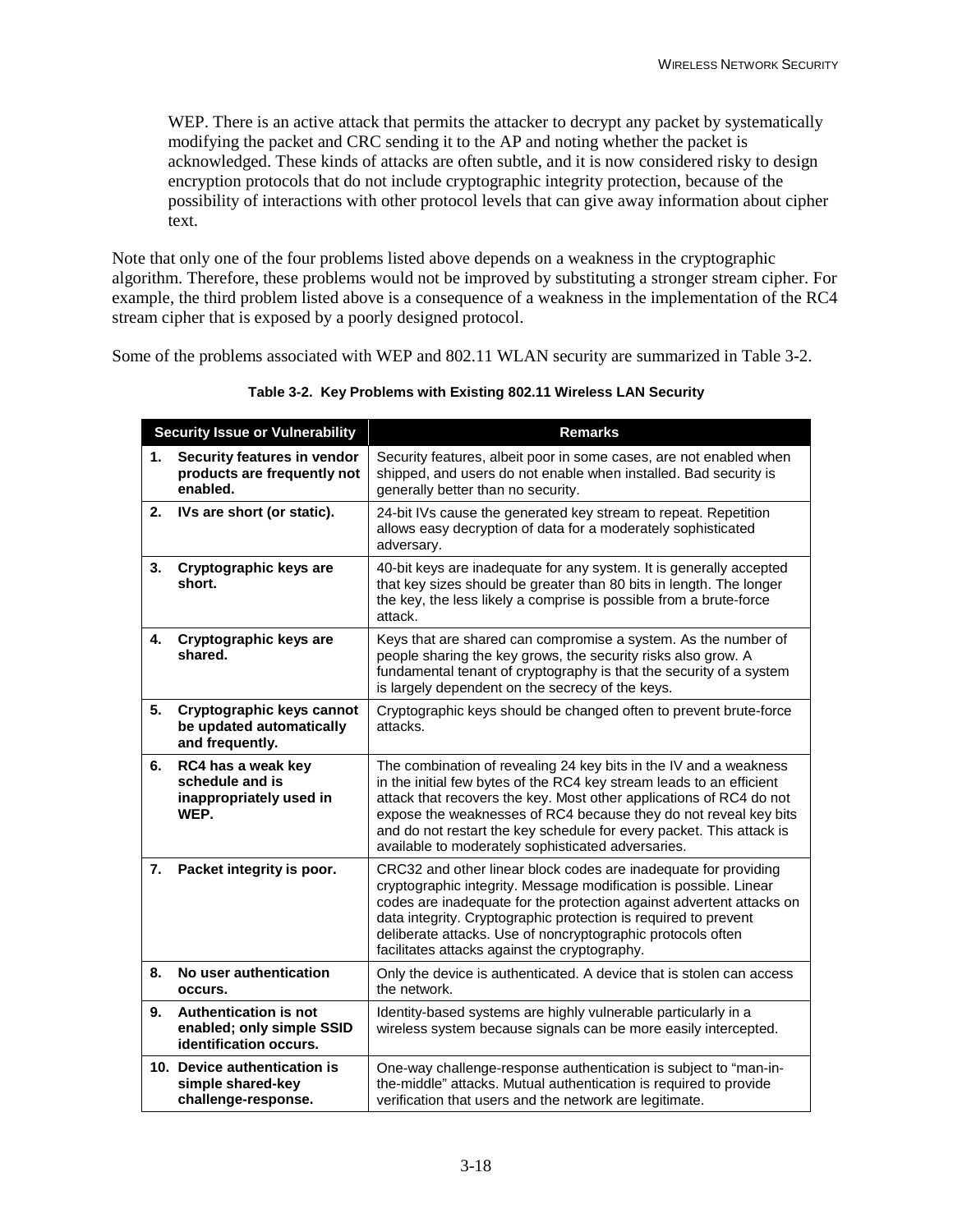<span id="page-34-0"></span>

| <b>Security Issue or Vulnerability</b> | <b>Remarks</b>                                                          |
|----------------------------------------|-------------------------------------------------------------------------|
| 11. The client does not                | The client needs to authenticate the AP to ensure that it is legitimate |
| authenticate the AP.                   | and prevent the introduction of roque APs.                              |

#### **3.4 Security Requirements and Threats**

As discussed above, the 802.11 WLAN—or WiFi—industry is burgeoning and currently has significant momentum. All indications suggest that in the coming years numerous organizations will deploy 802.11 WLAN technology. Many organizations—including retail stores, hospitals, airports, and business enterprises—plan to capitalize on the benefits of "going wireless." However, although there has been tremendous growth and success, everything relative to 802.11 WLANs has not been positive. There have been numerous published reports and papers describing attacks on 802.11 wireless networks that expose organizations to security risks. This subsection will briefly cover the risks to security—i.e., attacks on confidentiality, integrity, and network availability.

Figure 3-9 provides a general taxonomy of security attacks to help organizations and users understand some of the attacks against WLANs.



**Figure 3-9. Taxonomy of Security Attacks**

Network security attacks are typically divided into *passive* and *active* attacks. These two broad classes are then subdivided into other types of attacks. All are defined below.

- **Passive Attack—An attack in which an unauthorized party gains access to an asset and does not** modify its content (i.e., eavesdropping). Passive attacks can be either eavesdropping or traffic analysis (sometimes called traffic flow analysis). These two passive attacks are described below.
	- **Eavesdropping***—*The attacker monitors transmissions for message content. An example of this attack is a person listening into the transmissions on a LAN between two workstations or tuning into transmissions between a wireless handset and a base station.
	- **Traffic analysis***—*The attacker, in a more subtle way, gains intelligence by monitoring the transmissions for patterns of communication. A considerable amount of information is contained in the flow of messages between communicating parties.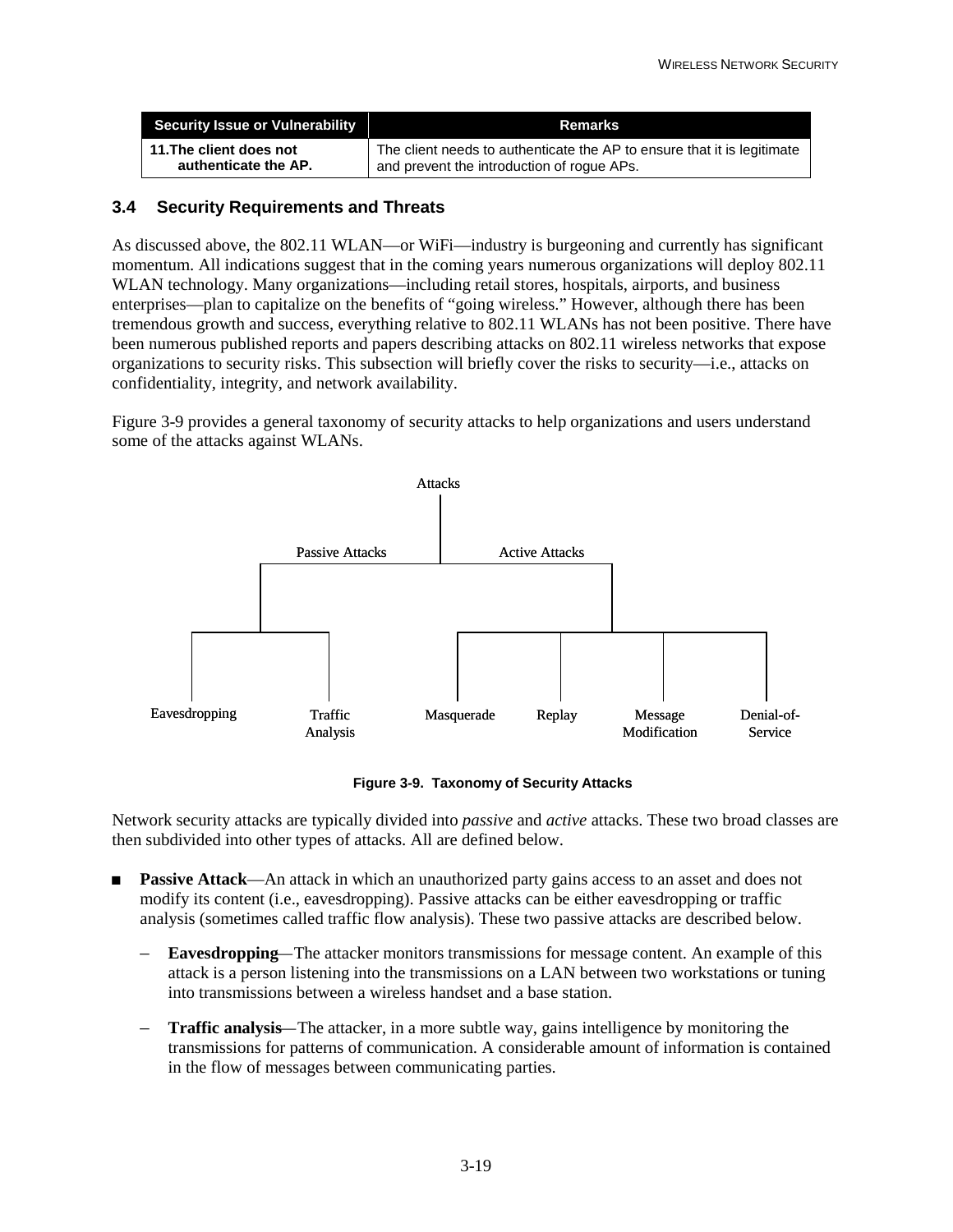- <span id="page-35-0"></span>**EXECUTE:** Active Attack—An attack whereby an unauthorized party makes modifications to a message, data stream, or file. It is possible to detect this type of attack but it may not be preventable. Active attacks may take the form of one of four types (or combination thereof): masquerading, replay, message modification, and denial-of-service (DoS). These attacks are defined below.
	- **Masquerading***—*The attacker impersonates an authorized user and thereby gains certain unauthorized privileges.
	- **Replay**—The attacker monitors transmissions (passive attack) and retransmits messages as the legitimate user.
	- **Message modification**—The attacker alters a legitimate message by deleting, adding to, changing, or reordering it.
	- **Denial-of-service**—The attacker prevents or prohibits the normal use or management of communications facilities.

The risks associated with 802.11 are the result of one or more of these attacks. The consequences of these attacks include, but are not limited to, loss of proprietary information, legal and recovery costs, tarnished image, and loss of network service.

#### **3.4.1 Loss of Confidentiality**

Confidentiality is the property with which information is not made available or disclosed to unauthorized individuals, entities, or processes. This is, in general, a fundamental security requirement for most organizations. Due to the broadcast and radio nature of wireless technology, confidentiality is a more difficult security requirement to meet in a wireless network. Adversaries do not have to tap into a network cable to access network resources. Moreover, it may not be possible to control the distance over which the transmission occurs. This makes traditional physical security countermeasures less effective.

Passive eavesdropping of native 802.11 wireless communications may cause significant risk to an organization. An adversary may be able to listen in and obtain sensitive information including proprietary information, network IDs and passwords, and configuration data. This risk is present because the 802.11 signals may travel outside the building perimeter or because there may be an "insider." Because of the extended range of 802.11 broadcasts, adversaries can potentially detect transmission from a parking lot or nearby roads. This kind of attack, performed through the use of a wireless network analyzer tool or *sniffer*, is particularly easy for two reasons: 1) frequently confidentiality features of WLAN technology are not even enabled, and 2) because of the numerous vulnerabilities in the 802.11 technology security, as discussed above, determined adversaries can compromise the system.

Wireless packet analyzers, such as AirSnort and WEPcrack, are tools that are readily available on the Internet today. AirSnort is one of the first tools created to automate the process of analyzing networks. Unfortunately, it is also commonly used for breaking into wireless networks. AirSnort can take advantage of flaws in the key-scheduling algorithm that was provided for implementation of RC4, which forms part of the original WEP standard. To accomplish this, AirSnort requires only a computer running the Linux operating system and a wireless network card. The software passively monitors the WLAN data transmissions and computes the encryption keys after at least 100 MB of network packets have been sniffed.<sup>15</sup> On a highly saturated network, collecting this amount of data may only take three or four hours; if traffic volume is low, it may take a few days. For example, a busy data access point transmitting 3,000

l 15 See "Tools Dumb Down Wireless Hacking," *The Register*, August 2001 (www.theregister.co.uk).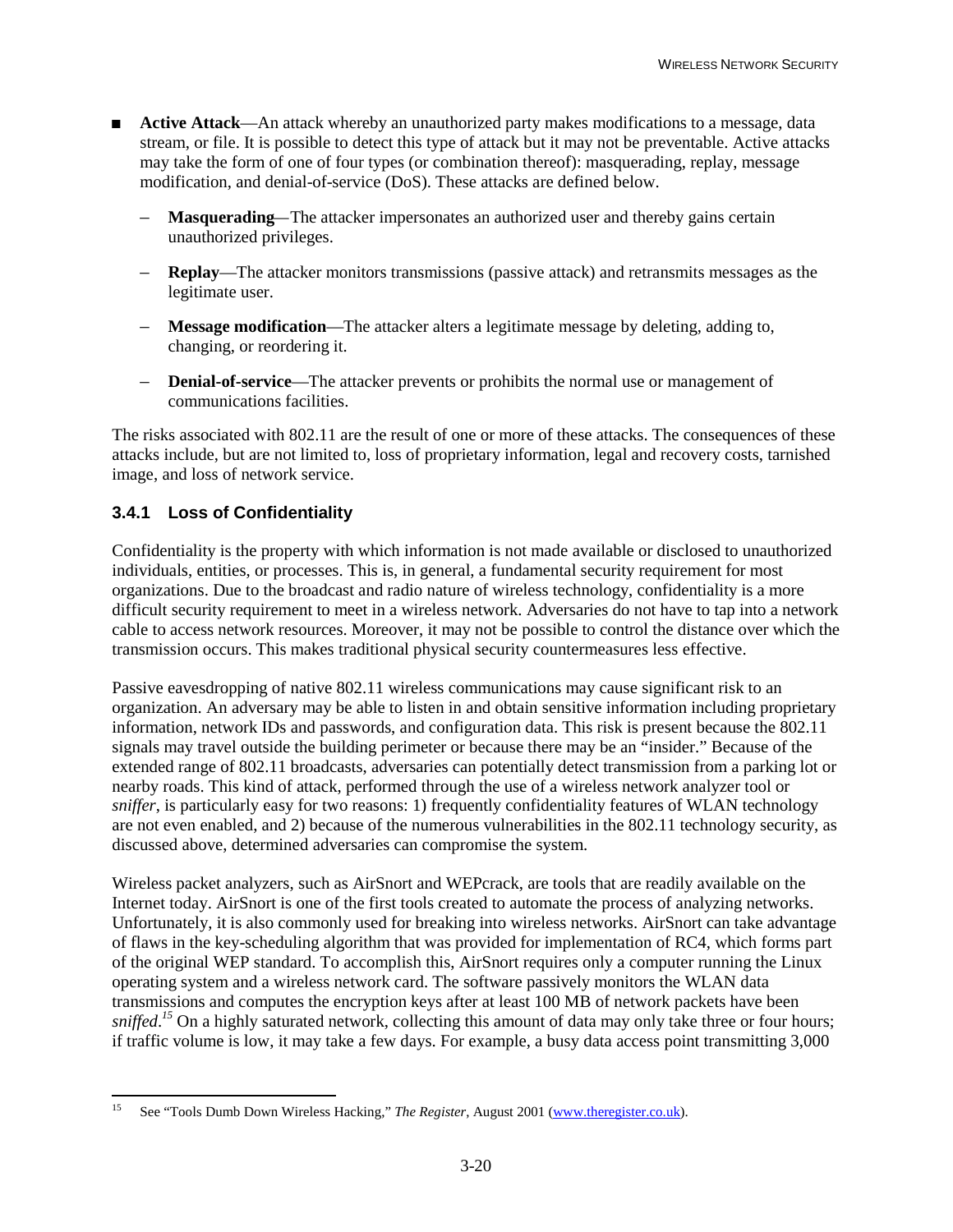bytes at 11 Mbps will exhaust the 24-bit IV space after approximately 10 hours.<sup>16</sup> If after ten hours the attacker recovers two cipher texts that have been using the same key stream, both data integrity and confidentiality may be easily compromised. After the network packets have been received, the fundamental keys may be guessed in less than one second.*<sup>17</sup>* Once the malicious user knows the WEP key, that person can read any packet traveling over the WLAN. Such sniffing tools' wide availability, ease of use, and ability to compute keys makes it essential for security administrators to implement secure wireless solutions. Airsnort may not be able to take advantage of the enhanced key-scheduling algorithm of RC4 in a pre-standard implementation.

Another risk to loss of confidentiality through simple eavesdropping is broadcast monitoring. An adversary can monitor traffic, using a laptop in promiscuous mode, when an access point is connected to a hub instead of a switch. Hubs generally broadcast all network traffic to all connected devices, which leaves the traffic vulnerable to unauthorized monitoring. Switches, on the other hand, can be configured to prohibit certain attached devices from intercepting broadcast traffic from other specified devices. For example, if a wireless access point were connected to an Ethernet hub, a wireless device that is monitoring broadcast traffic could intercept data intended for wired and wireless clients. Consequently, agencies should consider using switches instead of hubs for connections to wireless access points.*<sup>18</sup>*

WLANs risk loss of confidentiality following an active attack as well. Sniffing software as described above can obtain user names and passwords (as well as any other data traversing the network) as they are sent over a wireless connection. An adversary may be able to masquerade as a legitimate user and gain access to the wired network from an AP. Once "on the network," the intruder can scan the network using purchased or publicly and readily available tools. The malicious eavesdropper then uses the user name, password, and IP address information to gain access to network resources and sensitive corporate data.

Lastly, rogue APs pose a security risk. A malicious or irresponsible user could, physically and surreptitiously, insert a rogue AP into a closet, under a conference room table, or any other hidden area within a building. The rogue AP could then be used to allow unauthorized individuals to gain access to the network. As long as its location is in close proximity to the users of the WLAN, and it is configured so as to appear as a legitimate AP to wireless clients, then the rogue AP can successfully convince wireless clients of its legitimacy and cause them to send traffic through it. The rogue AP can intercept the wireless traffic between an authorized AP and wireless clients. It need only be configured with a stronger signal than the existing AP to intercept the client traffic. A malicious user can also gain access to the wireless network through APs that are configured to allow access without authorization.*<sup>19</sup>* It is also important to note that rogue access points need not always be deployed by malicious users. In many cases, rogue APs are often deployed by users who want to take advantage of wireless technology without the approval of the IT department. Additionally, since rogue APs are frequently deployed without the knowledge of the security administrator, they are often deployed without proper security configurations.

# **3.4.2 Loss of Integrity**

Data integrity issues in wireless networks are similar to those in wired networks. Because organizations frequently implement wireless and wired communications without adequate cryptographic protection of data, integrity can be difficult to achieve. A hacker, for example, can compromise data integrity by deleting or modifying the data in an e-mail from an account on the wireless system. This can be detrimental to an organization if important e-mail is widely distributed among e-mail recipients. Because the existing security features of the 802.11 standard do not provide for strong message integrity, other

<sup>16</sup> <sup>16</sup> 10 hours = (3,000 bytes x ((8 bits/byte)/(11 x 106 bits/sec)) x 24) = 36,600 seconds.)

<sup>&</sup>lt;sup>17</sup> For more information from AirSnort, visit their Web page at http://airsnort.shmoo.com.<br><sup>18</sup> See Internet Security Systems "Wireless LAN Security: 802.11b and Corporate Network

<sup>&</sup>lt;sup>18</sup> See Internet Security Systems, "Wireless LAN Security: 802.11b and Corporate Networks."<br><sup>19</sup> See http://iss.net

See http://iss.net.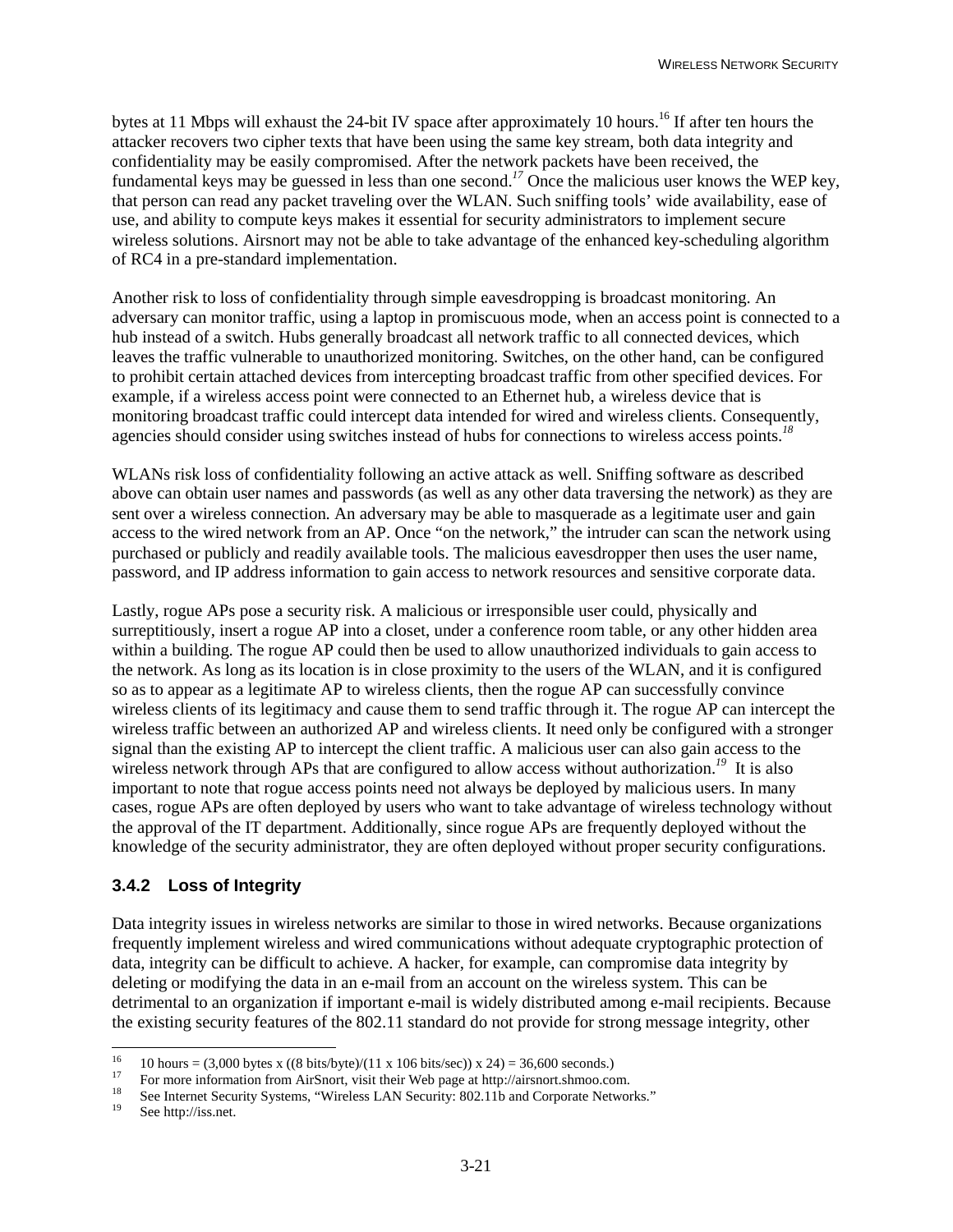kinds of active attacks that compromise system integrity are possible. As discussed before, the WEPbased integrity mechanism is simply a linear CRC. Message modification attacks are possible when cryptographic checking mechanisms such as message authentication codes and hashes are not used.

#### **3.4.3 Loss of Network Availability**

A denial of network availability involves some form of DoS attack, such as jamming. Jamming occurs when a malicious user deliberately emanates a signal from a wireless device in order to overwhelm legitimate wireless signals. Jamming may also be inadvertently caused by cordless phone or microwave oven emissions. Jamming results in a breakdown in communications because legitimate wireless signals are unable to communicate on the network. Nonmalicious users can also cause a DoS. A user, for instance, may unintentionally monopolize a wireless signal by downloading large files, effectively denying other users access to the network. As a result, agency security policies should limit the types and amounts of data that users are able to download on wireless networks.

#### **3.4.4 Other Security Risks**

With the prevalence of wireless devices, more users are seeking ways to connect remotely to their own organization's networks. One such method is the use of untrusted, third-party networks. Conference centers, for example, commonly provide wireless networks for users to connect to the Internet and subsequently to their own organizations while at the conference. Airports, hotels, and even some coffee franchises are beginning to deploy 802.11 based publicly accessible wireless networks for their customers, even offering VPN capabilities for added security.

These untrusted public networks introduce three primary risks: 1) because they are public, they are accessible by anyone, even malicious users; 2) they serve as a bridge to a user's own network, thus potentially allowing anyone on the public network to attack or gain access to the bridged network; and 3) they use high-gain antennas to improve reception and increase coverage area, thus allowing malicious users to eavesdrop more readily on their signals.

By connecting to their own networks via an untrusted network, users may create vulnerabilities for their company networks and systems unless their organizations take steps to protect their users and themselves. Users typically need to access resources that their organizations deem as either public or private. Agencies may want to consider protecting their public resources using an application layer security protocol such as Transport Layer Security (TLS), the Internet Engineering Task Force standardized version of Secure Sockets Layer (SSL). However, in most agencies, this is unnecessary since the information is indeed public already. For private resources, agencies should consider using a VPN solution to secure their connections because this will help prevent eavesdropping and unauthorized access to private resources.

Lastly, as with any network, social engineering and dumpster diving are also concerns. An enterprise should consider all aspects of network security when planning to deploy the wireless network.

# **3.5 Risk Mitigation**

Government agencies can mitigate risks to their WLANs by applying countermeasures to address specific threats and vulnerabilities. Management countermeasures combined with operational and technical countermeasures can be effective in reducing the risks associated with WLANs. The following guidelines will not prevent all adversary penetrations, nor will these countermeasures necessarily guarantee a secure wireless networking environment. This section describes risk-mitigating steps for an agency, recognizing that it is impossible to remove all risks. Additionally, it should be clear that there is no "one size fits all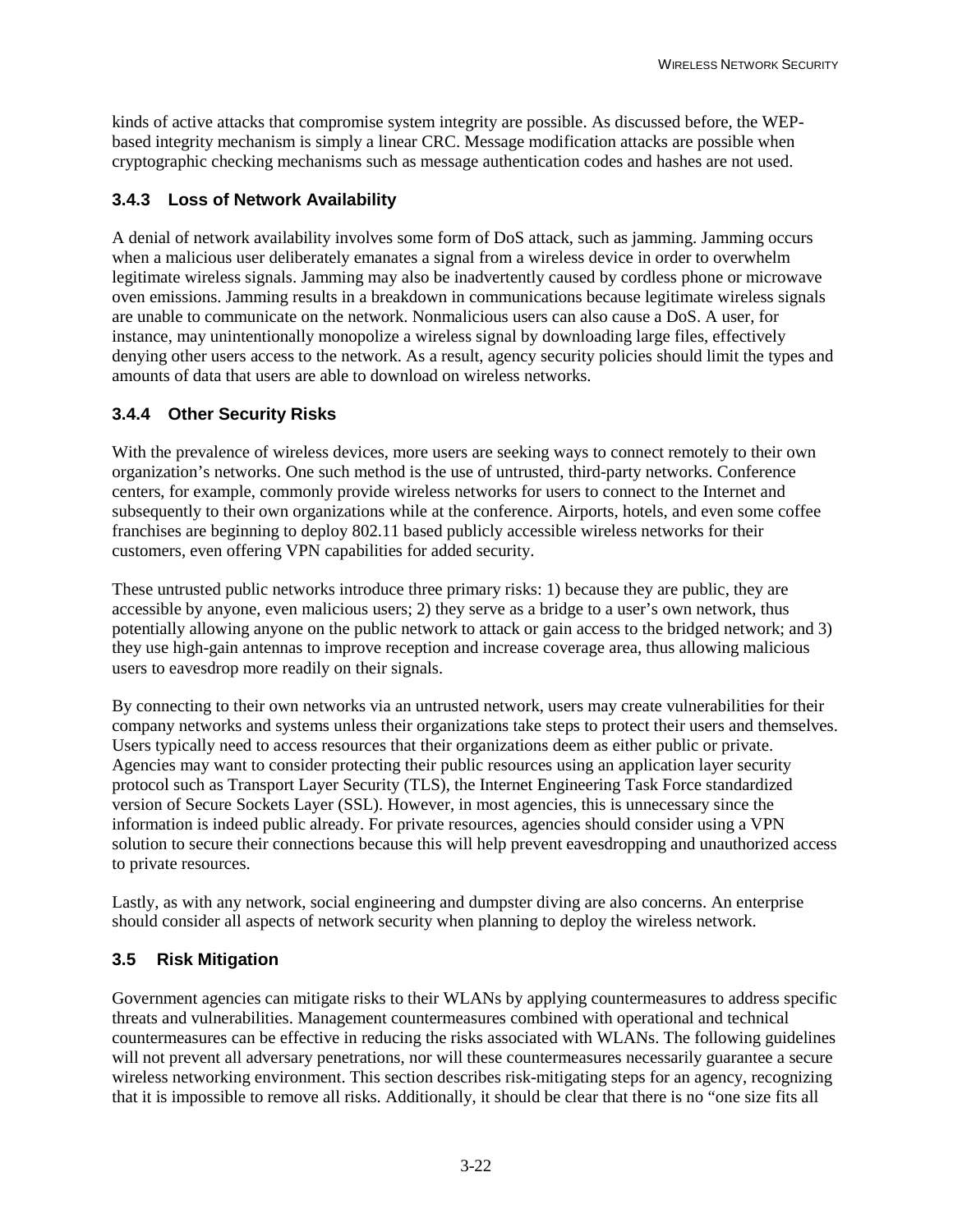solution" when it comes to security. Some agencies may be able or willing to tolerate more risk than others. Also, security comes at a cost: either in money spent on security equipment, in inconvenience and maintenance, or in operating expenses. Some agencies may be willing to accept risk because applying various countermeasures may exceed financial or other constraints.

#### **3.5.1 Management Countermeasures**

Management countermeasures for securing wireless networks begin with a comprehensive security policy. A security policy, and compliance therewith, is the foundation on which other countermeasures the operational and technical—are rationalized and implemented. A WLAN security policy should be able to do the following:

- **IDENTIFY IDENTIFY** who may use WLAN technology in an agency
- Identify whether Internet access is required
- ! Describe who can install access points and other wireless equipment
- **Provide limitations on the location of and physical security for access points**
- **EXECUTE:** Describe the type of information that may be sent over wireless links
- ! Describe conditions under which wireless devices are allowed
- $\blacksquare$  Define standard security settings for access points
- **EXECR** Describe limitations on how the wireless device may be used, such as location
- **EXECRED** Describe the hardware and software configuration of all wireless devices
- ! Provide guidelines on reporting losses of wireless devices and security incidents
- **Provide guidelines for the protection of wireless clients to minimize/reduce theft**
- ! Provide guidelines on the use of encryption and key management
- ! Define the frequency and scope of security assessments to include access point discovery.

Agencies should ensure that all critical personnel are properly trained on the use of wireless technology. Network administrators need to be fully aware of the security risks that WLANs and devices pose. They must work to ensure security policy compliance and to know what steps to take in the event of an attack. Finally, the most important countermeasures are trained and aware users.

#### **3.5.2 Operational Countermeasures**

Physical security is the most fundamental step for ensuring that only authorized users have access to wireless computer equipment. Physical security combines such measures as access controls, personnel identification, and external boundary protection. As with facilities housing wired networks, facilities supporting wireless networks need physical access controls. For example, photo identification, card badge readers, or biometric devices can be used to minimize the risk of improper penetration of facilities. Biometric systems for physical access control include palm scans, hand geometry, iris scans, retina scans, fingerprint, voice pattern, signature dynamics, or facial recognition. External boundary protection can include locking doors and installing video cameras for surveillance around the perimeter of a site to discourage unauthorized access to wireless networking components such as wireless APs.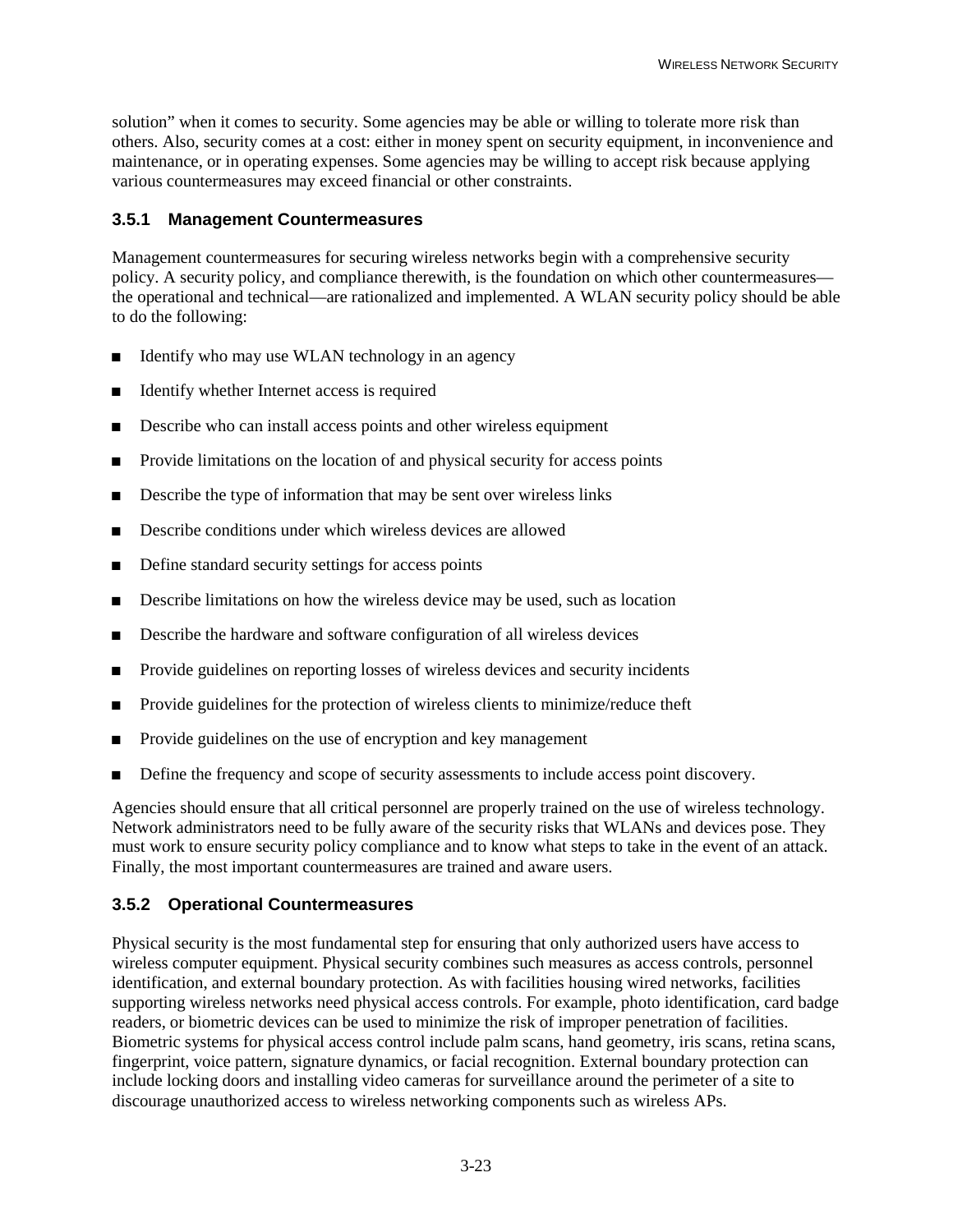It is important to consider the range of the AP when deciding where to place an AP in a WLAN environment. If the range extends beyond the physical boundaries of the office building walls, the extension creates a security vulnerability. An individual outside of the building, perhaps "war driving," could eavesdrop on network communications by using a wireless device that picks up the RF emanations. A similar consideration applies to the implementation of building-to-building bridges. Ideally, the APs should be placed strategically within a building so that the range does not exceed the physical perimeter of the building and allow unauthorized personnel to eavesdrop near the perimeter. Agencies should use site survey tools (see next paragraph) to measure the range of AP devices, both inside and outside of the building where the wireless network is located. In addition, agencies should use wireless security assessment tools (e.g., vulnerability assessment) and regularly conduct scheduled security audits.

Site survey tools are available to measure and secure AP coverage. The tools, which some vendors include with their products, measure the received signal strength from the APs. These measurements can be used to map out the coverage area. However, security administrators should use caution when interpreting the results because each vendor interprets the received signal strength differently. Some AP vendors also have special features that allow control of power levels and therefore the range of the AP. This is useful if the required coverage range is not broad because, for example, the building or room in which access to the wireless network is needed happens to be small. Controlling the coverage range for this smaller building or room may help prevent the wireless signals from extending beyond the intended coverage area. Agencies could additionally use directional antennas to control emanations. However, directional antennas do not protect network links; they merely help control coverage range by limiting signal dispersion.

Although mapping the coverage area may yield some advantage relative to security, it should not be seen as an absolute solution. There is always the possibility that an individual might use a high-gain antenna to eavesdrop on the wireless network traffic. It should be recognized that only through the use of strong cryptographic means can a user gain any assurance against true eavesdropping adversaries. The following paragraphs discuss how cryptography (Internet Protocol Security [IPsec] and VPNs) can be used to thwart many attacks.

# **3.5.3 Technical Countermeasures**

Technical countermeasures involve the use of hardware and software solutions to help secure the wireless environment.<sup>20</sup> Software countermeasures include proper AP configurations (i.e., the operational and security settings on an AP), software patches and upgrades, authentication, intrusion detection systems (IDS), and encryption. Hardware solutions include smart cards, VPNs, public key infrastructure (PKI), and biometrics.*<sup>21</sup>* It should be noted that hardware solutions, which generally have software components, are listed simply as hardware solutions.

#### **3.5.3.1 Software Solutions**

Technical countermeasures involving software include properly configuring access points, regularly updating software, implementing authentication and IDS solutions, performing security audits, and adopting effective encryption. These are described in the paragraphs below.

 $20$ The classification of a countermeasure into one of the two categories is, in some instances, arbitrary, since the two may

actually overlap.<br><sup>21</sup> It should be noted that the software and hardware countermeasures identified in this document could arguably fit into either category.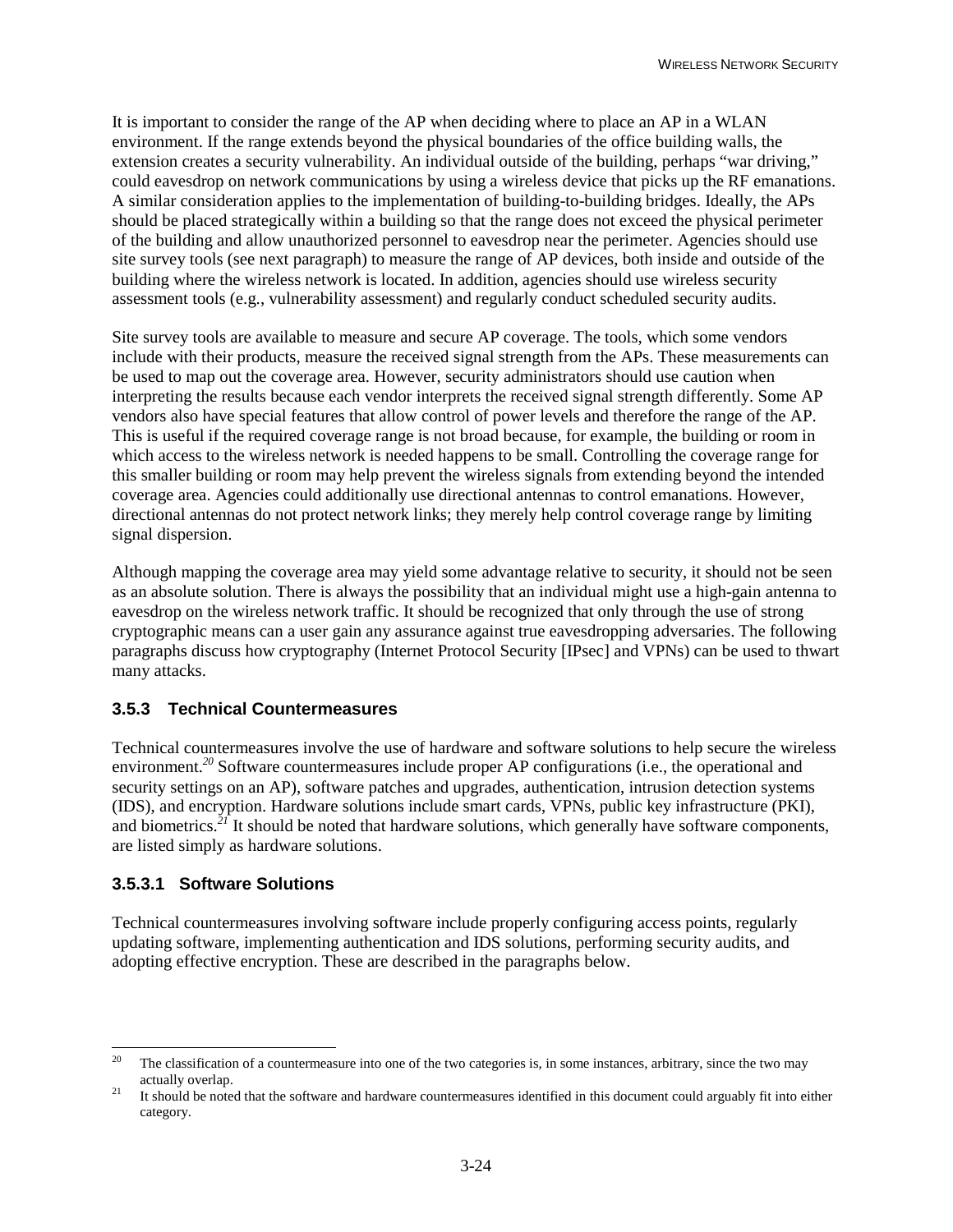# **3.5.3.1.1 Access Point Configuration**

Network administrators need to configure APs in accordance with established security policies and requirements. Properly configuring administrative passwords, encryption settings, reset function, automatic network connection function, Ethernet MAC Access Control Lists (ACL), shared keys, and Simple Network Management Protocol (SNMP) agents will help eliminate many of the vulnerabilities inherent in a vendor's software default configuration.

**Updating default passwords.** Each WLAN device comes with its own default settings, some of which inherently contain security vulnerabilities. The administrator password is a prime example. On some APs, the factory default configuration does not require a password (i.e., the password field is blank). Unauthorized users can easily gain access to the device if there is no password protection. Administrators should change default settings to reflect the agency's security policy, which should include the requirement for strong (i.e., an alphanumeric and special character string at least eight characters in length) administrative passwords. If the security requirement is sufficiently high, an agency should consider using an automated password generator. An alternative to password authentication is two-factor authentication. One form of two-factor authentication uses a symmetric key algorithm to generate a new code every minute. This code is a one-time use code that is paired with the user's personal identification number (PIN) for authentication. Another example of two-factor authentication is pairing the user's smart card with the user's PIN. This type of authentication requires a hardware device reader for the smart card or an authentication server for the PIN. Several commercial products provide this capability. However, use of an automated password generator or two-factor authentication mechanism may not be worth the investment, depending on the agency's security requirements, number of users, and budget constraints. Given the need to ensure good password authentication and policies, it is important to note the critical importance of ensuring that the management interface has the proper cryptographic protection to prevent the unauthorized disclosure of the passwords over the management interface. Numerous mechanisms exist that can be exploited to ensure that encrypted access protects those critical "secrets" in transit. Secure Shell (SSH) and SSL are two such mechanisms.

**Establishing proper encryption settings.** Encryption settings should be set for the strongest encryption available in the product, depending on the security requirements of the agency. Typically, APs have only a few encryption settings available: none, 40-bit shared key, and 104-bit shared key (with 104-bit shared key being the strongest). Encryption as used in WEP, simple stream cipher generation, and exclusive-OR processing does not pose an additional burden on the computer processors performing the function. Consequently, agencies do not need to worry about computer processor power when planning to use encryption with the longer keys. However, it should be noted that some attacks against WEP yield deleterious results regardless of the key size. It is important to note that products using 128-bit keys will not interoperate with products that use 104-bit keys.

**Controlling the reset function.** The reset function poses a particular problem because it allows an individual to negate any security settings that administrators have configured in the AP. It does this by returning the AP to its default factory settings. The default settings generally do not require an administrative password, for example, and may disable encryption. An individual can reset the configuration to the default settings simply by inserting a pointed object such as a pen into the reset hole and pressing. If a malicious user gains physical access to the device, that individual can exploit the reset feature and cancel out any security settings on the device. The reset function, if configured to erase basic operational information such as IP address or keys, can further result in a network DoS, because APs may not operate without these settings. Having physical access controls in place to prevent unauthorized users from resetting APs can mitigate the threats. Agencies can detect threats by performing regular security audits. Additionally, reset can be invoked remotely over the management interface on some products. For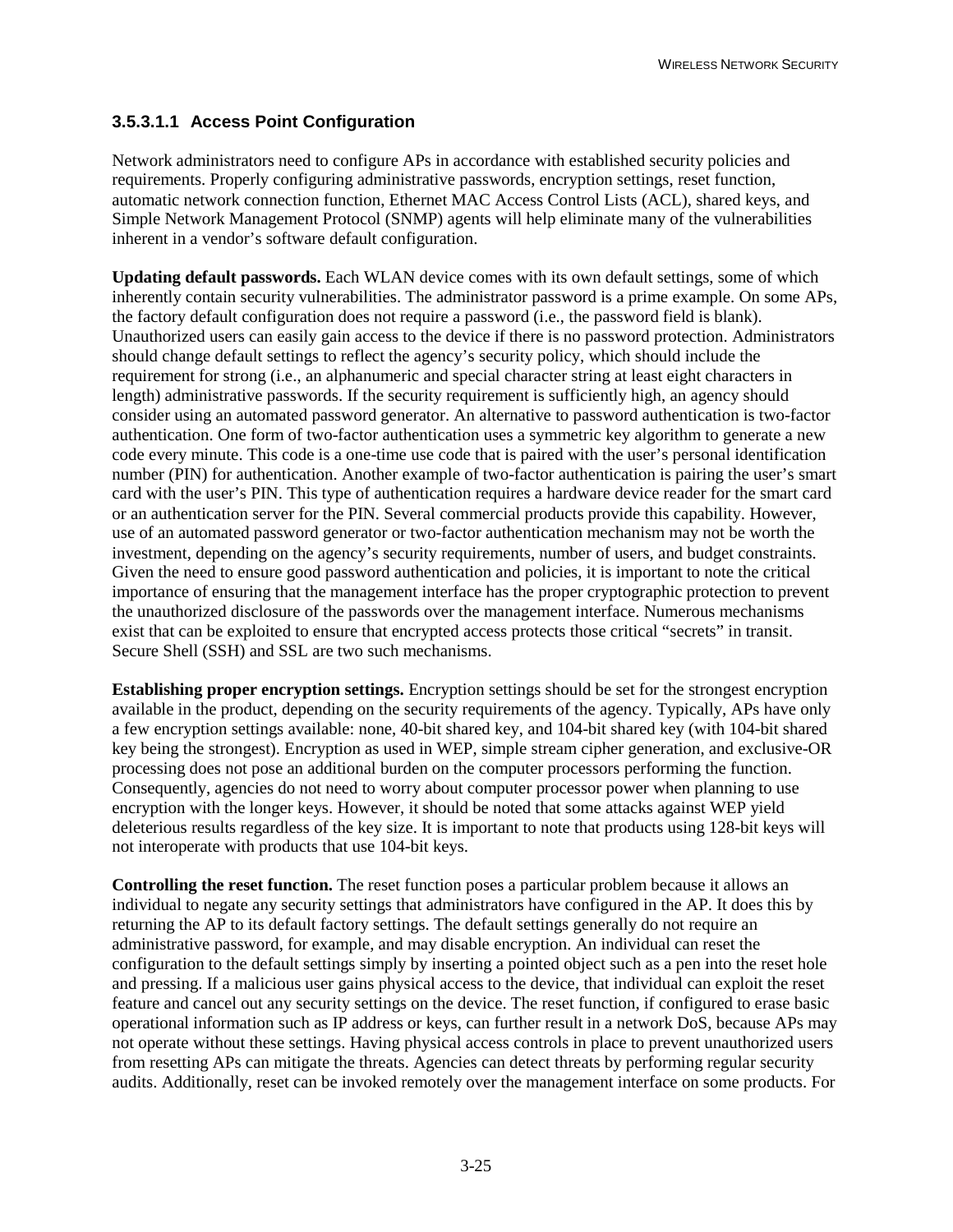this reason, there is a greater need to have proper password administration and encryption on the management interface.

**Using MAC ACL functionality.** A MAC address is a hardware address that uniquely identifies each computer (or attached device) on a network. Networks use the MAC address to help regulate communications between different computer NICs on the same network subnet. Many 802.11 product vendors provide capabilities for restricting access to the WLAN based on MAC ACLs that are stored and distributed across many APs.*<sup>22</sup>* The MAC ACL grants or denies access to a computer using a list of permissions designated by MAC address. However, the Ethernet MAC ACL does not represent a strong defense mechanism by itself. Because MAC addresses are transmitted in the clear from a wireless NIC to an AP, the MAC can be easily captured. Malicious users can spoof a MAC address by changing the actual MAC address on their computer to a MAC address that has access to the wireless network. This countermeasure may provide some level of security; however, users should use this with caution. This may be effective against casual eavesdropping but will not be effective against determined adversaries. Users may want to consider this as part of an overall defense-in-depth strategy—adding levels of security to reduce the likelihood of problems. However, users should weigh the administrative burden of enabling the MAC ACL (assuming they are using MAC ACLs) against the true security provided. In a medium-tolarge network, the burden of establishing and maintaining MAC ACLs may exceed the value of the security countermeasure. Additionally, most products only support a limited number of MAC addresses in the MAC ACL. The size of the access control list may be insufficient for medium-to-large networks.

**Changing the SSID.** The SSID of the AP must be changed from the factory default. The default values of SSID used by many 802.11 wireless LAN vendors have been published and are well-known to would-be adversaries. The default values should be changed (always a good security practice) to prevent easy access. Although an equipped adversary can capture this identity parameter over the wireless interface, it should be changed to prevent unsophisticated adversary attempts to connect to the wireless network.

Maximize the Beacon Interval. The 802.11 standard specifies the use of "Beacon frames" to announce the existence of a wireless network. These beacons are transmitted from APs at regular intervals and allow a client station to identify and match configuration parameters in order to join a wireless network. APs may not be configured to suppress the transmission of the Beacon frames and its mandatory SSID field. However, the interval length may be set to its highest value that results in approximately a 67 second interval. While the security improvement is marginal, it does make it somewhat more difficult to passively "find a network" because the AP is quieter and the SSID is not transmitted as frequently. Using a longer Beacon interval forces an adversary to perform what is referred to as "active scanning" using Probe messages with a specific SSID. Hence, where possible, wireless networks should be configured with the longest beacon interval.

**Disable broadcast SSID feature.** The SSID is an identifier that is sometimes referred to as the "network name" and is often a simple ASCII character string. The SSID is used to assign an identifier to the wireless network (service set). Clients that wish to join a network scan an area for available networks and join by providing the correct SSID. The SSID, typically a null-terminated ASCII string, has a range from 0 to 32 bytes. The zero-byte case is a special case called the "broadcast" SSID. A wireless client can determine all the networks in an area by actively scanning for APs with the use of broadcast Probe Request messages with a zero SSID. The broadcast SSID probe triggers a Probe Response from all 802.11 networks in the area. Disabling the broadcast SSID feature in the APs causes the AP to ignore the message from the client and forces it to perform active scanning (probing with a specific SSID).

<sup>1</sup> Dave Molta, "WLAN Security On the Rise," http://www.networkcomputing.com.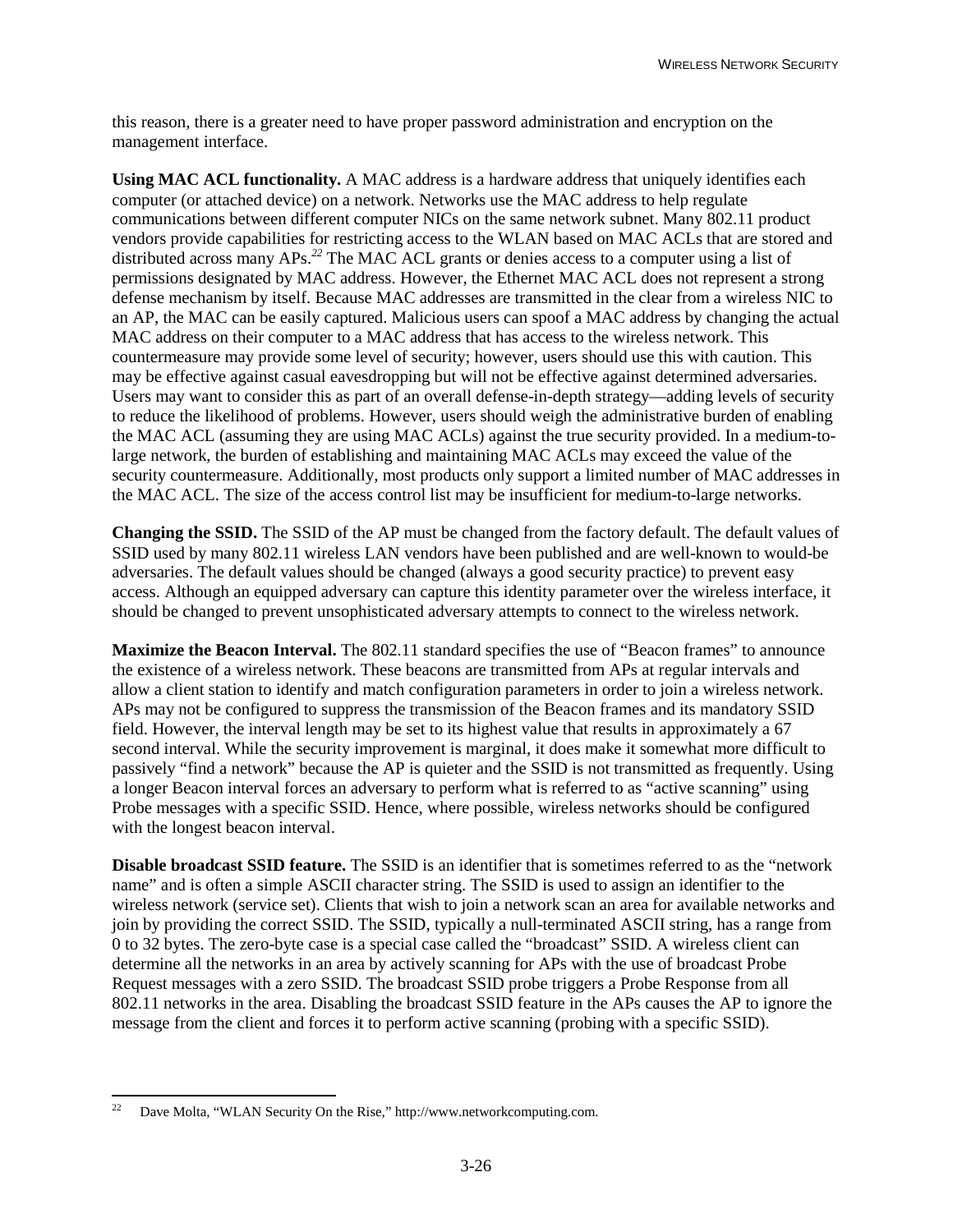**Changing default cryptographic keys.** The manufacturer may provide one or more keys to enable shared-key authentication between the device trying to gain access to the network and the AP. Using a default shared-key setting forms a security vulnerability because many vendors use identical shared keys in their factory settings. A malicious user may know the default shared key and use it to gain access to the network. Changing the default shared-key setting to another key will mitigate the risk. For example, the shared key could be changed to "954617" instead of using a factory default shared key of "111111." No matter what their security level, agencies should change the shared key from the default setting because it is easily exploited. In general, agencies should opt for the longest key lengths (e.g., 104 bits). Finally, a generally accepted principle for proper key management is to change cryptographic keys often and when there are personnel changes.

**Using SNMP.** Some wireless APs use SNMP agents, which allow network management software tools to monitor the status of wireless APs and clients. The first two versions of SNMP, SNMPv1 and SMPv2 support only trivial authentication based on plain-text community strings and, as a result, are fundamentally insecure. SNMPv3, which includes mechanisms to provide strong security are highly recommended. If SNMP is not required on the network, the agency should simply disable SNMP altogether. If an agency must use a version of SNMP besides version 3, they must recognize and accept the risks. It is common knowledge that the default SNMP community string that SNMP agents commonly use is the word "public" with assigned "read" or "read and write" privileges. Using this well-known default string leaves devices vulnerable to attack. If an unauthorized user were to gain access and had read/write privileges, that user could write data to the AP, resulting in a data integrity breach. Agencies that require SNMP should change the default community string, as often as needed, to a strong community string. Privileges should be set to "read only" if that is the only access a user requires. SNMPv1 and SNMPv2 message wrappers support only trivial authentication based on plain-text community strings and, as a result, are fundamentally insecure and are not recommended. Agencies should use SNMPv3.<sup>23</sup>

**Changing default channel.** One other consideration that is not directly exploitable is the default channel. Vendors commonly use default channels in their APs. If two or more APs are located near each other but are on different networks, a DoS can result from radio interference between the two APs. Agencies that incur radio interference need to determine if one or more nearby AP(s) are using the same channel or a channel within five channels of their own and then choose a channel that is in a different range.*<sup>24</sup>* For example, channels 1, 6, and 11 can be used simultaneously by APs that are close to each other without mutual interference. Agencies must perform a site survey to discover any sources of radio interference. The site survey should result in a report that proposes AP locations, determines coverage areas, and assigns radio channels to each AP.

**Using DHCP.** Automatic network connections involve the use of a Dynamic Host Control Protocol (DHCP) server. The DHCP server automatically assigns IP addresses to devices that associate with an AP when traversing a subnet. For example, a DHCP server is used to manage a range of TCP/IP addresses for client laptops or workstations. After the range of IP addresses is established, the DHCP server dynamically assigns addresses to workstations as needed. The server assigns the device a dynamic IP address as long as the encryption settings are compatible with the WLAN. The threat with DHCP is that a malicious user could easily gain unauthorized access on the network through the use of a laptop with a wireless NIC. Since a DHCP server will not necessarily know which wireless devices have access, the server will automatically assign the laptop a valid IP address. Risk mitigation involves disabling DHCP and using static IP addresses on the wireless network, if feasible.

 $23$ See http://www.ietf.org/internet-drafts/draft-ietf-snmpv3-rfc2570bis-03.txt for an explanation on why using SNMPv3

instead of SNMPv1 or SNMPv2 is strongly recommended.<br><sup>24</sup> See Tyson Macaulay, "Hardening IEEE 802.11 Wireless Networks."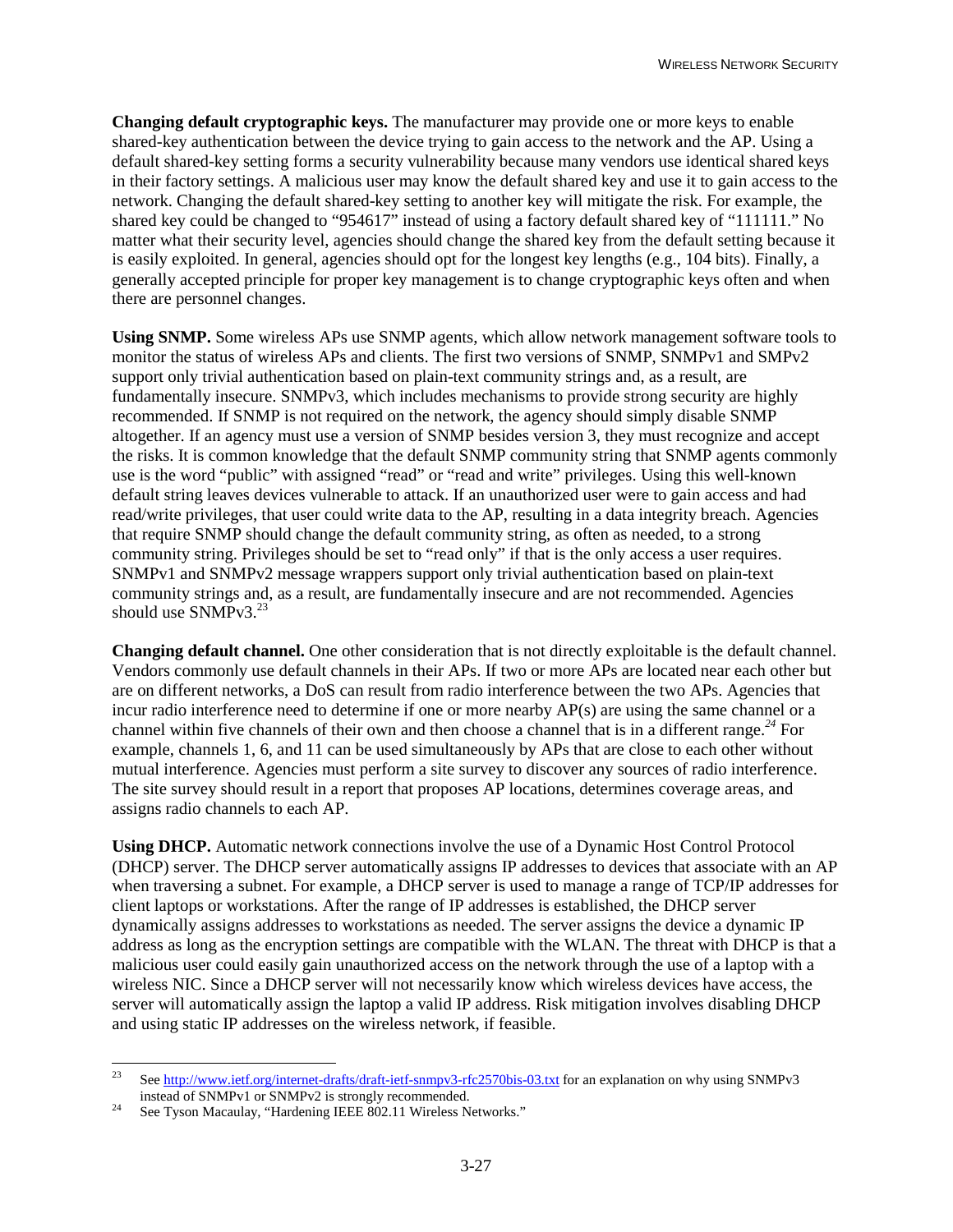This alternative, like the MAC ACL countermeasure, may only be practical for relatively small networks, given the administrative overhead involved with assigning static IP addresses and the possible shortage of addresses. Statically assigning IP addresses would also negate some of the key advantages of wireless networks, such as roaming or establishing ad hoc networks. Another possible solution is to implement a DHCP server inside the wired network's firewall that grants access to a wireless network located outside of the wired network's firewall. Still another solution is to use APs with integrated firewalls. This last solution will add an additional layer of protection to the entire network. All users should evaluate the need for DHCP taking into consideration the size of their network.

#### **3.5.3.1.2 Software Patches and Upgrades**

Vendors generally try to correct known software (and hardware) security vulnerabilities when they have been identified. These corrections come in the form of security patches and upgrades. Network administrators need to regularly check with the vendor to see whether security patches and upgrades are available and apply them as needed. Also, many vendors have "security alert" e-mail lists to advise customers of new security vulnerabilities and attacks. Administrators should sign up for these critical alerts. Lastly, administrators can check with the NIST ICAT*<sup>25</sup>* vulnerability database for a listing of all known vulnerabilities in the software or hardware being implemented. For specific guidance on implementing security patches, see NIST Special Publication 800-40, *Applying Security Patches*.

An example of a software or firmware patch is the RSA Security WEP security enhancement. In November 2001, RSA Security, Inc., developed a technique for the security holes found in WEP. This enhancement, referred to as "fast packet keying," generates a unique key to encrypt each network packet on the WLAN. The Fast Packet Keying Solution uses a hashing technique that rapidly generates the per packet keys. The IEEE has approved the fast packet keying technology as one fix to the 802.11 protocol. Vendors have started applying the fix to new wireless products and have developed software patches for many existing products. Agencies should check with their individual vendors to see if patches are available for the products they have already purchased.

Another example of a software or firmware patch that will be available as early as late 2002 is WiFi Protected Access (WPA). <sup>26</sup> WPA, which is being promoted by the WiFi Alliance, is an interim security solution that does not require a hardware upgrade in existing 802.11 equipment. WPA is not a perfect solution but is an attempt to quickly and proactively deliver enhanced protection–to address some of the problems with WEP– prior to the full-blown security techniques of IEEE 802.11 TGi. WiFi Protected Access, a subset of the TGi solution, includes two main features:

- $-802.1X$
- **Temporal Key Integrity Protocol (TKIP)**

The 802.1X port-based access control provides a framework to allow the use of robust upper layer authentication protocols. It also facilitates the use of session keys–since cryptographic keys should change often. TKIP includes four new algorithms to enhance the security of 802.11. TKIP extends the IV space, allows for per-packet key construction, provides cryptographic integrity, and provides key derivation and distribution. TKIP, through these algorithms, provides protection against various security attacks discussed earlier, including replay attacks and attacks on data integrity. Additionally, it addresses the critical need to change keys. Again, the objective of WPA is to bring a standards-based security solution to the marketplace to replace WEP while giving the IEEE 802.11 Task Group i enough time to complete

<sup>25</sup> <sup>25</sup> See http://icat.nist.gov/icat.cfm.<br><sup>26</sup> WiEi means "wireless fidelity"

WiFi means "wireless fidelity" and is a synonym for 802.11b.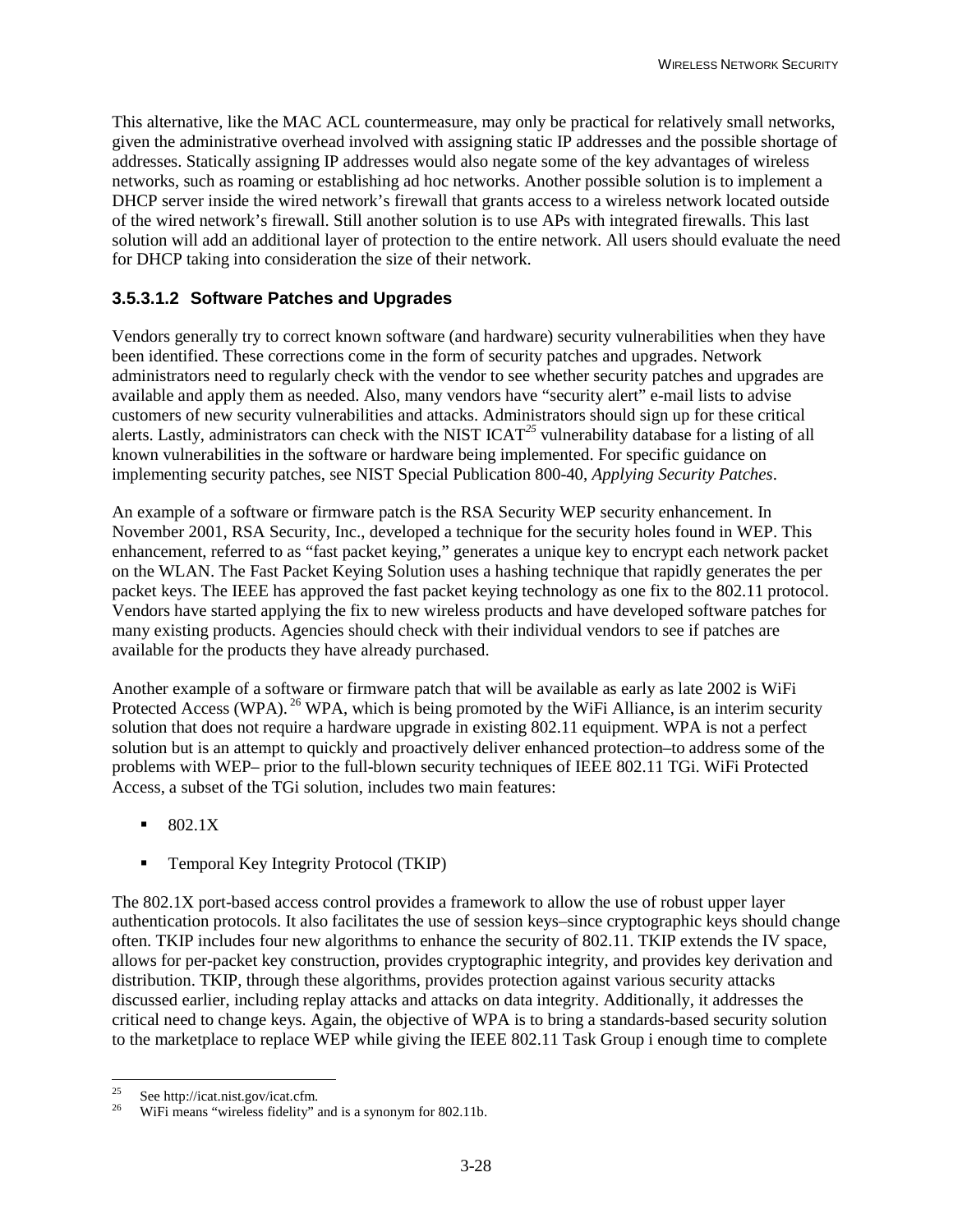and finalize the full 802.11i Robust Security Network (RSN), an amendment to the existing wireless LAN standard. RSN, to be available in the  $4<sup>th</sup>$  quarter of 2003, will also include the Advanced Encryption Standard (AES) for confidentiaility and integrity. The RSN solution will require hardware replacements. For additional information, refer to Section 3.6.

# **3.5.3.1.3 Authentication**

In general, effective authentication solutions are a reliable way of permitting only authorized users to access a network. Authentication solutions include the use of usernames and passwords; smart cards, biometrics, or PKI; or a combination of solutions (e.g., smart cards with PKI).*<sup>27</sup>* When relying on usernames and passwords for authentication, it is important to have policies specifying minimum password length, required password characters, and password expiration. Smart cards, biometrics, and PKI have their own individual requirements and will be addressed in greater detail later in this document.

All agencies should implement a strong password policy, regardless of the security level of their operations. Strong passwords are simply a fundamental measure in any environment. Agencies should also consider other types of authentication mechanisms (e.g., smart cards with PKI) if their security levels warrant additional authentication. These mechanisms may be integrated into a WLAN solution to enhance the security of the system. However, users should be careful to fully understand the security provided by enhanced authentication. This does not in and of itself solve all problems. For example, a strong password scheme used for accessing parameters on a NIC card does nothing to address the problems with WEP cryptography.

# **3.5.3.1.4 Personal Firewalls**

Resources on public wireless networks have a higher risk of attack since they generally do not have the same degree of protection as internal resources. Personal firewalls offer some protection against certain attacks.*<sup>28</sup>* Personal firewalls are software-based solutions that reside on a client's machine and are either client-managed or centrally managed. Client-managed versions are best suited to low-end users because individual users are able to configure the firewall themselves and may not follow any specific security guidelines. Centrally managed solutions provide a greater degree of protection because IT departments configure and remotely manage them. Centrally managed solutions allow organizations to modify client firewalls to protect against known vulnerabilities and to maintain a consistent security policy for all remote users. Some of these high-end products also have VPN and audit capabilities. Although personal firewalls offer some measure of protection, they do not protect against advanced forms of attack. Depending on the security requirement, agencies may still need additional layers of protection. Users that access public wireless networks in airports or conference centers, for example, should use a personal firewall. Personal firewalls also provide additional protection against rogue access points that can be easily installed in public places.

# **3.5.3.1.5 Intrusion Detection System (IDS)**

An intrusion detection system (IDS) is an effective tool for determining whether unauthorized users are attempting to access, have already accessed, or have compromised the network. IDS for WLANs can be host-based, network-based, or hybrid, the hybrid combining features of host- and network-based IDS. A host-based IDS adds a targeted layer of security to particularly vulnerable or essential systems. A hostbased agent is installed on an individual system (for example, a database server) and monitors audit trails

 $27$ 27 See Federal Information Processing Standards Publication 196, *Entity Authentication Using Public Key Cryptography* at

http://csrc.nist.gov/publications/fips/index.html.<br><sup>28</sup> See case study on the use of firewalls on laptops for telecommuters at http://www.techrepublic.com/article.jhtml?id=r00520010328law01.htm.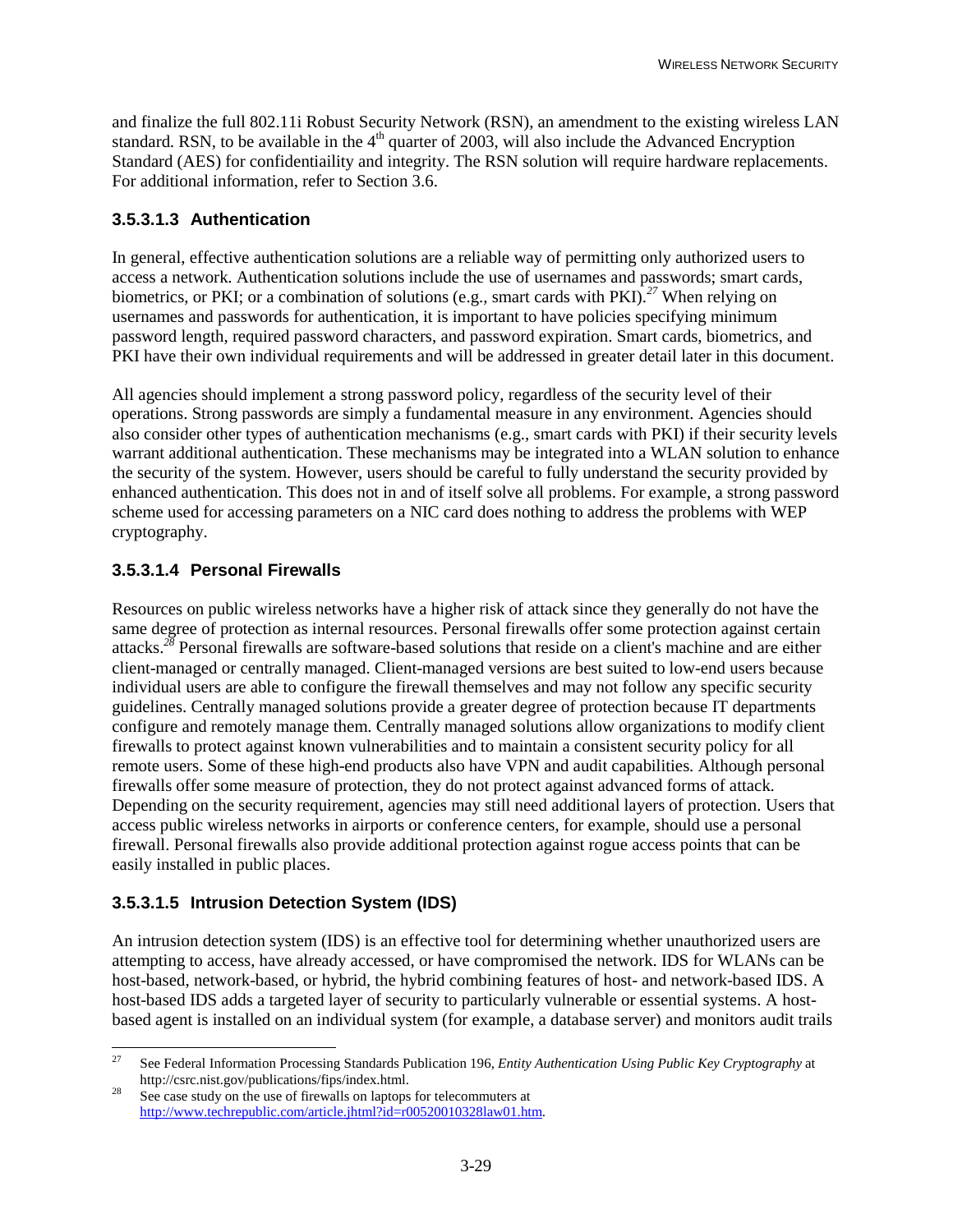and system logs for suspicious behavior, such as repeated failed login attempts or changes to file permissions. The agent may also employ a checksum at regular intervals to look for changes to system files. In some cases, an agent can halt an attack on a system, although a host agent's primary function is to log and analyze events and send alerts. A network-based IDS monitors the LAN (or a LAN segment) network traffic, packet by packet, in real time (or as near to real time as possible) to determine whether traffic conforms to predetermined attack signatures (activities that match known attack patterns). For example, the TearDrop DoS attack sends packets that are fragmented in such a way as to crash the target system. The network monitor will recognize packets that conform to this pattern and take action such as killing the network session, sending an e-mail alert to the administrator, or other action specified. Hostbased systems have an advantage over network-based IDS when encrypted connections—e.g., SSL Web sessions or On-VPN connections—are involved. Because the agent resides on the component itself, the host-based system is able to examine the data after it has been decrypted. In contrast, a network-based IDS is not able to decrypt data; therefore, encrypted network traffic is passed through without investigation. (For more information about IDS, see NIST Special Publication 800-21, *Intrusion Detection Systems*.)

IDS technology on wired networks can have the following limitations if used to protect wireless networks:

- ! Network-based IDS sensors that have been placed on the wired network behind the wireless access point will not detect attacks directed from one wireless client to another wireless client (i.e., peer to peer) on the same subnet. The wireless access point switches traffic directly between wireless clients. The traffic does not enter the wired network, it is WEP encrypted, and wired-network IDS sensors do not have an opportunity to capture clear-text packets for analysis. As a result, an adversary that successfully connects an unauthorized wireless client to the network can perform discovery and attack against other wireless hosts without detection by the network-based IDS sensor. In this scenario, the data on the other wireless clients is at risk and information gathered from the other clients may be used to form an attack on the wired network.
- **IDS** sensors on the wired network usually will not detect attempts to "deassociate" (to end an association relationship with) a legitimate client from the wireless network and will not detect the association of an unauthorized wireless client with the wireless network. Flooding, jamming, and other DoS attacks against wireless devices use physical and data-link layer techniques that are not visible to the IDS sensor at a packet level and generally would not be routed onto the wired network.
- **IDS** technology for wired networks generally only detects attacks once packets are directed at hosts on the wired network from a compromised wireless client. At that point, the wireless network has already been compromised, and risk to the wired network is imminent. An important goal is to detect and send an alarm on unauthorized wireless activity before it affects the wired network.
- **IDS** technology on wired networks will not identify the physical location of rogue access points within the building. These rogue access points can act as entry points for unauthorized wireless access from remote locations.
- ! IDS technology will not detect an authorized wireless device communicating peer-to-peer with an unauthorized wireless device. This scenario can create a bridge into the wired network by allowing an adversary to connect to a wireless device that is operating in "ad hoc" mode. The ad hoc mode allows a wireless device to be used to relay traffic to the network and creates a number of potential attack scenarios.

Expansion of a wired network by connecting one or more wireless networks significantly expands the network's security perimeter and introduces risk that may not be addressed by existing intrusion detection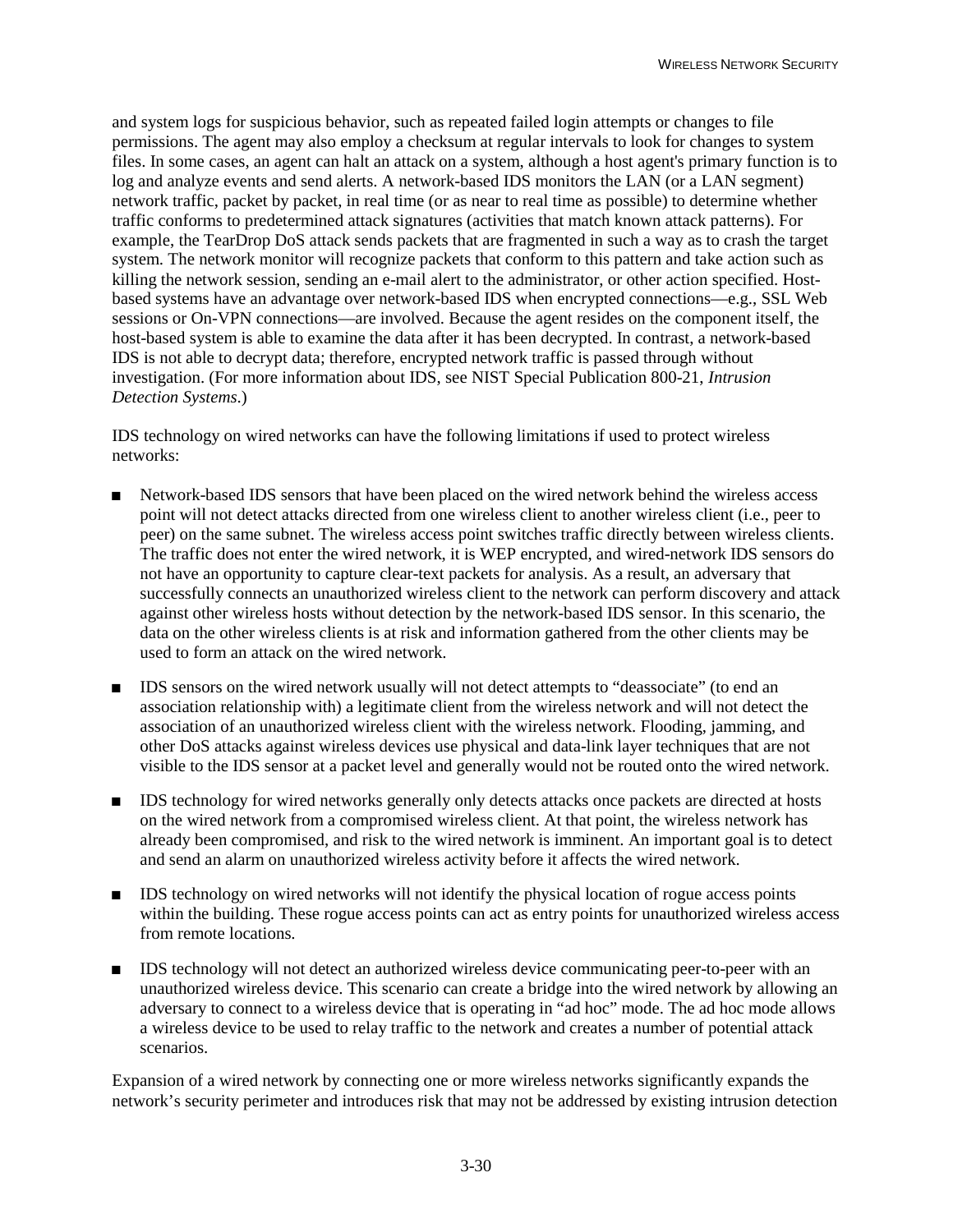devices on the wired network. Agencies that want to expand network functionality by adding a wireless capability should examine the existing IDS architecture and consider additional solutions to address the above-mentioned risks. Agencies should consider implementing a wireless IDS solution that provides the following capabilities:

- ! Identification of the physical location of wireless devices within the building and surrounding grounds
- **EXECTED** Detection of unauthorized peer-to-peer communications within the wireless network that are not visible to the wired network
- ! Analysis of wireless communications and monitoring of the 802.11 RF space and generation of an alarm upon detection of unauthorized configuration changes to wireless devices that violate security policy
- **EXECUTE:** Detection of and alarming for when a rogue access point goes live within the agency's security perimeter
- **EXECT** Detection of flooding and deassociation attempts before they successfully compromise the wireless network
- **Provision of centralized monitoring and management features with potential for integration into** existing IDS monitoring and reporting software to produce a consolidated view of wireless and wired network security status.

Agencies that require high levels of security should consider deploying an IDS because it provides an added layer of security. Agencies that currently employ IDSs should consider the addition of the capabilities above to supplement their existing capabilities. The deployment of IDS obviously comes at a cost and should be considered if financially feasible. In addition to the cost of the system itself, an IDS requires experienced personnel to monitor and react to IDS events and to provide general administration to the IDS database and components. Agencies should also consider using a correlation engine, which receives standard real-time security events from a variety of sensors, such as IDS, firewall, and virus systems. Correlation engines combine in real-time and analyze a wide variety of threats. These threats can include several classes of attacks, such as Distributed Denial of Service (DDoS) attacks.

# **3.5.3.1.6 Encryption**

As mentioned earlier, APs generally have only three encryption settings available: none, 40-bit shared key, and 104-bit setting. The setting of none represents the most serious risk since unencrypted data traversing the network can easily be intercepted, read, and altered. A 40-bit shared key will encrypt the network communications data, but there is still a risk of compromise.*<sup>29</sup>* The 40-bit encryption has been broken by brute force cryptanalysis using a high-end graphics computer and even low-end computers; consequently, it is of questionable value.*<sup>30</sup>* In general, 104-bit encryption is more secure than 40-bit encryption because of the significant difference in the size of the cryptographic keyspace. Although this is not true for 802.11 WEP because of poor cryptographic design using IVs, it is recommended nonetheless as a good practice. Again, users of 802.11 APs and wireless clients should be vigilant about checking with the vendor regarding upgrades to firmware and software as they may overcome some of the WEP problems.

 $29$ <sup>29</sup> This is also a threat for 128-bit encryption but just harder to break.

<sup>30</sup> See Basgall, M., "Experimental Break-Ins Reveal Vulnerability in Internet, Unix Computer Security," (January 1999) at http://www.dukenews.duke.edu/research/encrypt.html.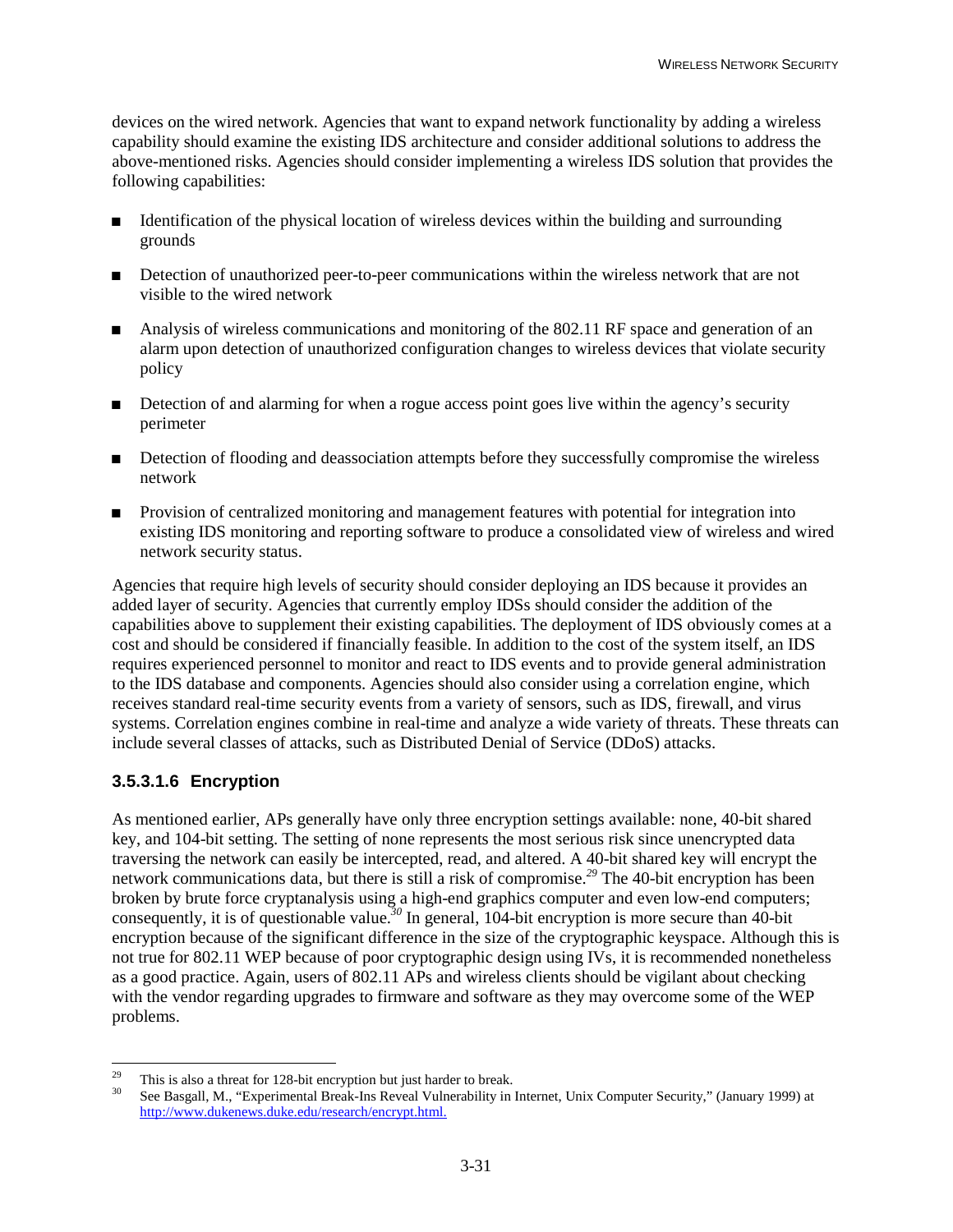# **3.5.3.1.7 Security Assessments**

Security assessments, or audits, are an essential tool for checking the security posture of a WLAN and for determining corrective action to make sure it remains secure. It is important for agencies to perform regular audits using wireless network analyzers and other tools. An analyzer, again, sometimes called a "sniffer," is an effective tool to conduct security auditing and troubleshoot wireless network issues. Security administrators or security auditors can use network analyzers, to determine if wireless products are transmitting correctly and on the correct channels. Administrators should periodically check within the office building space (and campus) for rogue APs and against other unauthorized access. Agencies may also consider using an independent third party to conduct the security audits. Independent third-party security consultants are often more up-to-date on security vulnerabilities, better trained on security solutions, and equipped to assess the security of a wireless network. An independent third-party audit, which may include penetration testing, will help an agency ensure that its WLAN is compliant with established security procedures and policies and that the system is up-to-date with the latest software patches and upgrades.*<sup>31</sup>* For more information on network security, see NIST Draft Special Publication 800-42, *Guideline on Network Security Testing*. *<sup>32</sup>* It is worth noting that agencies should take a holistic approach to the assessment process. It is important to ensure that the wireless portion of the network is secure, but it is also important for the wired portion to be secure.

#### **3.5.3.2 Hardware Solutions**

Hardware countermeasures for mitigating WLAN risks include implementing smart cards, VPNs, PKI, biometrics, and other hardware solutions.

#### **3.5.3.2.1 Smart Cards**

Smart cards may add another level of protection, although they also add another layer of complexity. Agencies can use smart cards in conjunction with username or password or by themselves. They can use smart cards in two-factor authentication (see above). Agencies can also combine smart cards with biometrics.

In wireless networks, smart cards provide the added feature of authentication. Smart cards are beneficial in environments requiring authentication beyond simple username and password. User certificate and other information are stored on the cards themselves and generally require the user only to remember a PIN number. Smart cards are also portable; consequently users can securely access their networks from various locations. As with an authentication software solution, these tamper-resistant devices may be integrated into a WLAN solution to enhance the security of the system. Again, users should be careful to fully understand the security provided by the smart card solution.

# **3.5.3.2.2 Virtual Private Networks**

VPN technology is a rapidly growing technology that provides secure data transmission across public network infrastructures. VPNs have in recent years allowed corporations to harness the power of the Internet for remote access. Today, VPNs are typically used in three different scenarios: for remote user access, for LAN-to-LAN (site-to-site) connectivity, and for extranets. VPNs employ cryptographic techniques to protect IP information as it passes from one network to the next or from one location to the next. Data that is inside the VPN "tunnel"—the encapsulation of one protocol packet inside another—is encrypted and isolated from other network traffic. A VPN for site-to-site connectivity is illustrated in

 $\overline{31}$ See "Clinic: What are the biggest security risks associated with Wireless technology? What do I need to consider if my organization wants to introduce this kind of technology to my corporate LAN?", 2001, at http://www.itsecurity.com.<br>See http://csrc.nist.gov.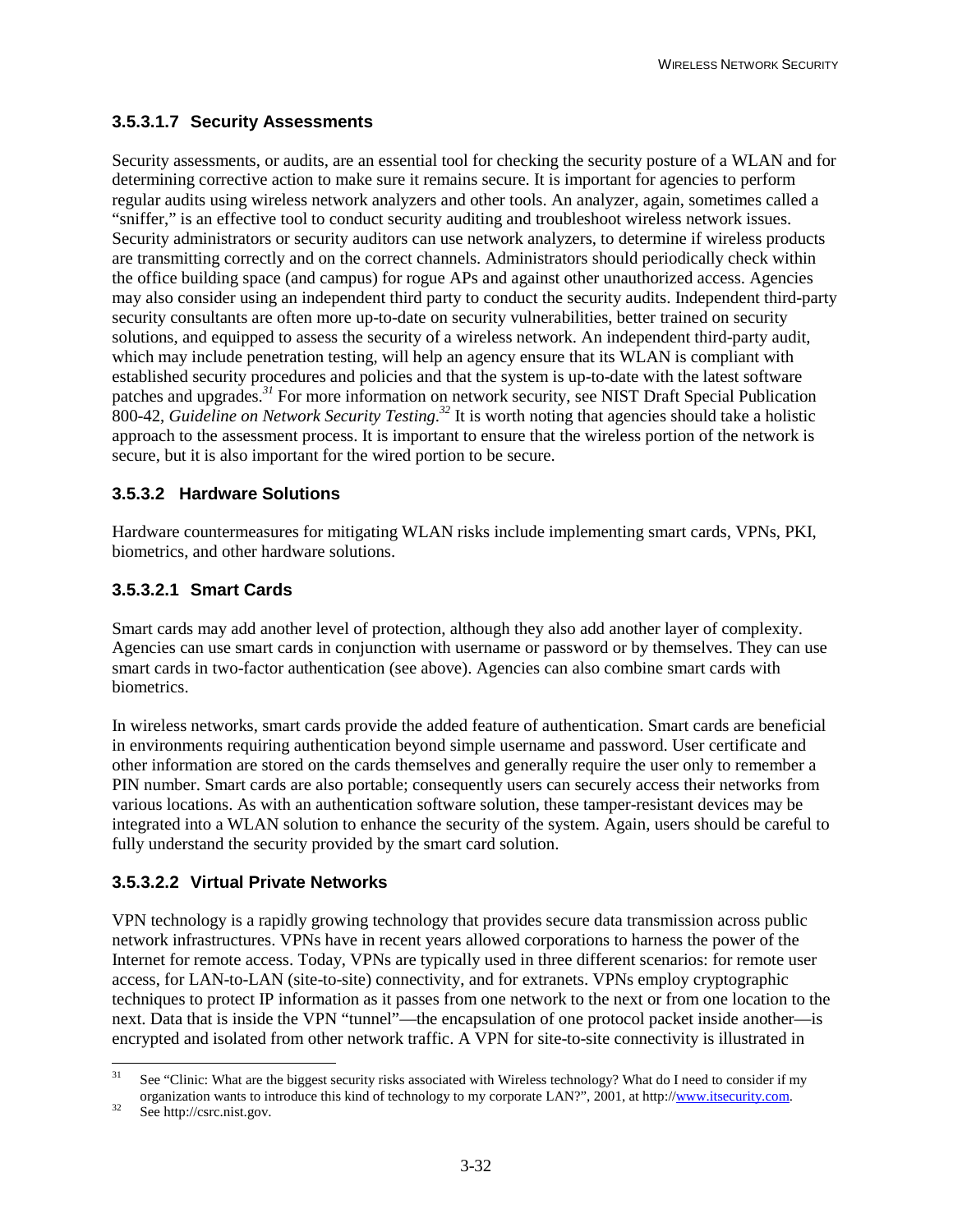

Figure 3-10. In this scenario, traffic communicated from Site A to Site B is protected as it moves across the Internet. Confidentiality, integrity, and other security services are provided as discussed below.

**Figure 3-10. Typical Use of VPN for Secure Internet Communications From Site-to-Site**

Most VPNs in use today make use of the IPsec protocol suite. IPsec, developed by the Internet Engineering Task Force (IETF), is a framework of open standards for ensuring private communications over IP networks. It provides the following types of robust protection:

- **Confidentiality**
- **Integrity**
- Data origin authentication
- ! Traffic analysis protection.

Connectionless integrity guarantees that a received message has not changed from the original message. Data origin authentication guarantees that the received message was sent by the originator and not by a person masquerading as the originator. Replay protection provides assurance that the same message is not delivered multiple times and that messages are not out of order when delivered. Confidentiality ensures that others cannot read the information in the message. Traffic analysis protection provides assurance that an eavesdropper cannot determine who is communicating or the frequency or volume of communications. The Encapsulating Security Protocol (ESP) header provides privacy and protects against malicious modification, and the Authentication header (AH) protects against modification without providing privacy. The Internet Key Exchange (IKE) Protocol allow for secret keys and other protection-related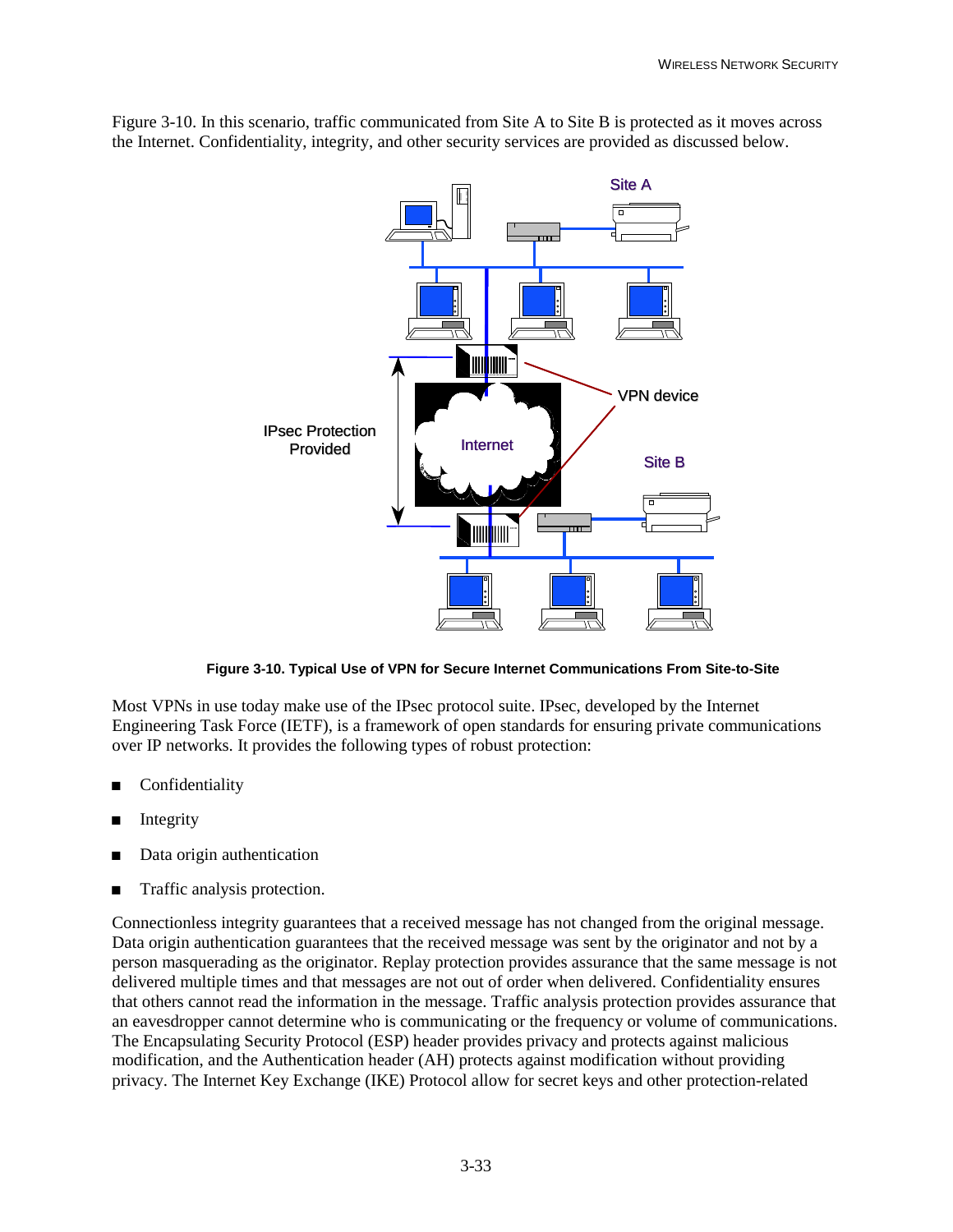parameters to be exchanged prior to a communication without the intervention of a user.*<sup>33</sup>* IKEv1 is in the process of being replaced by IKEv2.*<sup>34</sup>*

The use of IPsec with WLANs is depicted in Figure 3-11. As shown, the IPsec tunnel is provided from the wireless client through the AP to the VPN device on the enterprise network edge. With IPsec, security services are provided at the network layer of the protocol stack. This means all applications and protocols operating above that layer (i.e., above layer 3) are IPsec protected. The IPsec security services are independent of the security that is occurring at layer 2, the WEP security. As a defense-in-depth strategy, if a VPN is in place, an agency can consider having both IPsec and WEP applied. With a configuration as in Figure 3-11, the VPN encrypts (and otherwise protects) the transmitted data to and from the wired network.*<sup>35</sup>*





Figure 3-12 illustrates another example of a wireless network with the "VPN overlay." As shown, with wireless devices with VPNs, clients can connect securely to the enterprise network through a VPN gateway on the enterprise edge. Wireless clients establish IPsec connections to the wireless VPN gateway—in addition to or instead of WEP. Note that the wireless client does not need special hardware; it just needs to be provided with IPsec/VPN client software. The VPN gateway can use preshared cryptographic keys or digital (public-key based) certificates for wireless client device authentication. The reader should recognize that an organization that uses preshared keys for a VPN solution will encounter the same scalability and key distribution problems present in WEP. Additionally, user authentication to the VPN gateway can occur using remote authentication dial-in user service (RADIUS) or one-timepasswords (OTP). The VPN gateway may or may not have an integral firewall to restrict traffic to certain locations within the enterprise network. Today, most VPN devices have integrated firewalls that work together to protect both the network from unauthorized access and the user data going over the network. Integrated VPNs and firewalls save costs and reduce administrative burden. Additionally, the VPN gateway may or may not have the ability to create an audit journal of all activities. An audit trail is a chronological record of system activities that is sufficient to enable the reconstruction and examination of the sequence of environments and activities. A security manager may be able to use an audit trail on the VPN gateway to monitor compliance with security policy and to gain an understanding of whether only authorized persons have gained access to the wireless network.

 $33$ 33 For more information on IPsec protocol security—including discussion of the IPsec authentication header, Encapsulating Security Payload (ESP) header, and Internet Key Exchange (IKE)—refer to the NIST ITL Bulletin "An Introduction to

IPsec (Internet Protocol Security)," March 2001.<br>
For more information on IKEv2, see http://www.ietf.org/internet-drafts/draft-ietf-ipsec-ikev2-02.txt.<br>
<sup>35</sup>

<sup>35</sup> See "Identifying the Weakest Link," *Wireless Internet Magazine*, November/December 2001, at http://www.wirelessinternetmag.com.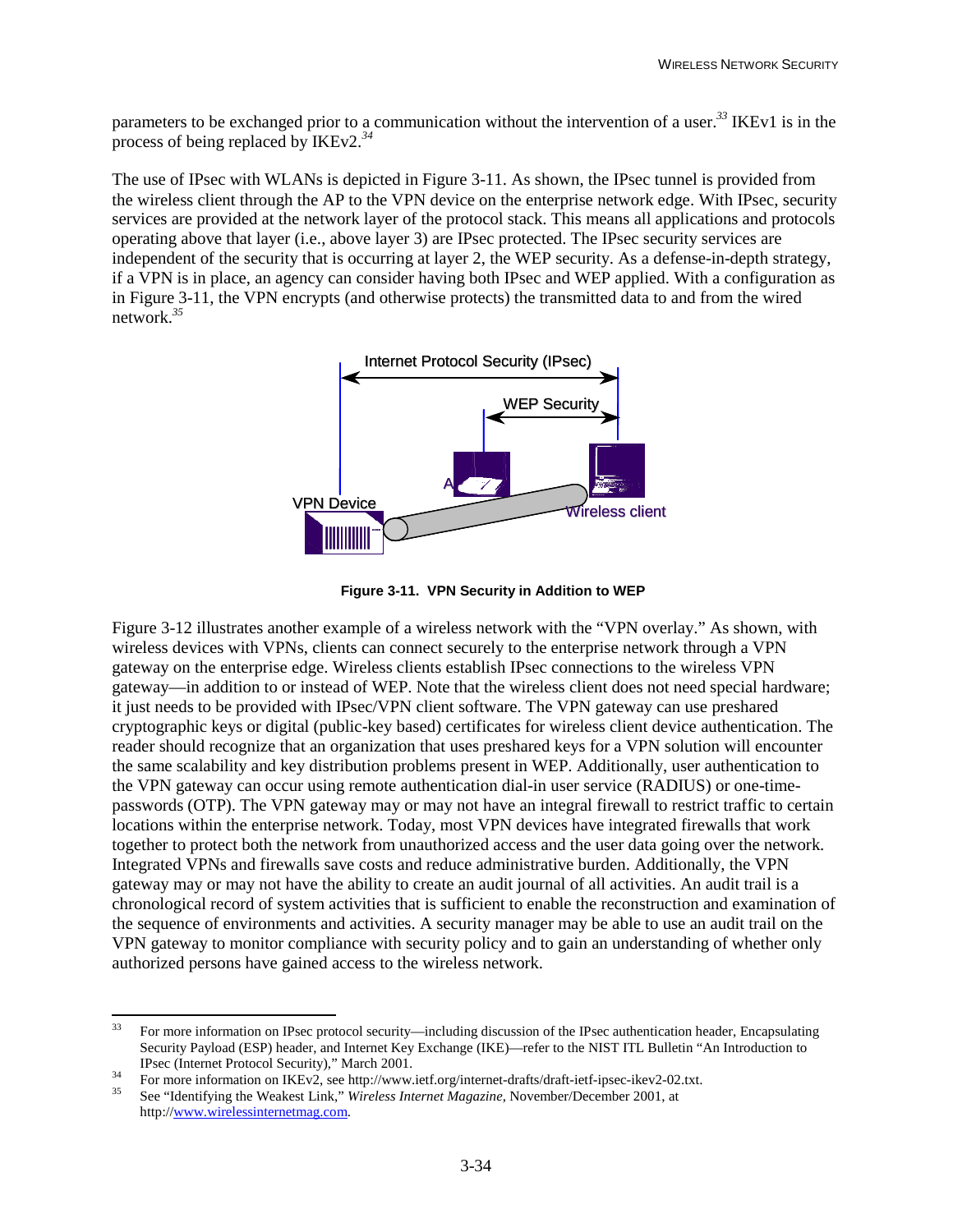It should be noted that although the VPN approach enhances the air-interface security significantly, this approach does not completely address security on the enterprise network. For example, authentication and authorization to enterprise applications are not always addressed with this security solution. Some VPN devices can use user-specific policies to require authentication before accessing enterprise applications. Agencies may want to seek assistance in developing a comprehensive enterprise security strategy.



**Figure 3-12. Simplified Diagram of VPN WLAN**

#### **3.5.3.2.3 Public Key Infrastructure (PKI)**

PKI provides the framework and services for the generation, production, distribution, control, and accounting of public key certificates. It provides applications with secure encryption and authentication of network transactions as well as data integrity and nonrepudiation, using public key certificates to do so. WLANs can integrate PKI for authentication and secure network transactions. Third-party manufacturers, for instance, provide wireless PKI, handsets, and smart cards that integrate with WLANs.

Users requiring high levels of security should strongly consider PKI. It provides strong authentication through user certificates, which can be used with application-level security, to sign and encrypt messages. Smart cards provide even greater utility since the certificates are integrated into the card. Smart cards serve both as a token and a secure (tamper-resistant) means for storing cryptographic credentials. Users requiring lower levels of security, on the other hand, need to consider carefully the complexity and cost of implementing and administering a PKI before adopting this solution.

#### **3.5.3.2.4 Biometrics**

Biometric devices include fingerprint/palm-print scanners, optical scanners (including retina and iris scanners), facial recognition scanners, and voice recognition scanners. Biometrics provide an added layer of protection when used either alone or along with another security solution. For example, for agencies needing higher levels of security, biometrics can be integrated with wireless smart cards or wireless laptops or other wireless devices and used in lieu of username and password to access the wireless network. Additionally, biometrics can combine with VPN solutions to provide authentication and data confidentiality.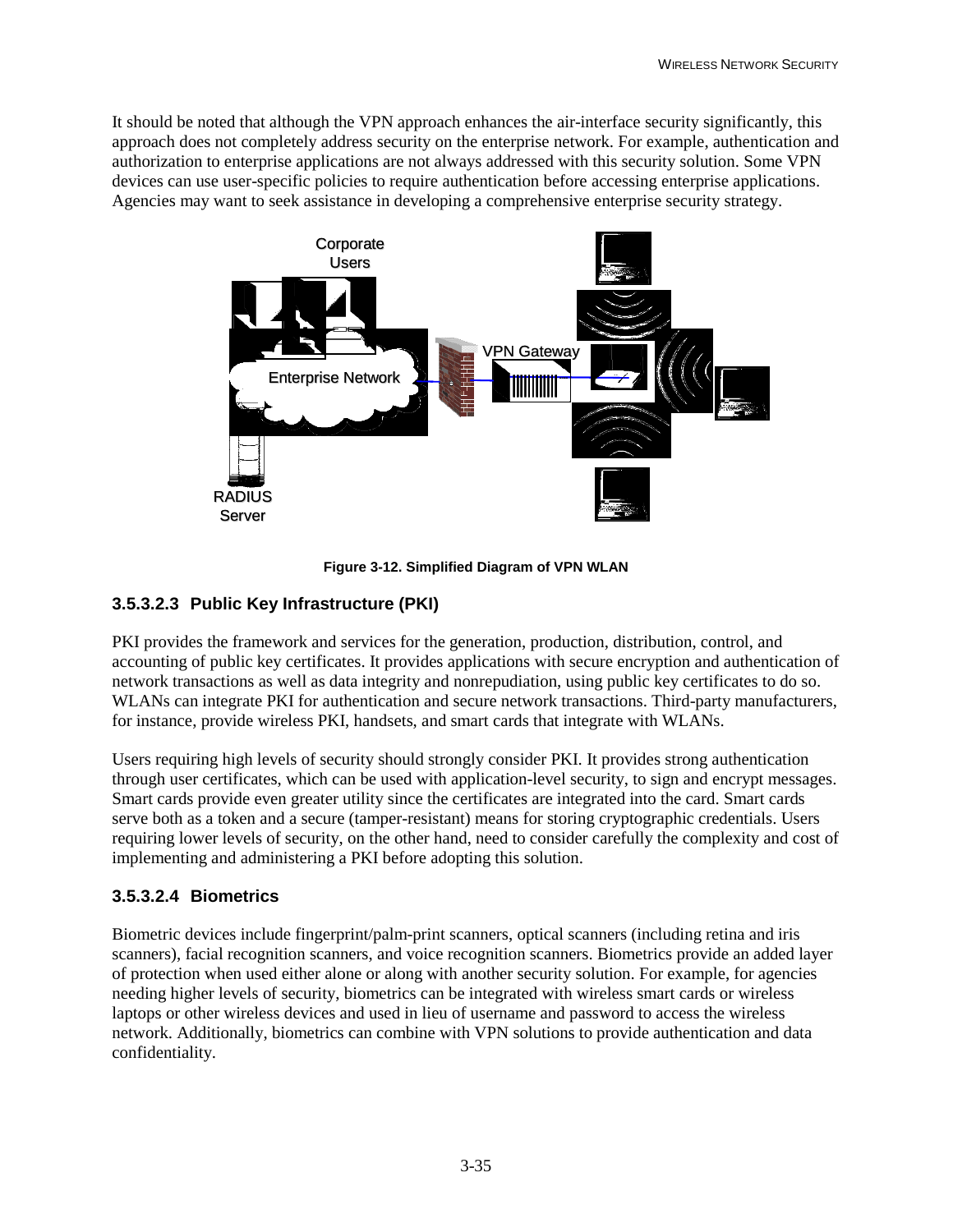#### **3.6 Emerging Security Standards and Technologies**

Like the security industry, standards organizations have responded to the flurry over insecurities in 802.11 WLANs. Activity is occurring in the Internet Engineering Task Force (IETF) and the IEEE. The IEEE is currently working on three separate initiatives for improving WLAN security. The first involves the IEEE 802.11 Task Group i (TGi) which has proposed significant modifications to the existing IEEE 802.11 standard as a long-term solution for security. The TGi is defining additional ciphers based on the newly released Advanced Encryption Standard (AES). The AES-based solution will provide a highly robust solution for the future but will require new hardware and protocol changes. TGi currently has design requirements to address many of the known problems with WEP including the prevention of forgeries and detection of replay attacks.

The second initiative for improving WLAN security is the TGi's short-term solution—WiFi Protected Access (WPA)—to address the problems of WEP. The group is defining the Temporal Key Integrity Protocol (TKIP) to address the problems without requiring hardware changes—that is, requiring only changes to firmware and software drivers. The third initiative from IEEE is the introduction of a new standard, IEEE 802.1X-2001, a generic framework for port-based network access control and key distribution, approved in June 2001. By defining the encapsulation of EAP (defined in RFC 2284) over IEEE 802 media, IEEE 802.1X enables an AP and station to mutually authenticate one another. See also Section 3.5.3.1.2 for a brief discussion on WPA and TKIP.

Since IEEE 802.1X was developed primarily for use with IEEE 802 LANs, not for use with WLANS, the IEEE 802.11i draft standard defines additional capabilities required for secure implementation of IEEE 802.1X on 802.11 networks. These include a requirement for use of an EAP method supporting mutual authentication, key management, and dictionary attack resistance. In addition, 802.11i defines the hierarchy for use with the TKIP and AES ciphers and a "four way" key management handshake used to ensure that the station is authenticated to the AP and a back-end authentication server, if present. As a result, to provide adequate security, it is important that IEEE 802.1X implementations on 802.11 implement the IEEE 802.11i enhancements, as well as the basic IEEE 802.1X standard.

IEEE 802.1X can be implemented entirely on the AP (by providing support for one or more EAP methods within the AP), or it can utilize a backend authentication server. The IEEE 802.1X standard supports authentication protocols such as RADIUS, Diameter, and Kerberos. RADIUS, described in RFC 2865- 2869, and RFC 3162, enables authentication, authorization, and accounting for Network Access Server (NAS) devices, including dial-up, xDSL, and 802.11.

The 802.1X standard can be implemented with different EAP types, including EAP-MD5 (defined in RFC 2284 and supporting only one-way authentication without key exchange) for Ethernet LANs and EAP-TLS (defined in RFC 2716, supporting fast reconnect, mutual authentication and key management via certificate authentication). Currently a new generation of EAP methods are being developed within the IETF, focused on addressing wireless authentication and key management issues. These methods support additional security features such as cryptographic protection of the EAP conversation, identity protection, secure ciphersuite negotiation, tunneling of other EAP methods, etc. For the latest developments on the status of each specification, the reader is encouraged to refer to the IEEE 802.11 standards web site. $36$ 

l

<sup>&</sup>lt;sup>36</sup> See http://standards.ieee.org/getieee802 for the latest developments on the IEEE 802.11 standards.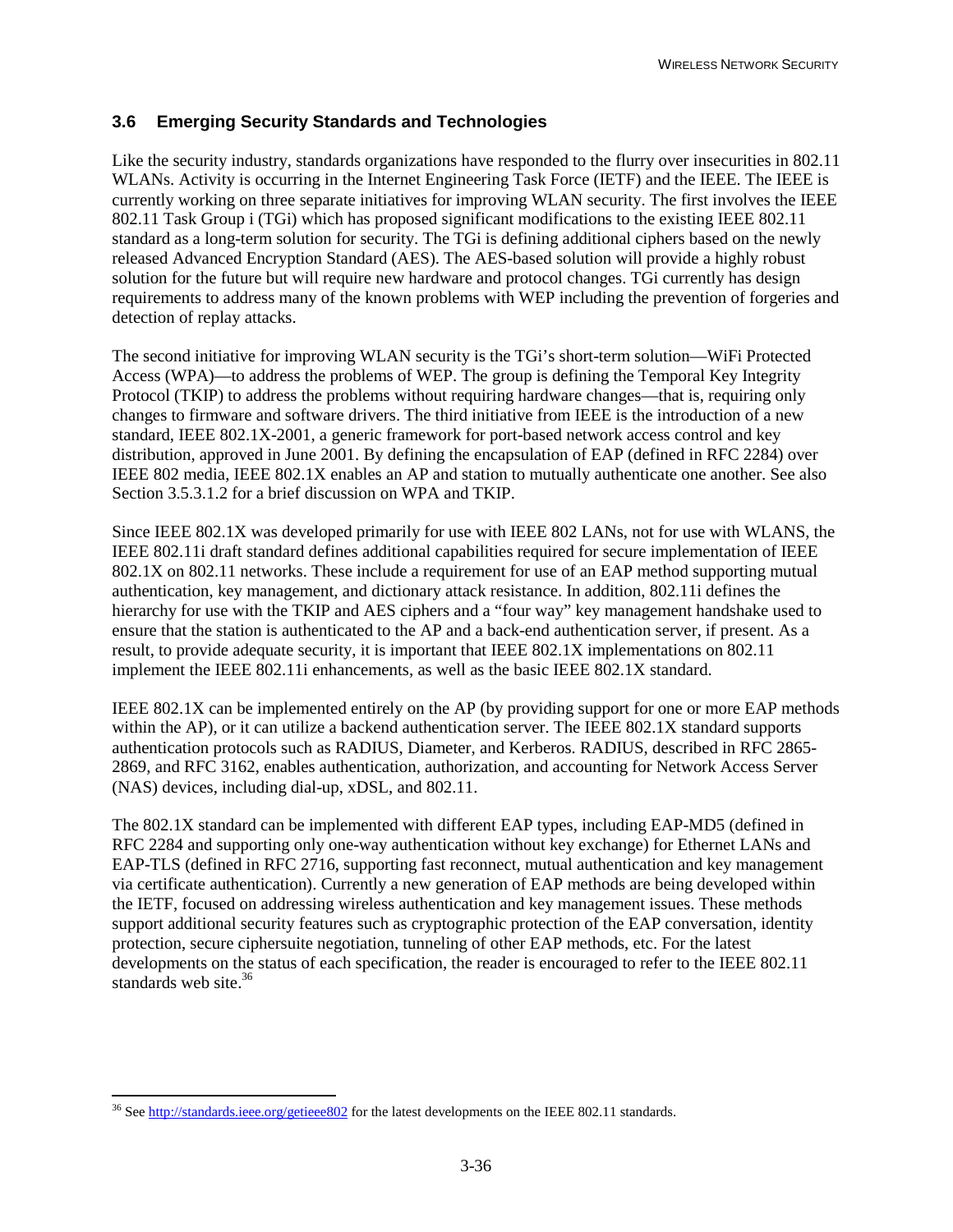# **3.7 Case Study: Implementing a Wireless LAN in the Work Environment**

Agency A is considering implementing a WLAN so that employees may use their laptop computers anywhere within the boundaries of their office building. Before deciding, however, Agency A has its computer security department perform a risk assessment in accordance with NIST Special Publication 800-30.*<sup>37</sup>* The security department first identifies WLAN vulnerabilities and threats. The department, assuming that threat sources will try to exploit WLAN vulnerabilities, determines the overall risk of operating a WLAN and the impact a successful attack would have on Agency A. The manager reads the risk assessment and decides that the residual risk exceeds the benefit the WLAN provides. The manager directs the computer security department to identify additional countermeasures to mitigate residual risk before the system can be implemented.

Using the risk assessment as its basis, the computer security department concentrates on four areas for risk mitigation: physical security, AP location, AP configuration, and security policy. Analysis of physical security reveals that nonemployees are able to gain access to the building after checking in at the main desk. To ensure that only authorized employees and guests may access the building, the security department recommends that Agency A adopt the use of photo identification, card badges, or biometric devices. The security team will physically secure the APs by installing them within the secured building facility, which requires users to have proper identification to enter. Additionally, only network administrators have access to the network devices.

The computer security department wants to minimize the possibility that unauthorized users will access the WLAN from outside the building. The security department evaluates each AP to determine the network vulnerabilities such as eavesdropping. Network engineers conduct a site survey to determine the best physical location for the APs, to reduce the threat of eavesdropping. This involves physically mapping where users have wireless access to the network. The security department realizes that with a high-gain antenna, attackers will still be able to eavesdrop on wireless network traffic. To offset this risk, the department proposes placing the WLAN outside the firewall and passing traffic through a VPN that supports high-level encryption. This configuration will greatly reduce the risks associated with eavesdropping.

Next, the computer security department focuses on vulnerabilities related to AP configuration. Because many APs retain the original default factory password setting, the computer security department chooses a robust password to ensure a higher level of assurance. In conjunction with management and network administrators, the security department develops a security policy that requires passwords to be regularly updated and have a minimum length of eight alphanumeric characters. The policy includes the provision to change the encryption setting from "no encryption" to 104-bit encryption. The policy further deals with MAC ACL usage. To provide an additional level of access security, the department allows the use of MAC ACLs whenever possible. The policy also addresses the use of SNMP. The computer security department decides to disable remote SNMP because of the related threat and only allows it from internal hosts. Finally, since many vendors use default shared authentication keys, unauthorized devices can gain access to the network if they know the default key. Consequently, the security department stipulates the use of username and password as supplemental authentication to APs.

The security department adds additional policies to address software upgrades and use of the network. The policy requires system administrators to test and update security patches and upgrades, as soon as the vendor makes them available. Frequent patches and upgrades will help reduce the possibility of attack on the older, faulty version of the software. The NIST ICAT Vulnerability Database or an equivalent source for a comprehensive list of known vulnerabilities in major software packages and hardware products is

<sup>37</sup> 37 See NIST SP 800-30, *Risk Management Guide for Information Technology Systems,* at http://csrc.nist.gov.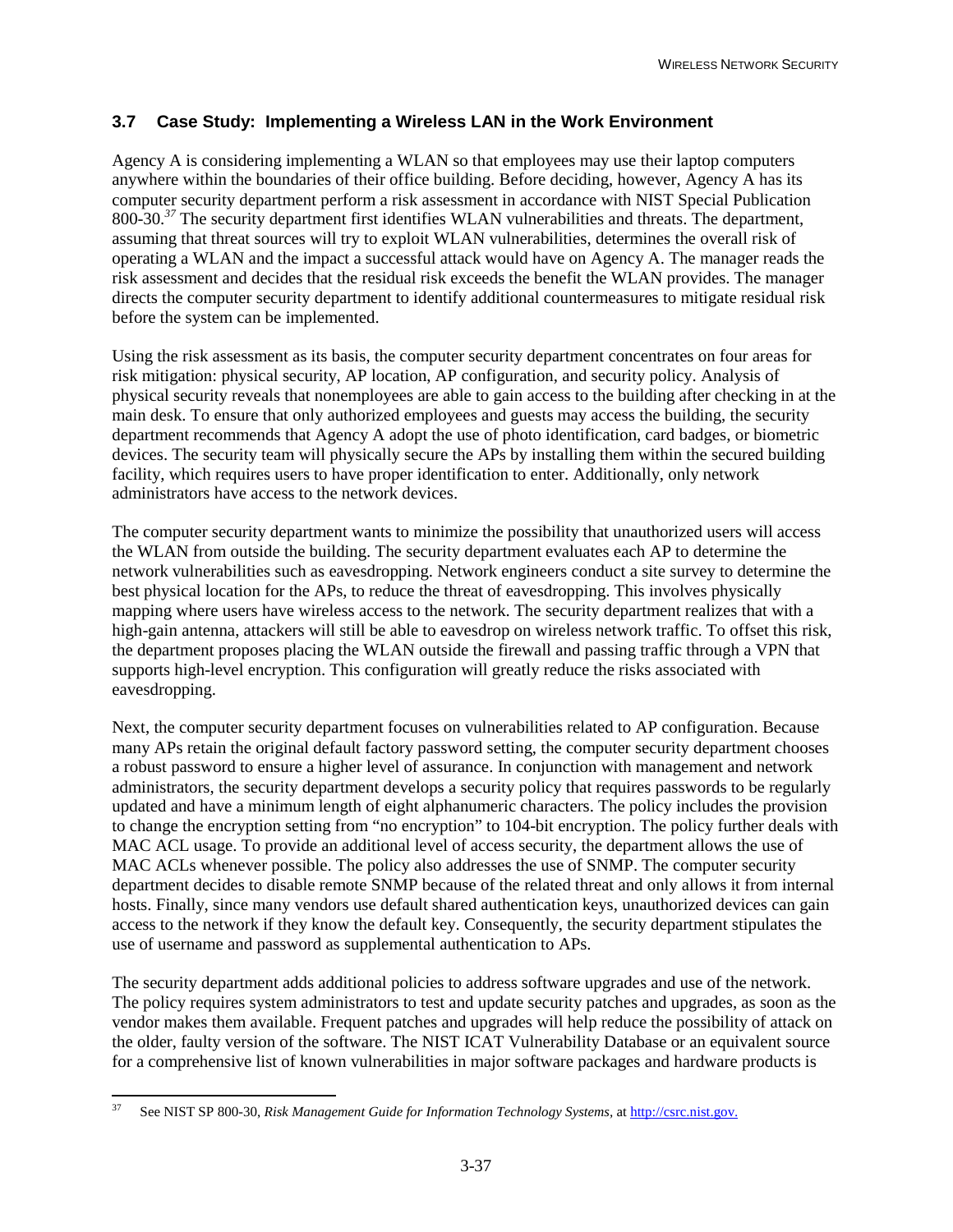checked. The policy also strongly discourages users from processing proprietary or employee personal data when connected from their laptops to the WLAN, thus helping to reduce the risk of personnel data exploitation. Also, the policy states that if a laptop is lost or stolen, the employee to whom the laptop belongs will promptly notify the security department. This will ensure that the security department can quickly identify the IP address assigned to the laptop and prevent that IP address from accessing the network.

As an additional security measure, the security department recommends that Agency A incorporate the use of an IDS. The IDS would help determine whether unauthorized users are attempting to access, have already accessed, or have compromised the network. The department views an IDS as a useful tool in protecting Agency A's network and, more importantly, the data that traverses it. The IDS is aprt of an overall defense-in-depth strategy and is not relied on to detect all attacksagainst or misuse of the network.

The security department presents the manager with the risk assessment, which includes the countermeasures described above (and listed below) and a diagram (see Figure 3-13) of the proposed WLAN. The risk assessment also includes an update of the residual risk with the proposed measures in place. Realizing that the benefits of system operation now outweigh the residual risks, the manager agrees to implement the WLAN. However, the security department warns that although the risk assessment is thorough, WLAN technology is continually changing along with the security vulnerabilities that malicious users expose. They offer encryption algorithms as an example. As encryption-breaking programs become more sophisticated, malicious users may expose more software flaws in vendor programs or weaknesses in encryption algorithms. They also point out that users always represent the weakest link in a security chain. The agency must continue to educate the user community about the risks that wireless technologies pose, reiterating, for example, how important it is not to give others their usernames and passwords and not to execute programs that come from unknown sources. In conclusion, the security department conveys that the strategy is one of defense-in-depth. They cite, for example, that WEP encryption will be enabled with random keys, MAC ACLs will be used, and an IPsec-based VPN overlay will be deployed. They also note that they will monitor the appropriate standards organizations and the availability of products such that the optimal security solution, the solution that is most secure and cost-effective, for the enterprise can be determined.

Agency A's proposed countermeasures follow:

- Adopt personal identification system for physical access control.
- **I.** Disable file and directory sharing on PCs.
- **Ensure that sensitive files are password protected and encrypted.**
- ! Turn off all unnecessary services on the AP.
- $\blacksquare$  If practical, power off the AP(s) when not in use.
- ! If the AP supports logging, turn it on and review the logs regularly.
- Secure AP configuration as follows:
	- Choose robust password to ensure a higher level of security.
	- Use 128-bit encryption.
	- Create MAC ACLs and enable checking in APs.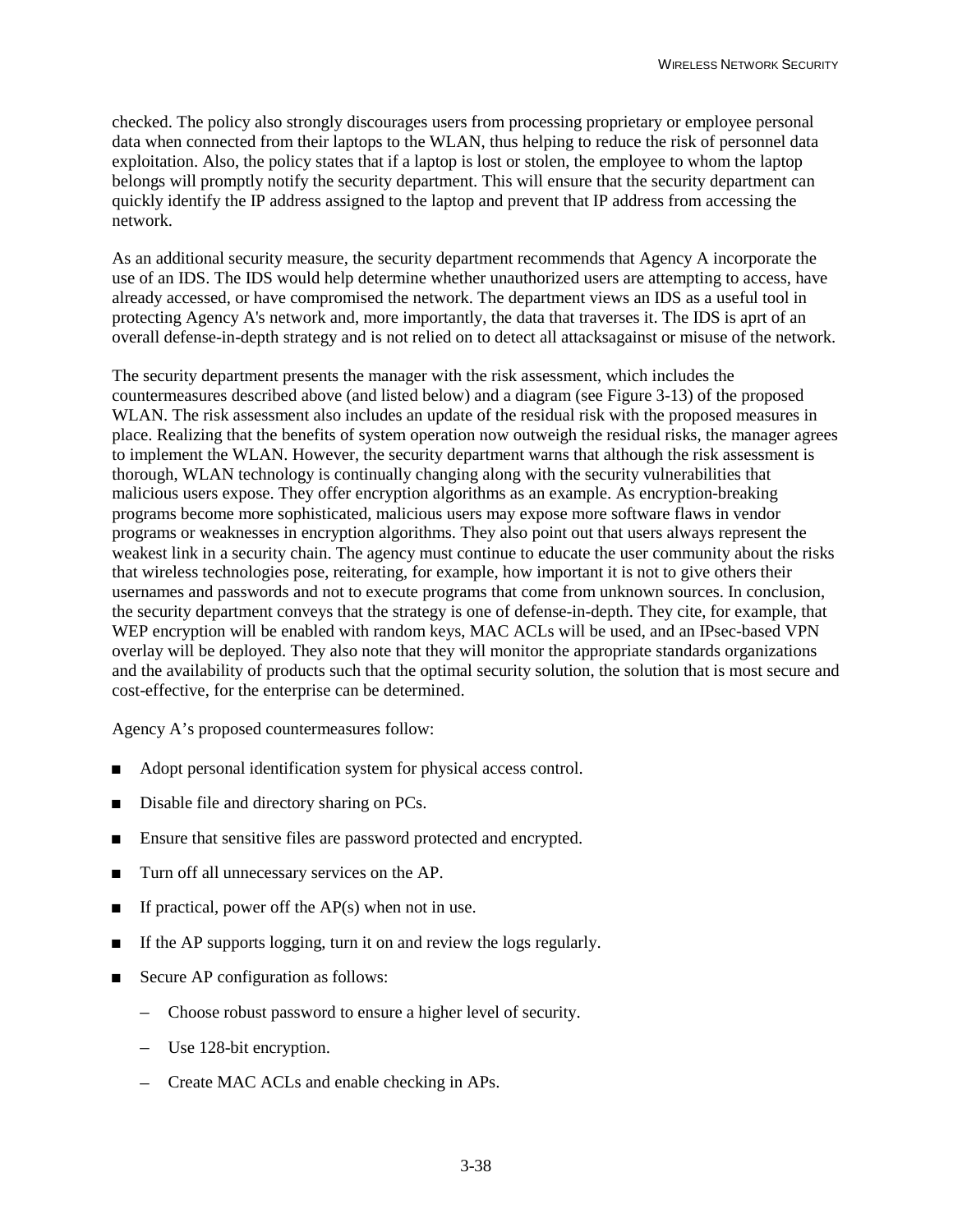- Change SSID from default setting and suppress its broadcast.
- Change WEP keys from default settings.
- Disable remote SNMP.
- Conduct site survey and strategically place wireless APs.
- **Deploy VPN overlay (gateway and client) with integral firewall.**
- **Establish comprehensive security policies regarding use of wireless devices.**
- **Deploy personal firewalls and antivirus software on the wireless clients.**
- **IDED** Investigate 802.11 products with best long-term wireless security strategy and longevity in marketplace.
- **EXECUTE:** Select products with SNMPv3 (or other encrypted management capabilities) on the APs and the integrated firewall-VPN device.
- **EXECUTE:** Seek expert assistance in conducting a security assessment after deployment.



**Figure 3-13. Agency A WLAN Architecture**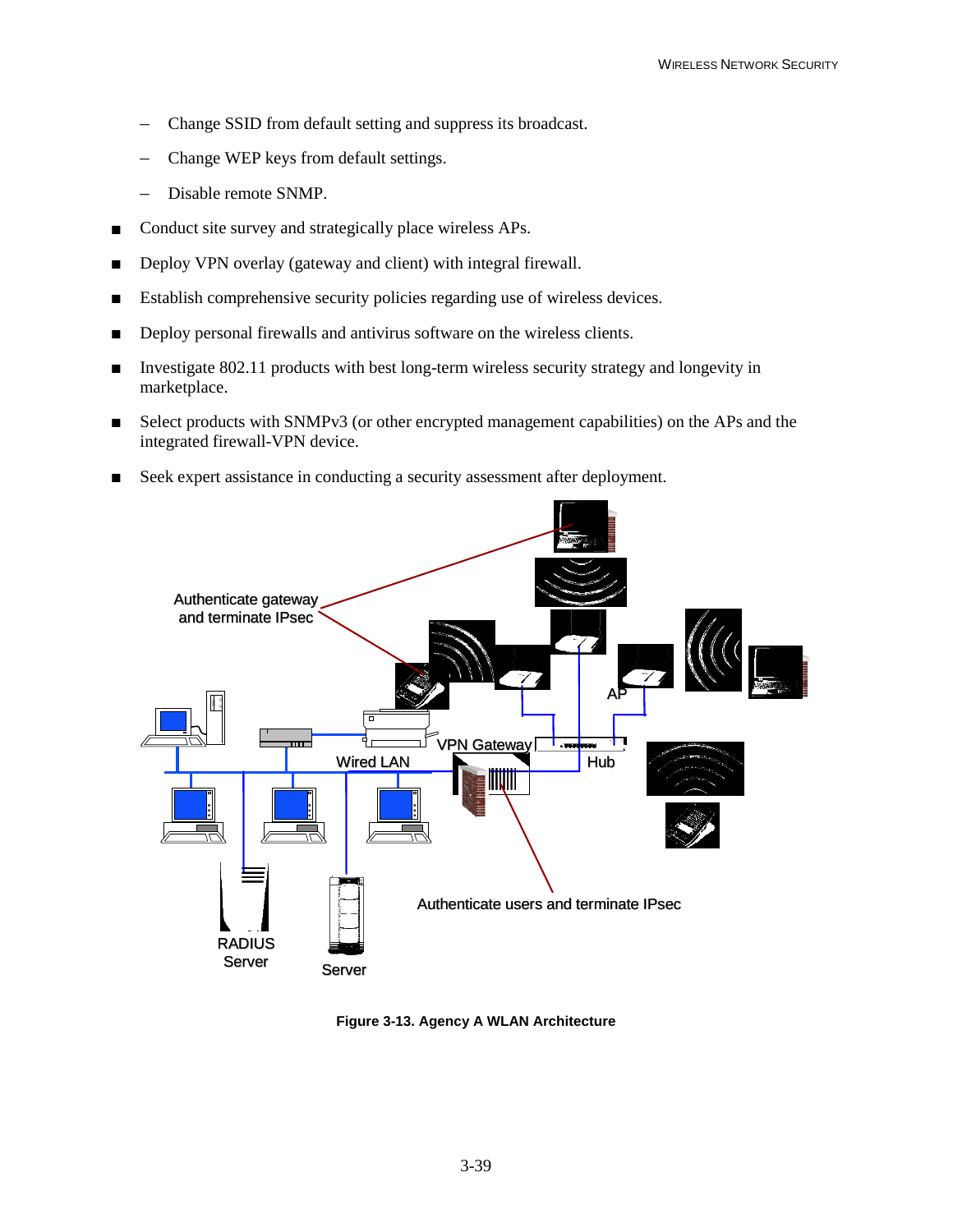#### **3.8 Wireless LAN Security Checklist**

Table 3-3 provides a WLAN security checklist. The table presents guidelines and recommendations for creating and maintaining a secure 802.11 wireless network. For each recommendation or guideline, three columns are provided. The first column, the Best Practice column, if checked, means this is recommended for all agencies. The second column, the "Should Consider" column, if checked, means the recommendation is something that an agency should carefully consider for three reasons. First, implementing the recommendation may provide a higher level of security for the wireless environment by offering some sort of additional protection. Second, the recommendation supports a defense-in-depth strategy. Third, it may have significant performance, operational, or cost impacts. In summary, if the "Should Consider" column is checked, agencies need to carefully consider the option and weigh the costs versus the benefits. The last column, the "Status" column, is intentionally left blank and allows an agency to use this table as a true checklist. For instance, an individual performing a wireless security audit in an 802.11 environment can quickly check off each recommendation for the agency, asking "Have I done this?"

|                |                                                                                                                                                                                                                   |                                | <b>Checklist</b>                 |               |  |
|----------------|-------------------------------------------------------------------------------------------------------------------------------------------------------------------------------------------------------------------|--------------------------------|----------------------------------|---------------|--|
|                | <b>Security Recommendation</b>                                                                                                                                                                                    | <b>Best</b><br><b>Practice</b> | <b>Should</b><br><b>Consider</b> | <b>Status</b> |  |
|                | <b>Management Recommendations</b>                                                                                                                                                                                 |                                |                                  |               |  |
| 1.             | Develop an agency security policy that addresses the use of wireless<br>technology, including 802.11.                                                                                                             | ✓                              |                                  |               |  |
| 2.             | Ensure that users on the network are fully trained in computer security<br>awareness and the risks associated with wireless technology.                                                                           | ✓                              |                                  |               |  |
| 3.             | Perform a risk assessment to understand the value of the assets in the<br>agency that need protection.                                                                                                            | $\checkmark$                   |                                  |               |  |
| $\mathbf{4}$ . | Ensure that the client NIC and AP support firmware upgrade so that<br>security patches may be deployed as they become available (prior to<br>purchase).                                                           | ✓                              |                                  |               |  |
| 5.             | Perform comprehensive security assessments at regular and random<br>intervals (including validating that rogue APs do not exist in the 802.11<br>WLAN) to fully understand the wireless network security posture. | $\checkmark$                   |                                  |               |  |
| 6.             | Ensure that external boundary protection is in place around the perimeter<br>of the building or buildings of the agency.                                                                                          | ✓                              |                                  |               |  |
| 7 <sub>1</sub> | Deploy physical access controls to the building and other secure areas<br>(e.g., photo ID, card badge readers).                                                                                                   | ✓                              |                                  |               |  |
| 8.             | Complete a site survey to measure and establish the AP coverage for the<br>agency.                                                                                                                                | $\checkmark$                   |                                  |               |  |
| 9.             | Take a complete inventory of all APs and 802.11 wireless devices.                                                                                                                                                 | $\checkmark$                   |                                  |               |  |
| 10.            | Ensure that wireless networks are not used until they comply with the<br>agency's security policy.                                                                                                                | ✓                              |                                  |               |  |
| 11.            | Locate APs on the interior of buildings instead of near exterior walls and<br>windows as appropriate.                                                                                                             | ✓                              |                                  |               |  |
| 12.            | Place APs in secured areas to prevent unauthorized physical access and<br>user manipulation.                                                                                                                      | $\checkmark$                   |                                  |               |  |
|                | <b>Technical Recommendations</b>                                                                                                                                                                                  |                                |                                  |               |  |
| 13.            | Empirically test AP range boundaries to determine the precise extent of the<br>wireless coverage.                                                                                                                 | $\checkmark$                   |                                  |               |  |

#### **Table 3-3. Wireless LAN Security Checklist**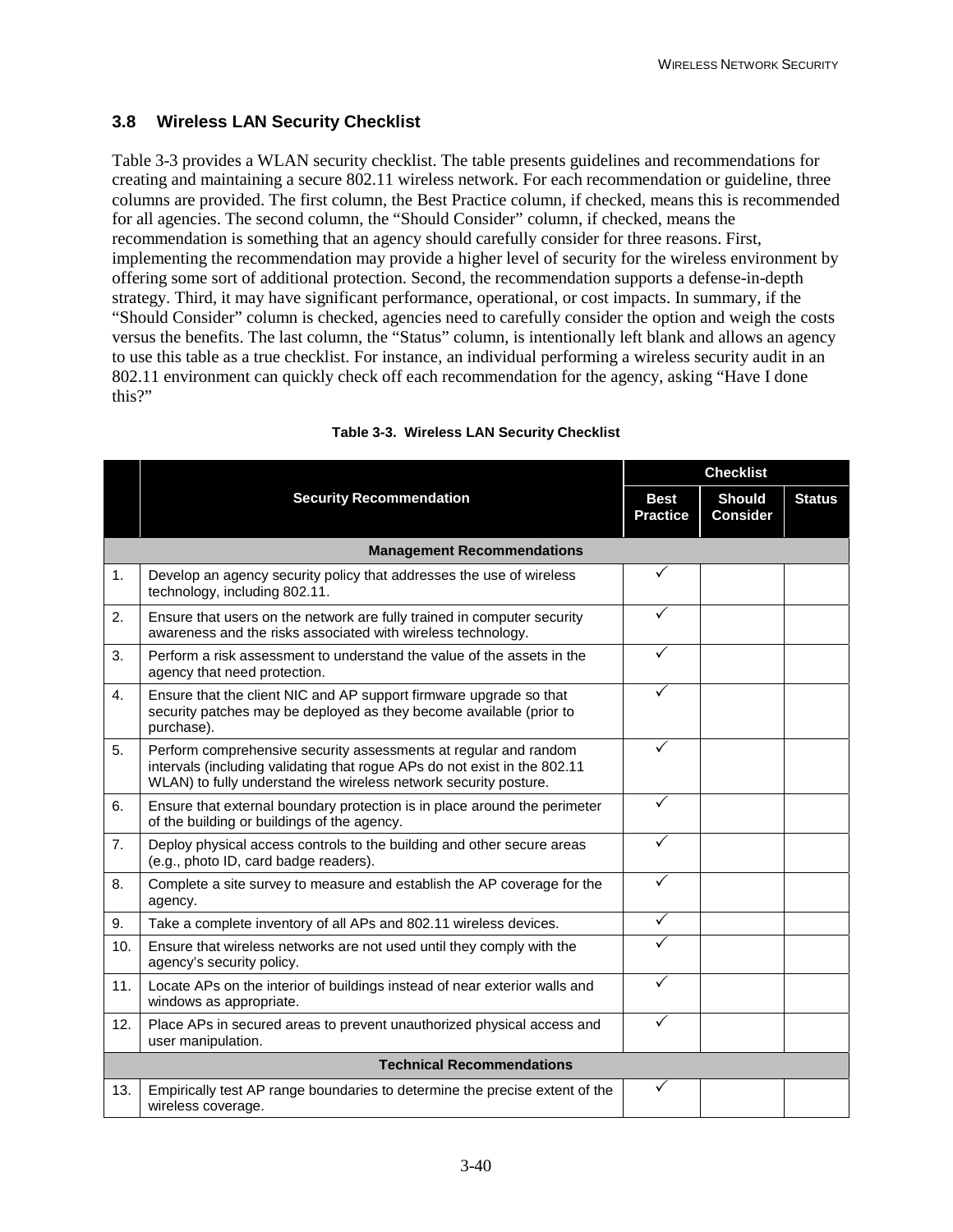|     |                                                                                                                                                                                                                                |                                | <b>Checklist</b>                 |               |  |
|-----|--------------------------------------------------------------------------------------------------------------------------------------------------------------------------------------------------------------------------------|--------------------------------|----------------------------------|---------------|--|
|     | <b>Security Recommendation</b>                                                                                                                                                                                                 | <b>Best</b><br><b>Practice</b> | <b>Should</b><br><b>Consider</b> | <b>Status</b> |  |
| 14. | Make sure that APs are turned off during when they are not used (e.g.,<br>after hours and on weekends).                                                                                                                        | $\checkmark$                   |                                  |               |  |
| 15. | Make sure that the reset function on APs is being used only when needed<br>and is only invoked by an authorized group of people.                                                                                               | $\checkmark$                   |                                  |               |  |
| 16. | Restore the APs to the latest security settings when the reset functions are<br>used.                                                                                                                                          | ✓                              |                                  |               |  |
| 17. | Change the default SSID in the APs.                                                                                                                                                                                            | $\checkmark$                   |                                  |               |  |
| 18. | Disable the broadcast SSID feature so that the client SSID must match that<br>of the AP.                                                                                                                                       |                                | ✓                                |               |  |
| 19. | Validate that the SSID character string does not reflect the agency's name<br>(division, department, street, etc.) or products.                                                                                                | $\checkmark$                   |                                  |               |  |
| 20. | Ensure that AP channels are at least five channels different from any other<br>nearby wireless networks to prevent interference.                                                                                               | ✓                              |                                  |               |  |
| 21. | Understand and make sure that all default parameters are changed.                                                                                                                                                              | ✓                              |                                  |               |  |
| 22. | Disable all insecure and nonessential management protocols on the APs.                                                                                                                                                         | $\checkmark$                   |                                  |               |  |
| 23. | Enable all security features of the WLAN product, including the<br>cryptographic authentication and WEP privacy feature.                                                                                                       | ✓                              |                                  |               |  |
| 24. | Ensure that encryption key sizes are at least 128-bits or as large as<br>possible.                                                                                                                                             | ✓                              |                                  |               |  |
| 25. | Make sure that default shared keys are periodically replaced by more<br>secure unique keys.                                                                                                                                    | ✓                              |                                  |               |  |
| 26. | Install a properly configured firewall between the wired infrastructure and<br>the wireless network (AP or hub to APs).                                                                                                        | ✓                              |                                  |               |  |
| 27. | Install antivirus software on all wireless clients.                                                                                                                                                                            | ✓                              |                                  |               |  |
| 28. | Install personal firewall software on all wireless clients.                                                                                                                                                                    | $\checkmark$                   |                                  |               |  |
| 29. | Disable file sharing on wireless clients (especially in untrusted<br>environments).                                                                                                                                            | ✓                              |                                  |               |  |
| 30. | Deploy MAC access control lists.                                                                                                                                                                                               |                                | ✓                                |               |  |
| 31. | Consider installation of Layer 2 switches in lieu of hubs for AP connectivity.                                                                                                                                                 | $\checkmark$                   |                                  |               |  |
| 32. | Deploy IPsec-based Virtual Private Network (VPN) technology for wireless<br>communications.                                                                                                                                    |                                | ✓                                |               |  |
| 33. | Ensure that encryption being used is sufficient given the sensitivity of the<br>data on the network and the processor speeds of the computers.                                                                                 | $\checkmark$                   |                                  |               |  |
| 34. | Fully test and deploy software patches and upgrades on a regular basis.                                                                                                                                                        | $\checkmark$                   |                                  |               |  |
| 35. | Ensure that all APs have strong administrative passwords.                                                                                                                                                                      | ✓                              |                                  |               |  |
| 36. | Ensure that all passwords are being changed regularly.                                                                                                                                                                         | $\checkmark$                   |                                  |               |  |
| 37. | Deploy user authentication such as biometrics, smart cards, two-factor<br>authentication, and PKI.                                                                                                                             |                                | ✓                                |               |  |
| 38. | Ensure that the "ad hoc mode" for 802.11 has been disabled unless the<br>environment is such that the risk is tolerable. Note: some products do not<br>allow disabling this feature; use with caution or use different vendor. | $\checkmark$                   |                                  |               |  |
| 39. | Use static IP addressing on the network.                                                                                                                                                                                       |                                | ✓                                |               |  |
| 40. | Disable DHCP.                                                                                                                                                                                                                  |                                | $\checkmark$                     |               |  |
| 41. | Enable user authentication mechanisms for the management interfaces of<br>the AP.                                                                                                                                              | $\checkmark$                   |                                  |               |  |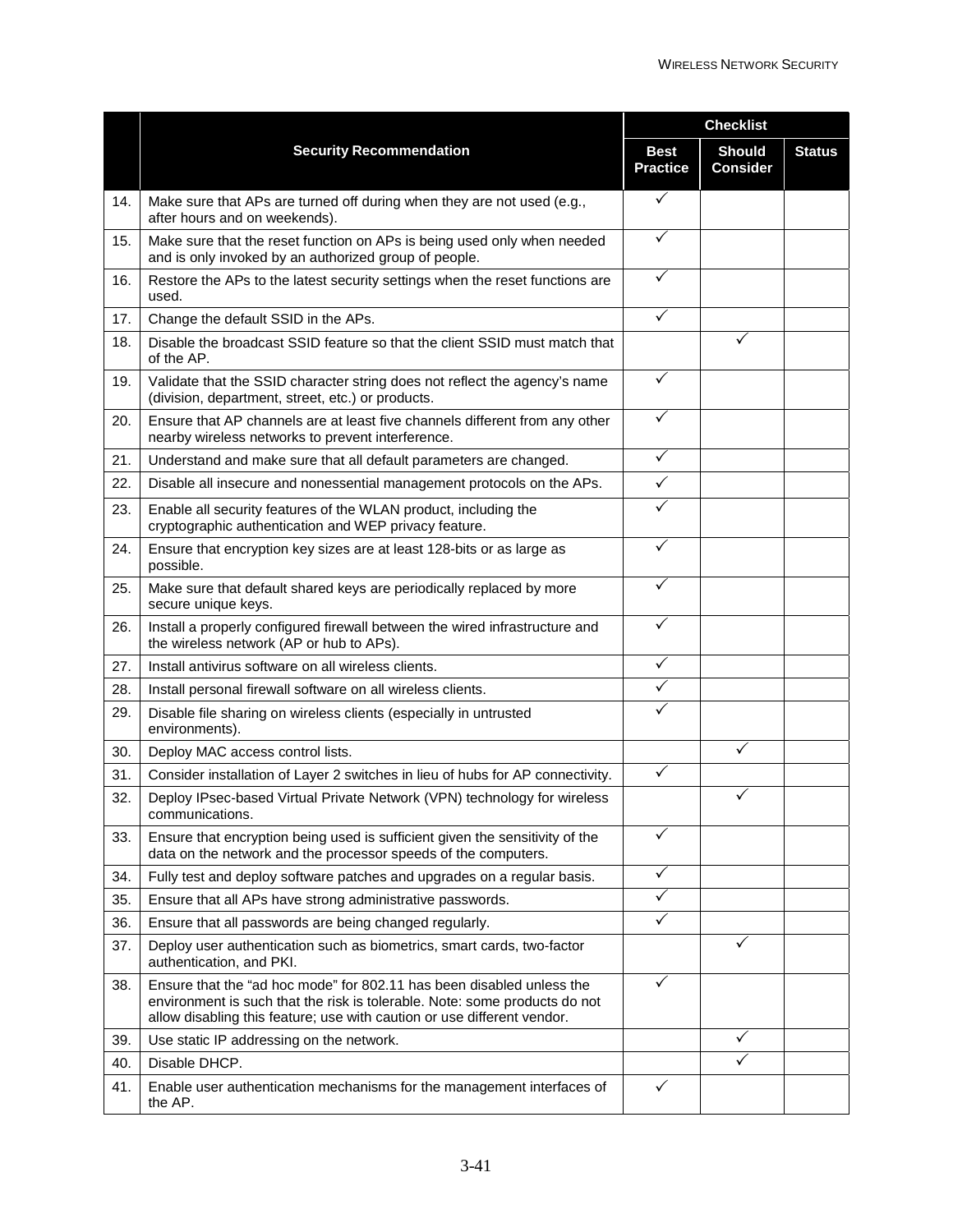|     |                                                                                                                                                                                      |                                | <b>Checklist</b>                 |               |  |
|-----|--------------------------------------------------------------------------------------------------------------------------------------------------------------------------------------|--------------------------------|----------------------------------|---------------|--|
|     | <b>Security Recommendation</b>                                                                                                                                                       | <b>Best</b><br><b>Practice</b> | <b>Should</b><br><b>Consider</b> | <b>Status</b> |  |
| 42. | Ensure that management traffic destined for APs is on a dedicated wired<br>subnet.                                                                                                   | $\checkmark$                   |                                  |               |  |
| 43. | Use SNMPv3 and/or SSL/TLS for Web-based management of APs.                                                                                                                           | ✓                              |                                  |               |  |
|     | <b>Operational Recommendations</b>                                                                                                                                                   |                                |                                  |               |  |
| 44. | Configure SNMP settings on APs for least privilege (i.e., read only).<br>Disable SNMP if it is not used. SNMPv1 and SNMPv2 are not<br>recommended.                                   | ✓                              |                                  |               |  |
| 45. | Enhance AP management traffic security by using SNMPv3 or equivalent<br>cryptographically protected protocol.                                                                        | $\checkmark$                   |                                  |               |  |
| 46. | Use a local serial port interface for AP configuration to minimize the<br>exposure of sensitive management information.                                                              |                                | ✓                                |               |  |
| 47. | Consider other forms of authentication for the wireless network such as<br>RADIUS and Kerberos.                                                                                      |                                | ✓                                |               |  |
| 48. | Deploy intrusion detection agents on the wireless part of the network to<br>detect suspicious behavior or unauthorized access and activity.                                          |                                | ✓                                |               |  |
| 49. | Deploy auditing technology to analyze the records produced by RADIUS<br>for suspicious activity.                                                                                     |                                | ✓                                |               |  |
| 50. | Deploy an 802.11 security product that offers other security features such<br>as enhanced cryptographic protection or user authorization features.                                   |                                | ✓                                |               |  |
| 51. | Enable utilization of key-mapping keys (802.1X) rather than default keys so<br>that sessions use distinct WEP keys.                                                                  | ✓                              |                                  |               |  |
| 52. | Fully understand the impacts of deploying any security feature or product<br>prior to deployment.                                                                                    | ✓                              |                                  |               |  |
| 53. | Designate an individual to track the progress of 802.11 security products<br>and standards (IETF, IEEE, etc.) and the threats and vulnerabilities with<br>the technology.            |                                | ✓                                |               |  |
| 54. | Wait until future releases of 802.11 WLAN technologies incorporate fixes to<br>the security features or provide enhanced security features.                                          |                                | ✓                                |               |  |
| 55. | When disposing access points that will no longer be used by the agency,<br>clear access point configuration to prevent disclosure of network<br>configuration, keys, passwords, etc. | ✓                              |                                  |               |  |
| 56. | If the access point supports logging, turn it on and review the logs on a<br>regular basis.                                                                                          | ✓                              |                                  |               |  |

# **3.9 Wireless LAN Risk and Security Summary**

Table 3-4 lists security recommendations for 802.11 wireless LANs. For each recommendation, narrative is provided that addresses the security need, requirements or justification for that rcommendation.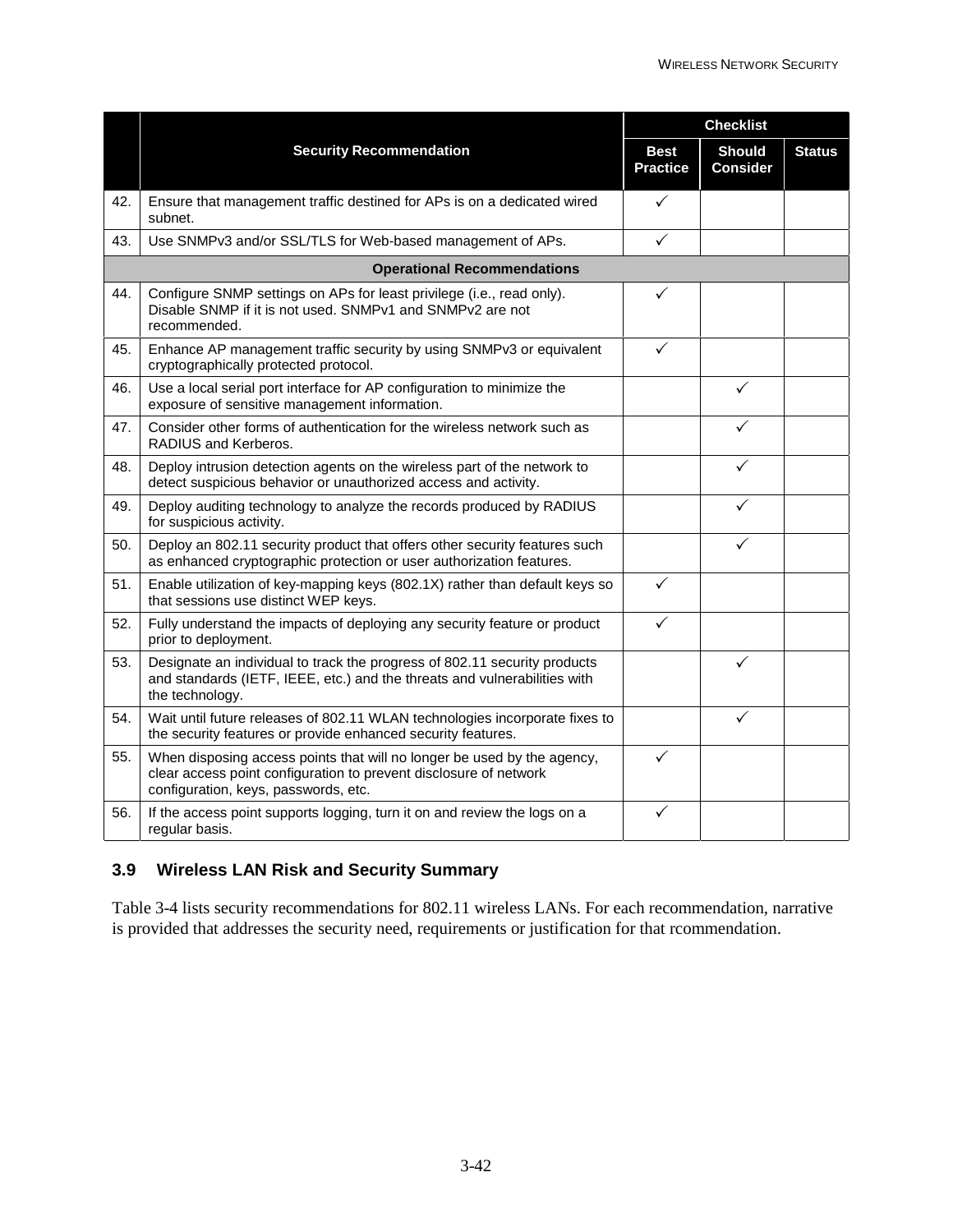|                  | <b>Security Recommendation</b>                                                                                                                                                                                          | Security Needs, Requirements, or Justification                                                                                                                                                                                                                                                                                                                                                                           |
|------------------|-------------------------------------------------------------------------------------------------------------------------------------------------------------------------------------------------------------------------|--------------------------------------------------------------------------------------------------------------------------------------------------------------------------------------------------------------------------------------------------------------------------------------------------------------------------------------------------------------------------------------------------------------------------|
| 1.               | Develop an agency security policy that<br>addresses the use of wireless technology,<br>including 802.11.                                                                                                                | A security policy is the foundation on which other<br>countermeasures-the operational and technical<br>ones-are rationalized and implemented. A<br>documented security policy allows an organization to<br>define acceptable architecture, implementation, and<br>uses for 802.11 wireless technologies.                                                                                                                 |
| 2.               | Ensure that users on the network are fully<br>trained in computer security awareness and<br>the risks associated with wireless technology<br>(e.g., 802.11).                                                            | A security awareness program helps users to establish<br>good security practices to prevent inadvertent or<br>malicious intrusions into an organization's information<br>systems.                                                                                                                                                                                                                                        |
| 3.               | Perform a risk assessment to understand the<br>value of the assets in the agency that need<br>protection.                                                                                                               | Understanding the value of organizational assets and<br>the level of protection required is likely to enable more<br>cost-effective wireless solutions that provide an<br>appropriate level of security.                                                                                                                                                                                                                 |
| $\overline{4}$ . | Ensure that the client NIC and AP support<br>firmware upgrades so that security patches<br>may be deployed as they become available<br>(prior to purchase).                                                             | Wireless products should support upgrade and patching<br>of firmware to be able to take advantage of wireless<br>security enhancements and fixes.                                                                                                                                                                                                                                                                        |
| 5.               | Perform comprehensive security assessments<br>at regular and random intervals (including<br>validating that rogue APs do not exist in the<br>802.11 WLAN) to fully understand the wireless<br>network security posture. | Security assessments, or audits, are an essential tool<br>for checking the security posture of a WLAN and for<br>determining corrective action to make sure it stays<br>secure. Random checks ensure that the security<br>posture is maintained beyond periods of assessment.                                                                                                                                            |
| 6.               | Ensure that external boundary protection is in<br>place around the perimeter of the building or<br>buildings of the agency.                                                                                             | The external boundaries should be secured to prevent<br>malicious physical access to an organization's<br>information system infrastructure such as a fence or<br>locked doors.                                                                                                                                                                                                                                          |
| 7.               | Deploy physical access controls to the building<br>and other secure areas (e.g., using photo IDs<br>or card badge readers).                                                                                             | Identification badges or physical access cards help to<br>ensure that only authorized personnel have access to<br>gain entry to a facility.                                                                                                                                                                                                                                                                              |
| 8.               | Complete a site survey to measure and<br>establish the AP coverage for the agency.                                                                                                                                      | Proper placement of Access Points will help ensure that<br>there is adequate wireless coverage of the environment<br>while minimizing exposure to external attack. The site<br>survey should result in a report that proposes AP<br>locations, determines coverage areas, and assigns<br>radio channels to each AP and that ensures that the<br>coverage range does not expose APs to potential<br>malicious activities. |
| 9.               | Take a complete inventory of all APs and<br>802.11 wireless devices.                                                                                                                                                    | A complete inventory list of APs and 802.11 wireless<br>devices can be referenced when conducting an audit for<br>unauthorized use of wireless technologies.                                                                                                                                                                                                                                                             |
| 10.              | Ensure that wireless networks are not used<br>until they comply with the agency's security<br>policy.                                                                                                                   | Security policy enforcement is vital for ensuring that<br>only authorized APs and 802.11 wireless devices are<br>operating in compliance with the organization's wireless<br>security policy.                                                                                                                                                                                                                            |
| 11.              | Locate APs on the interior of buildings instead<br>of near exterior walls and windows.                                                                                                                                  | Locating APs near exterior walls and windows provides<br>a better range of access to potential external malicious<br>users. Choosing the location wisely to balance security<br>and coverage should be considered.                                                                                                                                                                                                       |
| 12.              | Place APs in secured areas to prevent<br>unauthorized physical access and user<br>manipulation.                                                                                                                         | Physically securing the APs, putting them "out of<br>reach," prevents unauthorized access by potential<br>malicious users.                                                                                                                                                                                                                                                                                               |

#### **Table 3-4. Wireless LAN Security Summary**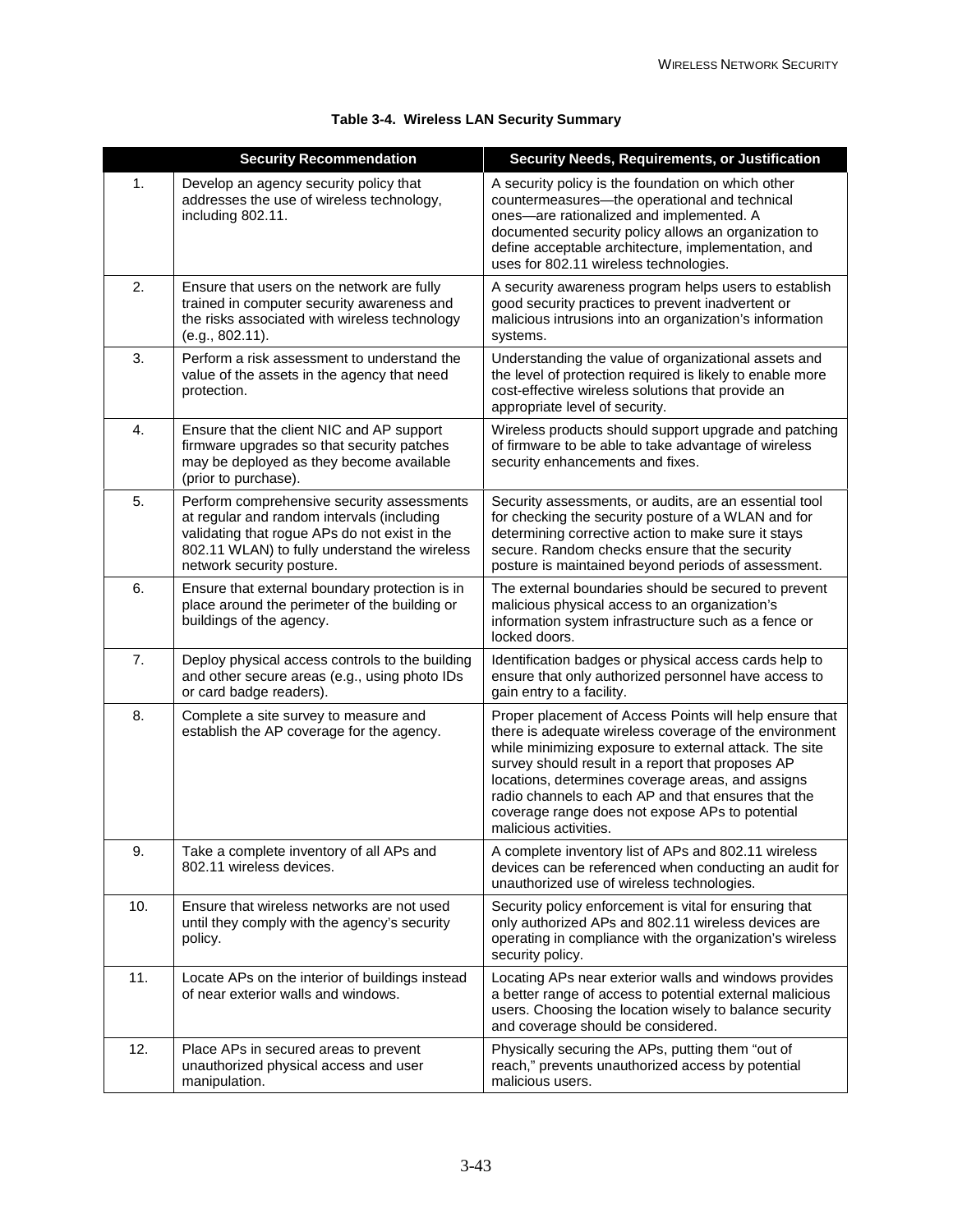|     | <b>Security Recommendation</b>                                                                                                      | Security Needs, Requirements, or Justification                                                                                                                                                                                                                                    |
|-----|-------------------------------------------------------------------------------------------------------------------------------------|-----------------------------------------------------------------------------------------------------------------------------------------------------------------------------------------------------------------------------------------------------------------------------------|
| 13. | Empirically test AP range boundaries to<br>determine the precise extent of the wireless<br>coverage.                                | By empirically testing the AP coverage range for an<br>agency, a level of risk associated with the access range<br>by potential malicious users can be better understood.                                                                                                         |
| 14. | Make sure that APs are turned off while they<br>are not being used (e.g., after hours,<br>weekends).                                | Shutting down APs when not in use minimizes potential<br>exposure to malicious activity.                                                                                                                                                                                          |
| 15. | Make sure that the reset function on APs is<br>being used only when needed and is only<br>invoked by an authorized group of people. | The reset function allows an individual to negate any<br>security settings administrators have configured on an<br>access point.                                                                                                                                                  |
| 16. | Restore the APs to the latest security settings<br>when the reset functions are used.                                               | Security settings are lost after a reset function.<br>Therefore, the appropriate personnel should restore the<br>latest security settings after a reset.                                                                                                                          |
| 17. | Change the default SSID in the APs.                                                                                                 | Many default SSIDs used by vendors are published and<br>well known. Malicious users often try to connect to<br>802.11 networks using the default SSID.                                                                                                                            |
| 18. | Disable the broadcast SSID feature so that the<br>client SSID must match that of the AP.                                            | Malicious users can more easily detect and exploit APs<br>that are broadcasting the SSID. Disabling the broadcast<br>SSID feature minimizes exposure of the AP to malicious<br>users.                                                                                             |
| 19. | Validate that the SSID character string does<br>not reflect the agency's name (division,<br>department, street, etc.) or products.  | The SSID should be somewhat difficult for malicious<br>users to use to determine the organization or agency<br>that owns the AP. The SSID should also be long and<br>difficult to guess.                                                                                          |
| 20. | Ensure that AP channels are at least five<br>channels different from any other nearby<br>wireless networks to prevent interference. | Radio interference between APs can result in a denial<br>of service. So, using channels in a different range<br>ensures service availability.                                                                                                                                     |
| 21. | Understand and make sure that all default<br>parameters are changed.                                                                | Because default settings are generally known and not<br>secure, these settings should be changed and should<br>comply with organizational security policy.                                                                                                                        |
| 22. | Disable all insecure and nonessential<br>management protocols on the APs.                                                           | Management protocols that are enabled on APs but not<br>used present a potential avenue of attack. Disabling all<br>insecure and nonessential management protocols<br>minimizes potential methods that a hostile entity can<br>use when attempting to compromise an access point. |
| 23. | Enable all security features of the WLAN<br>product, including the cryptographic<br>authentication and WEP privacy features.        | Enabling built-in security features provides greater<br>security than the default settings.                                                                                                                                                                                       |
| 24. | Ensure that encryption key sizes are at least<br>128 bits or as large as possible.                                                  | Brute force attacks on encryption key sizes become<br>more difficult as the key sizes increase. The addition of<br>a single bit doubles the key space. A 128-bit provides<br>an "intractable" key space against cryptanalysis, if the<br>algorithm and implementation are sound.  |
| 25. | Make sure that default shared keys are<br>periodically replaced by more secure unique<br>keys.                                      | Changing default shared keys periodically decreases<br>the likelihood that a malicious user can exploit a<br>compromised key. A changed key increases the<br>adversary's difficulty.                                                                                              |
| 26. | Install a properly configured firewall between<br>the wired infrastructure and the wireless<br>network (AP or hub to APs).          | A firewall can enforce a security policy on the<br>information flow between the wired network and the<br>wireless network.                                                                                                                                                        |
| 27. | Install antivirus software on all wireless clients.                                                                                 | Antivirus software helps ensure that the wireless client<br>does not introduce known worms and viruses to the<br>wired network while protecting the wireless client from<br>viruses that originate on the wired network.                                                          |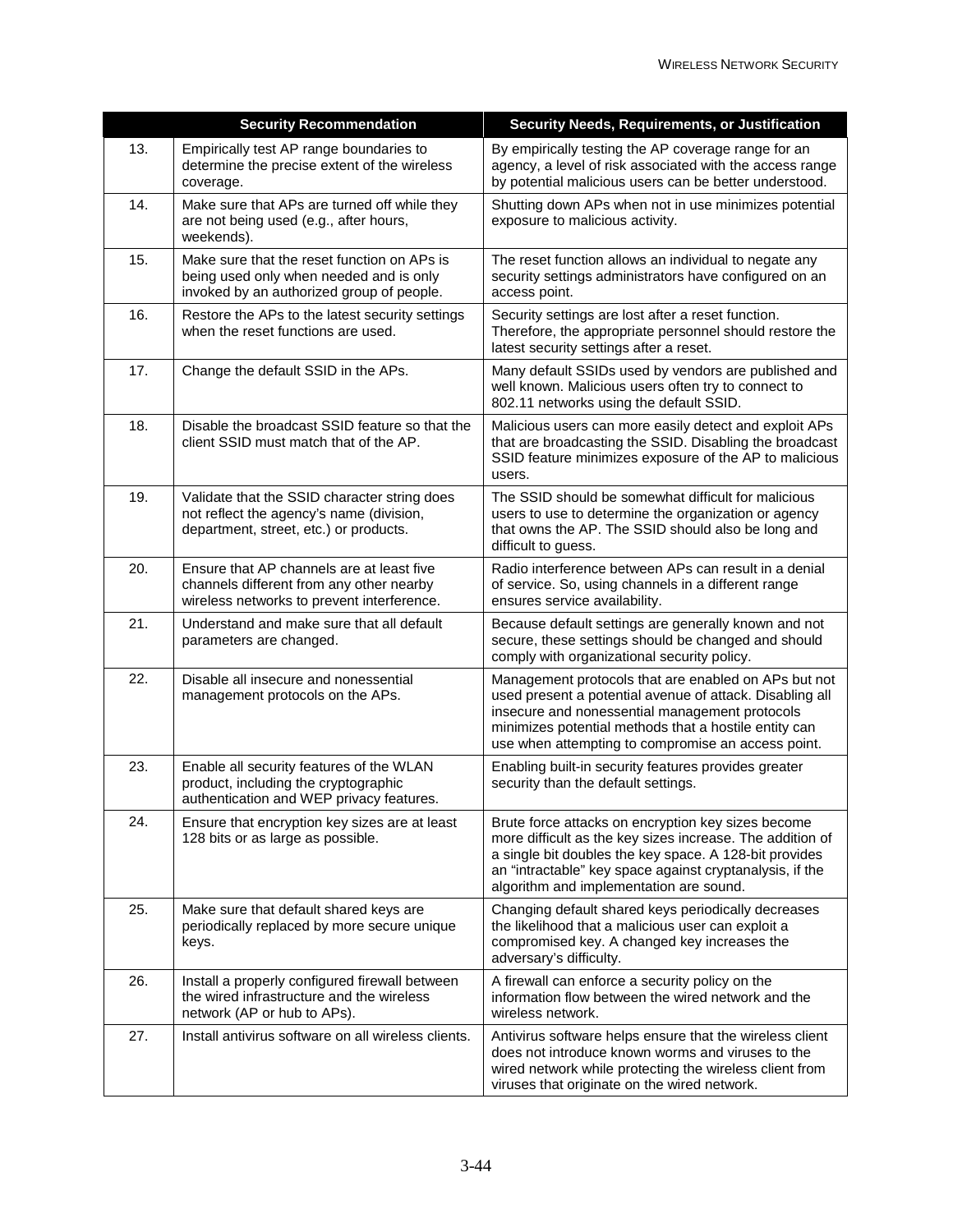|     | <b>Security Recommendation</b>                                                                                                                                                                                                         | Security Needs, Requirements, or Justification                                                                                                                                                                             |
|-----|----------------------------------------------------------------------------------------------------------------------------------------------------------------------------------------------------------------------------------------|----------------------------------------------------------------------------------------------------------------------------------------------------------------------------------------------------------------------------|
| 28. | Install personal firewall software on all wireless<br>clients.                                                                                                                                                                         | Personal firewalls help to protect against wireless<br>network attacks.                                                                                                                                                    |
| 29. | Disable file sharing on wireless clients<br>(especially in untrusted environments).                                                                                                                                                    | Malicious users can potentially exploit wireless clients<br>enabled for file sharing.                                                                                                                                      |
| 30. | Deploy MAC access control lists.                                                                                                                                                                                                       | The use of access control lists based on MAC hardware<br>addresses provides a layer of security that ensures that<br>only authorized wireless devices are allowed to connect<br>to the wired network.                      |
| 31. | Consider installation of Layer 2 switches in lieu<br>of hubs for AP connectivity.                                                                                                                                                      | The use of layer 2 switches segments network traffic<br>and minimizes potential for a hostile user to monitor<br>traffic by connecting to a hub.                                                                           |
| 32. | Deploy IPsec-based Virtual Private Network<br>(VPN) technology for wireless<br>communications.                                                                                                                                         | The use of IPsec-based VPN provides an overlay<br>protection to the standard link encryption (e.g., WEP)<br>provided by the wireless connecting hosts.                                                                     |
| 33. | Ensure that encryption being used is sufficient<br>with the sensitivity of the data on the network<br>and the processor speeds of the computers.                                                                                       | Sensitive data transmission should be encrypted. The<br>level of encryption provided must be balanced between<br>data security requirement and overhead cost related to<br>processor capability.                           |
| 34. | Fully test and deploy software patches and<br>upgrades regularly.                                                                                                                                                                      | Newly discovered security vulnerabilities of vendor<br>products should be patched to prevent malicious and<br>inadvertent exploits. Patches should also be fully tested<br>before implementation to ensure that they work. |
| 35. | Ensure that all APs have strong administrative<br>passwords.                                                                                                                                                                           | Administrator passwords on APs should not be easy to<br>guess. This minimizes the risk of an unauthorized user<br>gaining access by guessing or cracking administrative<br>passwords.                                      |
| 36. | Ensure that all passwords are being changed<br>regularly.                                                                                                                                                                              | Passwords should changed regularly to reduce the risk<br>of a compromised password being exploited.                                                                                                                        |
| 37. | Deploy user authentication such as biometrics,<br>smart cards, two-factor authentication, or PKI.                                                                                                                                      | Implementing strong or two-factor authentication<br>whenever possible minimizes the vulnerabilities<br>associated with simple username and password<br>authentication.                                                     |
| 38. | Ensure that the "ad hoc mode" for 802.11 has<br>been disabled unless the environment is such<br>that the risk is tolerable. Note: some products<br>do not allow disabling this feature; use with<br>caution or use a different vendor. | The "ad hoc mode" for 802.11 can be exploited. Users<br>of hosts with "ad hoc mode" enabled may<br>unintentionally allow users to inadvertently or<br>maliciously connect to those systems.                                |
| 39. | Use static IP addressing on the network.                                                                                                                                                                                               | Using static IP addressing makes it more difficult for a<br>hostile user to connect to the network.                                                                                                                        |
| 40. | Disable DHCP.                                                                                                                                                                                                                          | If DHCP is disabled, then hosts are forced to use a<br>static IP address.                                                                                                                                                  |
| 41. | Enable user authentication mechanisms for the<br>management interfaces of the AP.                                                                                                                                                      | User authentication mechanisms should be enabled to<br>ensure that only authenticated users are allowed<br>access to the management interfaces of an AP.                                                                   |
| 42. | Ensure that management traffic that is<br>destined for APs is on a dedicated wired<br>subnet.                                                                                                                                          | Passing management traffic over an "out of band"<br>network or management subnet protects management<br>traffic, interfaces, and passwords from organizational<br>and outside users.                                       |
| 43. | Use SNMPv3 and/or SSL/TLS for Web-based<br>management of APs.                                                                                                                                                                          | SNMPv3 has enhanced security features relative to its<br>predecessor SNMP protocol. SNMPv3 and SSL/TLS<br>provide for secure authentication and encryption for<br>Web-based management access of APs.                      |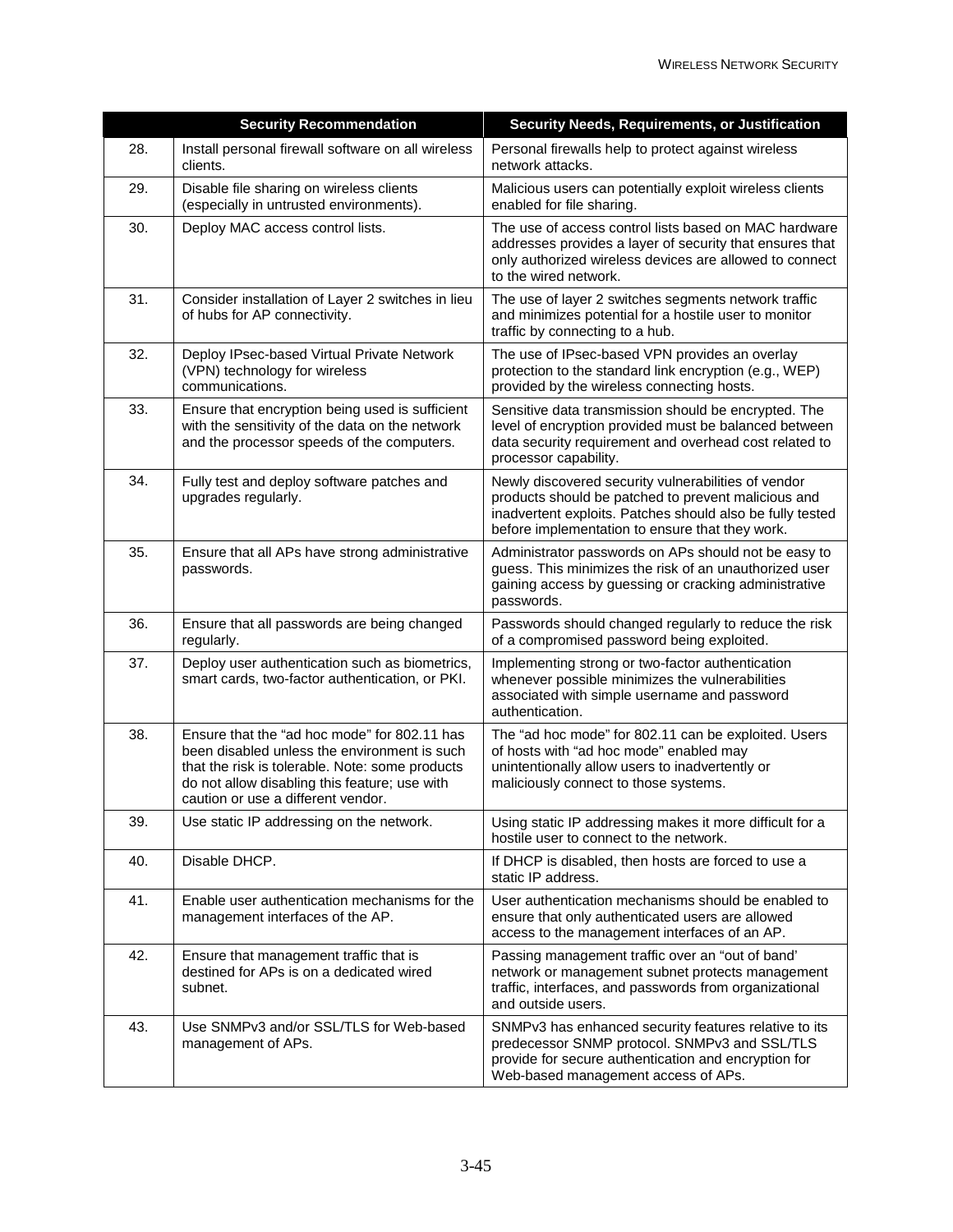|     | <b>Security Recommendation</b>                                                                                                                                                             | Security Needs, Requirements, or Justification                                                                                                                                                                                                                                                                                                                                                                                    |
|-----|--------------------------------------------------------------------------------------------------------------------------------------------------------------------------------------------|-----------------------------------------------------------------------------------------------------------------------------------------------------------------------------------------------------------------------------------------------------------------------------------------------------------------------------------------------------------------------------------------------------------------------------------|
| 44. | Configure SNMP settings on APs for least<br>privilege (i.e., read only). Disable SNMP if it is<br>not used. SNMPv1 and SNMPv2 are not<br>recommended.                                      | Agencies that require SNMP should change the default<br>community string, as often as needed, to a strong<br>community string. Privileges should be set to "read<br>only" if that is the only access a user requires. SNMPv1<br>and SNMPv2 message wrappers support only trivial<br>authentication based on plain-text community strings<br>and so are fundamentally insecure and not<br>recommended. Agencies should use SNMPv3. |
| 45. | Enhance AP management traffic security by<br>using SNMPv3 or equivalent cryptographically<br>protected protocol.                                                                           | AP management traffic should be cryptographically<br>protected. SNMPv3 provides cryptographic<br>mechanisms to provide strong security.                                                                                                                                                                                                                                                                                           |
| 46. | Use a local serial port interface for AP<br>configuration to minimize the exposure of<br>sensitive management information.                                                                 | By using a local serial port interface for AP<br>configuration ensures that sensitive management<br>information do not traverse the network as well as<br>minimizing the risk of unauthorized users gaining<br>access via a network protocol used to manage the AP.                                                                                                                                                               |
| 47. | Consider other forms of authentication for the<br>wireless network such as RADIUS and<br>Kerberos.                                                                                         | Use of authentication mechanisms such as RADIUS<br>and Kerberos can improve the security and simplify<br>user management.                                                                                                                                                                                                                                                                                                         |
| 48. | Deploy intrusion detection agents on the<br>wireless part of the network to detect<br>suspicious behavior or unauthorized access<br>and activity.                                          | Intrusion detection agents (e.g., host-based or network-<br>based agents) deployed on the wireless network can<br>detect and respond to potential malicious activities.                                                                                                                                                                                                                                                           |
| 49. | Deploy auditing technology to analyze the<br>records produced by RADIUS for suspicious<br>activity.                                                                                        | If RADIUS is used, the audit records should be<br>manually or automatically processed to determine if<br>malicious activity has been directed at the<br>authentication server.                                                                                                                                                                                                                                                    |
| 50. | Deploy an 802.11 security product that offers<br>other security features such as enhanced<br>cryptographic protection or user authorization<br>features.                                   | During product selection, ensure that the product<br>provides enhanced cryptographic protection or user<br>authorization features.                                                                                                                                                                                                                                                                                                |
| 51. | Enable use key-mapping keys rather than<br>default keys so that sessions use distinct WEP<br>keys.                                                                                         | The use of distinct WEP keys provides more security<br>than default keys and reduces the risk of key<br>compromise.                                                                                                                                                                                                                                                                                                               |
| 52. | Fully understand the impacts of deploying any<br>security feature or product prior to deployment.                                                                                          | To ensure a successful deployment, an organization<br>should fully understand the technical, security,<br>operational, and personnel requirements before<br>implementation.                                                                                                                                                                                                                                                       |
| 53. | Designate an individual to track the progress of<br>802.11 security products and standards (IETF,<br>IEEE, etc.) and the threats and vulnerabilities<br>with the technology.               | An appointed individual designated to track the latest<br>technology enhancements, standards, and risks will<br>help to ensure the continued secure implementation of<br>wireless technology.                                                                                                                                                                                                                                     |
| 54. | Wait for future releases of 802.11 WLAN<br>technologies that incorporate fixes to the<br>security features, or provide enhanced security<br>features.                                      | Upgrade to the latest versions and avoid purchasing the<br>versions of the 802.11 products with major security<br>vulnerabilities that have not been fixed.                                                                                                                                                                                                                                                                       |
| 55. | When disposing of access points that will no<br>longer be used by the agency, clear access<br>point configuration to prevent disclosure of<br>network configuration, keys, passwords, etc. | Sensitive or proprietary configuration settings should be<br>cleared from access points before removing them from<br>use or disposing to prevent inadvertent disclosure of the<br>information to potentially malicious users.                                                                                                                                                                                                     |
| 56. | If the access point supports logging, turn it on<br>and review the logs on a regular basis.                                                                                                | Ensure that the APs are set to perform logging. Also,<br>review of audit and logging data helps to ensure user<br>accountability.                                                                                                                                                                                                                                                                                                 |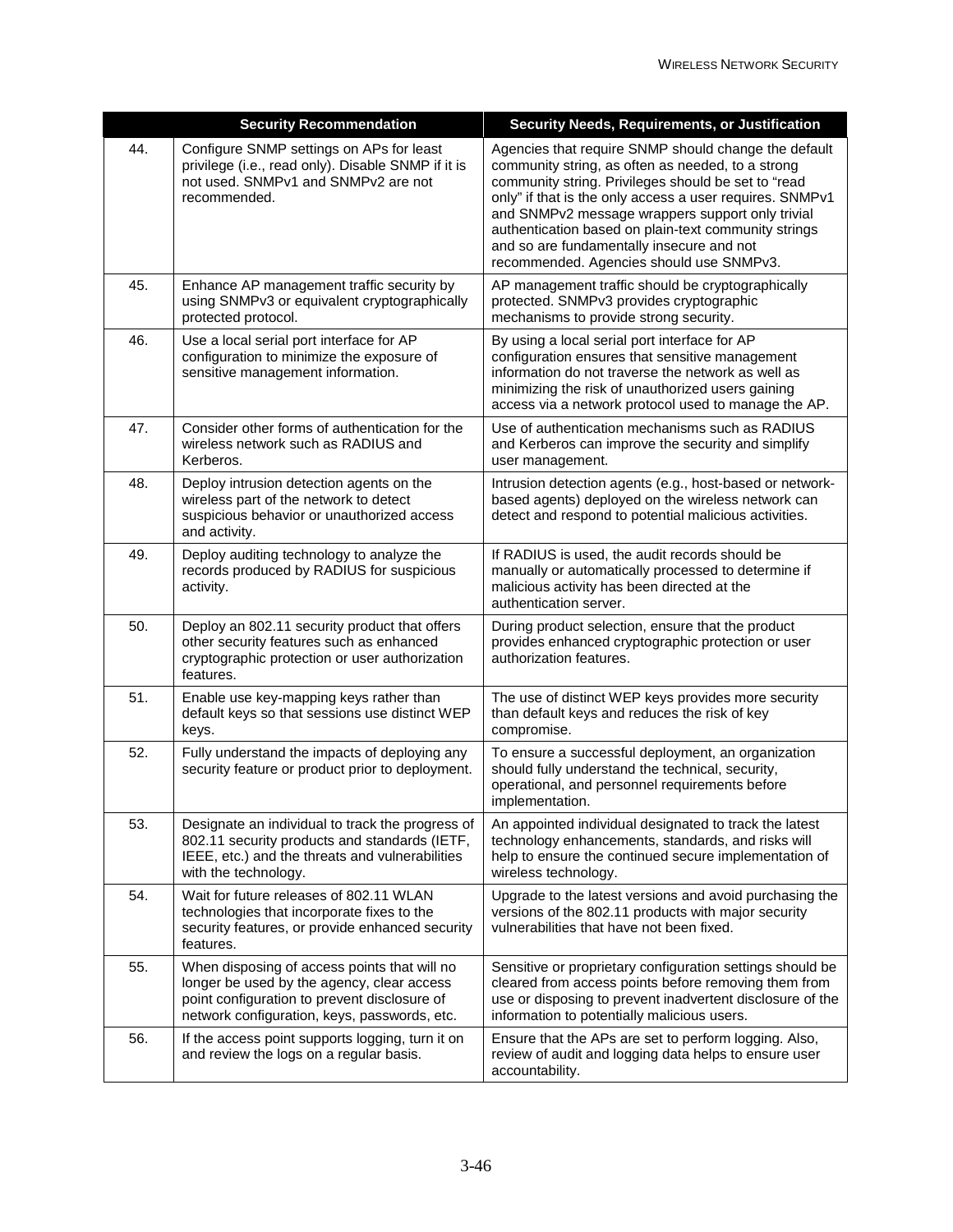|     | Security Recommendation                                                                     | Security Needs, Requirements, or Justification                                        |
|-----|---------------------------------------------------------------------------------------------|---------------------------------------------------------------------------------------|
| 57. | If the access point supports logging, turn it on<br>and review the logs on a regular basis. | Access point logs should be enabled and regularly<br>reviewed for malicious activity. |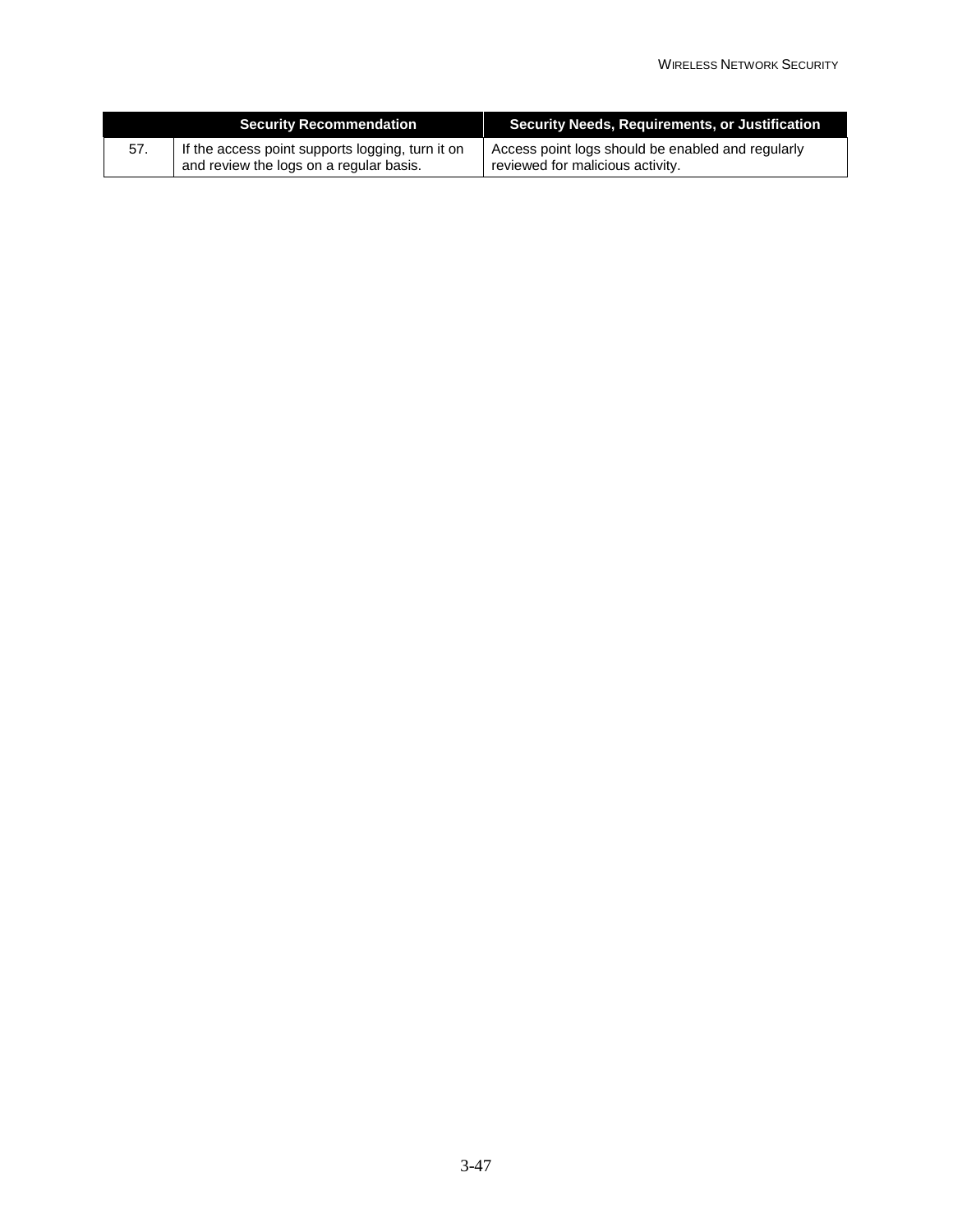#### **4. Wireless Personal Area Networks**

This section provides a detailed overview of Bluetooth technology—an ad hoc networking technology. As mentioned earlier, ad hoc networks are a relatively new paradigm of wireless communications in which no fixed infrastructure exists such as base stations or access points. In ad hoc networks, devices maintain random network configurations formed "on the fly," relying on a system of mobile routers connected by wireless links that enable devices to communicate with each other. Devices within an ad hoc network control the network configuration, and they maintain and share resources. Ad hoc networks are similar to peer-to-peer (P2P) networking in that they both use decentralized networking, in which the information is maintained at the end user location rather than in a centralized database. However, ad hoc and P2P networks differ in that P2P networks rely on a routing mechanism to direct information queries, whereas ad hoc networks rely on the device hardware to request and share the information.

Ad hoc networks allow devices to access wireless applications, such as address book synchronization and file sharing applications, within a wireless personal area network (PAN). When combined with other technologies, these networks can be expanded to include network and Internet access. Bluetooth devices that typically do not have access to network resources but that are connected in a Bluetooth network with an 802.11 capable device can achieve connection within the corporate network as well as reach out to the Internet.

#### **4.1 Bluetooth Overview**

Ad hoc networks today are based primarily on Bluetooth technology. Bluetooth is an open standard for short-range digital radio. It is touted as a low-cost, low-power, and low-profile technology that provides a mechanism for creating small wireless networks on an ad hoc basis. Bluetooth is considered a wireless PAN technology that offers fast and reliable transmission for both voice and data. Untethered Bluetooth devices will eliminate the need for cables and provide a bridge to existing networks.

Bluetooth can be used to connect almost any device to any other device. An example is the connection between a PDA and a mobile phone. The goal of Bluetooth is to connect disparate devices (PDAs, cell phones, printers, faxes, etc.) together wirelessly in a small environment such as an office or home. According to the leading proponents of the technology, Bluetooth is a standard that will ultimately—

- ! Eliminate wires and cables between both stationary and mobile devices
- ! Facilitate both data and voice communications
- **If the possibility of ad hoc networks and deliver synchronicity between personal devices.**

Bluetooth is designed to operate in the unlicensed ISM (industrial, scientific, medical applications) band that is available in most parts of the world, with variation in some locations. The characteristics of Bluetooth are summarized in Table 4-1. Bluetooth-enabled devices will automatically locate each other, but making connections with other devices and forming networks requires user action.

As with all ad hoc networks, Bluetooth network topologies are established on a temporary and random basis. A distinguishing feature of Bluetooth networks is the master-slave relationship maintained between the network devices. Up to eight Bluetooth devices may be networked together in a master-slave relationship, called a "piconet." In a piconet, one device is designated as the master of the network with up to seven slaves connected directly to that network. The master device controls and sets up the network (including defining the network's hopping scheme). Devices in a Bluetooth piconet operate on the same channel and follow the same frequency hopping sequence. Although only one device may perform as the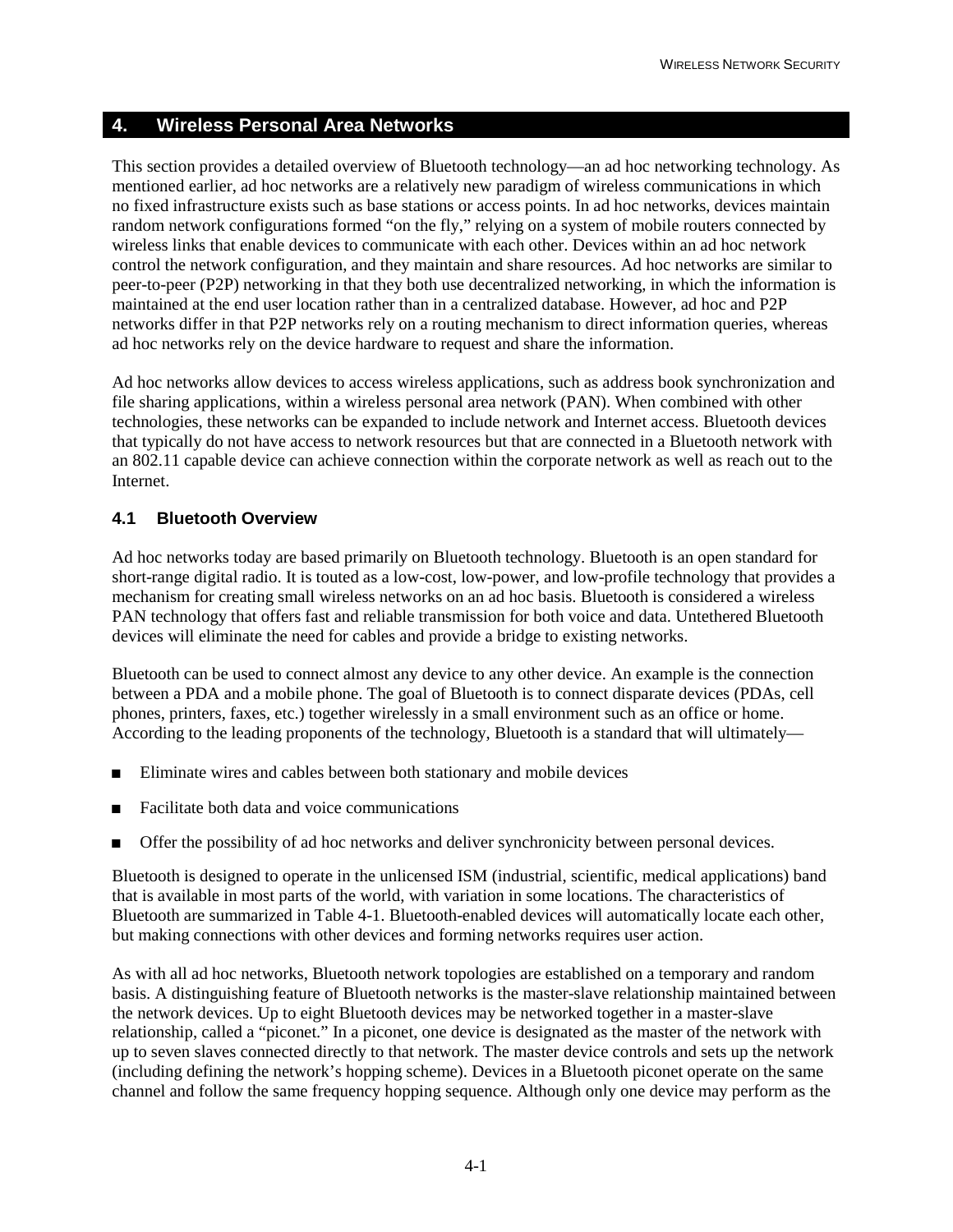master for each network, a slave in one network can act as the master for other networks, thus creating a chain of networks. This series of piconets, often referred to as scatter-nets, allows several devices to be internetworked over an extended distance. This relationship also allows for a dynamic topology that may change during any given session: as a device moves toward or away from the master device in the network, the topology and therefore the relationships of the devices in the immediate network change.

| <b>Characteristic</b>     | <b>Description</b>                                                                                                                                                                                                                                               |
|---------------------------|------------------------------------------------------------------------------------------------------------------------------------------------------------------------------------------------------------------------------------------------------------------|
| <b>Physical Layer</b>     | Frequency Hopping Spread Spectrum (FHSS).                                                                                                                                                                                                                        |
| <b>Frequency Band</b>     | $2.4 - 2.4835$ GHz (ISM band).                                                                                                                                                                                                                                   |
| <b>Hop Frequency</b>      | 1,600 hops/sec.                                                                                                                                                                                                                                                  |
| Data Rate                 | 1 Mbps (raw). Higher bit rates are anticipated.                                                                                                                                                                                                                  |
| Data and Network Security | Three modes of security (none, link-level, and service level), two<br>levels of device trust, and three levels of service security. Stream<br>encryption for confidentiality, challenge-response for<br>authentication. PIN-derived keys and limited management. |
| <b>Operating Range</b>    | About 10 meters (30 feet); can be extended to 100 meters.                                                                                                                                                                                                        |
| <b>Throughput</b>         | Up to approximately 720 kbps.                                                                                                                                                                                                                                    |
| <b>Positive Aspects</b>   | No wires and cables for many interfaces. Ability to penetrate walls<br>and other obstacles. Costs are decreasing with a \$5 cost<br>projected. Low power and minimal hardware.                                                                                   |
| <b>Negative Aspects</b>   | Possibility for interference with other ISM band technologies.<br>Relatively low data rates. Signals leak outside desired boundaries.                                                                                                                            |

#### **Table 4-1. Key Characteristics of Bluetooth Technology**



**Scenario 1 (Piconet 1): Laptops of separate users in a meeting Sharing files and contact information (e.g., meeting attendee list).**

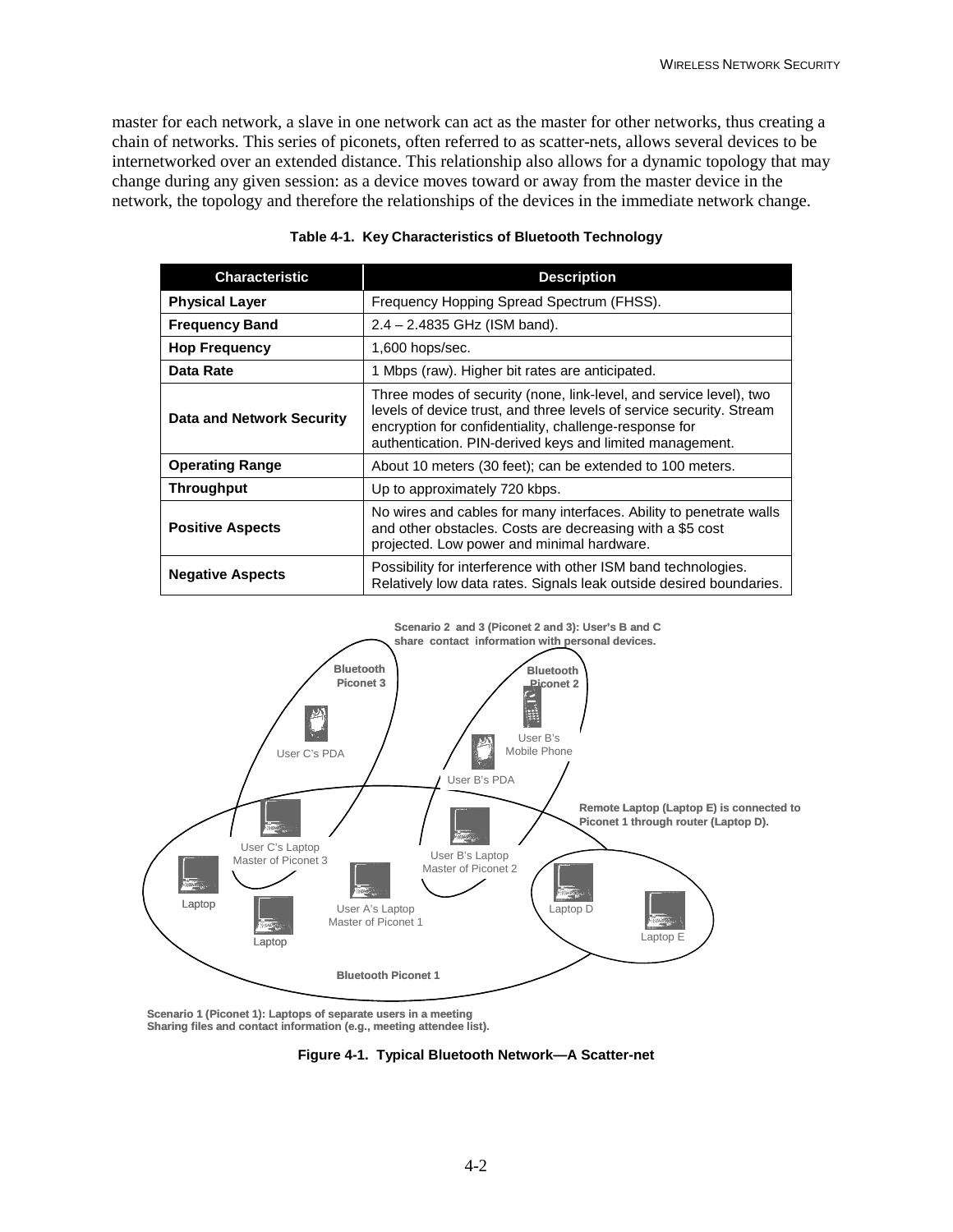Mobile routers in a Bluetooth network control the changing network topologies of these networks. The routers also control the flow of data between devices that are capable of supporting a direct link to each other. As devices move about in a random fashion, these networks must be reconfigured on the fly to handle the dynamic topology. The routing protocols it employs allow Bluetooth to establish and maintain these shifting networks.

Bluetooth transceivers operate in the 2.4 GHz, ISM band, which is similar to the band WLAN devices and other IEEE 802.11 compliant devices occupy. Bluetooth transceivers, which use Gaussian Frequency Shift Keying (GFSK) modulation, employ a frequency hopping (FH) spread spectrum system with a hopping pattern of 1,600 times per second over 79 frequencies in a quasi-random fashion. The theoretical maximum bandwidth of a Bluetooth network is 1 Mbps. However, in reality the networks cannot support such data rates because of communication overhead. The second generation of Bluetooth technology is expected to provide a maximum bandwidth of 2 Mbps.

Bluetooth networks can support either one asynchronous data channel with up to three simultaneous synchronous speech channels or one channel that transfers asynchronous data and synchronous speech simultaneously.

Bluetooth uses a combination of packet-switching technology and circuit-switching technology. The advantage of using packet switching in Bluetooth is that it allows devices to route multiple packets of information by the same data path. Since this method does not consume all the resources on a data path, it becomes easier for remote devices to maintain data flow throughout a scatter-net.

# **4.1.1 Brief History**

The original architect for Bluetooth, named after the  $10<sup>th</sup>$  century Danish king Harald Bluetooth, was Ericsson Mobile Communication. In 1998, IBM, Intel, Nokia, and Toshiba formed the Bluetooth SIG, which serves as the governing body of the specification. The SIG began as a means to monitor the development of the radio technology and the creation of a global and open standard. Today more than 2,000 organizations are part of the Bluetooth SIG, comprising leaders in the telecommunications and computing industries that are driving development and promotion of Bluetooth technology. Bluetooth was originally designed primarily as a cable replacement protocol for wireless communications. However, SIG members plan to develop a broad range of Bluetooth-enabled consumer devices to enhance wireless connectivity. Among the array of devices that are anticipated are cellular phones, PDAs, notebook computers, modems, cordless phones, pagers, laptop computers, cameras, PC cards, fax machines, and printers. Bluetooth is now standardized within the IEEE 802.15 Personal Area Network (PAN) Working Group that formed in early 1999. The Bluetooth SIG Web site provides numerous links to other Web sites with additional information.<sup>38</sup> The IEEE Web site provides updates on the IEEE 802.15 Working Group.<sup>39</sup> This is the Working Group that develops Personal Area Networking consensus standards for short distance wireless networks, or WPANs.

# **4.1.2 Frequency and Data Rates**

The designers of Bluetooth like those of the 802.11 WLAN standard designed Bluetooth to operate in the unlicensed 2.4 GHz–2.4835 GHz ISM frequency band. Because numerous other technologies also operate in this band, Bluetooth uses a frequency-hopping spread-spectrum (FHSS) technology to solve interference problems. The FHSS scheme uses 79 different radio channels by changing frequency about 1,600 times per second. One channel is used in 625 microseconds followed by a hop in a pseudo-random

<sup>38</sup> <sup>38</sup> For more information, see the Bluetooth Web site at http://www.bluetooth.com.<br><sup>39</sup> For more information, see the IEEE Web site at http://grouper.ieee.org/groupe/8

<sup>39</sup> For more information, see the IEEE Web site at http://grouper.ieee.org/groups/802/15/.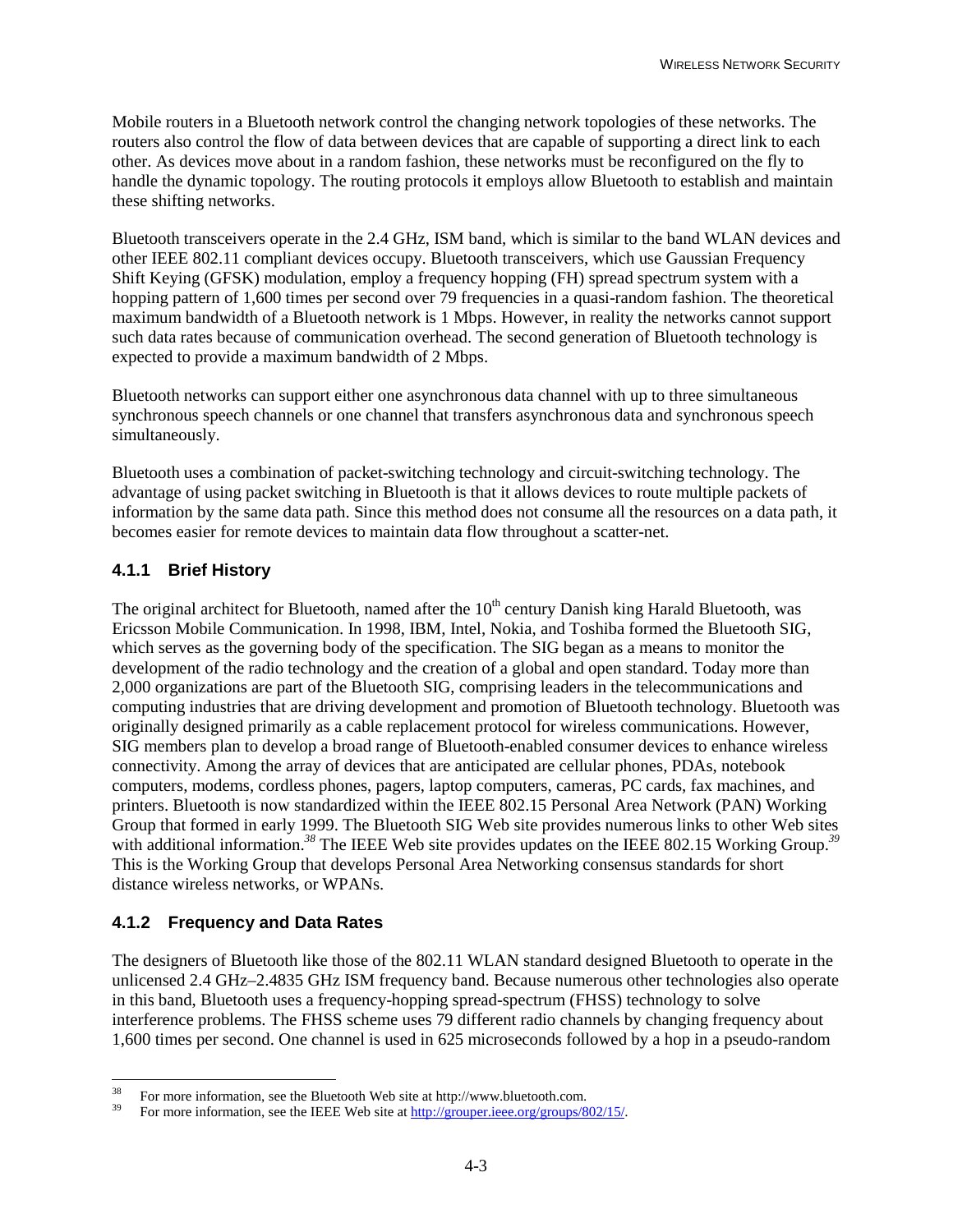order to another channel for another 625 microsecond transmission; this process is repeated continuously. As stated previously, the ISM band has become popular for wireless communications because it is available worldwide and does not require a license.

In the ISM band, Bluetooth technology permits transmission speeds of up to 1 Mbps and achieves a throughput of approximately 720 kbps. Although the data rates are low compared to those of 802.11 wireless LANs, it is still three to eight times the average speed of parallel and serial ports, respectively. This rate is adequately fast for many of the applications for which Bluetooth was conceived. Moreover, it is anticipated that even faster data rates will be available in the future.

#### **4.1.3 Bluetooth Architecture and Components**

As with the IEEE 802.11 standard, Bluetooth permits devices to establish either P2P networks or networks based on fixed access points with which mobile nodes can communicate. In this document, however, we only discuss the ad hoc network topology. This topology is meant to easily interconnect mobile devices that are in the same area (e.g., in the same room). In this architecture, client stations are grouped into a single geographic area and can be inter-networked without access to the wired LAN (infrastructure network). The basic Bluetooth topology is depicted in Figure 4-2. As shown in this piconet, one of the devices would be a master, and the other two devices would be slaves.



**Figure 4-2. Bluetooth Ad Hoc Topology**

Unlike a WLAN that comprises both a wireless station and an access point, with Bluetooth, there are only wireless stations or clients. A Bluetooth client is simply a device with a Bluetooth radio and Bluetooth software module incorporating the Bluetooth protocol stack and interfaces.

# **4.1.4 Range**

Bluetooth provides three different classes of power management. Class 1 devices, the highest power devices, operate at 100 milliwatt (mW) and have an operating range of up to 100 meters (m). Class 2 devices operate at 2.5 mW and have an operating range of up to 10 m. Class 3, the lowest power devices, operate at 1 mW and have an operating range of from 1/10 meter to 10 meters. These three levels of operating power are summarized in Table 4-2.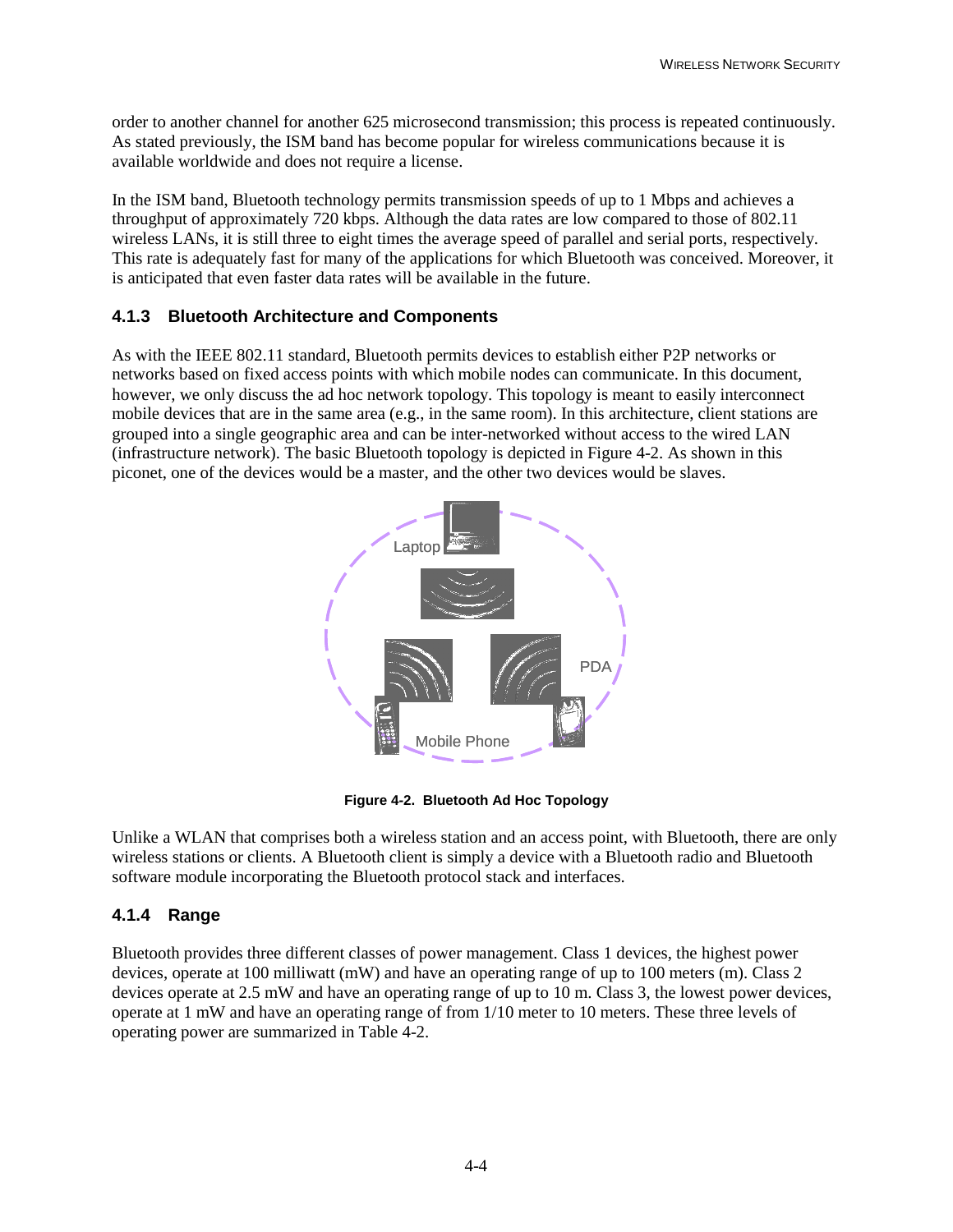| Type            | <b>Power</b> | <b>Power Level</b> | <b>Operating Range</b>                |
|-----------------|--------------|--------------------|---------------------------------------|
| Class 1 Devices | High         | 100 mW (20 dBm)    | Up to 100 meters (300 feet)           |
| Class 2 Devices | Medium       | 2.5 mW (4 dBm)     | Up to 10 meters (30 feet)             |
| Class 3 Devices | Low          | 1 mW $(0$ dBm $)$  | $0.1 - 10$ meters (less than 30 feet) |

| Table 4-2. Device Classes of Power Management |  |
|-----------------------------------------------|--|
|-----------------------------------------------|--|

The three ranges for Bluetooth are depicted in Figure 4-3. As shown, the shortest range may be good for applications such as cable replacement (e.g., mouse or keyboard), file synchronization, or business card exchange. The high-powered range can reach distances of 100 m, or about 300 ft. Additionally, as with the data rates, it is anticipated that even greater distances will be achieved in the future.



**Figure 4-3. Bluetooth Operating Range**

#### **4.2 Benefits**

Bluetooth offers five primary benefits to users. This ad hoc method of untethered communication makes Bluetooth very attractive today and can result in increased efficiency and reduced costs. The efficiencies and cost savings are attractive for the home user and the enterprise business user.

Benefits of Bluetooth include—

- $\blacksquare$  **Cable replacement**—Bluetooth technology replaces cables for a variety of interconnections. These include those of peripheral devices (i.e., mouse and keyboard computer connections), USB at 12 Mbps (USB 1.1) up to 480 Mbps (USB 2.0); printers and modems, usually at 4 Mbps; and wireless headsets and microphones that interface with PCs or mobile phones.
- **Ease of file sharing—Bluetooth enables file sharing between Bluetooth-enabled devices. For** example, participants of a meeting with Bluetooth-compatible laptops can share files with each other. In another example, a Bluetooth-compatible mobile phone acts as a wireless modem for laptops. Using Bluetooth, the laptop interfaces with the cell phone, which in turn connects to a network, thus giving the laptop a full range of networking capabilities without the need of an electrical interface for the laptop–to–mobile phone connection.*<sup>40</sup>*
- ! **Wireless synchronization**—Bluetooth provides automatic wireless synchronization with other Bluetooth-enabled devices. For example, personal information contained in address books and date books can be synchronized between PDAs, laptops, mobile phones, and other devices.

l 40 See *An Overview of Bluetooth Security,* February 22, 2001, at http://www.sans.org.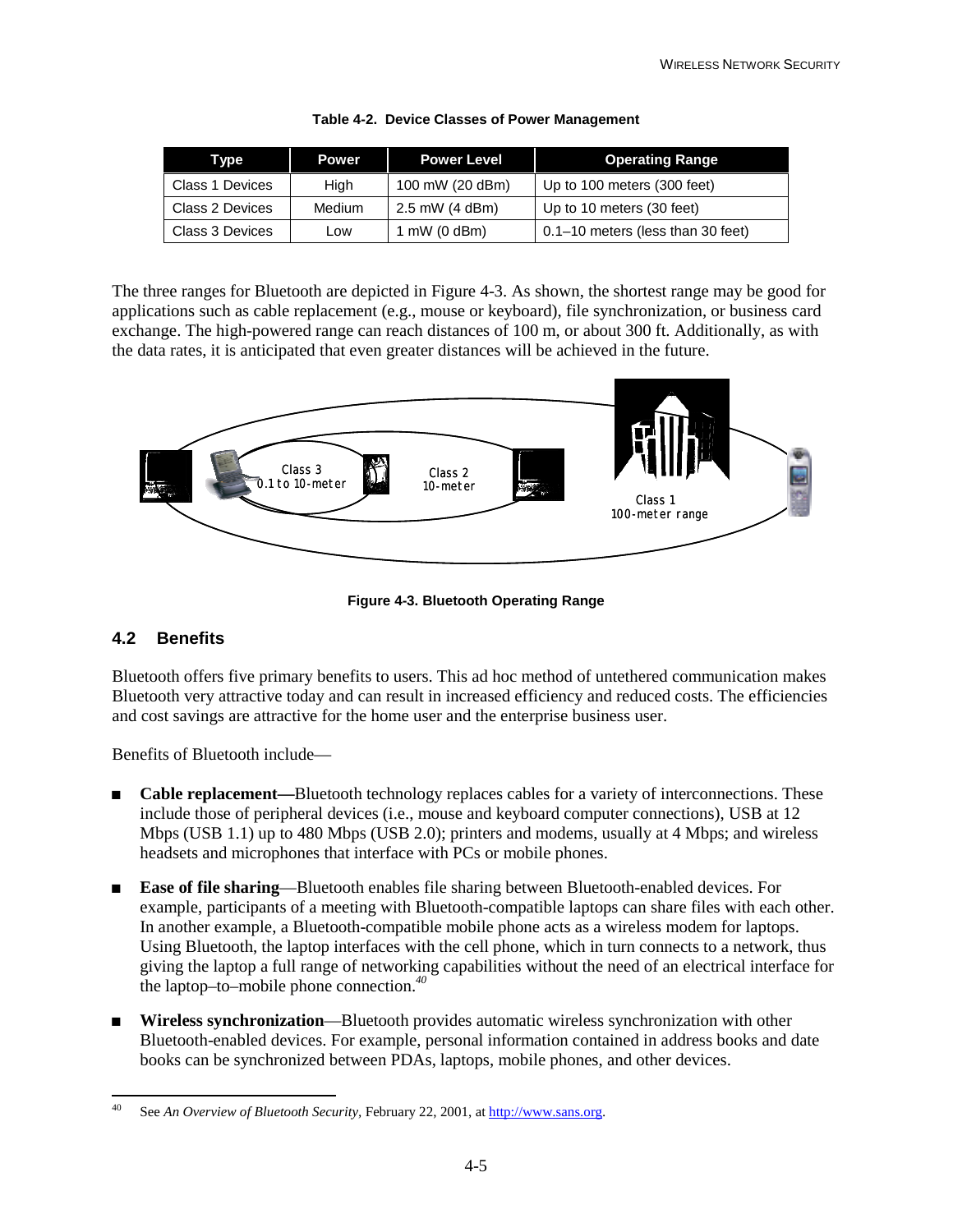- ! **Automated wireless applications—**Bluetooth supports automatic wireless application functions. Unlike synchronization, which typically occurs locally, automatic wireless applications interface with the LAN and Internet. For example, an individual working offline on e-mails might be outside of their regular service area—on a flight, for instance. To e-mail the files queued in the inbox of the laptop, the individual, once back in a service area (i.e., having landed), would activate a mobile phone or any other device capable of connecting to a network. The laptop would then automatically initiate a network join by using the phone as a modem and automatically send the e-mails after the individual logs on.
- **Internet connectivity—**Bluetooth is supported by a variety of devices and applications. Some of these devices include mobile phones, PDAs, laptops, desktops, and fixed telephones. Internet connectivity is possible when these devices and technologies join together to use each other's capabilities. For example, a laptop, using a Bluetooth connection, can request a mobile phone to establish a dial-up connection; the laptop can then access the Internet through that connection.

Bluetooth is expected to be built into office appliances (e.g., PCs, faxes, printers, and laptops), communication appliances (e.g., cell phones, handsets, pagers, and headsets), and home appliances (e.g., DVD players, cameras, refrigerators, and microwave ovens). Applications for Bluetooth also include vending machines, banking, and other electronic payment systems; wireless office and conference rooms; smart homes; and in-vehicle communications and parking.

#### **4.3 Security of Bluetooth**

This section helps the reader to understand the built-in security features of Bluetooth. It provides an overview of the inherent security features to better illustrate its limitations and provide a motivation for some of the recommendations for enhanced security. Security for the Bluetooth radio path is depicted in Figure 4-4.



**Figure 4-4. Bluetooth Air-Interface Security**

As shown in the illustration, security for Bluetooth is provided on the various wireless links—on the radio paths only. In other words, link authentication and encryption may be provided, but true end-to-end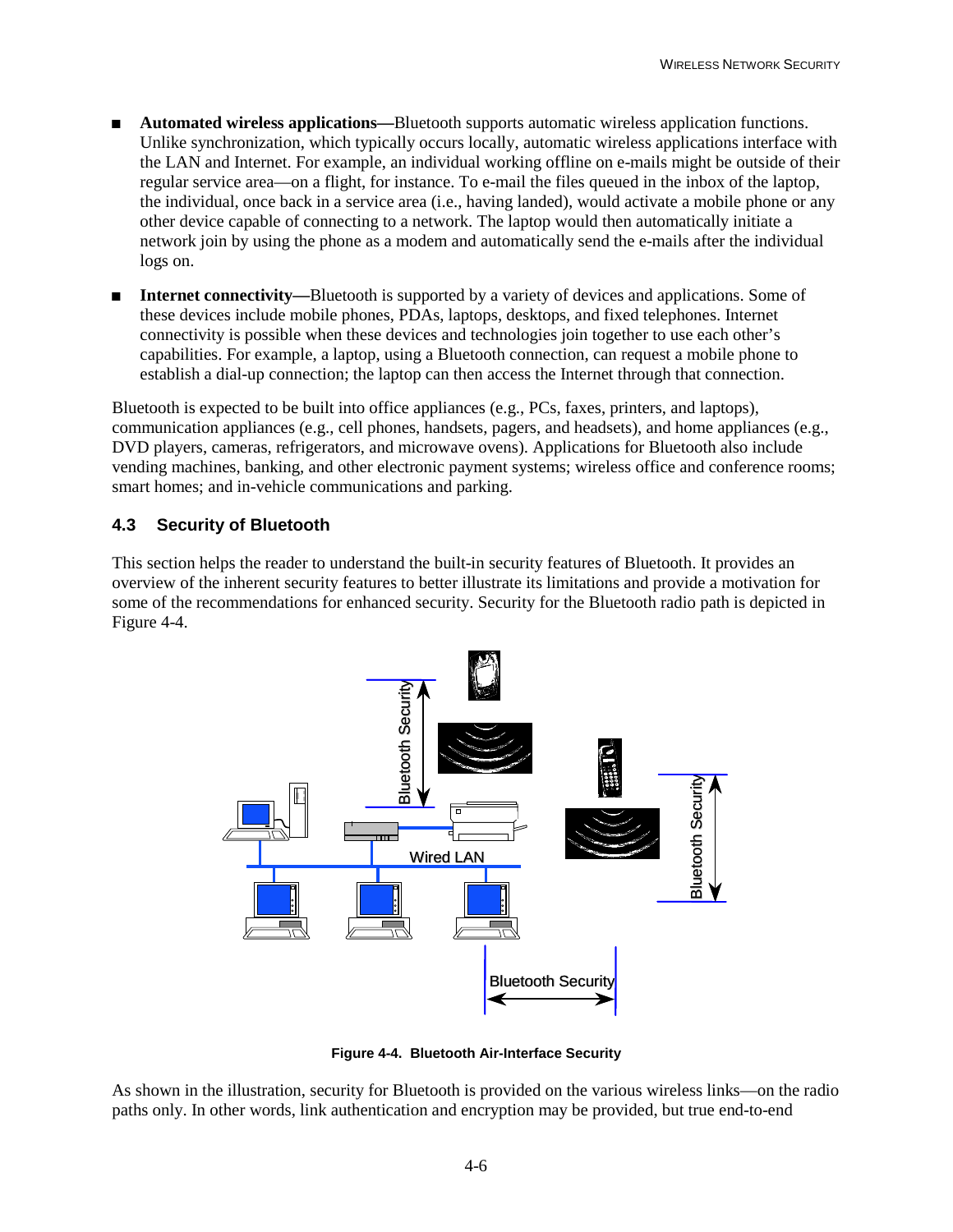security is not possible without providing higher layer security solutions on top of Bluetooth. In the example provided, security services are provided between the PDA and the printer, between the cell phone and laptop, and between the laptop and the desktop.

Briefly, the three basic security services defined by the Bluetooth specifications are the following:

- **Authentication**—A goal of Bluetooth is the identity verification of communicating devices. This security service addresses the question "Do I know with whom I'm communicating?" This service provides an abort mechanism if a device cannot authenticate properly.
- **EXECUTE: Confidentiality—Confidentiality, or privacy, is another security goal of Bluetooth. The intent is to** prevent information compromise caused by eavesdropping (passive attack). This service, in general, addresses the question "Are only authorized devices allowed to view my data?"
- **EXECUTE:** Authorization—A third goal of Bluetooth is a security service developed to allow the control of resources. This service addresses the question "Has this device been authorized to use this service?"

As with the 802.11 standard, Bluetooth does not address other security services such as audit and nonrepudiation. If these other security services are desired or required, they must be provided through other means. The three security services offered by Bluetooth and details about the modes of security are described below.

Also worthwhile to note, Bluetooth provides a frequency-hopping scheme with 1,600 hops/second combined with radio link power control (to limit transmit range). These characteristics provide Bluetooth with some additional, albeit small, protection from eavesdropping and malicious access. The frequencyhopping scheme, primarily a technique to avoid interference, makes it slightly more difficult for an adversary to locate the Bluetooth transmission. Using the power control feature appropriately forces any potential adversary to be in relatively close proximity to pose a threat to the Bluetooth network.

#### **4.3.1 Security Features of Bluetooth per the Specifications**

Bluetooth has three different modes of security. Each Bluetooth device can operate in one mode only at a particular time. The three modes are the following:

- **Security Mode 1—Nonsecure mode**
- **Security Mode 2—Service-level enforced security mode**
- **Security Mode 3—Link-level enforced security mode**

In Security Mode 1, a device will not initiate any security procedures. In this nonsecure mode, the security functionality (authentication and encryption) is completely bypassed. In effect, the Bluetooth device in Mode 1 is in a "promiscuous" mode that allows other Bluetooth devices to connect to it. This mode is provided for applications for which security is not required, such as exchanging business cards.

In Security Mode 2, the service-level security mode, security procedures are initiated after channel establishment at the Logical Link Control and Adaptation Protocol (L2CAP) level. L2CAP resides in the data link layer and provides connection-oriented and connectionless data services to upper layers. For this security mode, a security manager (as specified in the Bluetooth architecture) controls access to services and to devices. The centralized security manager maintains polices for access control and interfaces with other protocols and device users. Varying security polices and "trust" levels to restrict access may be defined for applications with different security requirements operating in parallel. Therefore, it is possible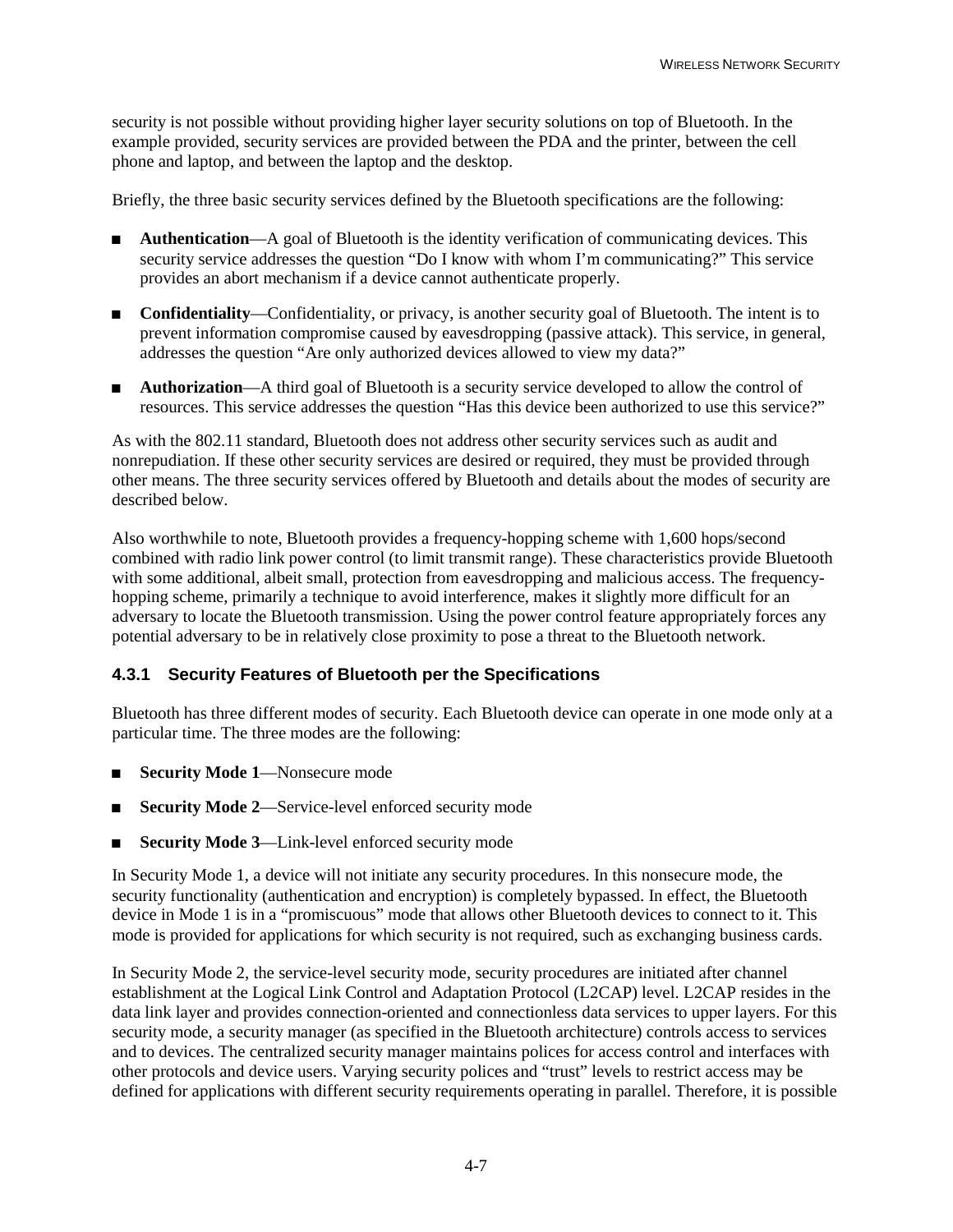to grant access to some services without providing access to other services. Obviously, in this mode, the notion of authorization—that is the process of deciding if device A is allowed to have access to service X—is introduced.

In Security Mode 3, the link-level security mode, a Bluetooth device initiates security procedures before the channel is established. This is a built-in security mechanism, and it is not aware of any application layer security that may exist. This mode supports authentication (unidirectional or mutual) and encryption. These features are based on a secret link key that is shared by a pair of devices. To generate this key, a pairing procedure is used when the two devices communicate for the first time.

The Bluetooth modes are depicted in Figure 4-5.



**Figure 4-5. Taxonomy of Bluetooth Security Modes**

#### **4.3.1.1 Link Key Generation—Bluetooth Bonding**

The link key is generated during an initialization phase, while two Bluetooth devices that are communicating are "associated" or "bonded." Per the Bluetooth specification, two associated devices simultaneously derive link keys during the initialization phase when a user enters an identical PIN into both devices. The PIN entry, device association, and key derivation are depicted conceptually in Figure 4- 6. After initialization is complete, devices automatically and transparently authenticate and perform encryption of the link. It is possible to create a link key using higher layer key exchange methods and then import the link key into the Bluetooth modules. The PIN code used in Bluetooth devices can vary between 1 and 16 bytes. The typical 4-digit PIN may be sufficient for some applications; however, longer codes may be necessary.*<sup>41</sup>*

l 41 Bluetooth Security White Paper is available at http://www.bluetooth.com.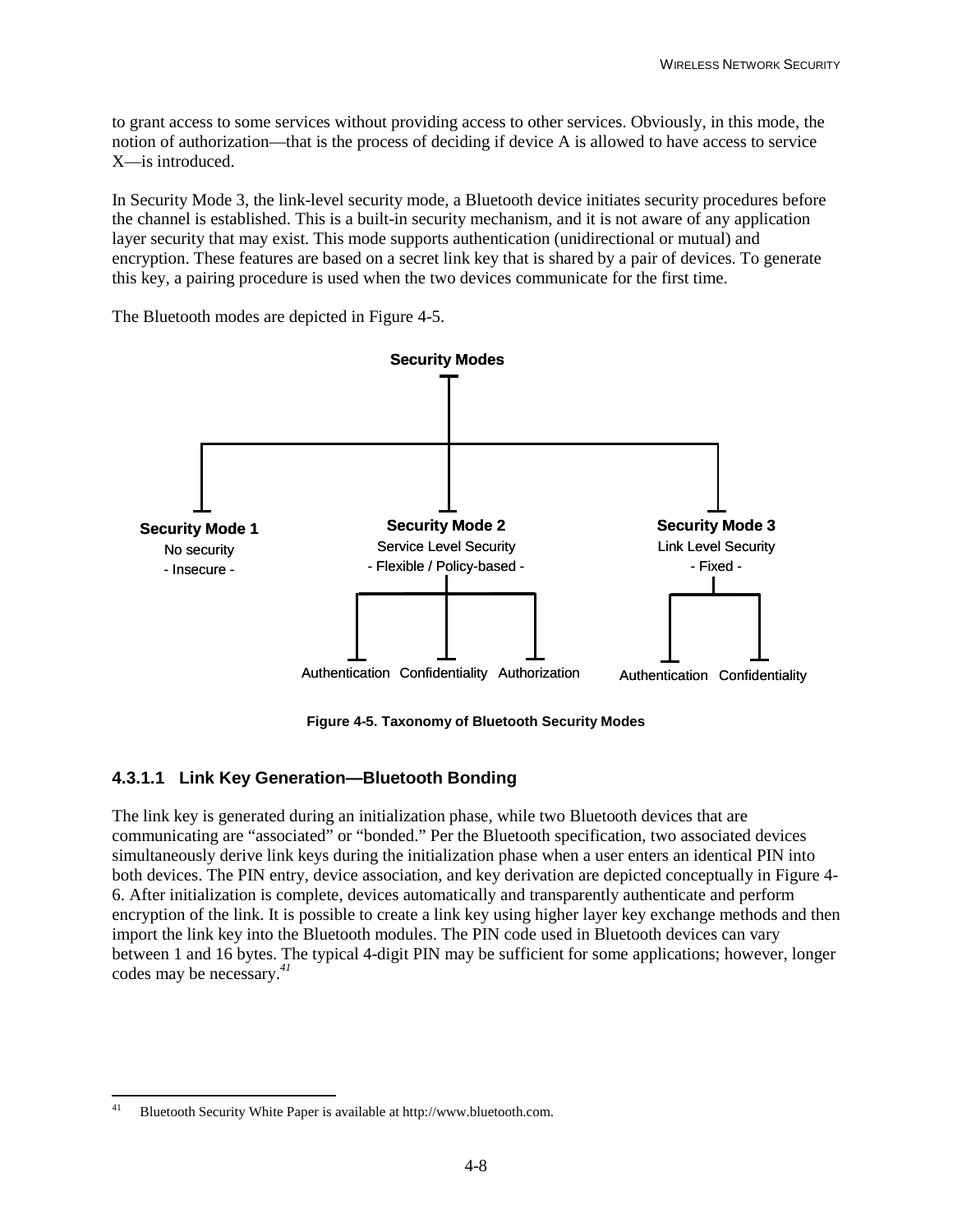

**Figure 4-6. Bluetooth Key Generation from PIN**

# **4.3.1.2 Authentication**

The Bluetooth authentication procedure is in the form of a "challenge-response" scheme. Two devices interacting in an authentication procedure are referred to as the claimant and the verifier. The verifier is the Bluetooth device validating the identity of another device. The claimant is the device attempting to prove its identity. The challenge-response protocol validates devices by verifying the knowledge of a secret key—a Bluetooth link key. The challenge-response verification scheme is depicted conceptually in Figure 4-7. As shown, one of the Bluetooth devices (the claimant) attempts to reach and connect to the other (the verifier).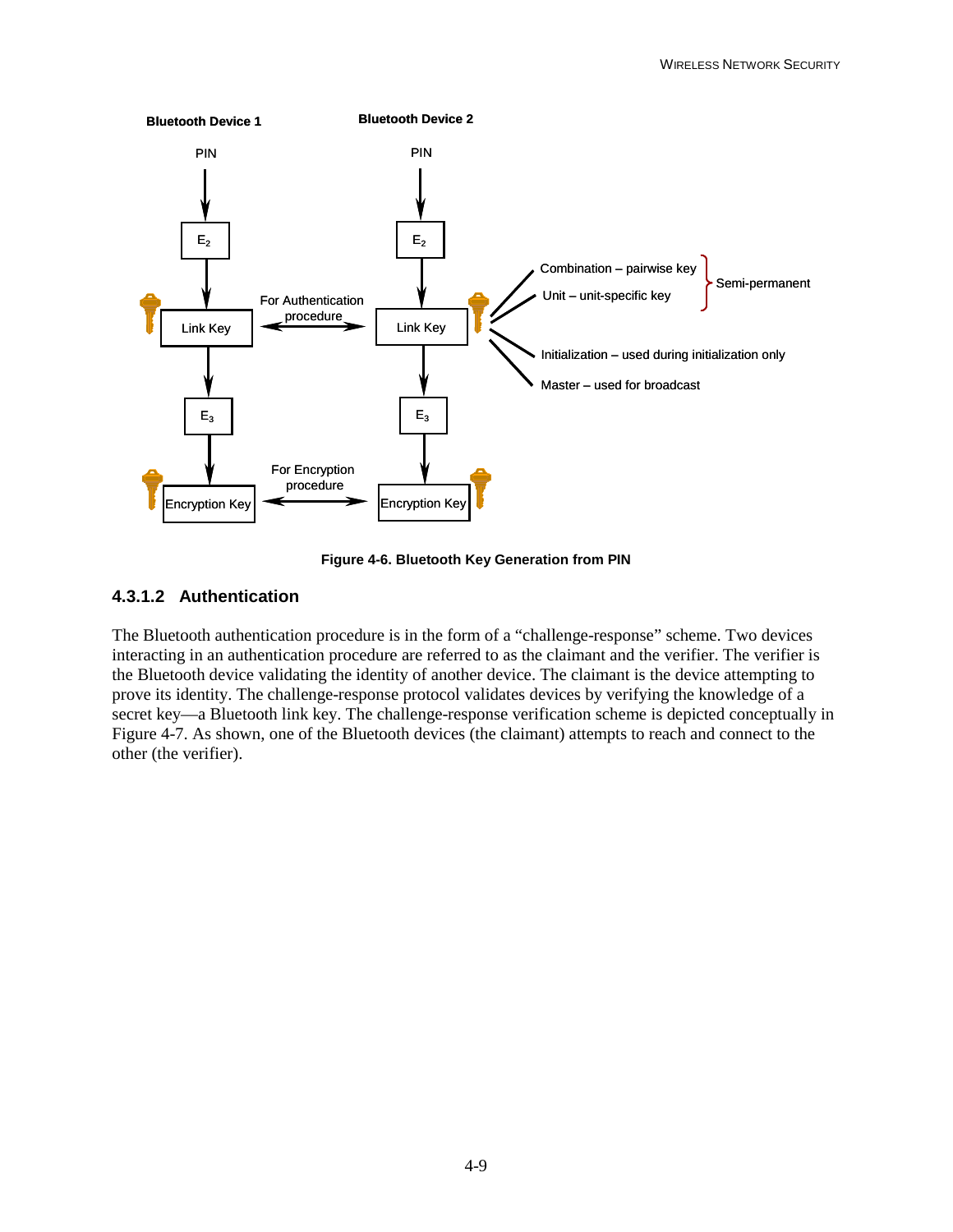

**Figure 4-7. Bluetooth Authentication**

The steps in the authentication process are the following:

**Step 1.** The claimant transmits its 48-bit address (BD\_ADDR) to the verifier.

**Step 2.** The verifier transmits a 128-bit random challenge (AU\_RAND) to the claimant.

**Step 3.** The verifier uses the  $E_1$  algorithm to compute an authentication response using the address, link key, and random challenge as inputs. The claimant performs the same computation.

**Step 4.** The claimant returns the computed response, SRES, to the verifier.

**Step 5.** The verifier compares the SRES from the claimant with the SRES that it computes.

**Step 6.** If the two 32-bit SRES values are equal, the verifier will continue connection establishment.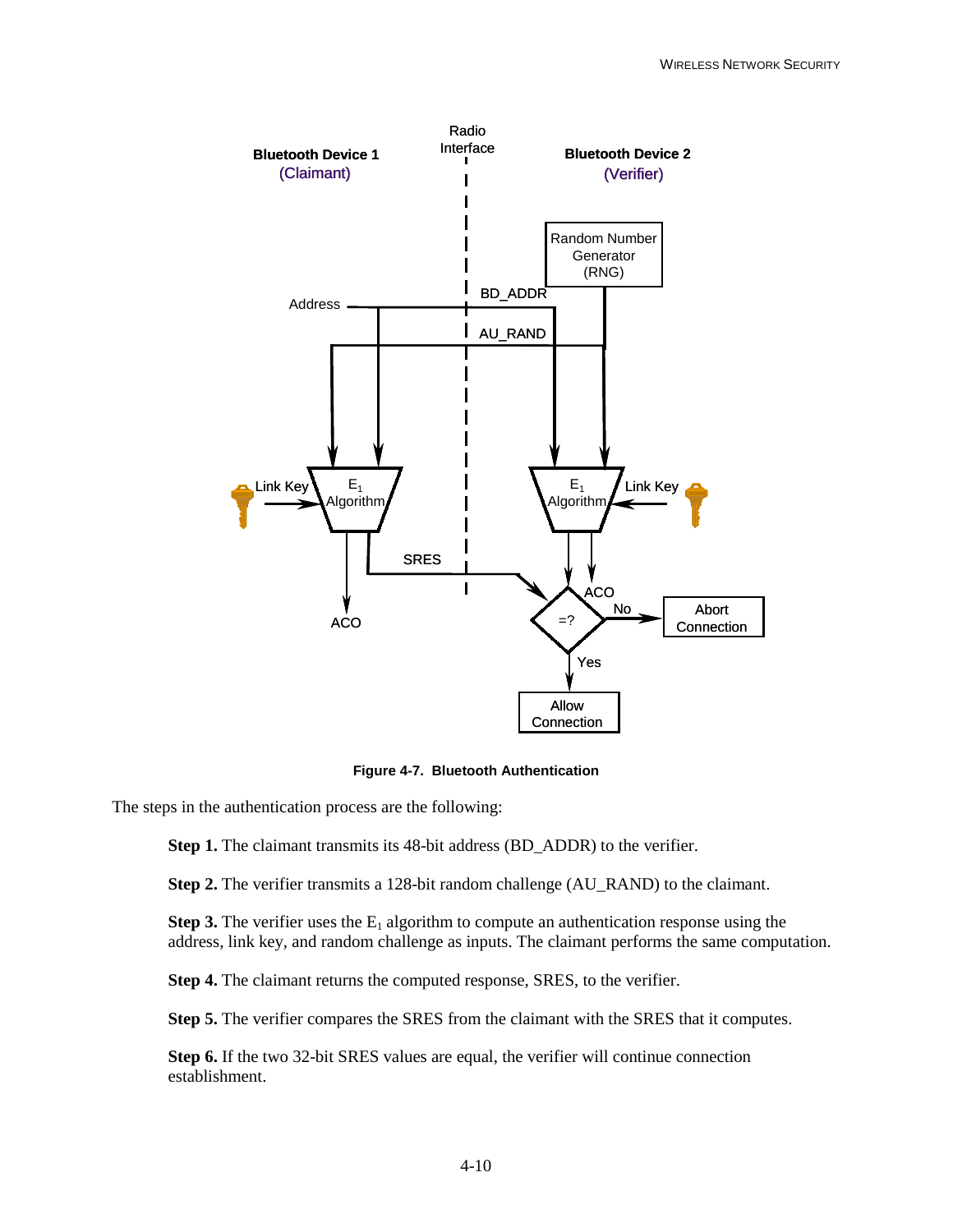If authentication fails, a Bluetooth device will wait an interval of time before a new attempt can be made. This time interval will increase exponentially to prevent an adversary from repeated attempts to gain access by defeating the authentication scheme through trial-and-error with different keys. However, it is important to note that this "suspend" technique does not provide security against sophisticated adversaries performing offline attacks to exhaustively search PINs.

Again, the Bluetooth standard allows both uni-directional and mutual authentication to be performed. The  $E_1$  authentication function used for the validation is based on the SAFER+ algorithm.<sup>42</sup>

The Bluetooth address is a public parameter that is unique to each device. This address can be obtained through a device inquiry process. The private key, or link key, is a secret entity. The link key is derived during initialization, is never disclosed outside the Bluetooth device, and is never transmitted over the airinterface. The random challenge, obviously a public parameter, is designed to be different on every transaction. The random number is derived from a pseudo-random process within the Bluetooth device. The cryptographic response is public as well. With knowledge of the challenge and response parameters, it should be impossible to predict the next challenge or derive the link key.

The parameters used in the authentication procedure are summarized in Table 4-3.

| <b>Parameter</b>                         | Length   | <b>Secrecy Characteristic</b> |
|------------------------------------------|----------|-------------------------------|
| Device address                           | 48 bits  | Public                        |
| Random challenge                         | 128 bits | Public, unpredictable         |
| <b>Authentication (SRES)</b><br>response | 32 bits  | Public                        |
| Link key                                 | 128 bits | Secret                        |

#### **Table 4-3. Summary of Authentication Parameters**

## **4.3.1.3 Confidentiality**

l

In addition to the authentication scheme, Bluetooth provides for a confidentiality security service to thwart eavesdropping attempts on the air-interface. Bluetooth encryption is provided to protect the payloads of the packets exchanged between two Bluetooth devices. The encryption scheme for this service is depicted conceptually in Figure 4-7.

As shown in Figure 4-8, the Bluetooth encryption procedure is based on a stream cipher,  $E_0$ . A key stream output is exclusive-OR-ed with the payload bits and sent to the receiving device. This key stream is produced using a cryptographic algorithm based on linear feedback shift registers (LFSR).*<sup>43</sup>* The encrypt function takes as inputs the master identity (BD\_ADDR), the random number (EN\_RAND), a slot number, and an encryption key, which initialize the LFSRs before the transmission of each packet, if encryption is enabled. Since the slot number used in the stream cipher changes with each packet, the ciphering engine is also reinitialized with each packet although the other variables remain static.

As shown in Figure 4-8, the encryption key provided to the encryption algorithm is produced using an internal key generator (KG). This key generator produces stream cipher keys based on the link key, random number (EN\_RAND again), and the ACO value. The ACO parameter, a 96-bit authenticated

<sup>42</sup> A family of SAFER algorithms was developed by James Massey and used in Cylink Corporation products. SAFER stands for Secure And Fast Encryption Routine. The SAFER algorithms are iterated block ciphers (IBC). In an IBC, the same

cryptographic function is applied for a specified number of rounds.<br>43 LFSRs are used in coding (error control coding) theory and cryptography. LFSR-based key stream generators (KSGs), comprised of exclusive-OR gates and shift registers, are common in stream ciphers and are very fast in hardware.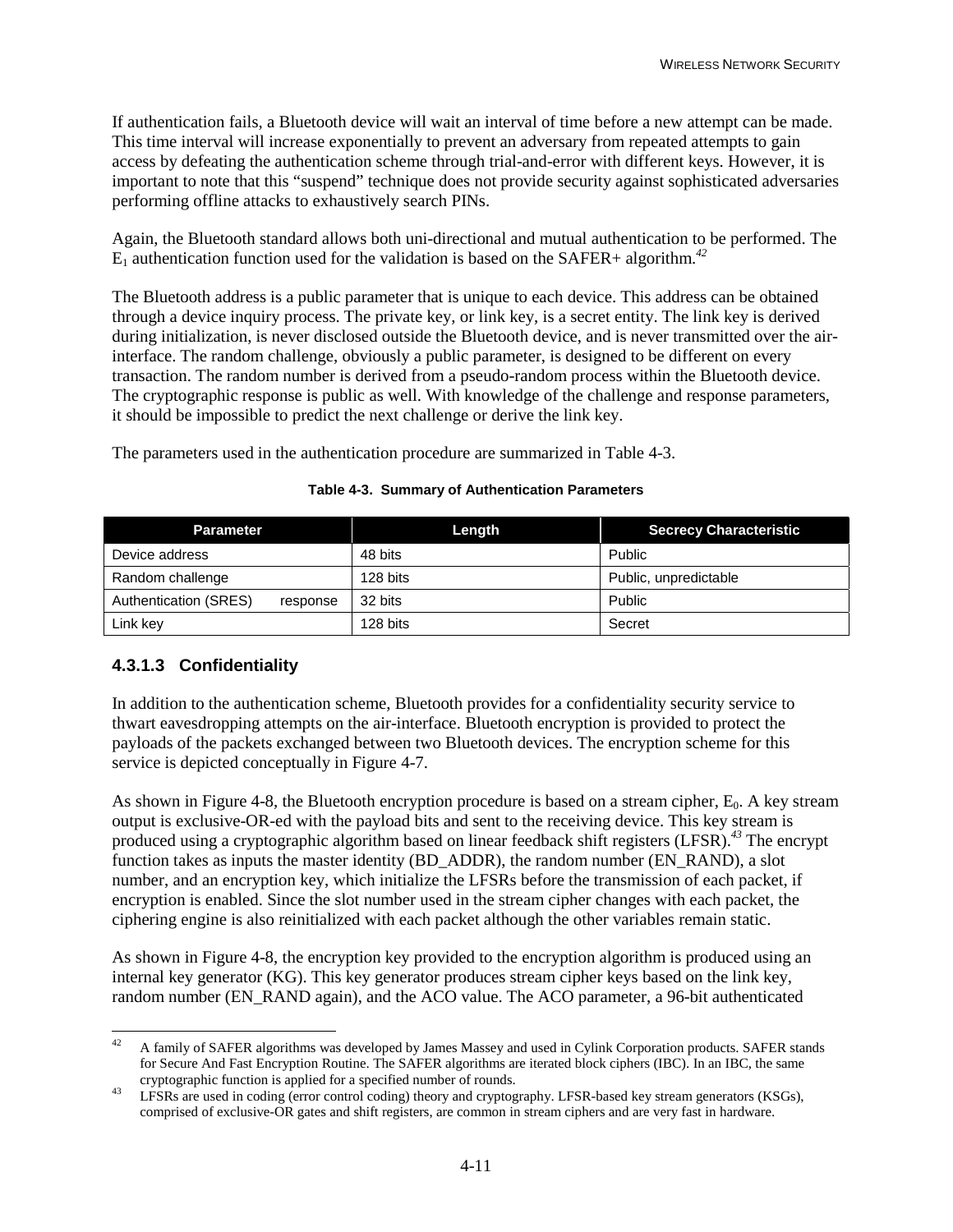cipher offset, is another output produced during the authentication procedure shown in Figure 4-7. As mentioned above, the link key is the 128-bit secret key that is held in the Bluetooth devices and is not accessible to the user. Moreover, this critical security element is never transmitted outside the Bluetooth device.



**Figure 4-8. Bluetooth Encryption Procedure**

The encryption key  $(K_C)$  is generated from the current link key. The key size may vary from 8 bits to 128 bits and is negotiated. The negotiation process occurs between master devices and slave devices. During negotiation, a master device makes a key size suggestion for the slave. In every application, a "minimum acceptable" key size parameter can be set to prevent a malicious user from driving the key size down to the minimum of 8 bits, making the link totally insecure.

The Bluetooth specification also allows three different encryption modes to support the confidentiality service:

- **Encryption Mode 1—No encryption is performed on any traffic.**
- ! **Encryption Mode 2**—Broadcast traffic goes unprotected (not encrypted), but individually addressed traffic is encrypted according to the individual link keys.
- **Encryption Mode 3—All traffic is encrypted according to the master link key.**

#### **4.3.1.4 Trust Levels, Service Levels, and Authorization**

In addition to the three security modes, Bluetooth allows two levels of trust and three levels of service security. The two levels of trust are "trusted" and "untrusted." Trusted devices are ones that have a fixed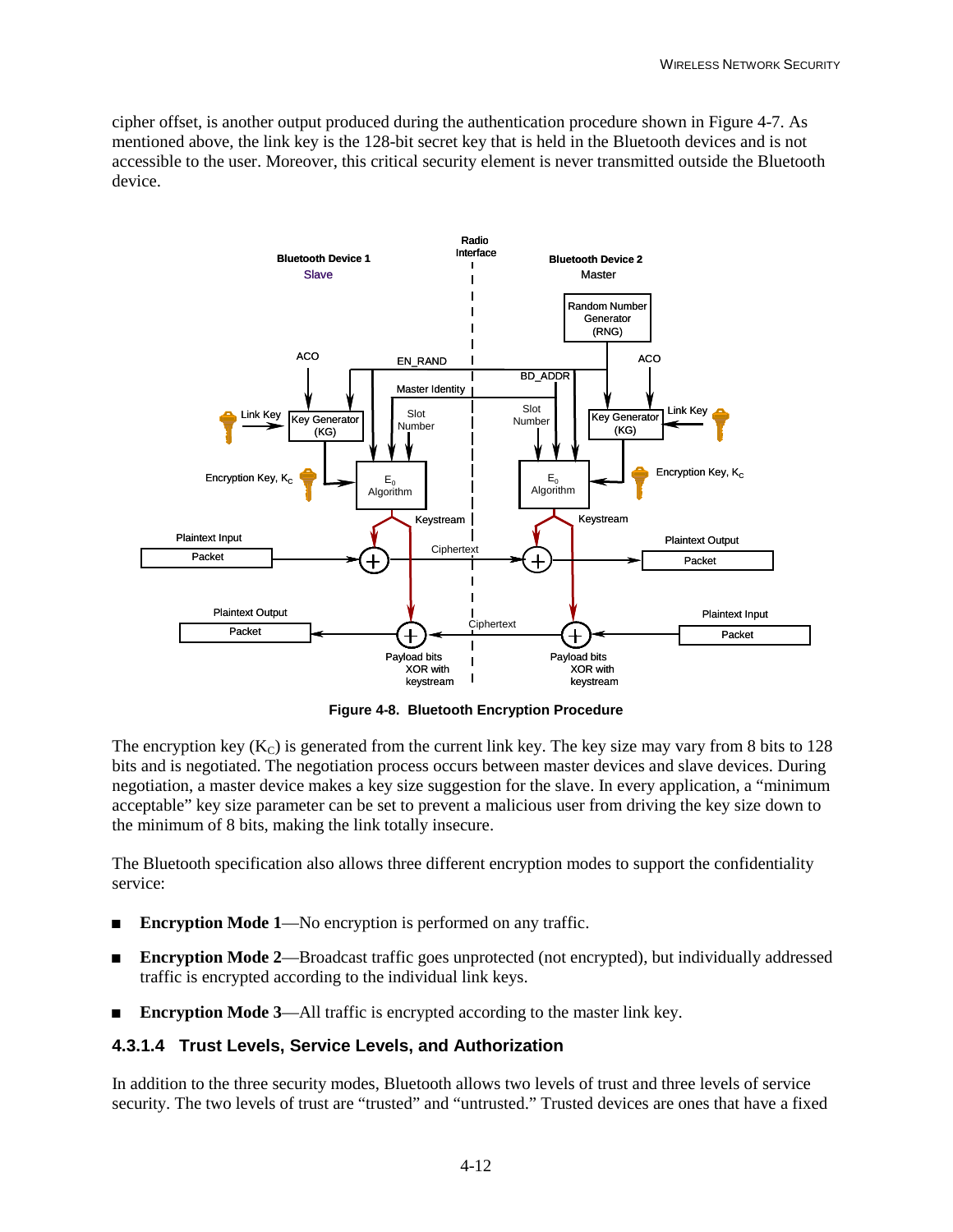relationship and therefore have full access to all services. Untrusted devices do not maintain a permanent relationship; this results in a restricted service access. For services, three levels of security have been defined. These levels are provided so that the requirements for authorization, authentication, and encryption can be set independently.

The security levels can be described as follows:

- **Exercise Level 1—Those that require <b>authorization and authentication**. Automatic access is granted only to trusted devices. Untrusted devices need manual authorization.
- **Exercise Level 2—Those that require <b>authentication only.** Access to an application is allowed only after an authentication procedure. Authorization is not necessary.
- **Service Level 3—Those that are <b>open to all devices**. Authentication is not required, and access is granted automatically.

Associated with these levels are the following security controls to restrict access to services: authorization required (this always includes authentication), authentication required, and encryption required (link must be encrypted before the application can be accessed).

The Bluetooth architecture allows for defining security policies that can set trust relationships in such a way that even trusted devices can get access only to specific services and not to others. It is important to understand that Bluetooth core protocols can authenticate only devices and not users. This is not to say that user-based access control is not possible. The Bluetooth security architecture (through the security manager) allows applications to enforce their own security policies. The link layer, at which Bluetooth specific security controls operate, is transparent to the security controls imposed by the application layers. Thus it is possible to enforce user-based authentication and fine-grained access control within the Bluetooth security framework.

## **4.3.2 Problems with the Bluetooth Standard Security**

This section provides an overview of some of the known problems with Bluetooth at this writing. The Bluetooth security checklist addresses these vulnerabilities.

|              | <b>Security Issue or Vulnerability</b>                                       | <b>Remarks</b>                                                                                                                                                                                                                    |  |
|--------------|------------------------------------------------------------------------------|-----------------------------------------------------------------------------------------------------------------------------------------------------------------------------------------------------------------------------------|--|
|              | Strength of the challenge-response pseudo-<br>random generator is not known. | The Random Number Generator (RNG) may produce<br>static number or periodic numbers that may reduce<br>the effectiveness of the authentication scheme.                                                                             |  |
| $\mathbf{2}$ | Short PINS are allowed.                                                      | Weak PINs, which are used for the generation of link<br>and encryption keys, can be easily guessed.<br>Increasing the PIN length in general increases the<br>security. People have a tendency to select short<br>PIN <sub>s</sub> |  |
| 3            | An elegant way to generate and distribute<br>PINs does not exist.            | Establishing PINs in large Bluetooth networks with<br>many users may be difficult. Scalability problems<br>frequently yield security problems.                                                                                    |  |
| 4            | Encryption key length is negotiable.                                         | The Bluetooth SIG needs to develop a more robust<br>initialization key generation procedure.                                                                                                                                      |  |
| 5            | Unit key is reusable and becomes public<br>once used.                        | Use a unit key as input to generate a random key.<br>Use a key set instead of only one unit key.                                                                                                                                  |  |

#### **Table 4-4. Key Problems with Existing (Native) Bluetooth Security**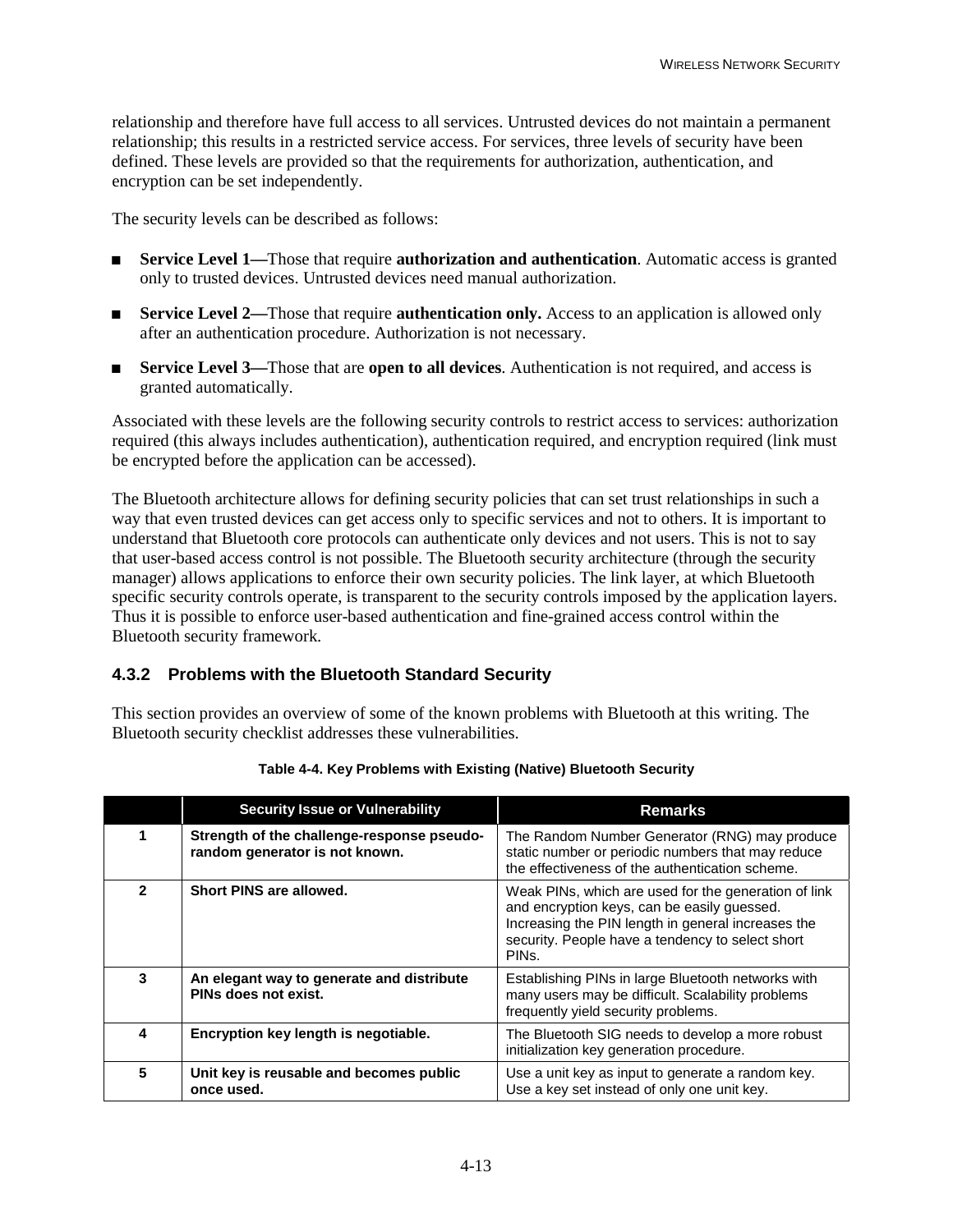|                | <b>Security Issue or Vulnerability</b>                                                                                           | <b>Remarks</b>                                                                                                                                                                                                                                                                               |
|----------------|----------------------------------------------------------------------------------------------------------------------------------|----------------------------------------------------------------------------------------------------------------------------------------------------------------------------------------------------------------------------------------------------------------------------------------------|
| 6              | The master key is shared.                                                                                                        | The Bluetooth SIG needs to develop a better<br>broadcast keying scheme.                                                                                                                                                                                                                      |
| $\overline{7}$ | No user authentication exists.                                                                                                   | Device authentication only is provided. Application-<br>level security and user authentication can be<br>employed.                                                                                                                                                                           |
| 8              | Attempts for authentication are repeated.                                                                                        | The Bluetooth SIG needs to develop a limit feature to<br>prevent unlimited requests. The Bluetooth<br>specification requires a time-out period between<br>repeated attempts that will increase exponentially.                                                                                |
| 9              | $E_0$ stream cipher algorithm is weak.                                                                                           | The Bluetooth SIG needs to develop a more robust<br>encryption procedure.                                                                                                                                                                                                                    |
| 10             | Key length is negotiable.                                                                                                        | A global agreement must be established on minimum<br>key length.                                                                                                                                                                                                                             |
| 11             | Unit key sharing can lead to eavesdropping.                                                                                      | A corrupt user may be able to compromise the<br>security between (gain unauthorized access to) two<br>other users if that corrupt user has communicated<br>with either of the other two users. This is because the<br>link key (unit key), derived from shared information, is<br>disclosed. |
| 12             | Privacy may be compromised if the<br>Bluetooth device address (BD_ADDR) is<br>captured and associated with a particular<br>user. | Once the BD_ADDR is associated with a particular<br>user, that user's activities could be logged, resulting<br>in a loss of privacy.                                                                                                                                                         |
| 13             | Device authentication is simple shared-key<br>challenge-response.                                                                | One-way-only challenge-response authentication is<br>subject to man-in-the-middle attacks. Mutual<br>authentication is required to provide verification that<br>users and the network are legitimate.                                                                                        |
| 14             | End-to-end security is not performed.                                                                                            | Only individual links are encrypted and authenticated.<br>Data is decrypted at intermediate points. Applications<br>software above the Bluetooth software can be<br>developed.                                                                                                               |
| 15             | Security services are limited.                                                                                                   | Audit, nonrepudiation, and other services do not exist.<br>If needed, these can be developed at particular points<br>in a Bluetooth network.                                                                                                                                                 |

## **4.4 Security Requirements and Threats**

Bluetooth offers several benefits and advantages. However, agencies must not only address the security threats associated with Bluetooth before they implement the technologies; they must also assess the vulnerabilities of the devices they allow to participate in the Bluetooth networks. Specifically, agencies need to address security concerns for confidentiality, data integrity, and network availability. Moreover, since Bluetooth devices are more likely to be managed by users that are less security conscious than administrators, they are more likely to contribute to involuntary security lapses. This subsection will briefly cover some of the risks to security, i.e., attacks on confidentiality, integrity, and network availability.

## **4.4.1 Loss of Confidentiality**

See Figure 3.9 in the 802.11 wireless section for a general taxonomy of security attacks, to understand some of the attacks against Bluetooth.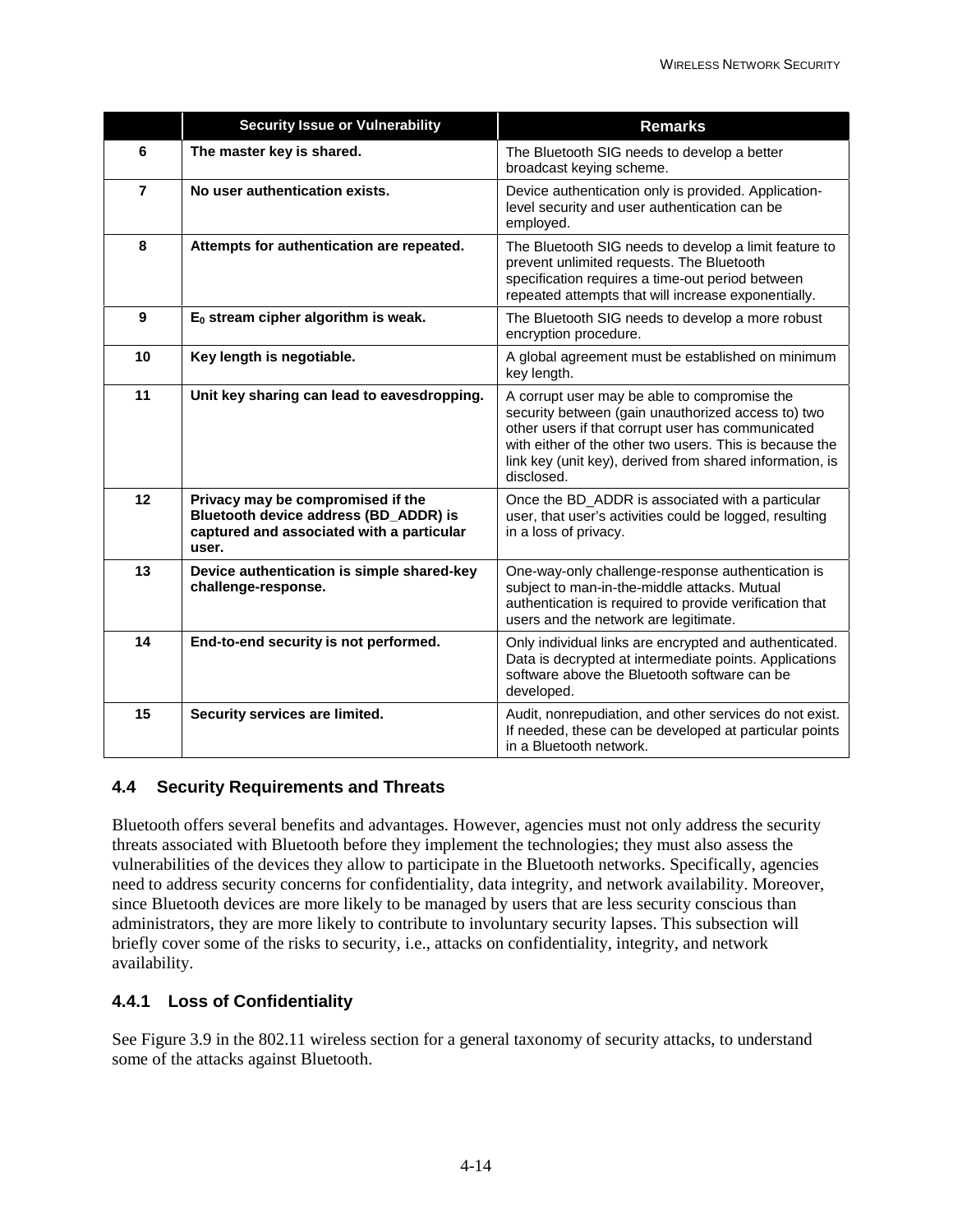Threats to confidentiality involve, first of all, compromised Bluetooth devices. When a Bluetooth device that is part of a piconet becomes compromised (e.g., is in the possession of an unauthorized user), it may still receive information that the malicious user should not access. Moreover, the compromised device may still have network or information privileges, resulting in a compromise of the wider network as well. In the latter case, the compromised device may not only receive normal proprietary traffic but may also request that information as part of a targeted network attack. A trait of Bluetooth that makes this compromise unique is that the Bluetooth network requires device—and not user—authentication to access resources. Once the device is authenticated, it is automatically connected to resources without the need for subsequent authentication.*<sup>44</sup>*

Bluetooth devices themselves have inherent security vulnerabilities. For example, malicious users can use wireless microphones as bugging devices. Although such attacks have not been documented because Bluetooth is not yet commercially prevalent, incidents have been recorded of successful attacks on PCs using programs such as Back Orifice and Netbus. If a malicious user has a program such as Back Orifice installed on a device in the Bluetooth network, that user could access other Bluetooth devices and networks that have limited or no security. These same programs could be used against Bluetooth devices and networks. Bluetooth devices are further vulnerable because the system authenticates the devices, not the users. As a result, a compromised device can gain access to the network and compromise both the network and devices on the network.

Authorized remote users pose a threat to Bluetooth networks. Remote users are not always subject to the same security requirements as users onsite. They frequently use nonsecure links, whether at home or on travel. In the process of connecting, they transmit user IDs and passwords, which a malicious user can capture using a network sniffer. Without the secure perimeter typically provided in an office environment, the malicious user does not have to be in close proximity to the user to intercept traffic. Once the device or link is compromised, all devices in that Bluetooth network are vulnerable to attacks. For example, a compromised link allows a malicious user to monitor data traffic, while a compromised device allows the malicious user to request and receive sensitive data. If in addition the malicious user obtains knowledge of the user IDs and password of the targeted network, then a compromised device can be used to gain access to the network. This scenario requires a number of security lapses before a malicious user can gain access to the network. Using Bluetooth secure links and additional layers of security on top of Bluetooth would mitigate the risk of such an attack.

The man-in-the-middle attack poses an additional threat to Bluetooth devices that rely on unit keys, typically the more simple "dumb" devices. In this attack, the man-in-the-middle (Device C) obtains the security encryption key that a network device (Device A) uses to monitor traffic between itself and another network device (Device B). All the attack requires is that Device A separately share its unit key (a static key unique to each device) with Device C and Device B. The reasons for the connections between Devices A and B and between Devices A and C may be completely unrelated, and the level of confidentiality may even be different. However, once Device C knows the unit key, it can use a fake device address to calculate the encryption key and monitor traffic between Devices A and B without their knowledge. The man-in-the-middle attack does not require costly or special equipment. A knowledgeable malicious user who has access to the unit key and who can mimic a Bluetooth address to generate the encryption key can conduct the attack. Attacks such as these use a priori knowledge of the targeted Bluetooth devices. Although this does not necessarily preclude malicious users from randomly attacking

l

Devices are authenticated through the Bluetooth chip at the link level. The Bluetooth authentication scheme is essentially a challenge-response strategy, where a two-move protocol is used to check whether the other party knows a shared identical secret key (a symmetric key). Basically the protocol checks that both devices have the same key, and if they do authentication is successful. This process is sometimes invisible to the device user, since the devices can automatically authenticate once they are within the transmission range. (See www.palowireless.com/bluearticles/cc1\_security1.asp for more information.)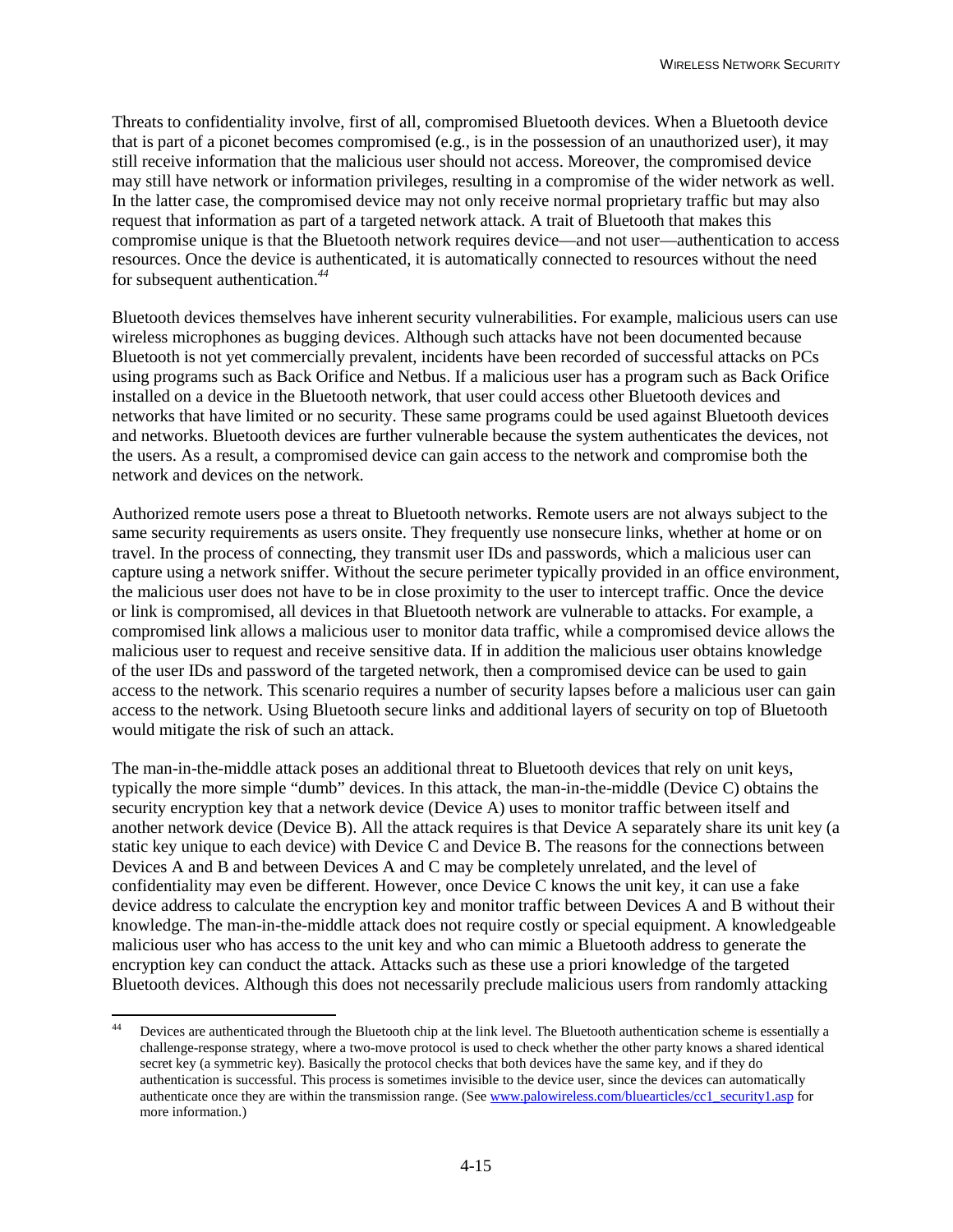Bluetooth devices as they enter the transmission range, no instances of such attacks have been documented.

Figure 4-9 illustrates the attack. A trusted PDA (Device A) shares proprietary information with a trusted laptop (Device B). During the connection with Device B, Device A connects to an untrusted PDA (Device C) to share personal contacts in A's PDA address book. Once Device C makes the connection to A, C now becomes the man-in-the-middle and can monitor the traffic between Devices A and B by using Device A's unit key and a fake address. The biggest danger in such monitoring is that the owner(s) of Device A or B may never realize that the information is being compromised.



**Figure 4-9. Man-in-the-Middle Attack Scenarios**

To date, no software is available for monitoring such intrusions, and Bluetooth devices are invisible to network administrators.*<sup>45</sup>* Although different participants from different organizations may enforce different security policies, in an ad hoc network this has little bearing. Every device participating in the ad hoc network is susceptible to the security risks of every other device. Since Bluetooth devices are unlikely to be administered by network administrators, users should be aware of the security implications of their use in environments that process sensitive data. Although privacy violations are not directly a security threat, agencies need to consider the potential for privacy violations when implementing Bluetooth technologies. Each Bluetooth device is equipped with its own unique address (BD\_ADDR), and this address is used to log each device's participation in the network. Secure logging ensures device authentication (i.e., we have no proof who was operating the device, therefore, an individual can deny participation in the network since the address that is logged belongs to the device and not an individual). However, it also allows organizations to monitor and track what an individual does on the network.*<sup>46</sup>* Nonrepudiation of individuals requires strong authentication, such as client digital signatures that can be verified in a PKI (Public Key Infrastructure).

<sup>45</sup> <sup>45</sup> See "Security in a Mobile World—Is Bluetooth the Answer?" *Computers and Security*, Vol. 20 (2001).<br><sup>46</sup> See "Bluetooth Security: An Oxymoron?" November 28, 2000, at http://www.mcommercetimes.com.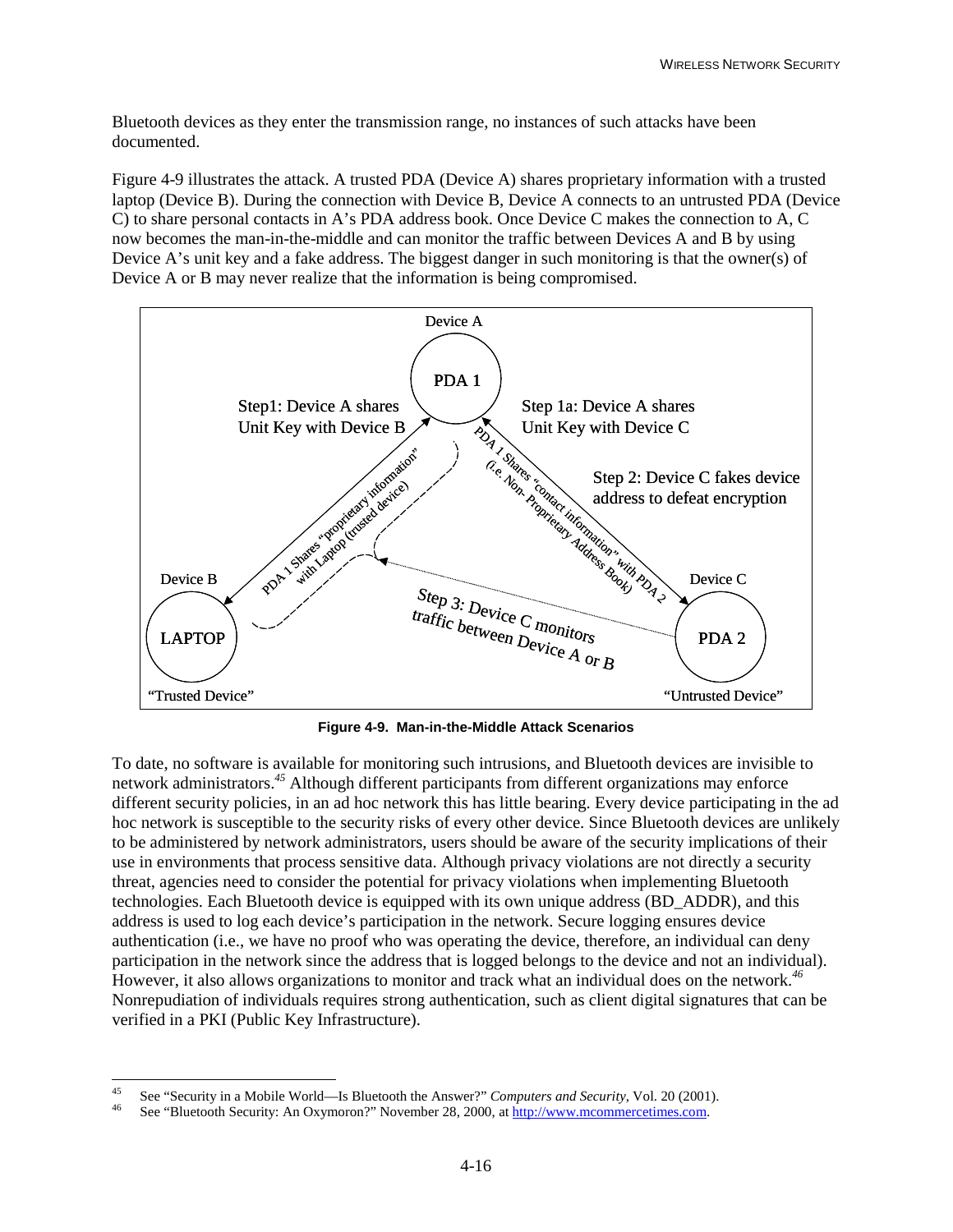## **4.4.2 Loss of Integrity**

Violations of integrity result from the corruption of an organization's or user's data. The immediate effect is similar to that of a confidentiality, or disclosure, threat: a compromised network. However, integrity threats extend beyond this, involving the alteration, addition, or deletion of information, which is then passed through the network without the user's or network administrator's knowledge. Information that is subject to corruption includes files on the network and data on user devices. For example, a malicious user might employ an untrusted device, such as a PDA, to access the address book of another PDA or laptop. However, instead of just monitoring the information, as would be the case with a disclosure threat, the malicious user alters the contact information without the owner's knowledge or may even delete the information completely. If undetected, such attacks could result in the agency (or user) losing confidence in its data and system. Users should verify that their Bluetooth product does not allow automatic data synchronization to prevent the alteration of any information without the acknowledgement of the device user.

## **4.4.3 Loss of Availability**

DoS and DDoS attacks cause in the loss of network availability and "usability upon demand" for authorized users and devices. DoS attacks block authorized user access to system resources and network applications. Besides the typical DoS attacks (e.g., those involving flooding techniques) directed against LANs and Internet services, Bluetooth devices are also susceptible to signal jamming. Bluetooth devices share bandwidth with microwave ovens, cordless phones, and other wireless networks and thus are vulnerable to interference. Malicious users can interfere with the flow of information (i.e., disrupt the routing protocol by feeding the network inaccurate information) by using devices that transmit in the 2.4 GHz ISM band. Disrupting the routing protocol prevents ad hoc network devices from negotiating the network's dynamic topologies. Remote users may encounter jamming more frequently than on-site users. Remote users must contend with the same interference that users experience in the office. Further, since the remote environment is uncontrolled, remote devices are more likely to be in close proximity to devices (e.g., other Bluetooth and ISM band devices) that are intentionally or unintentionally jamming their signals.

Another threat associated with ad hoc devices is a battery exhaustion attack. This attack attempts to disable a device by draining its battery. A malicious user continually sends requests to the device asking for data transfers (assuming the user is part of the network topology) or asking the device to create a network.*<sup>47</sup>* Although this type of attack does not compromise network security, it ultimately prevents the user from gaining access to the network, because the device cannot function.

## **4.5 Risk Mitigation**

Bluetooth is a relatively new standard and has yet to become prevalent in the marketplace. However, countermeasures are available to help secure Bluetooth networks. These measures include management countermeasures, operational countermeasures, and technical countermeasures.

## **4.5.1 Management Countermeasures**

The first line of defense is to provide an adequate level of knowledge and understanding for those who will deal with Bluetooth-enabled devices. Agencies using Bluetooth technology need to establish and document security policies that address the use of Bluetooth-enabled devices and the user's responsibilities. The policy document should include a list of approved uses for Bluetooth networks, the

<sup>47</sup> See "Bluetooth Security," May 2000, at http://www.niksula.cs.hut.fi/~jiitv/bluesec.html.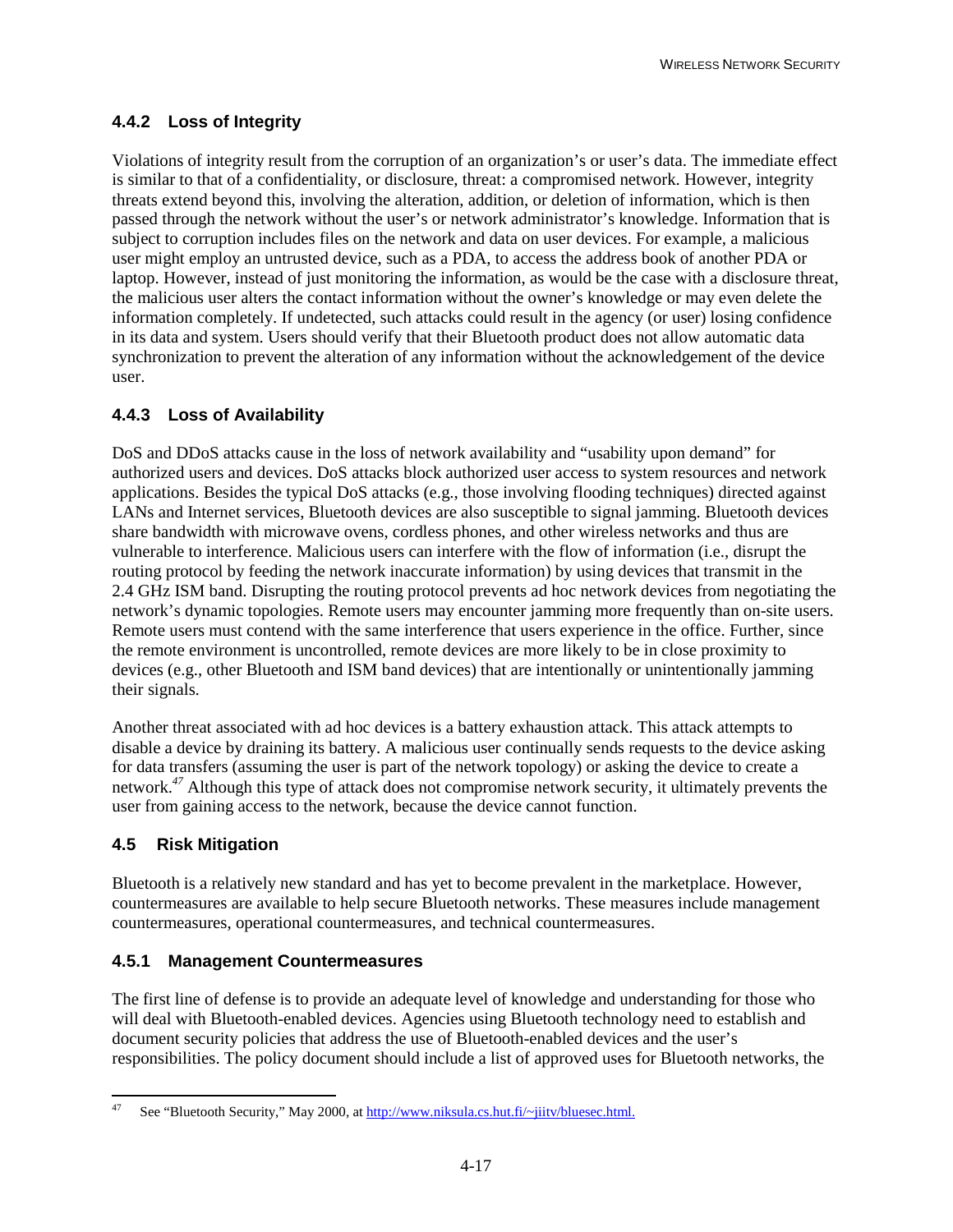type of information that may be transferred in the network, and any disciplinary actions that may result from misuse. The security policy should also specify a proper password usage scheme.

#### **4.5.2 Operational Countermeasures**

Since Bluetooth devices do not register when they join a network, they are invisible to network administrators. Consequently, it is difficult for administrators to apply traditional physical security measures. However, there are some security approaches that can be applied, including establishing spatial distance and securing the gateway Bluetooth devices that connect remote Bluetooth networks or devices.

Establishing spatial distance requires setting the power requirements low enough to prevent a device operating on the agency's premises from having sufficient power to be detected outside a physical area (e.g., outside the office building). This spatial distance in effect creates a more secure perimeter. Currently, Bluetooth devices have a useful range of approximately 30 feet (with a class 3 device). Agencies that require both high levels of security and low levels of security should maintain a secure perimeter so that on-site network users can maintain secure connections in their office spaces. Agencies with requirements for high levels of security should also restrict unauthorized personnel from using PDAs, laptops, and other electronic devices within the secure perimeter.

#### **4.5.3 Technical Countermeasures**

As with WLANs, Bluetooth technical countermeasures fall into one of two categories: software security solutions and hardware security solutions. Bluetooth software solutions focus on PIN and private authentications, while hardware solutions involve the use of the Bluetooth device address and link keys that reside at the link level. Again, it should be noted that hardware solutions, which generally have software components, are listed simply as hardware solutions.

#### **4.5.3.1 Software Solutions**

Software solutions inherent in Bluetooth technology include the Bluetooth PIN and private authentication. Bluetooth enforces Bluetooth PINs at the link level. PINs may be 1 to 16 octets (8 bits to 128 bits) in length, depending on the degree of security selected by the device user. Bluetooth devices use the PIN, in effect, for device authentication: the PIN acts as a variable in the initialization key generation process. For authentication between two devices, Bluetooth has the option of storing and retrieving the PIN automatically and directly from memory or having a user enter the PIN into the device when the device is initializing. To generate keys between two devices, the devices can use the PIN from a single device or use the Bluetooth PIN of both devices. Because the PINs are necessary for authentication and for link security, administrators should ensure that Bluetooth devices use PINs other than the default, or lowest, setting (e.g., 0000).

According to the Bluetooth specification, the Bluetooth PIN is not a value that comes with a device, except if fixed PINS are used. In this case, the fixed PIN must be used. This is a weak procedure, but it is allowed for devices that do not have a user interface. Normally, when two devices pair, they use the same PIN number, which is generated ad hoc and forgotten immediately afterwards and not used again. If two devices have different fixed PINs, they cannot pair.

Since Bluetooth devices can store and automatically access link-level PINs from memory, a Bluetooth device should employ device authentication as an extra layer of security. Incorporating application-level software that requires password authentication to secure the device will add an extra layer of security. Agencies with both high-end users and low-end users should incorporate application-level software that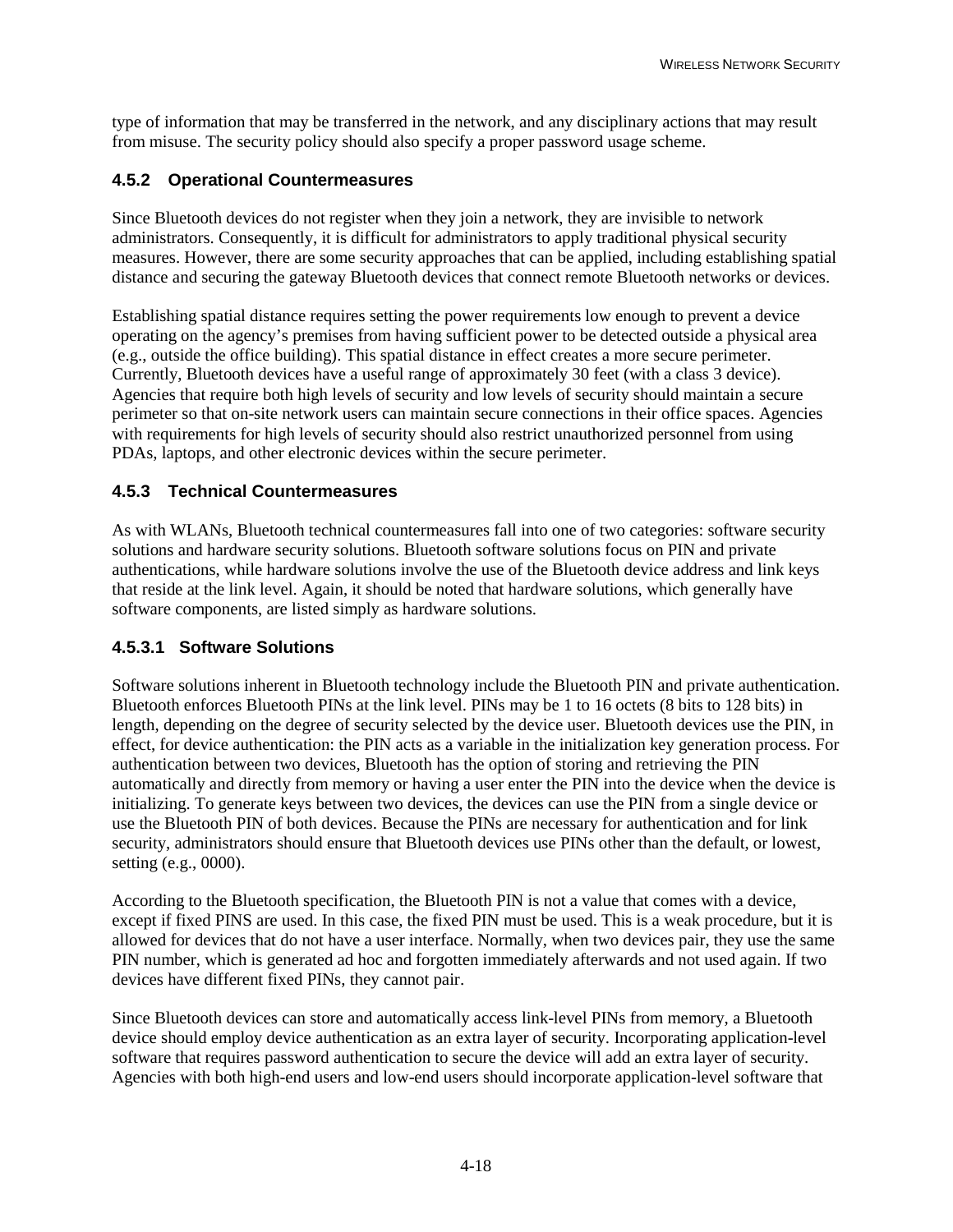requires password authentication in Bluetooth devices. Again, passwords are fundamental measures, adding an extra layer of security.

Additionally, some of the software solutions identified for 802.11 WLANs may be appropriate for Bluetooth devices as well. These software solutions are outlined in Section 3. Because Bluetooth is a relatively new wireless communications technology, supplemental software solutions (e.g., application security tool kits, robust IPsec VPN overlay) have not appeared in the marketplace. Moreover, if Bluetooth is intended for less critical and short-range applications, such as simple printer cable replacements, the enhanced security may be expensive and unnecessary.

## **4.5.3.2 Hardware Solutions**

Hardware security solutions for Bluetooth devices are inherent in the design of the standard itself. As mentioned above, the link layer provides its own form of security. Bluetooth uses a device address that is unique to each device. The device address, a 48-bit identifier—note that this is a 6-byte public parameter—serves several purposes such as generating 128-bit link keys and encryption keys. For example, a key-generating algorithm (defined by the Bluetooth standards) with a randomly generated number and the Bluetooth device address creates the unit and combination keys.

Link keys, the 128-bit random numbers that form the basis of Bluetooth security, are in the form of a unit key, a master link key, or a combination key. Only dumb devices use unit keys. More advanced devices establish combination keys with peers. Master devices generate master link keys that are transported to slaves protected by pair-wise link keys. A device in the network generates the unit key (a key that rarely changes) when the new device first comes into operation. This unit key may then become the device's link key for the network. However, since the sharing of unit keys represents a vulnerability, agencies should regulate the exchange of unit keys with untrusted devices. Combination keys, pair-wise unique link keys, are derived from information from two communicating devices. The combination key, however, becomes a unique link key for those devices only. Even if the unit key of one of the devices is compromised, the link is still not compromised. The unit key and combination keys are functionally indistinguishable; the difference is merely in the ways they are generated. Hence, a Bluetooth device may have either a unit key or a combination key, but not both.

Another hardware solution, inherent in the Bluetooth design, is the use of frequency-hopping schemes. Frequency-hopping schemes allow devices to communicate even in areas where a great deal of electromagnetic interference occurs. Frequency-hopping schemes also offer protection from burst errors by continually moving signals in and out of the interference band and by making bit error corrections using FEC. Frequency-hopping schemes have been thought to protect authorized users from malicious users by transmitting the signal with a pseudo-random sequence that moves the signal arbitrarily around the bandwidth, making it very difficult to track. However, this technique provides only minimal protection in reality and should not be relied upon solely.

A hardware solution for securing devices in the network (and indirectly providing more security for the Bluetooth network) is biometrics, and more specifically, voice authentication. Biometrics can be a part of a multi-factor authentication whereby the user is required to provide more than one form of authentication. Some devices that have Bluetooth applications, especially mobile phones and PDAs, already employ a form of voice authentication. Voice authentication can help agencies prevent malicious users from compromising remote Bluetooth devices and networks. The hosting devices of Bluetooth devices and networks should be secured in the same manner as PDAs, cell phones, and WLANs and related devices. Information on securing WLANs and devices, PDAs, and cell phones can be found in Sections 3 and 5.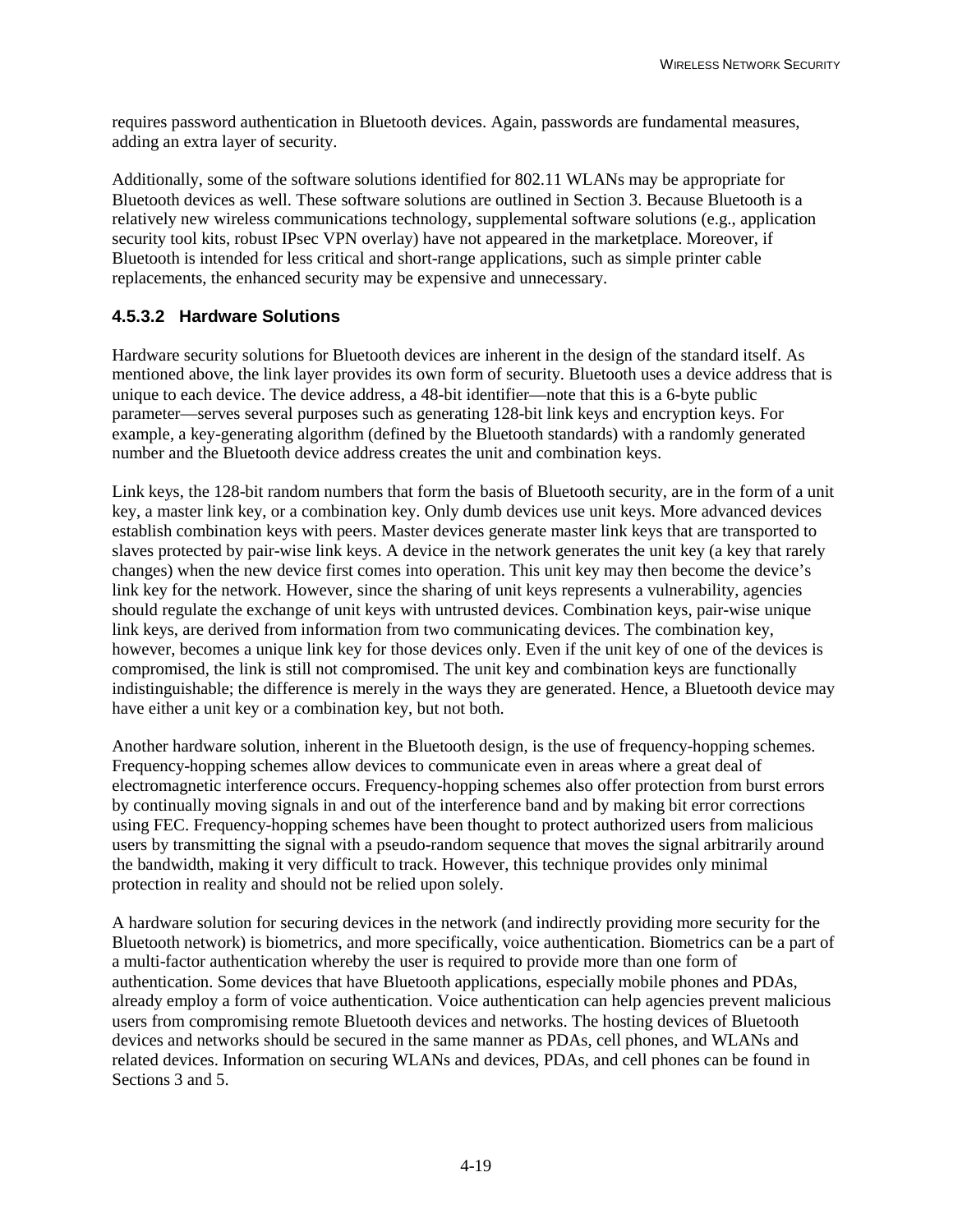Bluetooth is still a relatively new standard. Given that a number of vulnerabilities have been discovered, the standard is likely to continue to evolve and improve the built-in hardware security mechanisms. Many of the problems cannot be simply fixed by the user. The security problems, or possible security problems (security is not known fully), will exist until the Bluetooth SIG addresses them. Products that are released into the market now may exhibit some vulnerabilities. Some of the hardware solutions outlined for 802.11 WLANs in Section 3 may also be appropriate for Bluetooth devices.

Because Bluetooth-enabled devices are not yet widely available, the market has not developed robust security solutions. Trusted third-party (TTP) authentication should be considered when it becomes available. TTP centralizes authentication, and as long as the TTP remains secure and trusted, the trustworthiness of the devices is not a concern. Centralized key management authority, which is similar to TTP authentication, is another possibility. Centralized key management, unlike TTP, maintains and distributes keys, so that only trusted devices have access to the secure keys.

Jini is an emerging technology that allows for instant recognition of new devices in a network. It can be viewed as the next step (after the Java programming language) toward making a network look like one large computer. Jini promises to make devices capable of attaching to a network independent of an operating system. Equipped with its own, special-purpose operating system, the device could connect to a network and immediately be shared by devices with different operating systems (e.g., Windows, Macintosh, and UNIX). Mobile devices could easily connect to a network so that others could use the device.

In the Jini architecture, each new device that is added to the network immediately defines itself to the network device registry. Thus, when users plug in devices such as printers, storage devices, and speakers, every other computer, device, and user on the network immediately knows that a new device has been added and is now available. In the future, Jini may serve as a form of TTP, operating on a host device (e.g., a laptop computer or PDA) to authenticate devices on the network. Jini may also monitor device usage by tracking device authentication and network access.

As Bluetooth technology matures over the next few years, the built-in security features will mature and additional add-on solutions will appear in the market.

#### **4.6 Bluetooth Security Checklist**

Table 4-5 provides a Bluetooth security checklist. The table presents guidelines and recommendations for creating and maintaining a secure Bluetooth wireless network. For each recommendation or guideline, three columns are provided. The first column, the Best Practice column, if checked, means that this entry represents something recommended for all agencies. The second column, the "Should Consider" column, if checked, means that the entry's recommendation is something that an agency should carefully consider for three reasons. First, implementing the recommendation may provide a higher level of security for the wireless environment by offering some additional protection. Second, the recommendation supports a defense-in-depth strategy. Third, it may have significant performance, operational, or cost impacts. In summary, if the "Should Consider" column is checked, agencies should carefully consider the option and weigh the costs versus the benefits. The last column, the "Status" column, is intentionally left blank and allows an agency to use this table as a true checklist. For instance, an individual performing a wireless security audit in a Bluetooth environment can quickly check off each recommendation for the agency, asking, "Have I done this?"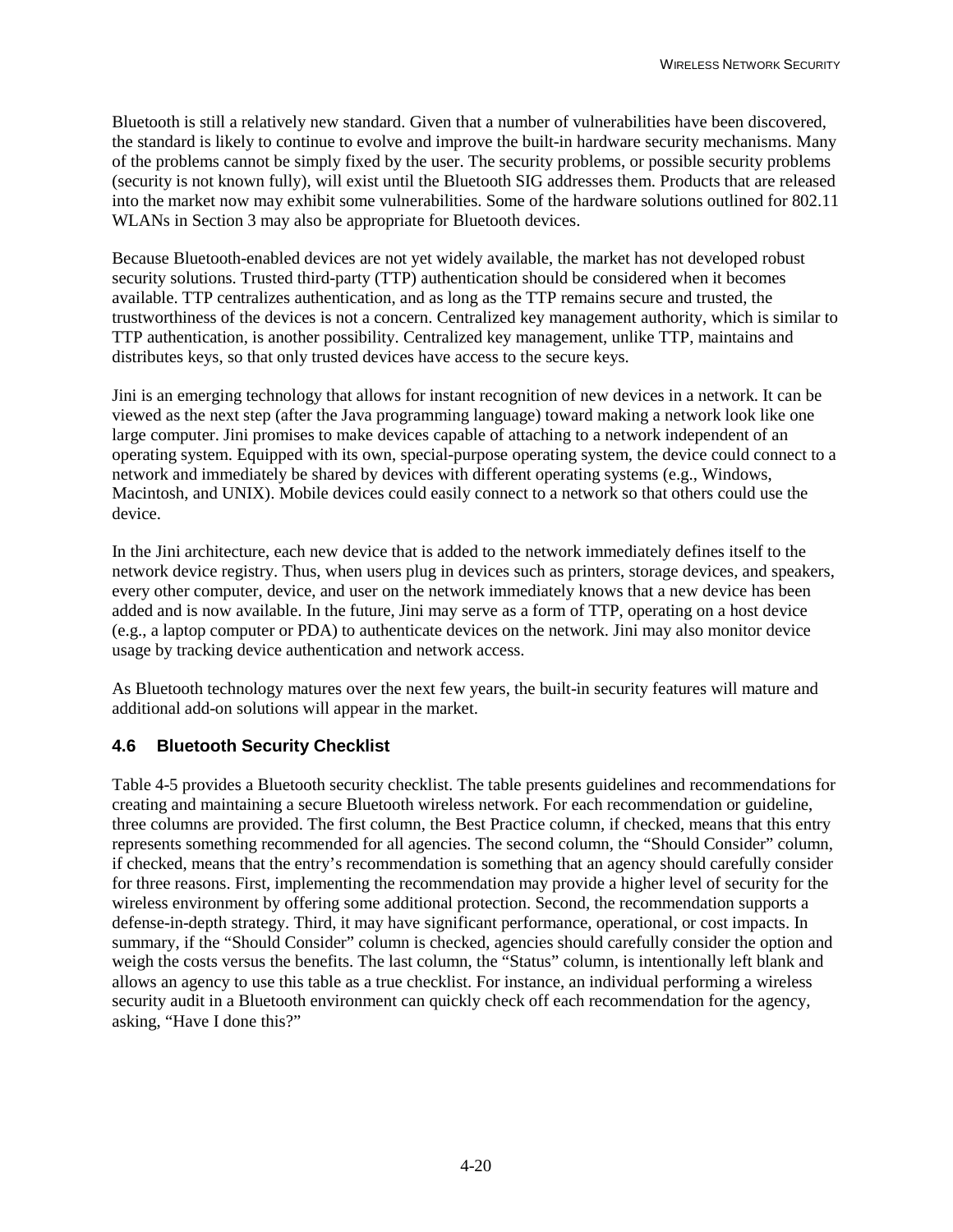|                |                                                                                                                                                                                                                                                                                                                                                 |                                | <b>Checklist</b>                 |               |  |
|----------------|-------------------------------------------------------------------------------------------------------------------------------------------------------------------------------------------------------------------------------------------------------------------------------------------------------------------------------------------------|--------------------------------|----------------------------------|---------------|--|
|                | <b>Security Recommendation</b>                                                                                                                                                                                                                                                                                                                  | <b>Best</b><br><b>Practice</b> | <b>Should</b><br><b>Consider</b> | <b>Status</b> |  |
|                | <b>Management Recommendations</b>                                                                                                                                                                                                                                                                                                               |                                |                                  |               |  |
| 1              | Develop an agency security policy that addresses the use of wireless<br>technology including Bluetooth technology.                                                                                                                                                                                                                              | $\checkmark$                   |                                  |               |  |
| 2              | Ensure that users on the network are fully trained in computer security<br>awareness and the risks associated with wireless technology (i.e.,<br>Bluetooth).                                                                                                                                                                                    | $\checkmark$                   |                                  |               |  |
| 3              | Perform a risk assessment to understand the value of the assets in the<br>agency that need protection.                                                                                                                                                                                                                                          | $\checkmark$                   |                                  |               |  |
| 4              | Perform comprehensive security assessments at regular intervals to<br>fully understand the wireless network security posture.                                                                                                                                                                                                                   | $\checkmark$                   |                                  |               |  |
| 5              | Ensure that the wireless "network" is fully understood. With piconets<br>forming scatter-nets with possible connections to 802.11 networks and<br>connections to both wired and wireless wide area networks, an agency<br>must understand the overall connectivity. Note: a device may contain<br>various wireless technologies and interfaces. | ✓                              |                                  |               |  |
| 6              | Ensure external boundary protection is in place around the perimeter of<br>the building or buildings of the agency.                                                                                                                                                                                                                             | ✓                              |                                  |               |  |
| $\overline{7}$ | Deploy physical access controls to the building and other secure areas<br>(e.g., photo ID, card badge readers).                                                                                                                                                                                                                                 | $\checkmark$                   |                                  |               |  |
| 8              | Ensure that handheld or small Bluetooth devices are protected from<br>theft.                                                                                                                                                                                                                                                                    | $\checkmark$                   |                                  |               |  |
| 9              | Ensure that Bluetooth devices are turned off during all hours when they<br>are not used.                                                                                                                                                                                                                                                        | $\checkmark$                   |                                  |               |  |
| 10             | Take a complete inventory of all Bluetooth-enabled wireless devices.                                                                                                                                                                                                                                                                            | $\checkmark$                   |                                  |               |  |
| 11             | Study and understand all planned Bluetooth-enabled devices to<br>understand any security idiosyncrasies or inadequacies.                                                                                                                                                                                                                        | ✓                              |                                  |               |  |
|                | <b>Technical Recommendations</b>                                                                                                                                                                                                                                                                                                                |                                |                                  |               |  |
| 12             | Change the default settings of the Bluetooth device to reflect the<br>agency's security policy.                                                                                                                                                                                                                                                 | $\checkmark$                   |                                  |               |  |
| 13             | Set Bluetooth devices to the lowest necessary and sufficient power<br>level so that transmissions remain within the secure perimeter of the<br>agency.                                                                                                                                                                                          | $\checkmark$                   |                                  |               |  |
| 14             | Ensure that the Bluetooth "bonding" environment is secure from<br>eavesdroppers (i.e., the environment has been visually inspected for<br>possible adversaries before the initialization procedures during which<br>key exchanges occur).                                                                                                       | $\checkmark$                   |                                  |               |  |
| 15             | Choose PIN codes that are sufficiently random and avoid all weak<br>PINs.                                                                                                                                                                                                                                                                       | $\checkmark$                   |                                  |               |  |
| 16             | Choose PIN codes that are sufficiently long (maximal length if possible).                                                                                                                                                                                                                                                                       | $\checkmark$                   |                                  |               |  |
| 17             | Ensure that no Bluetooth device is defaulting to the zero PIN.                                                                                                                                                                                                                                                                                  | $\checkmark$                   |                                  |               |  |
| 18             | Configure Bluetooth devices to delete PINs after initialization to ensure<br>that PIN entry is required every time and that the PINs are not stored in<br>memory after power removal.                                                                                                                                                           | $\checkmark$                   |                                  |               |  |

#### **Table 4-5. Bluetooth Security Checklist**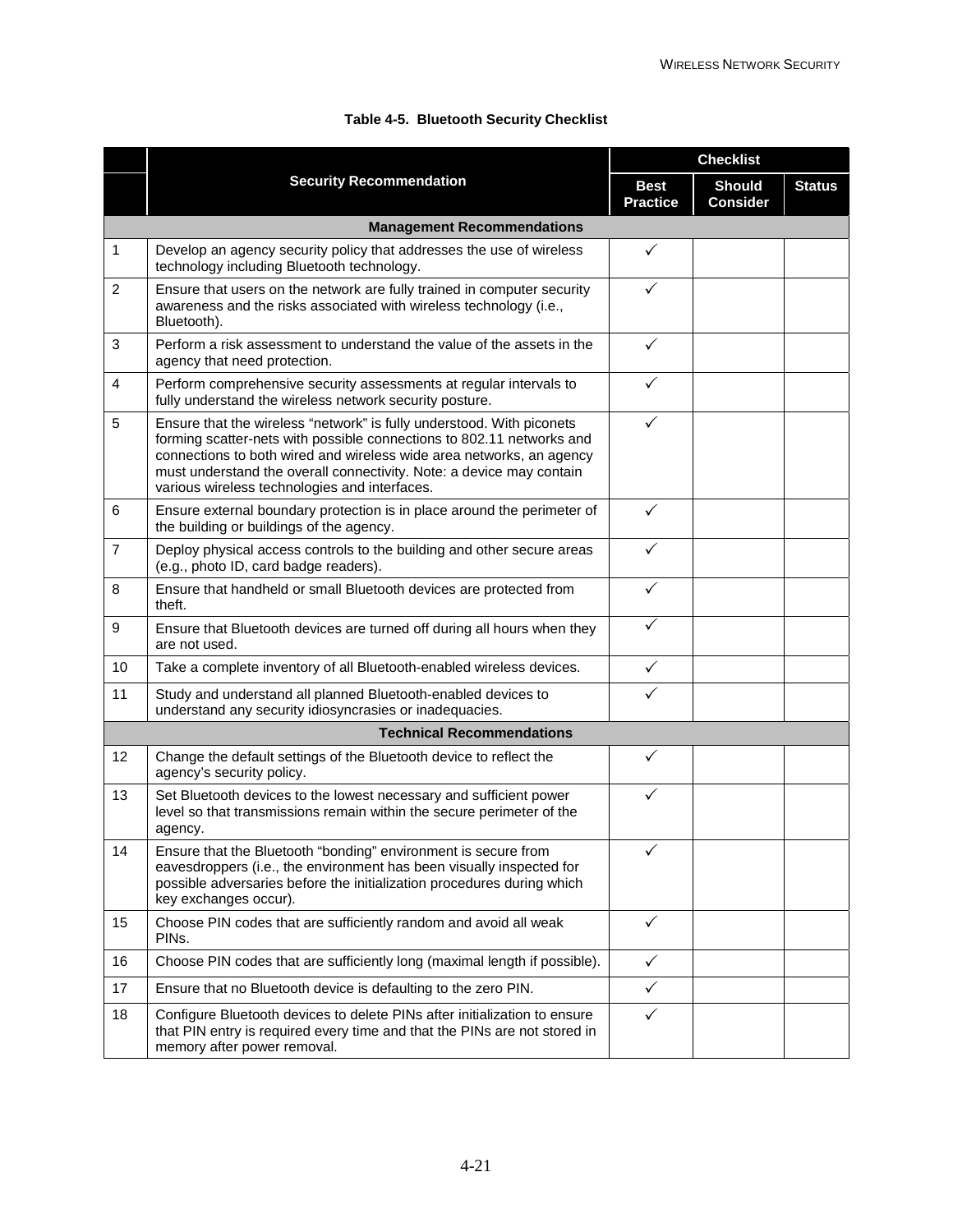|    |                                                                                                                                                                                                                                                                     |                                | <b>Checklist</b>                 |               |  |
|----|---------------------------------------------------------------------------------------------------------------------------------------------------------------------------------------------------------------------------------------------------------------------|--------------------------------|----------------------------------|---------------|--|
|    | <b>Security Recommendation</b>                                                                                                                                                                                                                                      | <b>Best</b><br><b>Practice</b> | <b>Should</b><br><b>Consider</b> | <b>Status</b> |  |
| 19 | Use an alternative protocol for the exchange of PIN codes, e.g., the<br>Diffie-Hellman Key Exchange or Certificate-based key exchange<br>methods at the application layer. Use of such processes simplifies the<br>generation and distribution of longer PIN codes. |                                | $\checkmark$                     |               |  |
|    | <b>Operational Recommendations</b>                                                                                                                                                                                                                                  |                                |                                  |               |  |
| 20 | Ensure that combination keys are used instead of unit keys.                                                                                                                                                                                                         | $\checkmark$                   |                                  |               |  |
| 21 | Invoke link encryption for all Bluetooth connections regardless of how<br>needless encryption may seem (i.e., no Security Mode 1).                                                                                                                                  | ✓                              |                                  |               |  |
| 22 | Ensure that encryption is enabled on every link in the communication<br>chain.                                                                                                                                                                                      | $\checkmark$                   |                                  |               |  |
| 23 | Make use of Security Mode 2 in controlled and well-understood<br>environments.                                                                                                                                                                                      | ✓                              |                                  |               |  |
| 24 | Ensure device mutual authentication for all accesses.                                                                                                                                                                                                               | $\checkmark$                   |                                  |               |  |
| 25 | Enable encryption for all broadcast transmissions (Encryption Mode 3).                                                                                                                                                                                              | $\checkmark$                   |                                  |               |  |
| 26 | Configure encryption key sizes to the maximum allowable.                                                                                                                                                                                                            |                                |                                  |               |  |
| 27 | Establish a "minimum key size" for any key negotiation process.                                                                                                                                                                                                     | $\checkmark$                   |                                  |               |  |
| 28 | Ensure that portable devices with Bluetooth interfaces are configured<br>with a password to prevent unauthorized access if lost or stolen.                                                                                                                          | ✓                              |                                  |               |  |
| 29 | Use application-level (on top of the Bluetooth stack) encryption and<br>authentication for highly sensitive data communication. For example, an<br>IPsec-based Virtual Private Network (VPN) technology can be used for<br>highly sensitive transactions.           |                                | ✓                                |               |  |
| 30 | Use smart card technology in the Bluetooth network to provide key<br>management.                                                                                                                                                                                    |                                | $\checkmark$                     |               |  |
| 31 | Install antivirus software on intelligent, Bluetooth-enabled hosts.                                                                                                                                                                                                 | $\checkmark$                   |                                  |               |  |
| 32 | Fully test and deploy software Bluetooth patches and upgrades<br>regularly.                                                                                                                                                                                         |                                |                                  |               |  |
| 33 | Deploy user authentication such as biometrics, smart cards, two-factor<br>authentication, or PKI.                                                                                                                                                                   |                                | ✓                                |               |  |
| 34 | Deploy intrusion detection agents on the wireless part of the network to<br>detect suspicious behavior or unauthorized access and activity.                                                                                                                         |                                | ✓                                |               |  |
| 35 | Fully understand the impacts of deploying any security feature or<br>product prior to deployment.                                                                                                                                                                   | ✓                              |                                  |               |  |
| 36 | Designate an individual to track the progress of Bluetooth security<br>products and standards (perhaps via the Bluetooth SIG) and the threats<br>and vulnerabilities with the technology.                                                                           |                                | ✓                                |               |  |
| 37 | Wait until future releases of Bluetooth technology incorporate fixes to<br>the security features or offer enhanced security features.                                                                                                                               |                                | ✓                                |               |  |

## **4.7 Bluetooth Ad Hoc Network Risk and Security Summary**

Table 4.6 lists areas of concern for Bluetooth devices, the security threats and vulnerabilities associated with those areas, and the risk mitigations for securing the devices from these threats and vulnerabilities.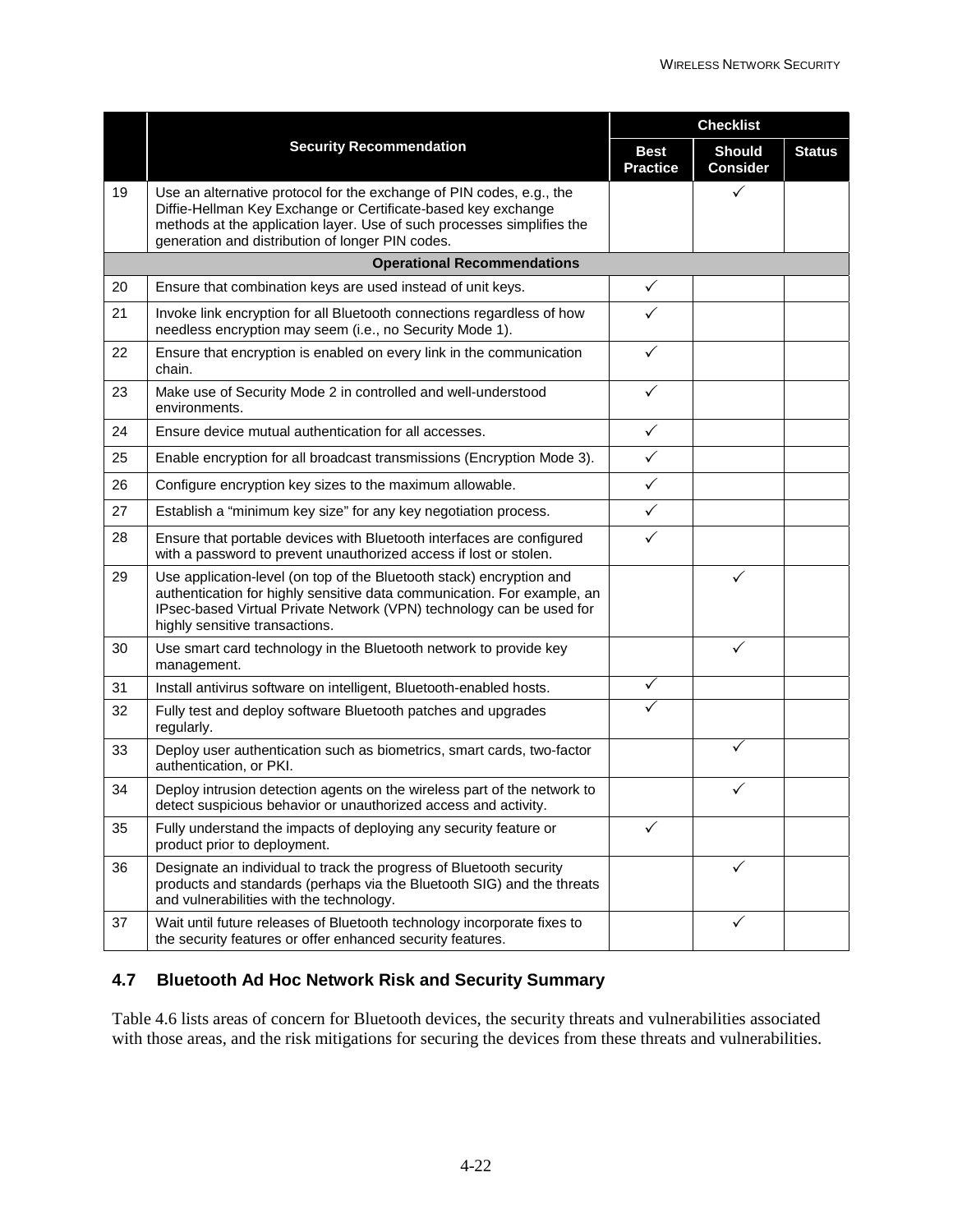#### **Table 4-6. Bluetooth Security Summary**

|     | <b>Security Recommendation</b>                                                                                                                                                                                                                                                                                                                      | Security Need, Requirement, or Justification                                                                                                                                                                                                                                                                                |
|-----|-----------------------------------------------------------------------------------------------------------------------------------------------------------------------------------------------------------------------------------------------------------------------------------------------------------------------------------------------------|-----------------------------------------------------------------------------------------------------------------------------------------------------------------------------------------------------------------------------------------------------------------------------------------------------------------------------|
| 1.  | Develop an agency security policy that addresses<br>the use of wireless technology including Bluetooth<br>technology.                                                                                                                                                                                                                               | A security policy is the foundation on which other<br>countermeasures-the operational and technical<br>ones-are rationalized and implemented. A<br>documented security policy allows an organization<br>to define acceptable implementations and uses for<br>Bluetooth technology.                                          |
| 2.  | Ensure that users on the network are fully trained in<br>computer security awareness and the risks<br>associated with wireless technology (e.g.,<br>Bluetooth).                                                                                                                                                                                     | A security awareness program helps users to<br>establish good security practices in the interest of<br>preventing inadvertent or malicious intrusions into<br>an organization's automated information system.                                                                                                               |
| 3.  | Perform a risk assessment to understand the value<br>of the assets in the agency that need protection.                                                                                                                                                                                                                                              | Understanding the value of organizational assets<br>and the level of protection required enables the<br>engineering of a wireless solution that provides an<br>appropriate level of security.                                                                                                                               |
| 4.  | Perform comprehensive security assessments at<br>regular intervals (including validating the secure<br>configuration of Bluetooth technology) to fully<br>understand the wireless network security posture.                                                                                                                                         | Wireless products should support upgrade and<br>patching of firmware to be able to take advantage<br>of wireless security enhancements and fixes.                                                                                                                                                                           |
| 5.  | Make sure the wireless "network" is fully understood.<br>With piconets forming scatter-nets with possible<br>connections to 802.11 networks and connections to<br>both wired and wireless wide area networks, an<br>agency must understand the overall connectivity.<br>Note: a device may contain various wireless<br>technologies and interfaces. | A thorough understanding of the functionalities<br>and configurations of the deployed wireless<br>network technologies allows an organization to<br>identify possible risks and vulnerabilities. These<br>risks and vulnerabilities can then be addressed in<br>the wireless security policy and enforced<br>appropriately. |
| 6.  | Ensure that external boundary protection is in place<br>around the perimeter of the building or buildings of<br>the agency.                                                                                                                                                                                                                         | To prevent malicious physical access to an<br>organization's information system infrastructure,<br>the external boundaries should be secured<br>through means such as a fence or locked doors.                                                                                                                              |
| 7.  | Deploy physical access controls to the building and<br>other secure areas (e.g., photo ID, card badge<br>readers).                                                                                                                                                                                                                                  | Identification badges or physical access cards<br>should be deployed to ensure that only authorized<br>personnel have physical access to a facility.                                                                                                                                                                        |
| 8.  | Make sure that handheld and small Bluetooth<br>devices are protected from theft.                                                                                                                                                                                                                                                                    | The organization and its employees should be<br>responsible for its wireless technology<br>components because theft of those components<br>could lead to malicious activities against the<br>organization's information system resource.                                                                                    |
| 9.  | Make sure that Bluetooth devices are turned off<br>during all hours when they are not used.                                                                                                                                                                                                                                                         | Shutting down Bluetooth devices when not in use<br>minimizes exposure to potential malicious<br>activities.                                                                                                                                                                                                                 |
| 10. | Take a complete inventory of all Bluetooth-enabled<br>wireless devices.                                                                                                                                                                                                                                                                             | A complete inventory list of Bluetooth-enabled<br>wireless devices can be referenced when<br>conducting an audit that searches for<br>unauthorized use of wireless technologies.                                                                                                                                            |
| 11. | Study and understand all planned Bluetooth-enabled<br>devices to understand the security implications.                                                                                                                                                                                                                                              | An understanding of the security implications of<br>Bluetooth will help the organization better address<br>the associated risks.                                                                                                                                                                                            |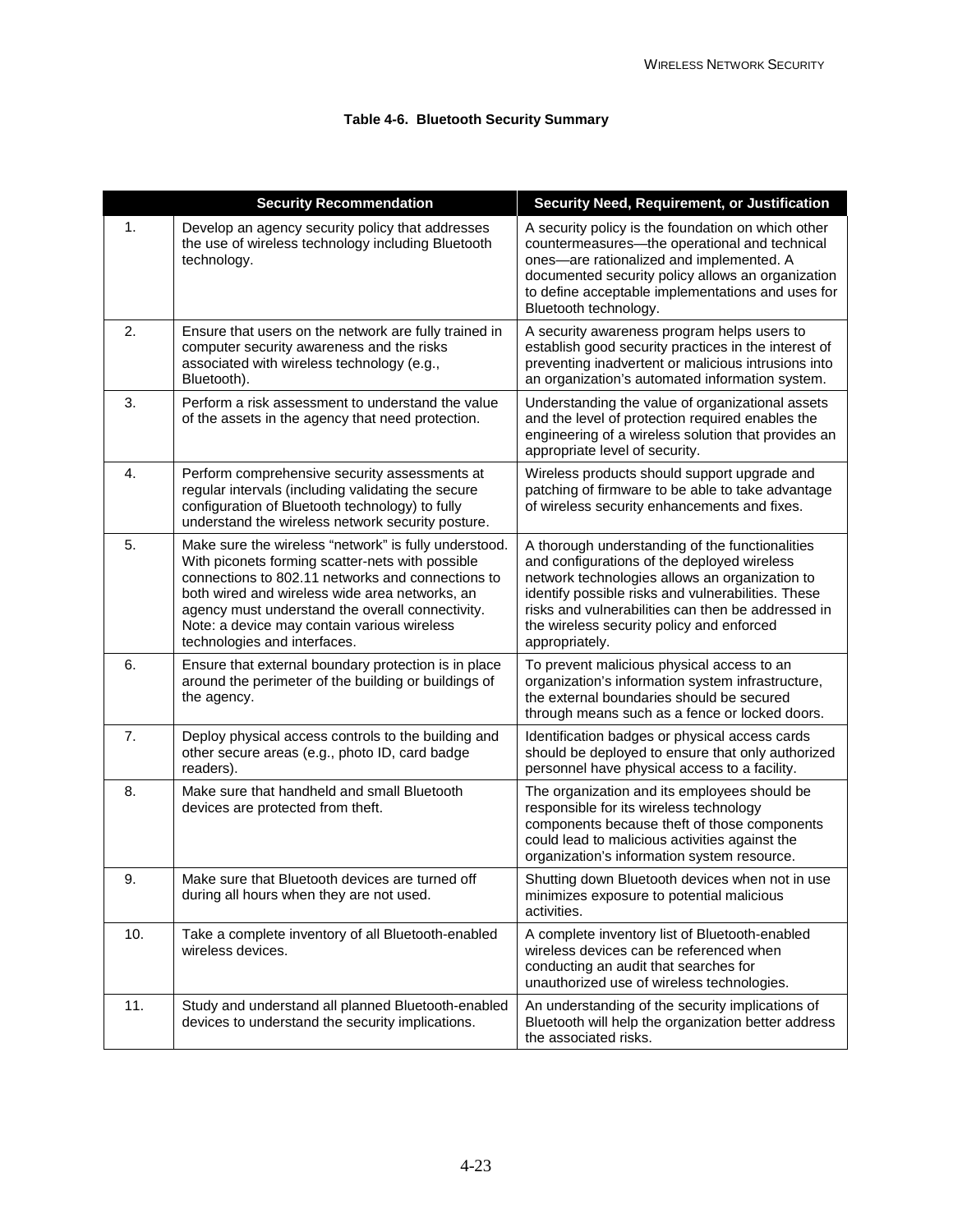|     | <b>Security Recommendation</b>                                                                                                                                                                                                                                         | <b>Security Need, Requirement, or Justification</b>                                                                                                                                                       |
|-----|------------------------------------------------------------------------------------------------------------------------------------------------------------------------------------------------------------------------------------------------------------------------|-----------------------------------------------------------------------------------------------------------------------------------------------------------------------------------------------------------|
| 12. | Change the default settings of the Bluetooth device<br>to reflect the agency's security policy.                                                                                                                                                                        | Because default settings are generally not secure,<br>a careful review of those settings should be<br>performed to ensure that they are in compliance<br>with the company security policy.                |
| 13. | Set Bluetooth devices to the lowest necessary and<br>sufficient power level so that transmissions remain<br>within the secure perimeter of the agency.                                                                                                                 | Setting Bluetooth devices to the lowest necessary<br>and sufficient power level ensures a secure range<br>of access to authorized users.                                                                  |
| 14. | Ensure that the Bluetooth "bonding" environment is<br>secure from eavesdroppers (i.e., the environment<br>has been visually inspected for possible adversaries<br>before the initialization procedures during which key<br>exchanges occur).                           | The key exchange is a vital security function and<br>requires that users maintain a security awareness<br>of possible eavesdroppers.                                                                      |
| 15. | Choose PIN codes that are sufficiently random and<br>avoid all weak PINs.                                                                                                                                                                                              | PIN codes should be random so that it would not<br>be easily guessed by malicious users.                                                                                                                  |
| 16. | Choose PIN codes that are sufficiently long<br>(maximal length if possible).                                                                                                                                                                                           | PIN codes with maximum lengths of 16 bytes<br>make them more resistant to brute force attacks.                                                                                                            |
| 17. | Ensure that no Bluetooth device is defaulting to the<br>zero PIN.                                                                                                                                                                                                      | Bluetooth devices defaulting to the zero PIN (e.g.,<br>0000) essentially provide no security.                                                                                                             |
| 18. | Configure Bluetooth devices to delete PINs after<br>initialization, to ensure that PIN entry is required<br>every time and that PINs are not stored in memory<br>after power removal.                                                                                  | Requiring PIN entry after re-initialization prevents<br>the possibility of a PIN being recovered from the<br>memory of a stolen device.                                                                   |
| 19. | Use an alternative protocol for the exchange of PIN<br>codes, e.g., the Diffie-Hellman Key Exchange or<br>Certificate-based key exchange methods at the<br>application layer. Use of such processes simplifies<br>the generation and distribution of longer PIN codes. | The overhead associated with key exchange can<br>be minimized by using an alternative protocol<br>such as the Diffie-Hellman or certificate-based key<br>exchange.                                        |
| 20. | Ensure that combination keys are used instead of<br>unit keys.                                                                                                                                                                                                         | The use of shared unit keys can lead to<br>successful man-in-the-middle attacks.                                                                                                                          |
| 21. | Invoke link encryption for all Bluetooth connections<br>regardless of how needless encryption may seem<br>(i.e., no Security Mode 1).                                                                                                                                  | Link encryption should be used to secure all data<br>transmissions during a Bluetooth connection.                                                                                                         |
| 22. | Make sure that encryption is enabled on every link in<br>the communication chain.                                                                                                                                                                                      | Every link should be secured because one<br>unsecured link results in compromising the entire<br>communication chain.                                                                                     |
| 23. | Use Security Mode 2 in controlled and well-<br>understood environments.                                                                                                                                                                                                | Security Mode 2 provides authorized access to<br>services.                                                                                                                                                |
| 24. | Ensure device mutual authentication for all<br>accesses.                                                                                                                                                                                                               | Mutual authentication is required to provide<br>verification that all users and the network are<br>legitimate.                                                                                            |
| 25. | Enable encryption for all broadcast transmissions<br>(Encryption Mode 3).                                                                                                                                                                                              | Broadcast transmissions secured by link<br>encryption provide a layer of security that protects<br>these transmissions from user interception for<br>malicious purposes.                                  |
| 26. | Configure encryption key sizes to the maximum<br>allowable.                                                                                                                                                                                                            | Using maximum allowable key sizes provides<br>protection from brute force attacks.                                                                                                                        |
| 27. | Establish a "minimum key size" for any key<br>negotiation process.                                                                                                                                                                                                     | Establishing minimum key sizes ensures that all<br>keys are long enough to be resistant to brute force<br>attacks.                                                                                        |
| 28. | Ensure that portable devices with Bluetooth<br>interfaces are configured with passwords to prevent<br>unauthorized access if lost or stolen.                                                                                                                           | Authenticating users to a portable Bluetooth<br>device is a good security practice in the event the<br>device is stolen, which provides a layer of<br>protection for an organization's Bluetooth network. |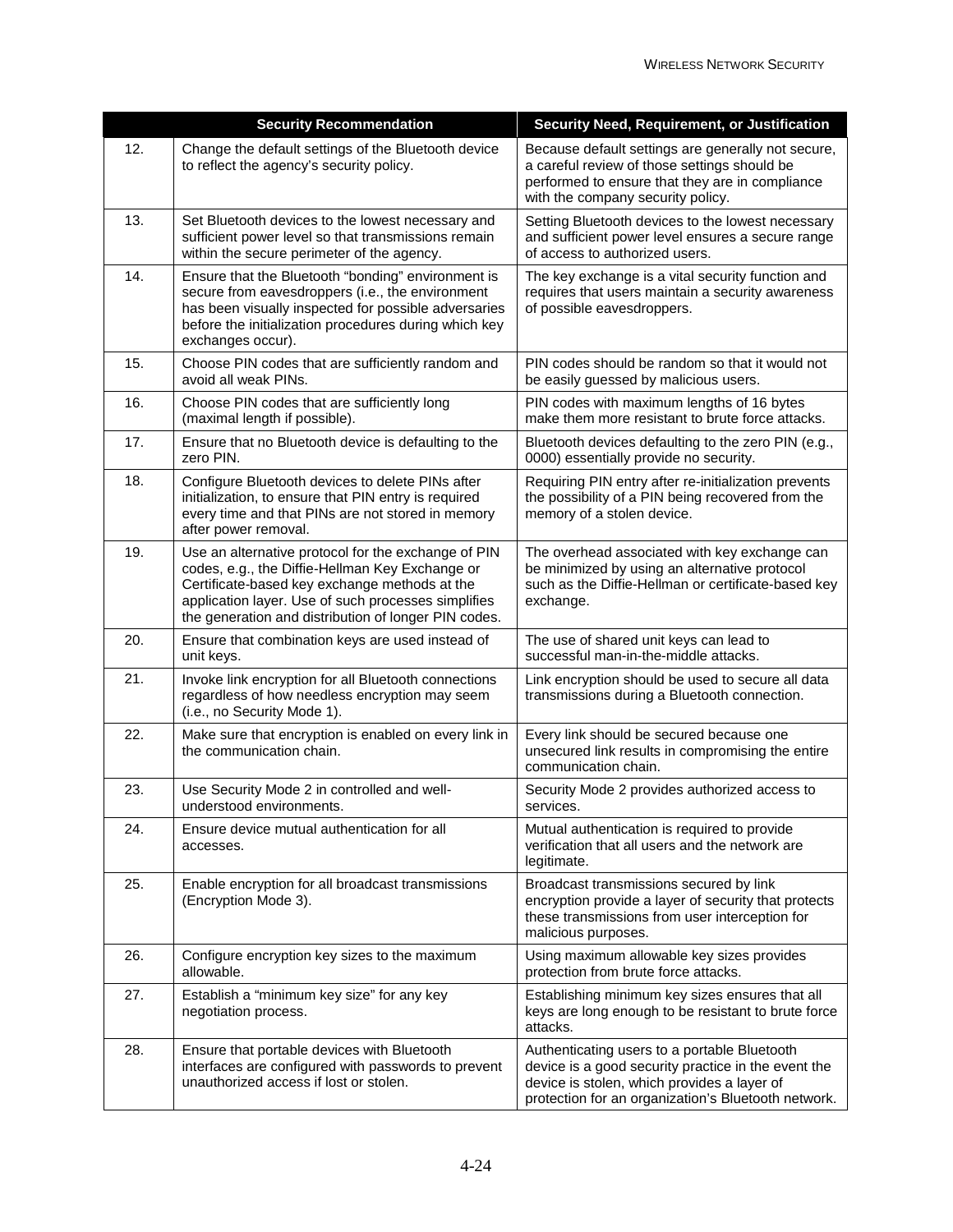|     | <b>Security Recommendation</b>                                                                                                                                                                                                                               | Security Need, Requirement, or Justification                                                                                                                                                                             |
|-----|--------------------------------------------------------------------------------------------------------------------------------------------------------------------------------------------------------------------------------------------------------------|--------------------------------------------------------------------------------------------------------------------------------------------------------------------------------------------------------------------------|
| 29. | Use application-level (on top of the Bluetooth stack)<br>encryption and authentication for highly sensitive<br>data communication. For example, an IPsec-based<br>Virtual Private Network (VPN) technology can be<br>used for highly sensitive transactions. | Application-level encryption and authentication<br>provide security on top of the Bluetooth link<br>encryption; the overlay increases the security of<br>communication.                                                  |
| 30. | Use smart card technology in the Bluetooth network<br>to provide key management.                                                                                                                                                                             | The use of smart card technology can simplify the<br>distribution and management of keys while<br>maintaining strong security.                                                                                           |
| 31. | Install antivirus software on intelligent, Bluetooth-<br>enabled hosts.                                                                                                                                                                                      | Antivirus software should be installed on a<br>Bluetooth-enabled host to insure that known<br>worms and viruses are not introduced to the<br>Bluetooth network.                                                          |
| 32. | Fully test and deploy software Bluetooth patches<br>and upgrades on a regular basis.                                                                                                                                                                         | Newly discovered security vulnerabilities of vendor<br>products should be patched to prevent malicious<br>and inadvertent exploits. Patches should be fully<br>tested before implementation to ensure that they<br>work. |
| 33. | Deploy user authentication such as biometrics,<br>smart cards, two-factor authentication, or PKI.                                                                                                                                                            | Implementing strong authentication mechanisms<br>can minimize the vulnerabilities associated with<br>passwords and PINs.                                                                                                 |
| 34. | Deploy intrusion detection agents on the wireless<br>part of the network to detect suspicious behavior or<br>unauthorized access and activity.                                                                                                               | Intrusion detection agents (e.g., host-based or<br>network-based agents) deployed on the wireless<br>network can detect and respond to potential<br>malicious activities.                                                |
| 35. | Fully understand the impacts of deploying any<br>security feature or product prior to deployment.                                                                                                                                                            | To ensure a successful deployment, an<br>organization should fully understand the technical,<br>security, operational, and personnel requirements<br>prior to implementation.                                            |
| 36. | Designate an individual to track the progress of<br>Bluetooth security products and standards (perhaps<br>via Bluetooth SIG) and the threats and<br>vulnerabilities with the technology.                                                                     | An appointed individual designated to track the<br>latest technology enhancements, standards<br>(perhaps via Bluetooth SIG), and risks will help to<br>ensure the continued secure use of Bluetooth.                     |
| 37. | Wait until future releases of Bluetooth technology<br>incorporate fixes to the security features or offer<br>enhanced security features.                                                                                                                     | Upgrade to the latest versions and avoid<br>purchasing the versions of the Bluetooth products<br>with major security vulnerabilities that have not<br>been fixed.                                                        |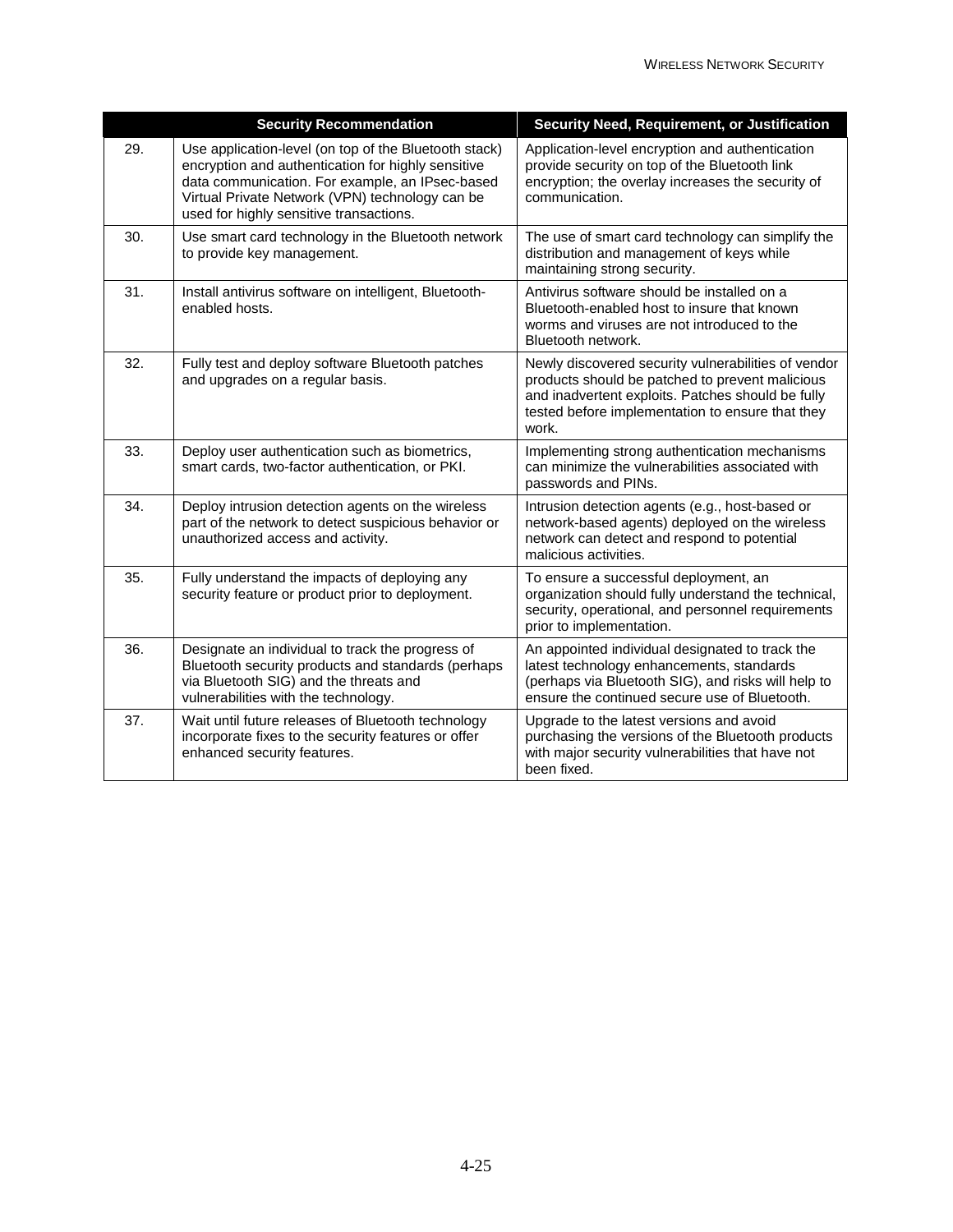#### **5. Wireless Handheld Devices**

Section 5 covers text-messaging devices, PDAs, and smart phone—PDA products because these are the devices most commonly used by the mobile work force in a business environment. This section describes the security threats and vulnerabilities associated with these devices and also recommends countermeasures that help mitigate the risks they introduce. However, network administrators can apply many of the security measures and recommendations discussed below to wireless handheld devices that are not covered in this section.

#### **5.1 Wireless Handheld Device Overview**

Wireless handheld devices range from simple one- and two-way text messaging devices to Internetenabled PDAs, tablets, and smart phones. These devices are no longer viewed as coveted gadgets for early technology adopters. Instead they have become indispensable tools and competitive business advantages for the mobile work force. The use of these devices introduces new security risks to an agency's existing network. Moreover, as these devices begin having their own IP addresses, the devices themselves can become the targets of attacks. Handheld devices have different capabilities and different uses from those of desktop and laptop computers. The differences between handheld devices and desktop and laptop computers that affect the agency's security are summarized below.

- **I.** The small size, relatively low cost, and constant mobility of handheld devices make them more likely to be stolen, misplaced, or lost.
- **If** Physical security controls that protect desktop computers do not offer the same protection for handheld devices. Security guards are more likely to check the contents of a laptop carrying case or check the laptop itself for proper identification than to physically search people for handheld devices. A thief can more easily conceal a handheld device than a laptop or desktop computer.
- **If the devices themselves have limited computing power, memory, and peripherals that make existing** desktop security countermeasures impractical for handheld devices. Limited processing power, for example, may render encryption with long key lengths too time-consuming.
- **I.** Synchronization software allows PCs to back up and mirror data stored on a handheld device and allows the handheld device to mirror data stored on desktop applications. The PC and the handheld device face different threats and require different security mechanisms to mitigate risk, but both must provide the same level of security to protect sensitive information.
- **I.** Members of an organization often purchase and use handheld devices without consulting with or notifying the organization's network administrator. Wireless handheld devices are often used for both personal and business data. Users that purchase these devices on their own often do not consider the security implications of their use in the work environment.
- ! Handheld devices offer multiple APs such as the user interface, expansion modules, wireless modems, Bluetooth, IR ports, and 802.11 connectivity. These access points present new risks that must be addressed separately from an existing wired network.
- ! Many users have limited security awareness or training with the use of handheld devices and are not familiar with the potential security risks introduced by these devices.
- ! Handheld device users can download a number of productivity programs, connectivity programs, games, and utilities—including freeware and shareware programs—from untrusted sources. The programs can be easily installed without network administrators being notified. These programs may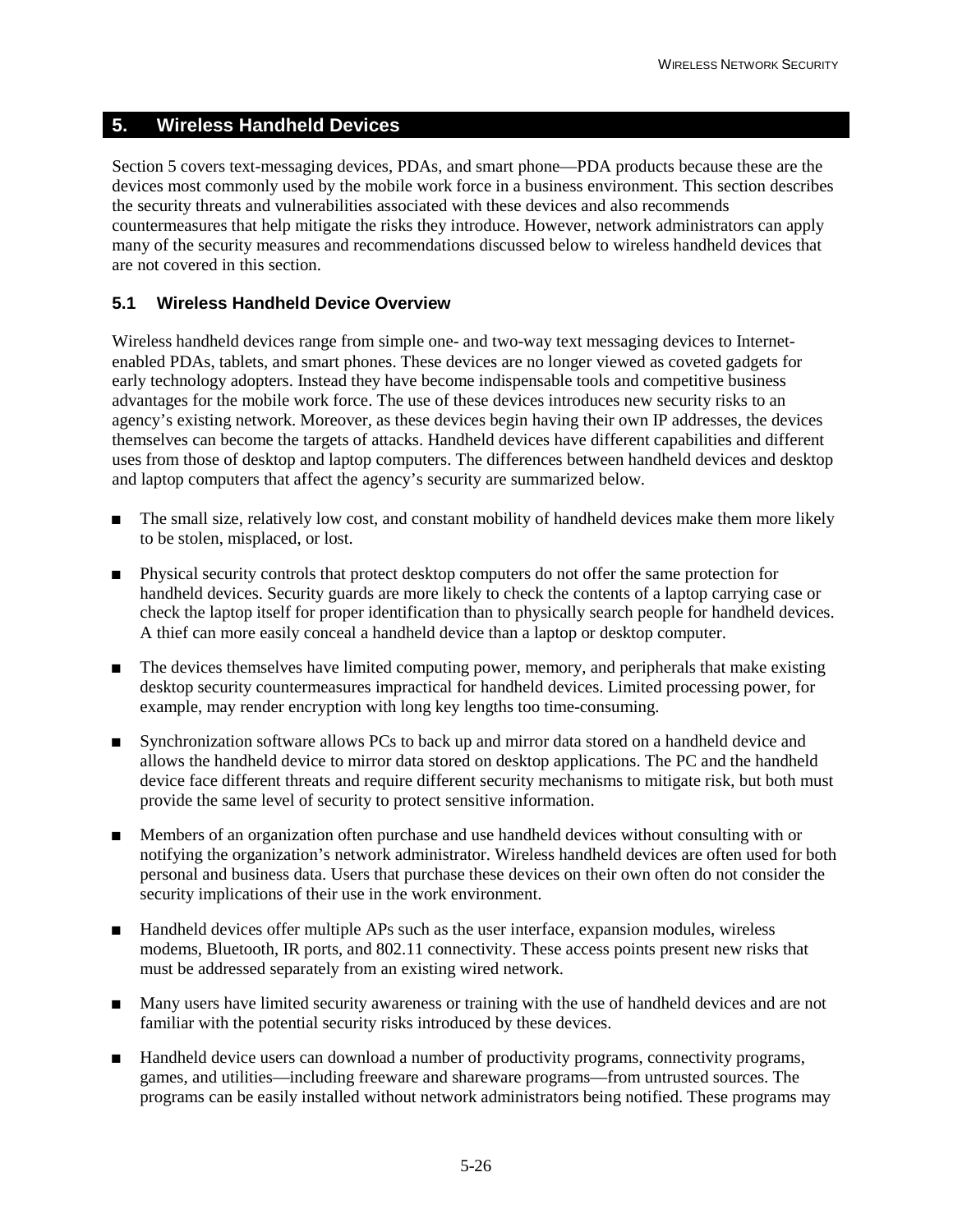contain Trojan horses or other "malware" that can affect the user's handheld device, PC, or other network resources.

- **If all 1** There are few, if any, auditing capabilities or security tools available for many of these devices. In some cases, neither the user nor the administrator can audit security-relevant events related to the use of these devices. However, as networked PDAs become more affordable and more popular, vendors are beginning to offer more stand-alone and enterprise security solutions.
- ! Users often subscribe to third-party Wireless Internet Service Providers (WISP) and access the Internet through wireless modems. Users can download or upload data to and from other computers without complying with the organization's firewall policy.
- ! There are several new handheld operating systems and applications that have not been thoroughly tested by the market to expose potential vulnerabilities.
- ! Handheld devices have a number of communication ports from which they can send and receive data, but they have limited capabilities in authenticating the devices with which they exchange data.

#### **5.2 Benefits**

One- and two-way text messaging systems have become popular for keeping in touch with colleagues and friends while traveling. They are light, inexpensive, easy to use, reliable, and text-messaging services are widely available. The pager was the first, commercially successful one-way text messaging system. Twoway text messaging systems, which have become a popular way to send and receive e-mail, excel at providing a reliable and inexpensive way to communicate, but they do not support any other office productivity applications. Many users prefer text-messaging to telephone calls because it allows for asynchronous communication, provides an electronic copy of the communication, costs less, requires no dial-up connection, fosters brevity, and allows users to communicate in public places without having their conversations overheard.

PDAs were first introduced to the market in the 1980s as handheld or palm-size computers that served as organizers for personal information and are gradually replacing the traditional leather-bound organizer. PDAs provide users with office productivity tools for accessing e-mail, agency network resources, and the Internet. These capabilities are quickly becoming a necessity in today's business environment. In addition, data that users have entered into their PDAs can be synchronized with a PC. Synchronization allows users to easily back up the information on their PDA and transfer data from the PC to the PDA. PDAs can also conveniently transfer data to other handheld devices by sending, or "beaming," the information through IR ports. The most common operating systems for PDAs are the Palm OS, PocketPC, Linux, and Symbian EPOC. This section provides general recommendations for network administrators that can be applied to all handheld devices using these or other operating systems.

Although text-messaging devices and PDAs can help improve the efficiency of a mobile workforce, certain situations require a voice conversation between two or more parties to accurately and quickly convey certain information in the right context. As the emerging mobile and networked workforce began carrying laptops and fumbling with PDAs and cell phones at the same time, handheld device manufacturers began responding by introducing devices that combine a PDA and a cell phone on the same device. These devices are referred to as smart phones. Smart phones incorporate the capabilities of a typical PDA and a digital cellular telephone that provides voice service as well as e-mail, text messaging, Web access, and voice recognition. Many smart phones are available that can run programming languages such as C or Java and offer telephony application programming interfaces (API) that allow third-party developers to build new productivity tools to help the mobile work force. Cell phone security has primarily focused on protecting carriers from fraudulent charges and users from eavesdropping. Typical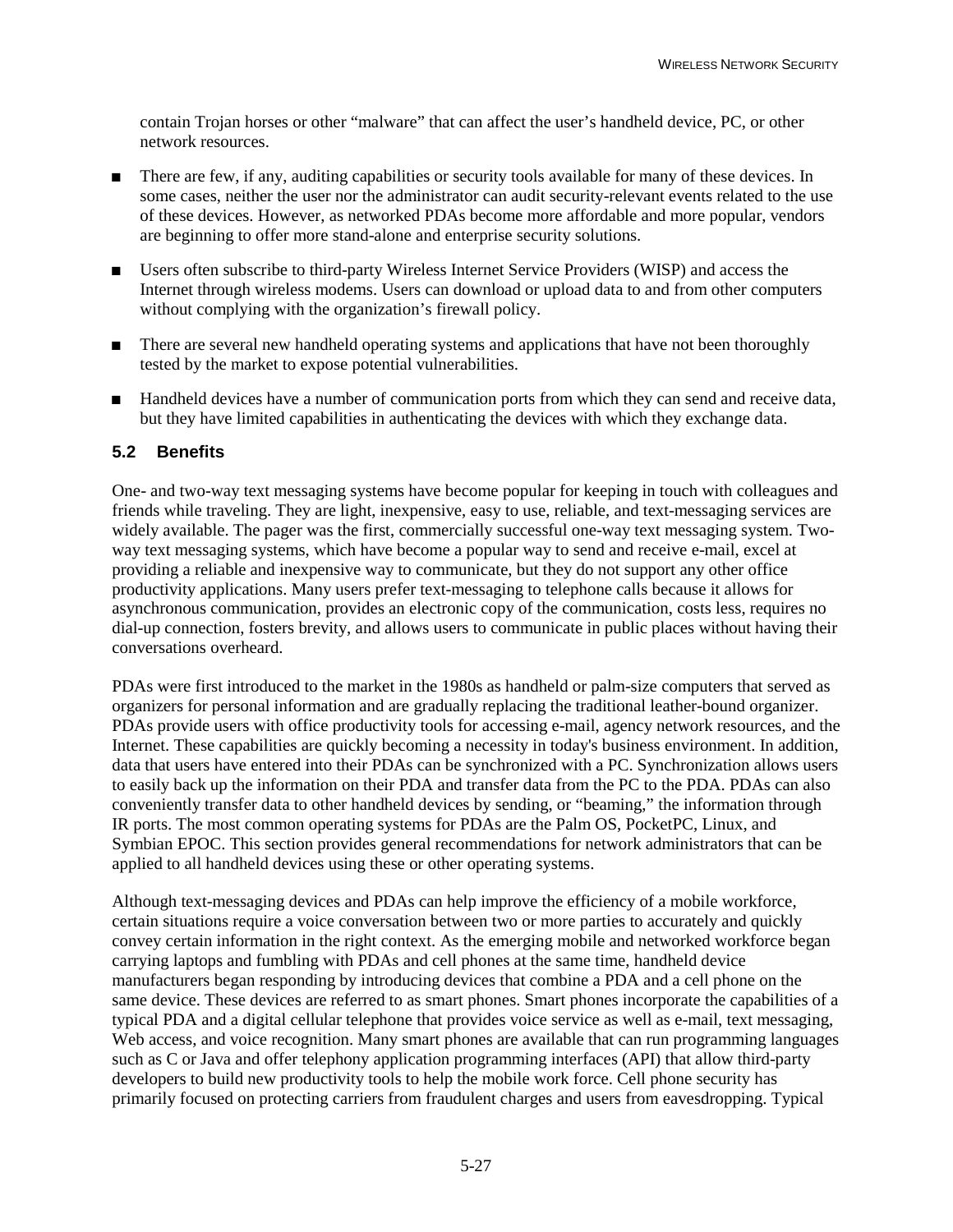cell phones use simplified operating systems that have no information-processing capabilities and therefore present few information security risks. Smart phones, however, have more sophisticated operating systems capable of running applications and supporting network connectivity with other computing devices. This section focuses on the security risks introduced by the information-processing and networking capabilities of smart phones. This section does not address the underlying security of TDMA, CDMA, GSM, or GPRS protocols.

#### **5.3 Security Requirements and Threats**

Although handheld devices have not generally been viewed as posing security threats, their increased computing power and the ease with which they can access networks and exchange data with other handheld devices introduce new security risks to an agency's computing environment. As handheld devices begin supporting more networking capabilities, network administrators must carefully assess the risks they introduce into their existing computing environment. This section describes how the security requirements for confidentiality, integrity, authenticity, and availability for handheld device computing environments can be threatened.

## **5.3.1 Loss of Confidentiality**

Information stored on handheld devices and on handheld device storage modules and mirrored on a PC must remain confidential and be protected from unauthorized disclosure. The confidentiality of information can be compromised while on the handheld device, the storage module, or the PC or while being sent over one of the Bluetooth, 802.11, IR, USB, or serial communication ports. Moreover, most handheld devices are shipped with connectivity that is enabled by default. These default configurations are typically not in the most secure setting and should be changed to match the agency's security policy before being used.

PDAs can beam information from an IR port to another PDA IR port to easily exchange contact information such as telephone numbers and mailing addresses. This capability is a useful feature, but some concerns might arise about the data being transmitted. The data is unencrypted, and any user who is in close proximity to the handheld device and has the device pointed in the right direction can intercept and read the data. This is known as data leakage. Users familiar with PDA beaming should recognize that they often must have the PDA within a few inches of the other device and also make an effort to align the ports properly. The probability of data leakage occurring without the victim's knowledge is relatively low because it requires the intercepting device to be within a few feet and often within a few inches. Nonetheless, agencies should not overlook the threat because it could result in a compromise of sensitive information. No attack has been documented of a malicious user being able to pull information out of an IR port because the IR beaming protocol can only issue a request to send information that must be approved by the device user before the information is sent. There is no equivalent request to receive information. However, a Bluetooth device that is not configured properly is susceptible to having a user with a Bluetooth-enabled device pull data from the device. An 802.11-enabled device with an insecure P2P setting may also expose data to another 802.11-enabled device.

The ability of either the handheld device or the PC to initiate synchronization presents additional risks. A rogue compromised handheld device may attempt to synchronize with a PC; alternatively, a compromised PC may try to synchronize with a PDA. This type of attack is often referred to as "hijacking" and relies on hijacking software that is available today.*<sup>48</sup>* A malicious user could obtain personal or organizational data, depending on what is stored on the PDA or PC. For this type of attack to be successful, either the PC

<sup>1</sup> <sup>48</sup> See "A Whole New World for the 21<sup>st</sup> Century," March 2001, at http://www.sans.org.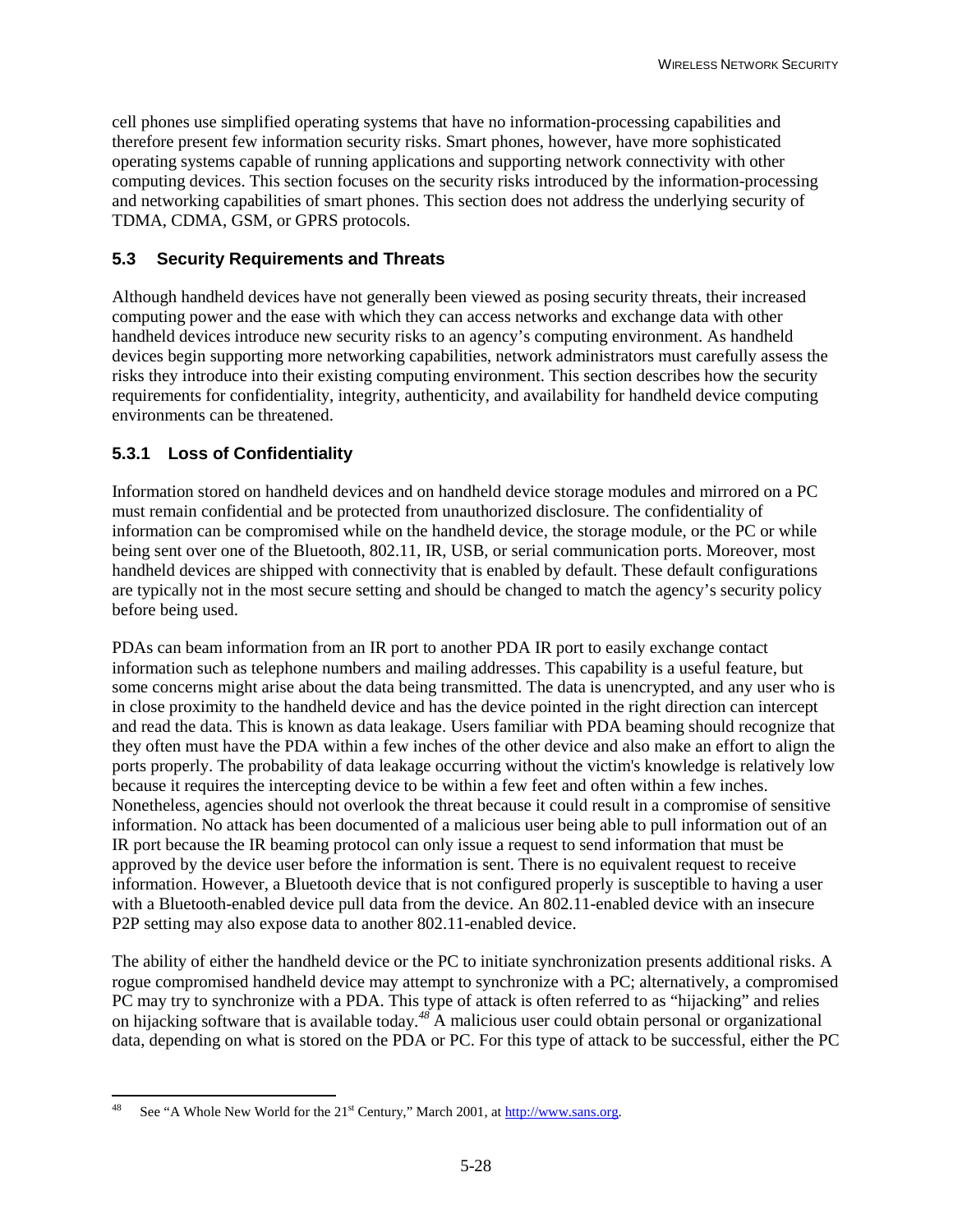or the handheld device has been compromised, or a malicious user has been able to create a rogue handheld device or PC and gain access to the user's network.

PDAs can also remotely synchronize with a networked PC using dial-up connections, dialing either directly to a corporate facility or through a WISP. The modems allow users to dial into an access server at their office or use a third-party WISP. Dial-up capability, however, also introduces risks. Dialing into a corporate facility requires a handheld device synchronization server; otherwise, the remote PDA must derive synchronization service by connecting to a PC that is logged on using the remote client's ID and password. If the PC is not at least configured with a password-protected screensaver, it is left vulnerable to anyone with physical access to the PC. Moreover, since the WISP is an untrusted network, establishing a remote connection requires additional security mechanisms to ensure a secure connection. The PDA would require a VPN client and a supporting corporate system to create a secure tunnel through the WISP to the agency. Modem-enabled PDAs are still relatively new, and an agency may not have the security services in place to support them. Agencies may want to restrict their use until they have either adapted their existing VPN capabilities or put the required services in place.

Another means for synchronizing data is through an Ethernet connection. Users can synchronize data from any networked work space. The data that crosses the network is as secure as the network itself and may be susceptible to network traffic analyzers or sniffers. PDA users can also synchronize through their agency's wireless network. This entails accessing the agency's 802.11-compliant APs to connect to the agency's wired network. Many PDA vendors support or are beginning to support VPN connections using 802.11 APs.

Analog phones using first generation (1G) technologies are more susceptible to eavesdropping than are digital cell phones. Individuals or organizations can intercept unencrypted analog cell phone transmission using simple radio scanners. In contrast, many digital phones have built-in security through spread spectrum technologies that use pseudo-random code sequences and forms of encryption. However, when digital phones are roaming (i.e., using other service providers), they frequently must connect to analog networks for coverage. When this connection occurs, the digital device becomes as vulnerable as the analog phone. Digital cellular telephones may also be vulnerable to eavesdropping, but the equipment required to eavesdrop on a digital cellular telephone is much more expensive. TDMA and GSM offer built-in encryption, but its use is at the discretion of the cellular service provider.

Smart phones can support wireless location services by using an on-board GPS integrated circuit or by having service providers analyze the cell phone signal received at cellular antenna sites.*<sup>49</sup>* GPS-enabled phones can identify the phone's location to within a few meters and also relay position information. Thus, in the case of emergency, a user who may be injured or threatened can relay his location to the proper authorities. These devices are subject to security threats associated with networked computing devices but also have a new set of privacy concerns as the user's location can be disclosed to third parties. Advertisers and other service providers would like to access user location information through agreements with the cellular telephone provider. Users should carefully read cellular phone companies' privacy policies and opt out of any unwanted wireless location services.

Security officers and administrators must also be aware of the threats posed by visitors carrying handheld devices. Many wireless sniffing tools run on handheld devices that can be used by malicious users to help them gather information that might be useful in a future attack. Moreover, many handheld devices come equipped with audio and video recording capabilities that can be used to record sensitive conversations or records images of people or facilities. As the handheld devices become smaller and more capable, some

<sup>49</sup> GPS is a Department of Defense (DoD) system of 24 satellites that provides positioning for a receiving unit through triangulation of three satellites' signals.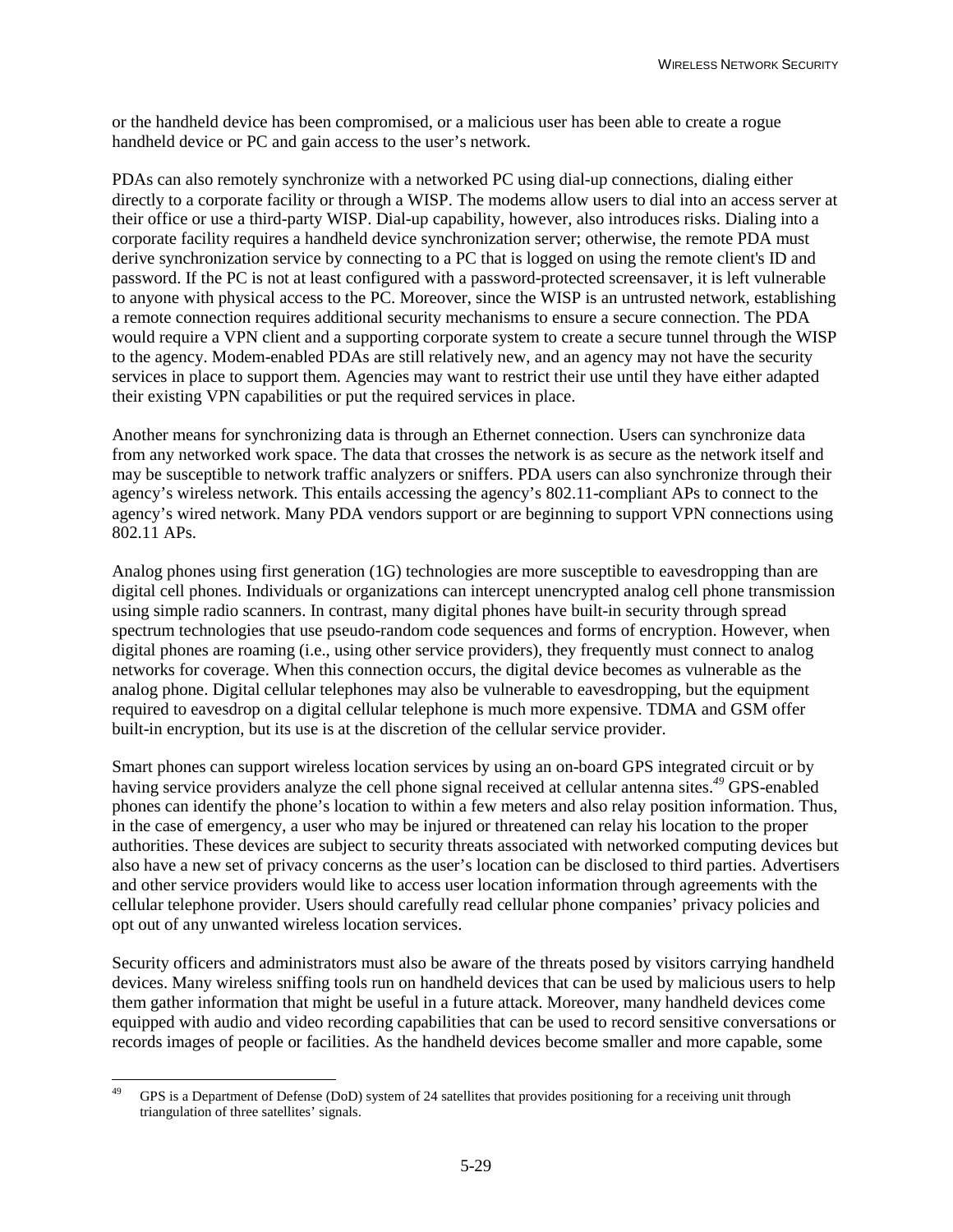agencies should consider not allowing users to bring handheld devices into their facilities if they pose a potential security risk.

## **5.3.2 Loss of Integrity**

The integrity of the information on the handheld device and the integrity of the handheld device hardware, applications, and underlying operating system are also security concerns. Information stored on, and software and hardware used by, the handheld device must be protected from unauthorized, unanticipated, or unintentional modification. Information integrity requires that a third party be able to verify that the content of a message has not been changed in transit and that the origin or the receipt of a specific message be verifiable by a third party. Moreover, users must be accountable and uniquely identifiable. The integrity of the information can be compromised while in transit or while stored on the handheld device or add-on storage modules. The integrity of the handheld hardware must be protected against the insertion or replacement of critical read-only memory (ROM) or other integrated circuits or upgradeable hardware. Handheld applications must be ensured to protect against the installation of software from unauthorized sources that may contain malware. The integrity of add-on modules must be ensured to protect the handheld device from rogue hardware add-on modules.

## **5.3.3 Loss of Availability**

The purpose of a DoS attack is to make computational or network resources unavailable or to severely limit their availability by consuming their resources with an inordinate amount of service requests. DoS attacks are typically associated with networked devices with fixed IP addresses for attackers to target. Most handheld devices access the Internet intermittently and do not have fixed IP addresses, but as networking technologies become more widespread, "always-on" connectivity will be commonplace within the next few years. As a result, many handheld devices already support the use of personal firewalls to protect themselves against certain DoS attacks and other types of attacks.

Handheld devices can also be the targets of DoS attacks through other means. Trojan horses, worms, viruses, and other malware can affect the availability of a network and, in many instances, also compromise the network's confidentiality and integrity.*<sup>50</sup>* A virus that, for example, sends documents from a user's PC to e-mail addresses found in the user's electronic address book can burden the network with a flood of e-mails, send out confidential information, and even alter the information sent, all while giving the appearance that it was intentionally sent from the user's account. Viruses have not been widely considered a security threat in PDAs because of the PDA's limited memory and processing power. Moreover, users typically synchronize their data with their PCs, and they can recover any lost or corrupted data simply by synchronizing with their PCs. Consequently, even a virus such as the Liberty Crack, which wipes out data on a PDA, has not been considered a serious threat.*<sup>51</sup>* PDA antivirus protection programs have only been on the market for a few years, and most PDAs do not have antivirus protection either because they do not support networking or the software simply has not been installed. However, a virus on a handheld device could contain a payload designed to compromise a desktop PC, which in turn could directly affect the local network. As PDAs become more powerful, malicious users will develop viruses designed to achieve more harmful results. PDAs that share the same operating system as a PC may be particularly susceptible to a new strain of viruses. Although offering users additional benefits of sharing documents developed using the same applications, the common operating systems may invite new security threats. With both of the devices running the same applications, the methods for the virus to launch its attack and spread to other parts of the network increase.

<sup>50</sup> 50 See SP 800-28, *Guidelines on Active Content and Mobile Code,* October 2001, for more information on malware. 51 See *PDA/Wireless Communication Pains*, November 17, 2000, at http://www.sans.org.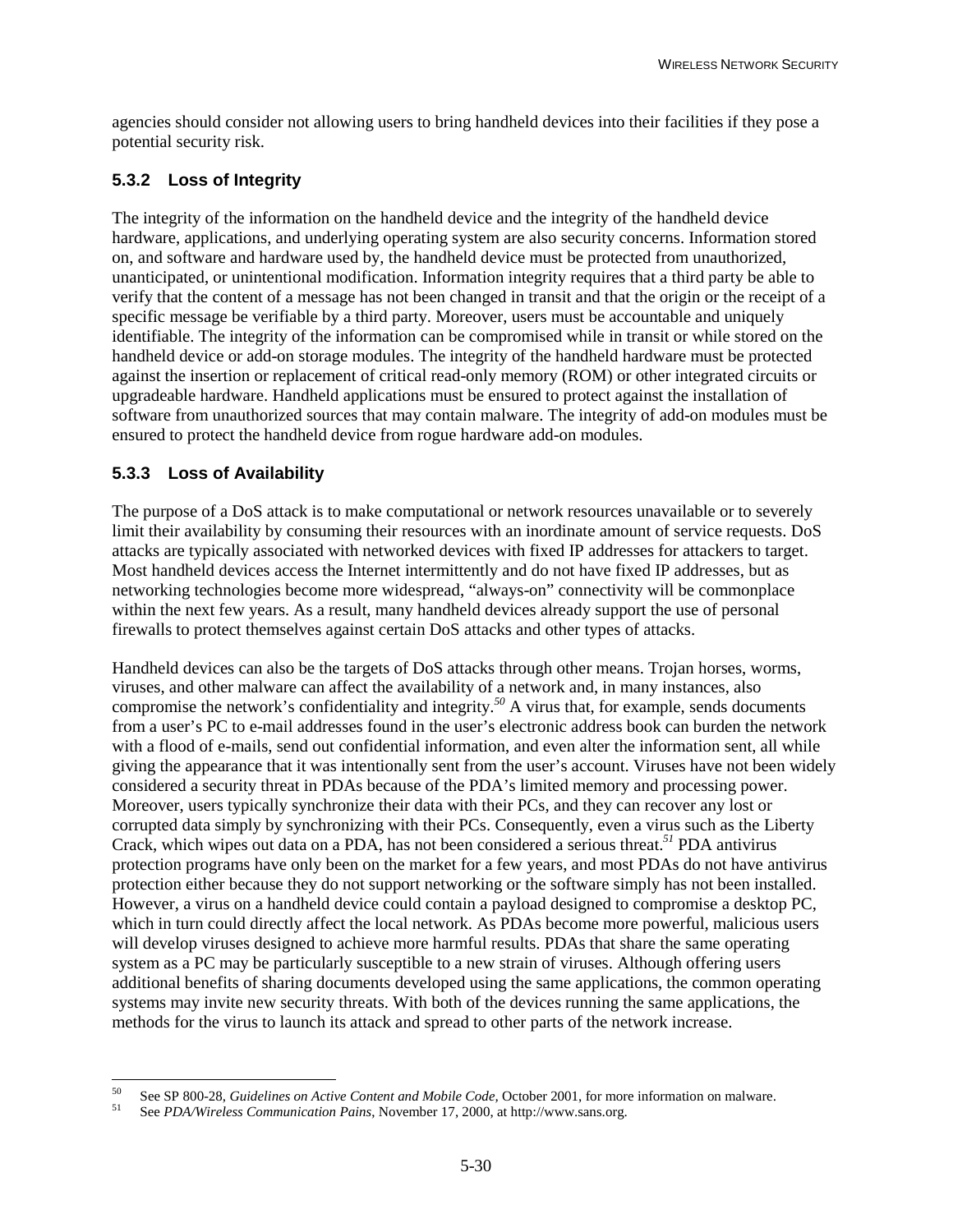Smart phones may lose network connectivity not only when they travel outside a cell coverage area but also when cell phone jammers are used. Many restaurants and movie theaters, for example, now use commercially available jammers to block cell phone communications often without notifying the cell phone users. Users expecting important messages are not able to receive those messages because the jammers block them from accessing network resources. Malicious users may also use cell phone jamming devices. Jamming devices can carry out these attacks by broadcasting transmissions on cellular frequencies that nullify the actual cellular tower transmissions. The jammed cell phone will not be able to communicate unless other means of communications are available on the phone or in that region (e.g., a dual-band cell phone that can operate at different frequencies and also operate on an analog signal).

Cell phones, smart phones, and text pagers are able to send text messages, from 110 to 160 characters in length depending on the carrier, to other cell phones by using Short Message Service (SMS). To send and receive SMS text messages, phone users usually have to pay a monthly fee to their service provider or a small fee for each text message beyond a preset monthly limit. Text messages can also be sent from a cellular service provider's Web page, by visiting Web sites that allow users to send text messages free of charge from e-mail applications. Text-messages rely on the service provider's network and are not encrypted, and no guarantees exist on quality of service. Cell phones and text-messaging devices can be spammed with text messages until their mailbox is full, and the user is no longer able to receive new text messages unless previously stored e-mails are deleted.

As 3G development progresses and 3G phones become more prevalent, agencies will need to be aware of the security issues that arise. One potential security issue is that a 3G mobile device, when connected to an IP network, is in the "always-on" mode. This mode alleviates the need for the device to authenticate itself each time a network request is made. However, the continuous connection also makes the device susceptible to attack. Moreover, because the device is always on, the opportunity exists to track users' activities, and this may violate their privacy.

#### **5.4 Risk Mitigation**

As the use of handheld devices increases and technology improves, attacks can be expected to become more sophisticated. To control and even reduce the security risks identified above, agencies need to implement management, operational, and technical countermeasures to safeguard handheld devices and the agency's networks.

#### **5.4.1 Management Countermeasures**

Information security officers and network administrators should conduct a risk assessment before handheld devices are introduced into the agency's computing environment. The agency should educate the users about the proper use of their handheld devices and the security risks introduced by their use by providing short training courses or educational materials to help users use these devices more productively and more securely. Moreover, network administrators should establish and document security policies that address their use and the users' responsibilities.*52,* The policy document should include the approved uses, the type of information that the devices may store, software programs they can install, how to store the devices and associated modules when not in use, proper password selection and use, how to report a lost or stolen PDA, and any disciplinary actions that may result from misuse. Agencies should also perform random audits to track whether devices have been lost or stolen.

<sup>52</sup> 52 See SP 800-30*, Risk Management Guide for Information Technology Systems,* January 2002*, at* http://csrc.nist.gov/publications/nistpubs/index.html.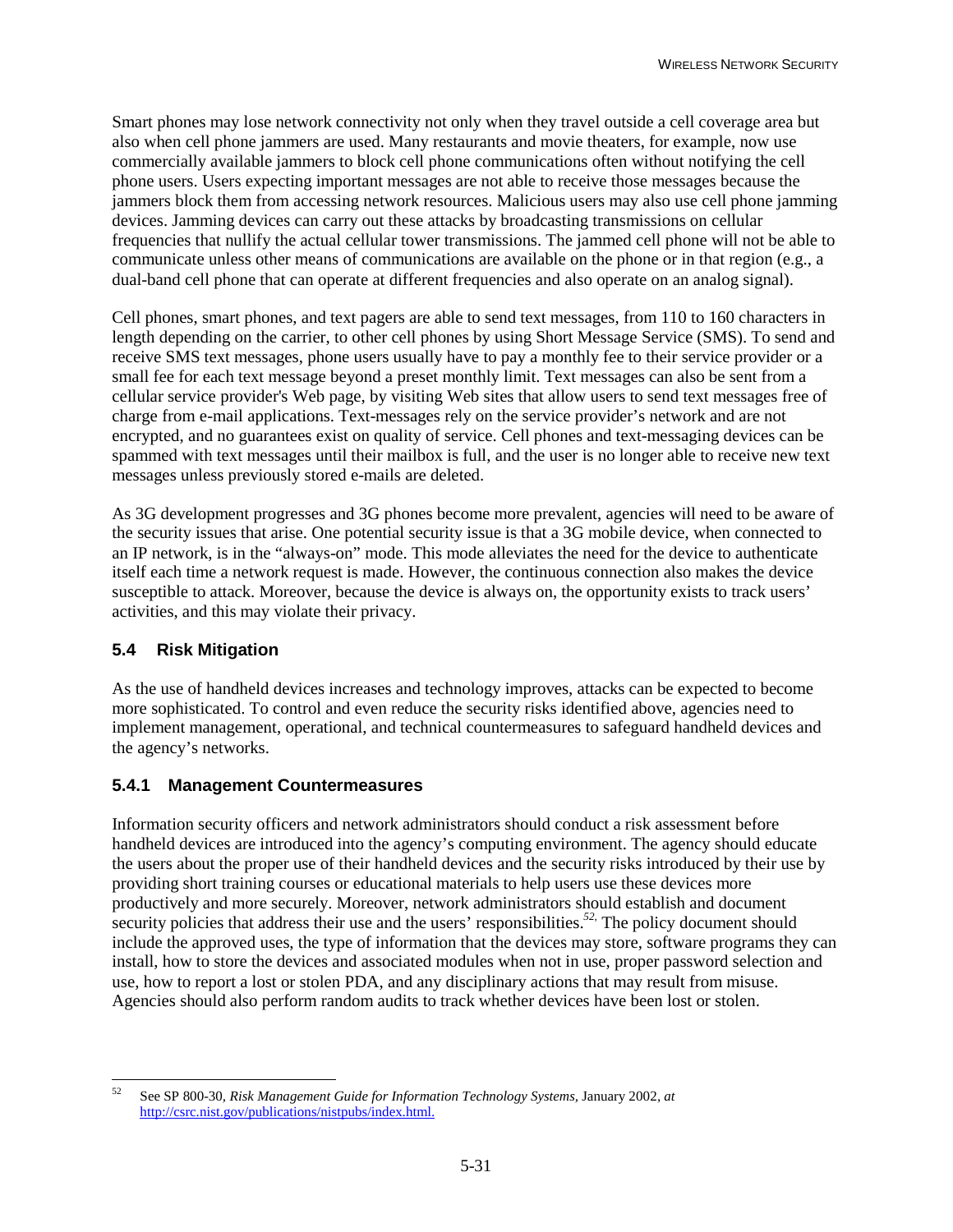## **5.4.2 Operational Countermeasures**

Operational countermeasures require handheld device users to exercise due diligence in protecting the handheld devices and the networks they access from unnecessary risks. Most operational countermeasures are common sense procedures that require voluntary compliance by the users. Operational countermeasures are intended to minimize the risk associated with the use of handheld devices by wellintentioned users. Although a determined malicious user can find ways to intentionally disclose information to unauthorized sources, the handheld security policy and the agency's operational countermeasures should make clear the user's responsibilities.

The back of the PDA device should always be labeled with the owning agency's name, address, and phone number in case it is lost. Handheld device users should be provided with a secure area to store the device when not in use. A desk with drawers that lock or a file cabinet with locks are available in most offices and should provide sufficient physical security against theft from within the office environment. Galvanized steel cables and locks are also available to secure handheld devices to the user's desktop if other physical controls are not available. Although these measures cannot ensure that a determined thief will not cut these cables or locks, it does prevent an opportunistic thief from walking away with an unattended handheld device. While on travel, room safes should be used, if available, to store handheld devices when not in use.

Security administrators should have a list of authorized handheld device users, to enable them to perform periodic inventory checks and security audits. Individuals that use their handheld devices for other than business uses should comply with the agency's security policy or be restricted from accessing the agency's network. Handheld devices should be distributed to the users with security settings that comply with the agency's security policy and should not be distributed with "out-of-the-box" default settings. A configuration management policy should be established. Such a policy frees security administrators from having to focus on many different configurations and allows them to concentrate on the configurations that have been adopted for the agency. Handheld devices should have a PIN code or password to access the device. Some handheld devices already use voice authentication for authenticating users to the device or to network resources. Voice authentication should be coupled with password authentication. A number of security tools are currently available to help mitigate the risks related to the use of PDAs, including password auditing, recovery/restoration, and vulnerability tools.*<sup>53</sup>*

In general, users should not store sensitive information on handheld devices. However, if sensitive information is stored on the handheld device, users should be encouraged to delete sensitive information when no longer needed. This information can be archived on the PC during synchronization and transferred back to the PDA when needed. Users can disable IR ports during periods of nonuse to deter them from leaking information from their handheld devices. Users with access to sensitive information should have approval from their management and network security administrators before storing sensitive information on their handheld device to ensure they have the appropriate security countermeasures in place.

Some handheld devices allow users to mark certain records as "private" and hide them unless the device password is entered. Thus, if a malicious user gained access to an unattended device without knowledge of the device password, that malicious user would not be able to see the private data. Depending on the underlying operating system, however, some of these private data fields can be read directly from memory.

l See "Research Tools" at http://www.atstake.com.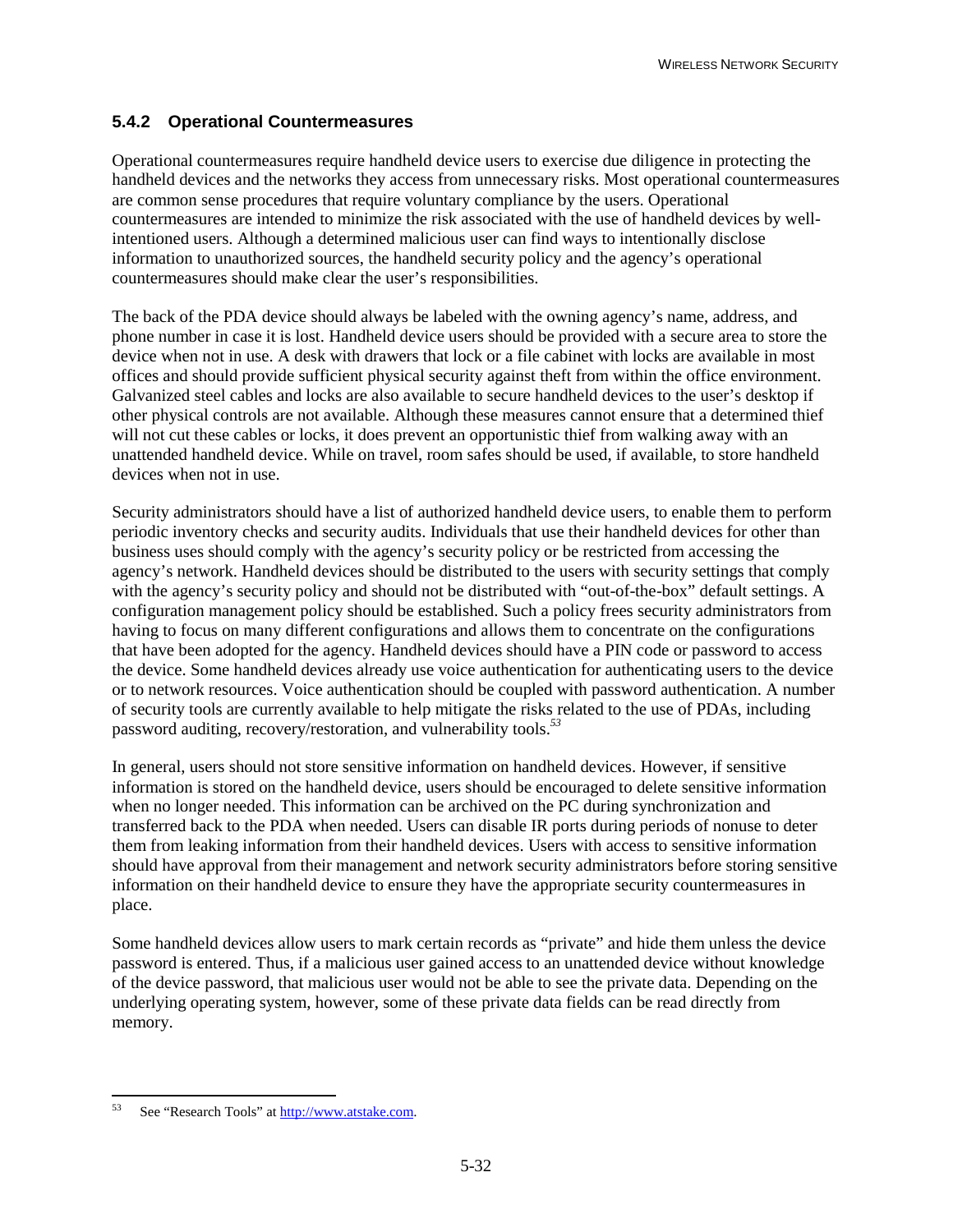## **5.4.3 Technical Countermeasures**

This section describes technical countermeasures for securing wireless handheld devices. Technical countermeasures should address the security risks identified during the risk assessment and should ensure that the agency's security policy is being enforced. As noted in the 802.11 and Bluetooth sections, hardware solutions, which generally have software components, are listed simply as hardware solutions.

## **5.4.3.1 Authentication**

Identification and authentication (I&A) form the process of recognizing and verifying valid users, processes, or devices. Handheld device users must be able to authenticate themselves to the handheld device by providing a password, a token, or both. At the most basic level, agencies should require PDAs to be password protected. Security administrators should educate users on the selection of strong passwords. Password-cracking tools for handheld devices are available for network administrators and users to audit their PC's synchronization application password.<sup>54</sup> Password protection is already included with most handheld devices, but is usually not enabled in the default setting. Several Web sites offer software that prompts a user to enter a password when the user has turned the PDA off and turned it back on again.*<sup>55</sup>* Users should be prompted for a password when accessing the handheld device or the desktop PC synchronization software.

Biometric user authentication technologies are also available for handheld devices. Fingerprint readers can be attached to the handheld devices through a serial or USB port and can be set to lock the whole device, to lock an individual application, or to connect to a remote database over a network or dial-up connection. Tamper-proof smart cards, which contain unique user identifying information such as a private key, can also be used to authenticate the user to the device. Users insert the smart card into a peripheral slot on the device and provide a password to authenticate themselves. Malicious users must have possession of the smart card and knowledge of the user's password to gain access to the device.

Unique device identifiers, when available, can be used as part of an authorization mechanism to authenticate and provide network access to a handheld device. Handheld devices can take advantage of several methods to identify a unique handheld device, including flash ID, device ID, and Electronic Serial Number (ESN). Unique device identifiers can be used to authenticate the handheld device for network access or allow the handheld device itself to be used as a physical token for two-factor authentication.

Although it might be possible for an unauthorized user to copy the shape of a signature, many handwriting recognition programs measure aspects that are more difficult to copy, such as the rhythm and timing of the signature. The user can select a password to write instead of a signature, which is more widely available on paper documents distributed in the normal course of business.

## **5.4.3.2 Encryption**

Some files on the device may require a higher level of security than password protection can offer. For example, user passwords are required to access all sorts of automated services in our everyday lives. During the course of a single day, a user may need to use passwords to withdraw money from an automatic teller machine (ATM), to enter a building by typing an access code, to listen to voice mail, to browse favorite Web sites, to purchase goods online, to access online trading accounts, to make a phone call using a calling card, and to access personal and business e-mail accounts. Using the same password to

 $54$ 

<sup>&</sup>lt;sup>54</sup> See http://www.atstake.com/research/tools/index.html for PDA security assessment tools.<br><sup>55</sup> The following Web sites offer PDA software tools: www.pdacentral.com; www.tucows.com; www.download.com. Vendors, for example, Palm (www.palm.com/software) and Microsoft (www.microsoft.com/mobile/pocketpc/downloads/default.asp), also offer software tools for their specific products.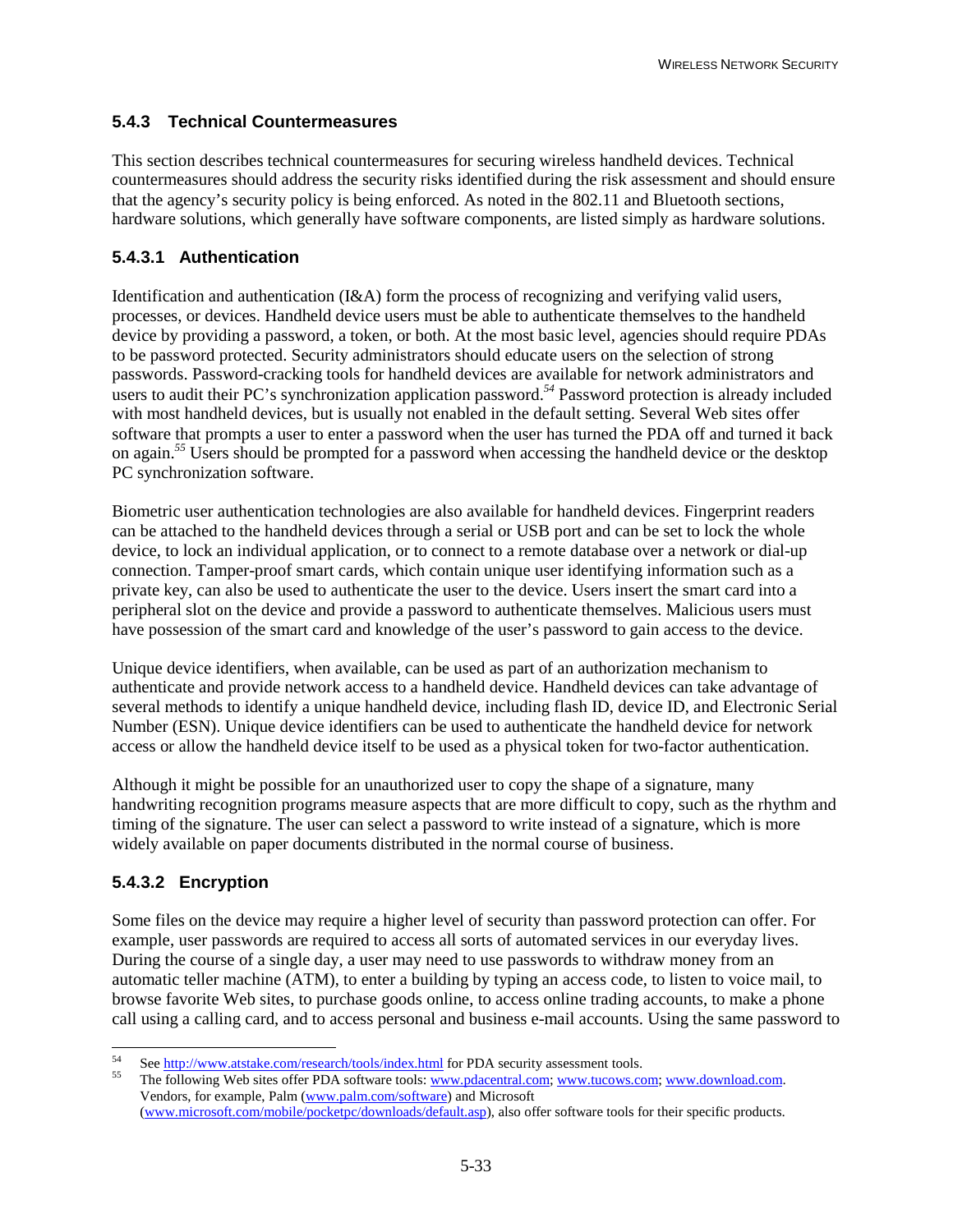access different services is discouraged because if this single password were compromised, an unauthorized user would be able to access all of the user's accounts. However, many PDA users store many of these passwords in a file on the PDA, possibly even naming the file "mypasswords." Once a single password has been given, other user accounts can be identified through various means ranging from dumpster diving to simply reviewing a user's Web browser history file. Encryption software can be used to protect the confidentiality of sensitive information stored on handheld devices and mirrored on the desktop PC. The information on add-on backup storage modules should also be encrypted and the modules securely stored when not in use. This additional level of security can be added to provide an extra layer of defense to further protect sensitive information stored on handheld devices. Many software programs are freely available to help users encrypt these types of files for an added layer of security. However, if the data is sensitive, the encryption implementation should be FIPS140-2 validated. Encrypting the file protects it from brute-force password guessing if the file falls into the wrong hands. Handheld device users may elect to encrypt files and messages before the files and messages are transferred through a wireless port.

Smart phones use digital technologies to deter unencrypted voice traffic from being intercepted. FEC (Forward Error Correction) coding and spread-spectrum techniques add more robust communication error protection and complexity. Agencies should upgrade their analog phones to digital smart phones that offer more capabilities at the application level (e.g., Web browsing, networking) and the ability to use more security mechanisms with those applications.

#### **5.4.3.3 Antivirus Software**

Antivirus software is another important security measure for handheld devices.*<sup>56</sup>* All agencies, regardless of their security requirements, should incorporate PDA antivirus applications to scan e-mail and data files and to remove malware from files upon transmission to the device. The software should scan all entry ports (i.e., beaming, synchronizing, e-mail, and Internet downloading) as data is imported into the device, provide online signature update capabilities, and prompt the user before it deletes any suspicious files. The agency should further require regular updates to the antivirus software and require associated workstations (i.e., the PCs with which users synchronize their PDAs) to have current, properly working virus-scanning software. Most major PC antivirus software vendors have handheld device antivirus software that can be downloaded directly from their Web sites.

## **5.4.3.4 PKI**

1

Many handheld devices are beginning to offer support for PKI technologies. PKI is one of the best available methods for meeting confidentiality, integrity, and authenticity security requirements.*<sup>57</sup>* A PKI uses an asymmetric encryption method, commonly known as the "public/private key" method, for encrypting and ensuring the integrity of documents and messages. A certificate authority issues digital certificates that authenticate the claimed identity of people and organizations over a public network such as the Internet. The PKI also establishes the encryption algorithms, levels of security, and the key distribution policy for users. PKI support is often integrated into common applications such as Web browsers and e-mail programs by validating certificates and signed messages. The PKI can also be implemented by an organization for its own use to authenticate users that handle sensitive information. The use of PKI counters many threats associated with public networks but also introduces management overhead and additional hardware and software costs that should be evaluated while performing the risk assessment and selecting the appropriate countermeasures to meet the agency's security requirements. If PKI has already been deployed to provide security services in the wired network of an agency, users

<sup>&</sup>lt;sup>56</sup> See http://csrc.nist.gov/virus/ for useful links for more information on viruses.<br> $\frac{57}{6}$  See SD 999, 22 J is the state of B 11:  $K = T_{\text{tot}}$  J is the state of BM Is

<sup>57</sup> See SP 800-32, *Introduction to Public Key Technology and the Federal PKI Infrastructure*, February 2001, at http://csrc.nist.gov/publications/nistpubs/index.html.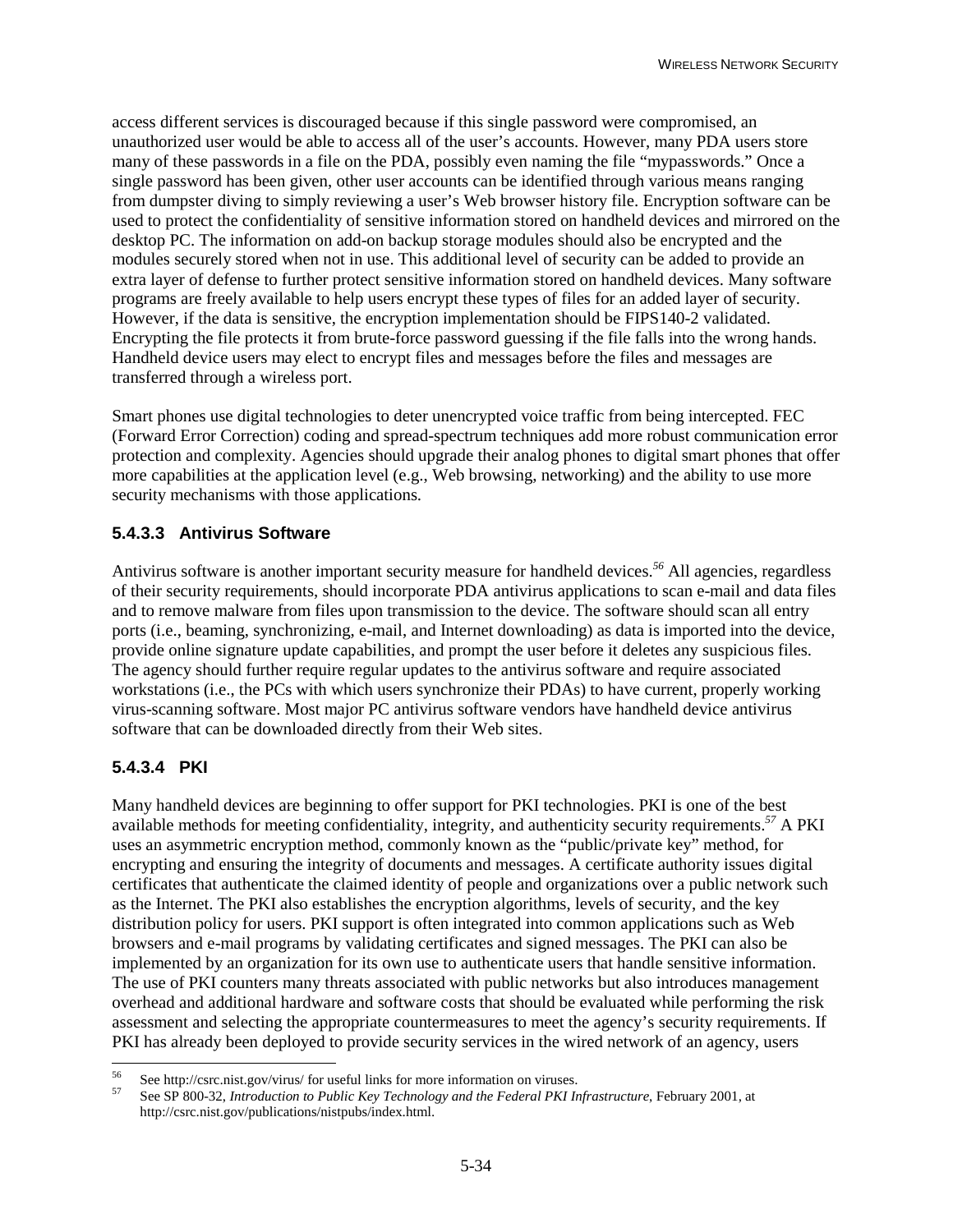should be provided a separate and distinct public/private key pair for use on PDAs. This will prevent compromise of the enterprise data in the event of a lost or stolen PDA.

#### **5.4.3.5 VPN and Firewalls**

Organizations in a wide variety of industries are using handheld devices for remote access to patient records, merchandise inventory, and shipping logistics. Secure remote access for desktop and laptop computers has been successfully enabled by the use of firewalls and VPN over the last few years.<sup>5</sup> Handheld devices are beginning to offer support for personal firewalls and VPN technologies and to offer network administrators effective countermeasures against threats to the confidentiality, integrity, and authenticity of the information being transferred. A packet filter firewall, for example, screens Internet traffic based on packet header information such as the type of application (e-mail, ftp, Web, etc.) and by the service port number. A VPN creates a virtual private network between the handheld device and the organization's network by sharing the public network infrastructure. VPN technology offers the security of a private network through access control and encryption, while taking advantage of the economies of scale and built-in management facilities of large public networks. Network administrators should look for the following features when purchasing VPN technologies: interoperability with existing infrastructure, support for wireless and dial-up networking, packet-filtering or stateful-inspection firewall, automatic security updates, and a centralized management console.

## **5.4.3.6 Enterprise Solutions**

Enterprise handheld device management software allows network administrators to discover handheld devices, install and remove applications, back up and restore data, collect inventory information, synchronize data with corporate servers and databases, and perform various configuration management functions from a central location. Enterprise security solutions have been introduced that allow the organization to set policies on all handheld devices under the organization's control. Some of the options that are available include defining the type of encryption to use, which application databases to encrypt, password protection, and port protection.

#### **5.4.3.7 Miscellaneous**

Third-party developers have introduced a number of security tools to help protect handheld devices. These security tools are fairly inexpensive and typically offer simple yet practical security countermeasures to protect against malicious users that are more likely to steal the device than to crack an encrypted file or eavesdrop on their wireless communications. Some of these security tools delete applications and their data after a preset number of unsuccessful login attempts. Authorized users simply have to resynchronize the PDA with their PCs to recover the deleted information. This countermeasure is particularly effective and applicable in instances where PDAs are holding sensitive information. Users must be cautioned that all data entered on the PDA since the last synchronization will be lost. A malicious user could purposely enter several incorrect passwords to delete the data on an unattended handheld device, but this risk can be mitigated by frequent synchronization with the user's PC. Another simple security tool is to add an application that auto-locks the PDA after it is idle for a selected period of time. The user can usually set this time-out period. This solution mitigates risks that arise when users leave PDAs unattended. Users simply enter a password to regain access to the PDA. This solution is similar to a screen saver password for a desktop PC.

<sup>58</sup> 58 See Special Publication 800-46, *Security for Telecommuting and Broadband Communications,* at http://csrc.nist.gov/publications/nistpubs/index.html.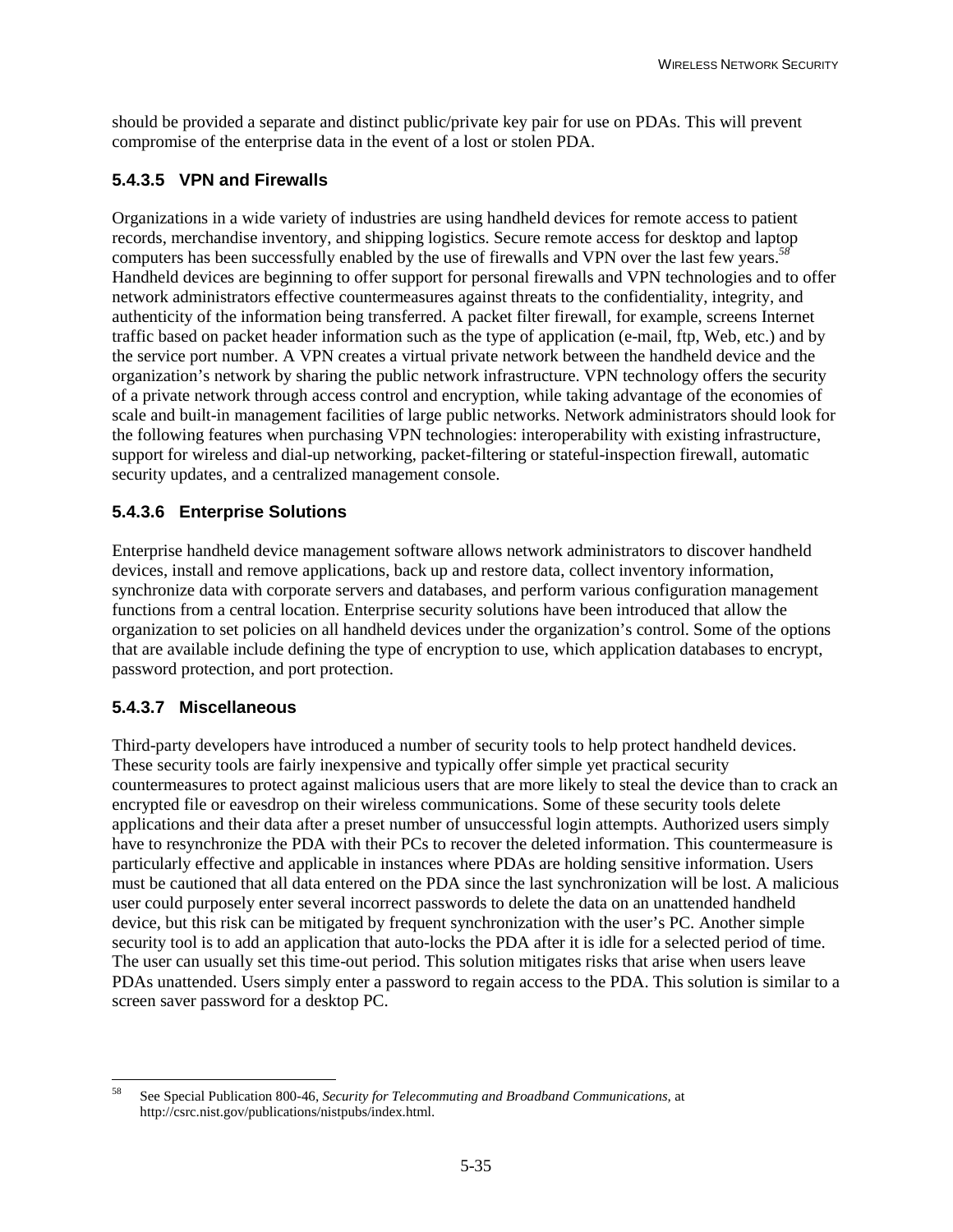## **5.5 Case Study: PDAs in the Workplace**

Agency C is considering purchasing PDAs for its 150 employees. Before making a decision to purchase the PDAs, the computer security department performs a risk assessment. A canvas of user attitudes reveals that most of the agency's users do not appreciate the implications of losing a PDA and the loss of sensitive agency data. The network administrators test the devices and set up a one-hour training course for the employees that will be using the PDAs. During the training course, the users are given the security policy and documentation explaining the security risks associated with the devices. The security team also recommends instituting security policies that address the appropriate uses of PDAs, the use of random inventory and security audits, and the users' responsibilities and liabilities. The security policy specifies the type of information that users can store on the PDA, proper handling of PDAs, password requirements (e.g., frequency of change, minimum character length), procedures for reporting a lost or stolen PDA, and any disciplinary actions that may result from misuse.

The security department completes its risk assessment and cautions that even though it has done a thorough analysis of the PDAs, risks still exist with the fast pace of PDA evolution and the likelihood that malicious users will try to exploit any new or existing vulnerability. Agency C determines that the operational benefits outweigh the residual risks of the PDAs and moves forward with the purchase.

Agency C considers the protection of sensitive information paramount. Encryption software is used to encrypt database files stored on the PC and the PDA. Users are encouraged to synchronize their handheld devices every other day; consequently, Agency C does not purchase backup storage modules. The security department realizes that IR beaming has important benefits and decides not to prohibit IR beaming completely. However, it does recommend that users keep IR ports closed during periods of nonuse. The employees also need to update the agency's database from the field and to access their email. It is decided that access to corporate resources will be through a VPN.

Before issuing the PDAs to its employees, the security department ensures that the default settings of the Bluetooth cards are changed to comply with the agency's security policy. The security team upgrades its existing antivirus software to allow it to screen data being transferred to the PC during synchronization. The security team also installs software that automatically prompts the users to enter a password to access the device after 5 minutes of inactivity on all the PDAs. The security team labels the devices and issues them to users with the proper security settings. The security team performs regular audits and follows vendor sites and security mailing lists for security news about handheld devices and applications.

## **5.6 Wireless Handheld Device Security Checklist**

Table 5-1 provides a security checklist for PDAs and smart phones. The table presents guidelines and recommendations for creating and maintaining a secure environment that uses these handheld devices. For each recommendation or guideline, three columns are provided. The first column, the Best Practice column, if checked, means that the entry represents something recommended for all agencies. The second column, the "Should Consider" column, if checked, means that the recommendation is something that an agency should carefully consider for three reasons. First, implementing the recommendation may provide a higher level of security for the wireless environment by offering some sort of additional protection. Second, the recommendation supports a defense-in-depth strategy. Third, it may have significant performance, operational, or cost impacts. In summary, if the "Should Consider" column is checked, agencies need to carefully consider the option and weigh the costs versus the benefits. The last column, the "Status" column, is intentionally left blank and allows an agency to use this table as a true checklist. For instance, an individual performing a handheld device security audit can quickly check off each recommendation for the agency wireless environment, asking, "Have I done this?"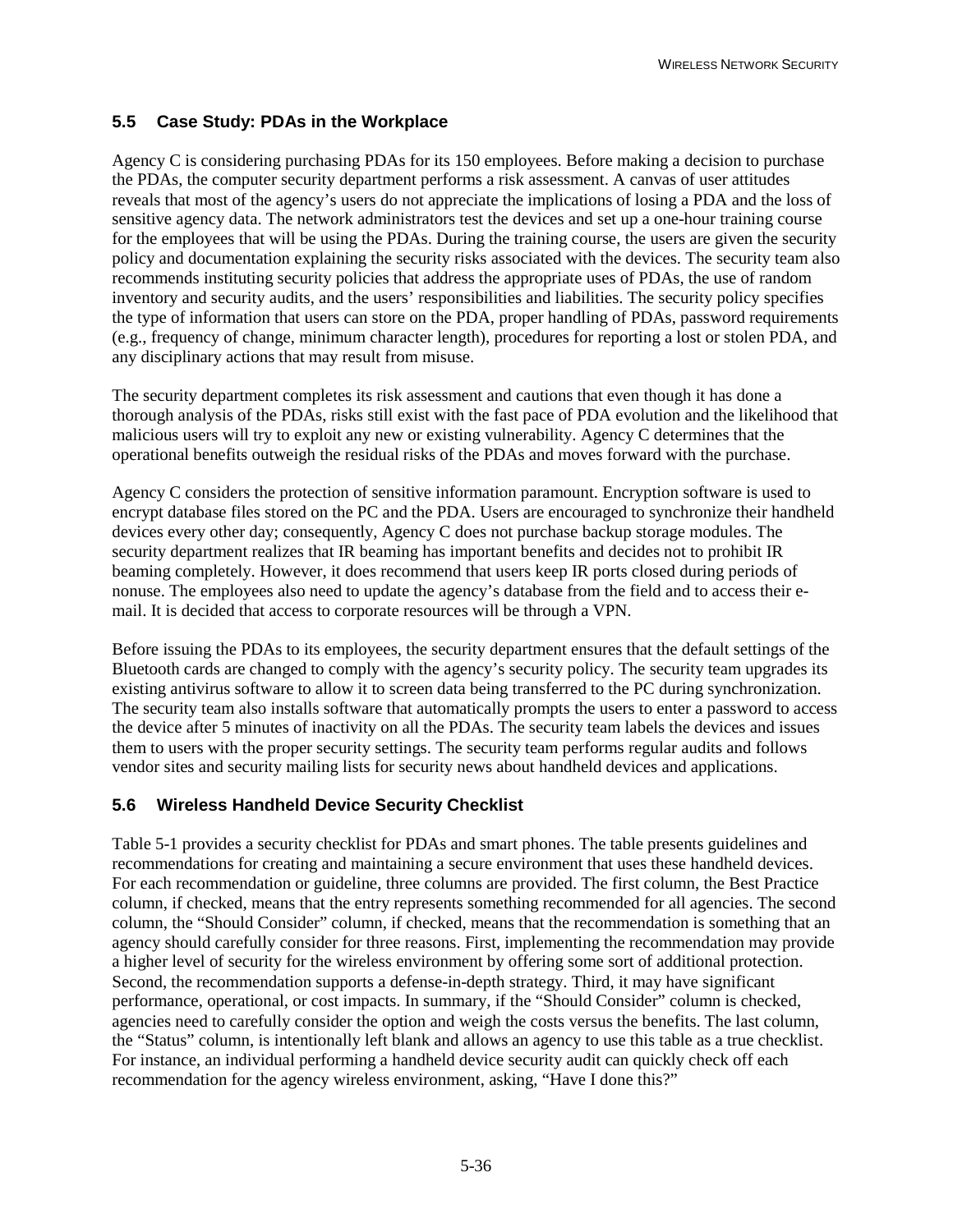|     |                                                                                                                                                                                                       |                                | <b>Checklist</b>                 |               |  |
|-----|-------------------------------------------------------------------------------------------------------------------------------------------------------------------------------------------------------|--------------------------------|----------------------------------|---------------|--|
|     | <b>Security Recommendation</b>                                                                                                                                                                        | <b>Best</b><br><b>Practice</b> | <b>Should</b><br><b>Consider</b> | <b>Status</b> |  |
|     | <b>Management Control</b>                                                                                                                                                                             |                                |                                  |               |  |
| 1.  | Develop an agency security policy that addresses the use of all<br>handheld devices.                                                                                                                  |                                |                                  |               |  |
| 2.  | Ensure that users on the network are fully trained in computer security<br>awareness and the risks associated with handheld devices.                                                                  | ✓                              |                                  |               |  |
| 3.  | Perform a risk assessment to understand the value of the assets in the<br>agency that need protection.                                                                                                | ✓                              |                                  |               |  |
| 4.  | Conduct ongoing, random security audits to monitor and track devices.                                                                                                                                 | $\checkmark$                   |                                  |               |  |
| 5.  | Ensure that external physical boundary protection is in place around the<br>perimeter of the building or buildings of the agency.                                                                     | ✓                              |                                  |               |  |
| 6.  | Deploy physical access controls to the building and other secure areas<br>(e.g., photo ID, card badge readers).                                                                                       | $\checkmark$                   |                                  |               |  |
| 7.  | Minimize the risk of loss or theft through the use of physical locks and<br>cables.                                                                                                                   |                                | $\checkmark$                     |               |  |
| 8.  | Label all handheld devices with the owner and agency's information.                                                                                                                                   | ✓                              |                                  |               |  |
| 9.  | Ensure that users know where to report a lost or stolen device.                                                                                                                                       | $\checkmark$                   |                                  |               |  |
| 10. | Ensure that devices are stored securely when left unattended.                                                                                                                                         | $\checkmark$                   |                                  |               |  |
| 11. | Make sure that add-on modules are adequately protected when not in<br>use to prevent against theft.                                                                                                   | ✓                              |                                  |               |  |
| 12. | Enable a "power-on" password for each handheld device.                                                                                                                                                | $\checkmark$                   |                                  |               |  |
| 13. | Ensure proper password management (aging, complexity criteria, etc.)<br>for all handheld devices.                                                                                                     | $\checkmark$                   |                                  |               |  |
| 14. | Ensure that desktop application-mirroring software is password-<br>protected.                                                                                                                         | ✓                              |                                  |               |  |
| 15. | Store data on backup storage modules in encrypted form.                                                                                                                                               |                                | $\checkmark$                     |               |  |
| 16. | Review vendor Web sites frequently for new patches and software<br>releases.                                                                                                                          | $\checkmark$                   |                                  |               |  |
| 17. | Install patches on the affected devices and workstations.                                                                                                                                             | $\checkmark$                   |                                  |               |  |
| 18. | Review security-related mailing lists for the latest security information<br>and alerts.                                                                                                              |                                |                                  |               |  |
| 19. | Ensure that all devices have timeout mechanisms that automatically<br>prompt the user for a password after a period of inactivity.                                                                    | $\checkmark$                   |                                  |               |  |
| 20. | Synchronize devices with its corresponding PC regularly.                                                                                                                                              | $\checkmark$                   |                                  |               |  |
| 21. | Avoid placing sensitive information on a handheld device. If necessary<br>to do so, delete sensitive data from the handheld device and archive it<br>on the PC when no longer needed on the handheld. | ✓                              |                                  |               |  |
| 22. | Turn off communication ports during periods of inactivity when possible.                                                                                                                              | $\checkmark$                   |                                  |               |  |
| 23. | Install antivirus software on all handheld devices.                                                                                                                                                   | ✓                              |                                  |               |  |
| 24. | Install personal firewall software on all networked handheld devices.                                                                                                                                 |                                | ✓                                |               |  |

#### **Table 5-1. Wireless Handheld Device Security Checklist**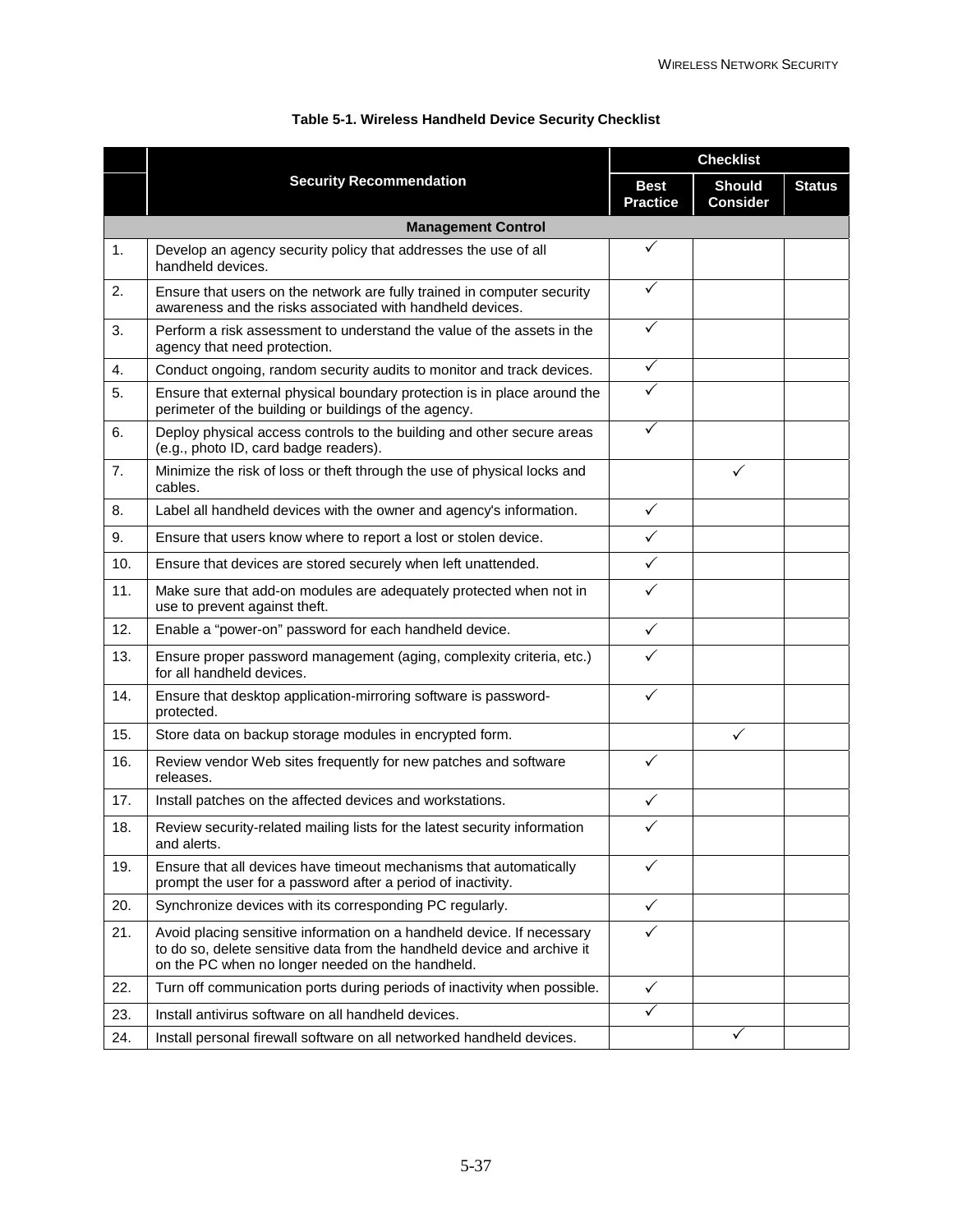|     |                                                                                                                                                                           |                                | <b>Checklist</b>          |               |
|-----|---------------------------------------------------------------------------------------------------------------------------------------------------------------------------|--------------------------------|---------------------------|---------------|
|     | <b>Security Recommendation</b>                                                                                                                                            | <b>Best</b><br><b>Practice</b> | Should<br><b>Consider</b> | <b>Status</b> |
|     | <b>Technical Control</b>                                                                                                                                                  |                                |                           |               |
| 25. | Ensure that PDAs are provided with secure authorization<br>software/firmware.                                                                                             |                                |                           |               |
| 26. | Install VPN software on all handheld devices that transmit data<br>wirelessly.                                                                                            |                                |                           |               |
| 27. | Ensure that a user can be securely authenticated when operating<br>locally and remotely.                                                                                  |                                |                           |               |
| 28. | Use robust encryption and password protection utilities for the<br>protection of sensitive data files and applications.                                                   |                                |                           |               |
| 29. | Use enterprise security applications to manage handheld device<br>security.                                                                                               |                                |                           |               |
| 30. | Ensure that security assessment tools are used on handheld devices.                                                                                                       |                                |                           |               |
| 31. | When disposing handheld devices that will no longer be used by the<br>agency, clear configuration settings to prevent the disclosure of<br>sensitive network information. |                                |                           |               |

## **5.7 Handheld Device Risk and Security Summary**

Table 5.2 lists security recommendations for handheld devices. For each recommendation, narrative is provided that addresses the security need, requirements or justification for that rcommendation.

|    | <b>Security Recommendation</b>                                                                                                          | Security Need, Requirement, or Justification                                                                                                                                                                                                                                 |
|----|-----------------------------------------------------------------------------------------------------------------------------------------|------------------------------------------------------------------------------------------------------------------------------------------------------------------------------------------------------------------------------------------------------------------------------|
| 1. | Develop an agency security policy that<br>addresses the use of all handheld devices.                                                    | A security policy is the foundation on which other<br>countermeasures-the operational and technical ones-<br>are rationalized and implemented. A documented security<br>policy allows an organization to define acceptable<br>implementations and uses for handheld devices. |
| 2. | Ensure that users on the network are fully<br>trained in computer security awareness and<br>the risks associated with handheld devices. | A security awareness program helps users to establish<br>good security practices in the interest of preventing<br>inadvertent or malicious intrusions onto an organization's<br>automated information system.                                                                |
| 3. | Perform a risk assessment to understand the<br>value of the assets in the agency that need<br>protection.                               | The risk assessment can help the organization identify<br>and determine the value of their information system and<br>data assets, thus allowing the organization to allocate the<br>appropriate level of resources for protection of those<br>systems and assets.            |
| 4. | Conduct ongoing, random security audits to<br>monitor and track devices.                                                                | Security policy enforcement is vital for ensuring that only<br>authorized handheld wireless devices are operating in<br>compliance with the organization's wireless security<br>policy. Random security audits provide a realistic view of<br>the security environments.     |
| 5. | Ensure that external boundary protection is<br>in place around the perimeter of the building<br>or buildings of the agency.             | To prevent malicious physical access to an organization's<br>information system infrastructure, the external boundaries<br>should be secured through means such as a fence or<br>locked doors.                                                                               |

#### **Table 5-2. Handheld Device Security Summary**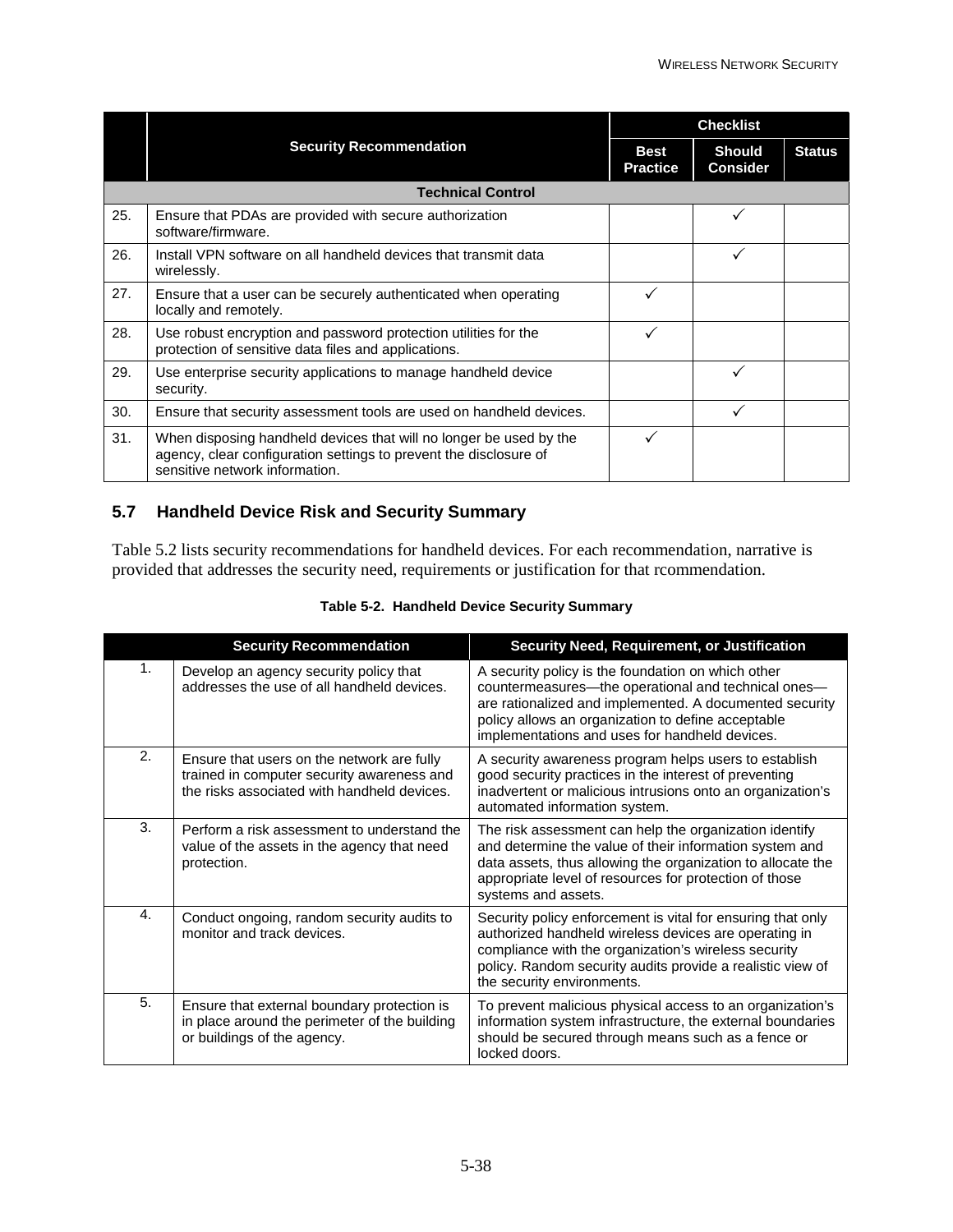|     | <b>Security Recommendation</b>                                                                                                                                                                              | Security Need, Requirement, or Justification                                                                                                                                                                                                                                                                                                   |
|-----|-------------------------------------------------------------------------------------------------------------------------------------------------------------------------------------------------------------|------------------------------------------------------------------------------------------------------------------------------------------------------------------------------------------------------------------------------------------------------------------------------------------------------------------------------------------------|
| 6.  | Deploy physical access controls to the<br>building and other secure areas (e.g., photo<br>ID, card badge readers).                                                                                          | Identification badges or physical access cards should be<br>deployed to ensure that only authorized personnel have<br>physical access to a facility.                                                                                                                                                                                           |
| 7.  | Minimize the risk of loss or theft through the<br>use of physical locks and cables.                                                                                                                         | As with any portable device, use physical locks and<br>cables to minimize the risk of loss or theft.                                                                                                                                                                                                                                           |
| 8.  | Label all handheld devices with the owner's<br>and agency's information.                                                                                                                                    | As with any portable device, label all handheld devices<br>with the appropriate owner and agency information.                                                                                                                                                                                                                                  |
| 9.  | Ensure that users know where to report a<br>lost or stolen device.                                                                                                                                          | As with any portable device, a label should be on the<br>device indicating how it can be returned to the rightful<br>owner.                                                                                                                                                                                                                    |
| 10. | Ensure that devices are stored securely<br>when left unattended.                                                                                                                                            | Handheld devices should be stowed in locked rooms and<br>cabinets especially when left unattended for long periods<br>such as a night.                                                                                                                                                                                                         |
| 11. | Ensure that add-on modules are adequately<br>protected when not in use to prevent against<br>theft.                                                                                                         | Add-on modules are sometimes as much a target as the<br>primary handheld device. So, it too should also be<br>secured from risk of theft.                                                                                                                                                                                                      |
| 12. | Enable a "power-on" password for each<br>handheld device.                                                                                                                                                   | Requiring user authentication helps prevent unauthorized<br>device access and potential theft of data.                                                                                                                                                                                                                                         |
| 13. | Ensure proper password management<br>(aging, complexity criteria, etc.) for all<br>handheld devices.                                                                                                        | Proper password management helps to ensure security of<br>devices and data contained.                                                                                                                                                                                                                                                          |
| 14. | Ensure that desktop application mirroring<br>software is password protected.                                                                                                                                | Unauthorized access to all handheld components and<br>related software should be prevented through the use of<br>passwords and encryption where feasible.                                                                                                                                                                                      |
| 15. | Store data on backup storage modules in<br>encrypted form.                                                                                                                                                  | In case the backup storage is stolen, the information<br>should be stored encrypted.                                                                                                                                                                                                                                                           |
| 16. | Fully test and deploy software patches and<br>upgrades regularly.                                                                                                                                           | Newly discovered security vulnerabilities of vendor<br>products should be patched to prevent malicious and<br>inadvertent exploits. Patches should also be fully tested<br>before implementation to ensure that they work.                                                                                                                     |
| 17. | Install patches on the affected devices and<br>workstations.                                                                                                                                                | Newly discovered security vulnerabilities of vendor<br>products should be patched to prevent malicious and<br>inadvertent exploits. Patching peripheral devices and<br>workstations related to the handheld device will minimize<br>the risk of attack. Patches should also be fully tested<br>before implementation to ensure that they work. |
| 18. | Review security-related mailing lists for the<br>latest security information and alerts.                                                                                                                    | Proactively search reports on newly discovered wireless<br>handheld risks and vulnerabilities.                                                                                                                                                                                                                                                 |
| 19. | Ensure that all devices have timeout<br>mechanisms that automatically prompt the<br>user for a password after a period of<br>inactivity.                                                                    | Time-out mechanisms requiring the user to login after a<br>period of inactivity should be implemented to protect them<br>from inadvertent or malicious activities of third-party<br>users.                                                                                                                                                     |
| 20. | Synchronize devices with their<br>corresponding PCs regularly.                                                                                                                                              | Synchronization of handheld devices with their<br>corresponding PCs ensures data availability.                                                                                                                                                                                                                                                 |
| 21. | Avoid placing sensitive information on a<br>handheld device. If necessary to do so,<br>delete sensitive data from the handheld<br>device and archive it on the PC when no<br>longer needed on the handheld. | Because of the portability of handheld devices and greater<br>threat to loss and theft, sensitive information stored on the<br>device should be off-loaded to the PC and deleted form<br>the handheld device, if possible.                                                                                                                     |
| 22. | Turn off communication ports during periods<br>of inactivity when possible.                                                                                                                                 | Turning off unused communication ports minimizes the<br>risk of malicious access.                                                                                                                                                                                                                                                              |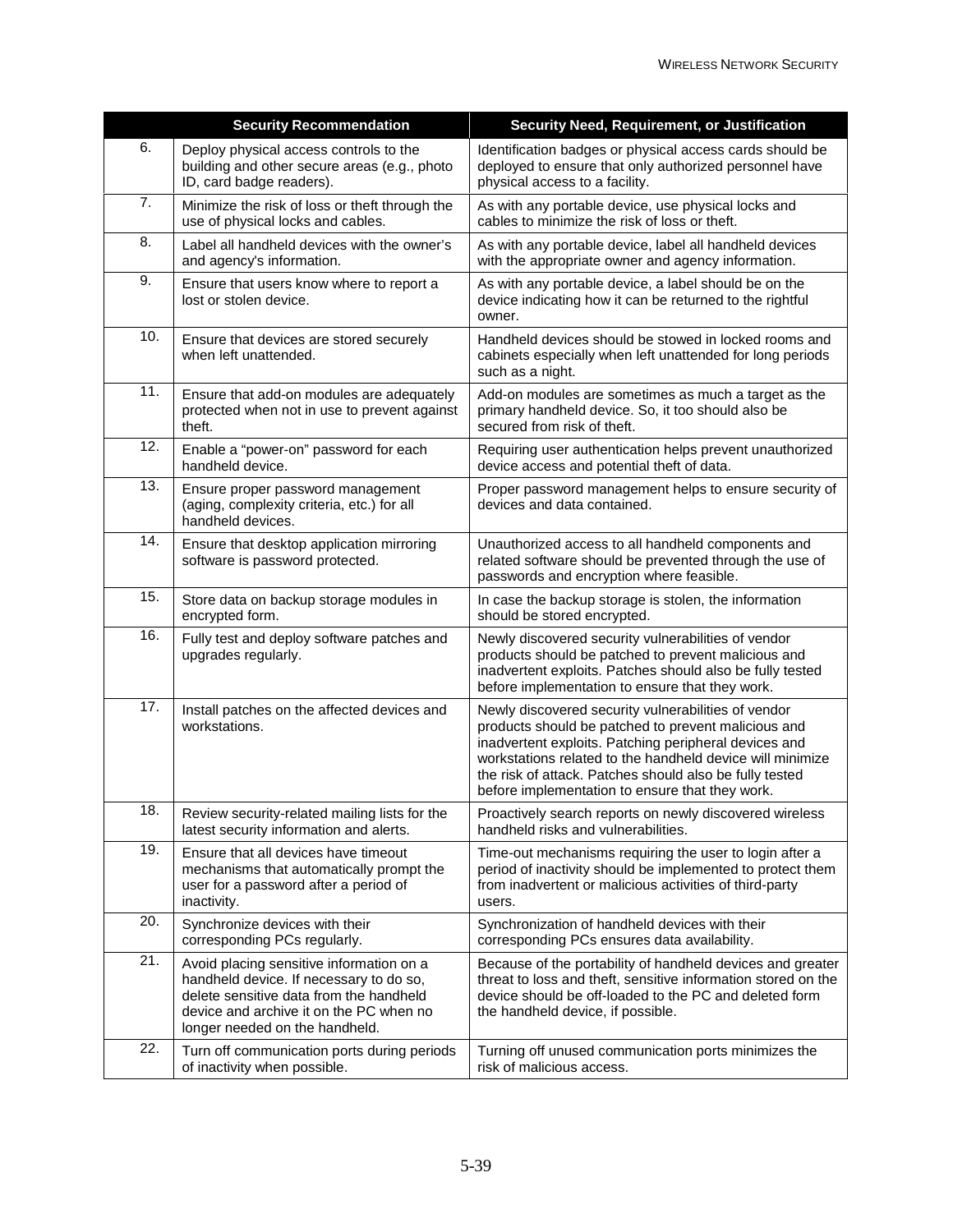|     | <b>Security Recommendation</b>                                                                                                                                               | Security Need, Requirement, or Justification                                                                                                                                                       |
|-----|------------------------------------------------------------------------------------------------------------------------------------------------------------------------------|----------------------------------------------------------------------------------------------------------------------------------------------------------------------------------------------------|
| 23. | Install antivirus software on all handheld<br>devices.                                                                                                                       | Antivirus software ensures that the handheld device does<br>not introduce known worms and viruses to the wired<br>network. Also, the handheld device is protected from its<br>communicating hosts. |
| 24. | Install personal firewall software on all<br>networked handheld devices.                                                                                                     | The handheld device is a potential target for malicious<br>users.                                                                                                                                  |
| 25. | Ensure that PDAs are provided with secure<br>authorization software/firmware.                                                                                                | Only secured authorization software and firmware should<br>be used with the PDA.                                                                                                                   |
| 26. | Install VPN software on all handheld devices<br>that transmit data wirelessly.                                                                                               | All wireless communication, if possible, should use strong<br>cryptography, have robust key management, and have<br>strong user authentication.                                                    |
| 27. | Ensure that a user can be securely<br>authenticated when operating locally or<br>remotely.                                                                                   | Users should be required to authenticate when operating<br>locally and remotely.                                                                                                                   |
| 28. | Use robust encryption and password<br>protection utilities for the protection of<br>sensitive data files and applications.                                                   | Sensitive data and application data files should be<br>encrypted with the appropriate encryption techniques.                                                                                       |
| 29. | Use enterprise security applications to<br>manage handheld device security.                                                                                                  | Handheld devices should also be managed by enterprise<br>security applications.                                                                                                                    |
| 30. | Ensure that security assessment tools are<br>used on handheld devices.                                                                                                       | Handheld devices should undergo security assessments<br>to identify security vulnerabilities.                                                                                                      |
| 31. | When disposing handheld devices that will<br>no longer be used by the agency, clear<br>configuration settings to prevent the<br>disclosure of sensitive network information. | Sensitive or proprietary configuration settings should be<br>cleared to prevent inadvertent disclosure of the<br>information to potentially malicious users.                                       |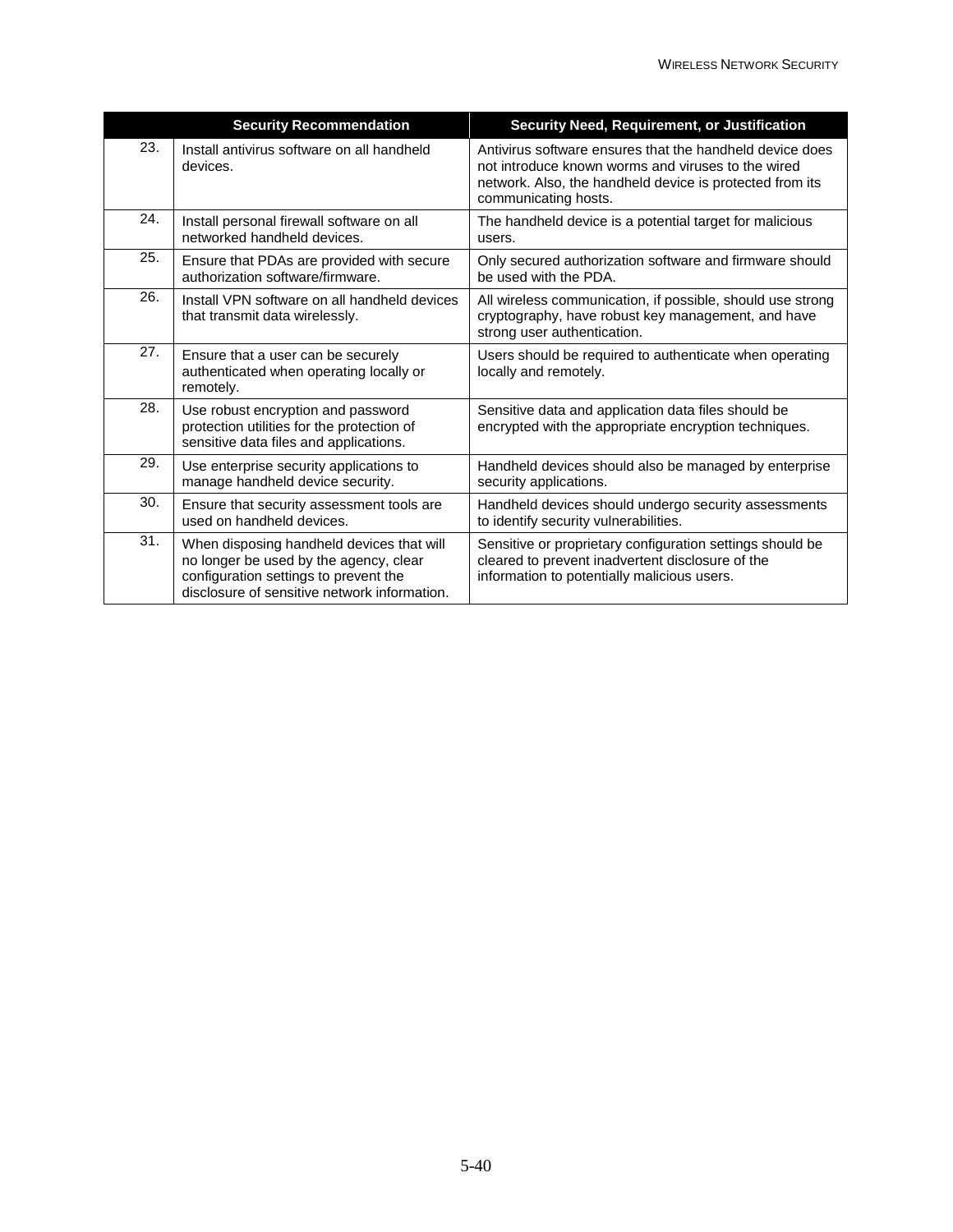# **Appendix A—Common Wireless Frequencies and Applications**

| <b>EM Band Designation</b>       | <b>Frequency Range</b> | <b>Wireless Device/Application</b>                                                                                                                                                             |
|----------------------------------|------------------------|------------------------------------------------------------------------------------------------------------------------------------------------------------------------------------------------|
| <b>VLF: Very Low Frequency</b>   | 9 kHz-30 kHz           |                                                                                                                                                                                                |
| LF: Low Frequency                | 30 kHz-300 kHz         |                                                                                                                                                                                                |
| MF: Medium Frequency             | 300 kHz-3 MHz          | AM radio stations (535 kHz-1 MHz)                                                                                                                                                              |
| HF: High Frequency               | $3 MHz - 30 MHz$       |                                                                                                                                                                                                |
| <b>VHF: Very High Frequency</b>  | 30 MHz-300 MHz         | FM radio stations                                                                                                                                                                              |
|                                  |                        | VHF television stations 7-13, NTSC Standard (174<br>MHz-220 MHz)                                                                                                                               |
|                                  |                        | Garage door openers (~40 MHz)                                                                                                                                                                  |
|                                  |                        | Standard cordless telephones (40 MHz-50 MHz)                                                                                                                                                   |
|                                  |                        | Alarm Systems (~40 MHz)                                                                                                                                                                        |
|                                  |                        | Paging Systems (50 MHz-300 MHz)                                                                                                                                                                |
| <b>UHF: Ultra High Frequency</b> | 300 MHz-3 GHz          | Paging systems (300 MHz-500 MHz)                                                                                                                                                               |
|                                  |                        | 1G mobile telephones (824 MHz-829 MHz)                                                                                                                                                         |
|                                  |                        | 2G mobile telephone (800 MHz-900 MHz)                                                                                                                                                          |
|                                  |                        | Global System for Mobile Communication (GSM)                                                                                                                                                   |
|                                  |                        | Enhanced Data Rates for Global Evolution (EDGE)<br>(800/900/1800/1900 MHz bands)                                                                                                               |
|                                  |                        | 3G Mobile telephones (international standard) (1,755<br>MHz-2200 MHz)                                                                                                                          |
|                                  |                        | Bluetooth devices (2.4-2.4835 GHz)                                                                                                                                                             |
|                                  |                        | Home RF (2.4 GHz ISM Band)                                                                                                                                                                     |
|                                  |                        | <b>WLAN (2.4, 5 GHz)</b>                                                                                                                                                                       |
| SHF: Super High<br>Frequency     | 3 GHz-30 GHz           | Applications in the short range, point-to-point<br>communications including remote control systems,<br>PDAs, etc.                                                                              |
|                                  |                        | <b>WLAN (5.8 GHz).</b>                                                                                                                                                                         |
|                                  |                        | Local Multipoint Distribution Services (LMDS), a fixed<br>wireless technology that operates in the 28 GHz band<br>and offers line-of-sight coverage over distances up to 3<br>to 5 kilometers. |
| EHF: Extremely High<br>Frequency | 30 GHz-300 GHz         | Satellite communications                                                                                                                                                                       |
| IR: Infrared                     | 300 GHz                | Remote controls for home audio-visual components                                                                                                                                               |
|                                  |                        | IR links for peripheral devices                                                                                                                                                                |
|                                  |                        | PDA and cellular telephone IR links                                                                                                                                                            |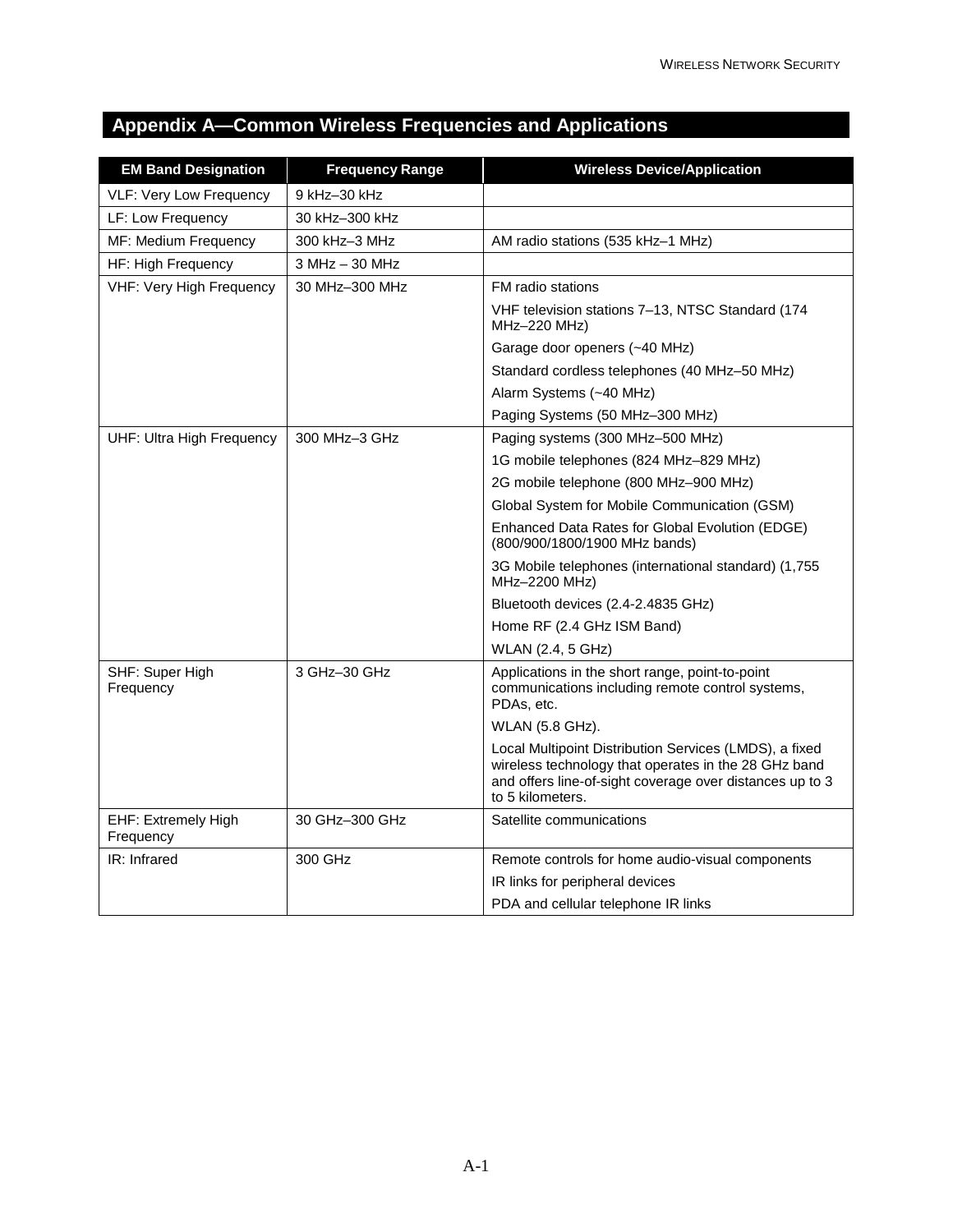# **Appendix B—Glossary of Terms**

| <b>Advanced Encryption</b><br>Standard (AES)                          | The Advanced Encryption Standard (AES) is an encryption algorithm for<br>securing sensitive but unclassified material by U.S. Government agencies.                                                                                                                                                                                                                                                                                                                                                                                                                                                                                                                                                                                                                                                                                                                                                                                                                                                                                                                                                                                                                                                                                  |
|-----------------------------------------------------------------------|-------------------------------------------------------------------------------------------------------------------------------------------------------------------------------------------------------------------------------------------------------------------------------------------------------------------------------------------------------------------------------------------------------------------------------------------------------------------------------------------------------------------------------------------------------------------------------------------------------------------------------------------------------------------------------------------------------------------------------------------------------------------------------------------------------------------------------------------------------------------------------------------------------------------------------------------------------------------------------------------------------------------------------------------------------------------------------------------------------------------------------------------------------------------------------------------------------------------------------------|
| Data Encryption Standard<br>(DES)                                     | A National Institute of Standards and Technology (NIST) standard secret<br>key cryptography method that uses a 56-bit key encryption. DES is based<br>on an IBM algorithm, which was further developed by the U.S. National<br>Security Agency. It uses the block cipher method, which breaks the text into<br>64-bit blocks before encrypting them. There are several DES encryption<br>modes. The most popular mode exclusive-OR-s each plain-text block with<br>the previous encrypted block. DES decryption is very fast and widely used.<br>The secret key may be kept completely secret and reused again, or a key can<br>be randomly generated for each session, in which case, the new key is<br>transmitted to the recipient using a public key cryptography method such as<br>RSA. Triple DES (3DES) is an enhancement of DES that provides<br>considerably more security than standard DES, which uses only one 56-bit<br>key. There are several 3DES methods. EEE3 uses three keys and encrypts<br>three times. EDE3 uses three keys to encrypt, decrypt, and encrypt again.<br>EEE2 and EDE2 are similar to EEE3 and EDE3, except that only two keys<br>are used, and the first and third operations use the same key. |
| <b>Dynamic Host</b><br><b>Configuration Protocol</b><br>(DHCP)        | The protocol used to assign Internet Protocol (IP) addresses to all nodes on<br>the network.                                                                                                                                                                                                                                                                                                                                                                                                                                                                                                                                                                                                                                                                                                                                                                                                                                                                                                                                                                                                                                                                                                                                        |
| <b>Hash Function</b>                                                  | A computationally efficient algorithm that maps a variable-sized amount of<br>text into a fixed-sized output (hash value). Hash functions are used in<br>creating digital signatures.                                                                                                                                                                                                                                                                                                                                                                                                                                                                                                                                                                                                                                                                                                                                                                                                                                                                                                                                                                                                                                               |
| Industrial, Scientific, and<br>Medical (ISM) Band                     | The ISM band refers to the government-allotted bandwidth at $2.450 \pm .050$<br>gigahertz (GHz) and $5.8 \pm 0.75$ GHz.                                                                                                                                                                                                                                                                                                                                                                                                                                                                                                                                                                                                                                                                                                                                                                                                                                                                                                                                                                                                                                                                                                             |
| Infrared $(IR)$                                                       | An invisible band of radiation at the lower end of the electromagnetic<br>spectrum. It starts at the middle of the microwave spectrum and extends to<br>the beginning of visible light. Infrared transmission requires an<br>unobstructed line of sight between transmitter and receiver. It is used for<br>wireless transmission between computer devices, as well as for most<br>handheld remotes for TVs, video, and stereo equipment.                                                                                                                                                                                                                                                                                                                                                                                                                                                                                                                                                                                                                                                                                                                                                                                           |
| Institute of Electrical and<br><b>Electronics Engineers</b><br>(IEEE) | A worldwide professional association for electrical and electronics<br>engineers that sets standards for telecommunications and computing<br>applications.                                                                                                                                                                                                                                                                                                                                                                                                                                                                                                                                                                                                                                                                                                                                                                                                                                                                                                                                                                                                                                                                          |
| International<br>Electrotechnical<br>Commission (IEC)                 | An organization that sets international standards for the electrical and<br>electronics fields.                                                                                                                                                                                                                                                                                                                                                                                                                                                                                                                                                                                                                                                                                                                                                                                                                                                                                                                                                                                                                                                                                                                                     |
| <b>International Organization</b><br>for Standardization (ISO)        | A voluntary organization responsible for creating international standards in<br>many areas, including computers and communications.                                                                                                                                                                                                                                                                                                                                                                                                                                                                                                                                                                                                                                                                                                                                                                                                                                                                                                                                                                                                                                                                                                 |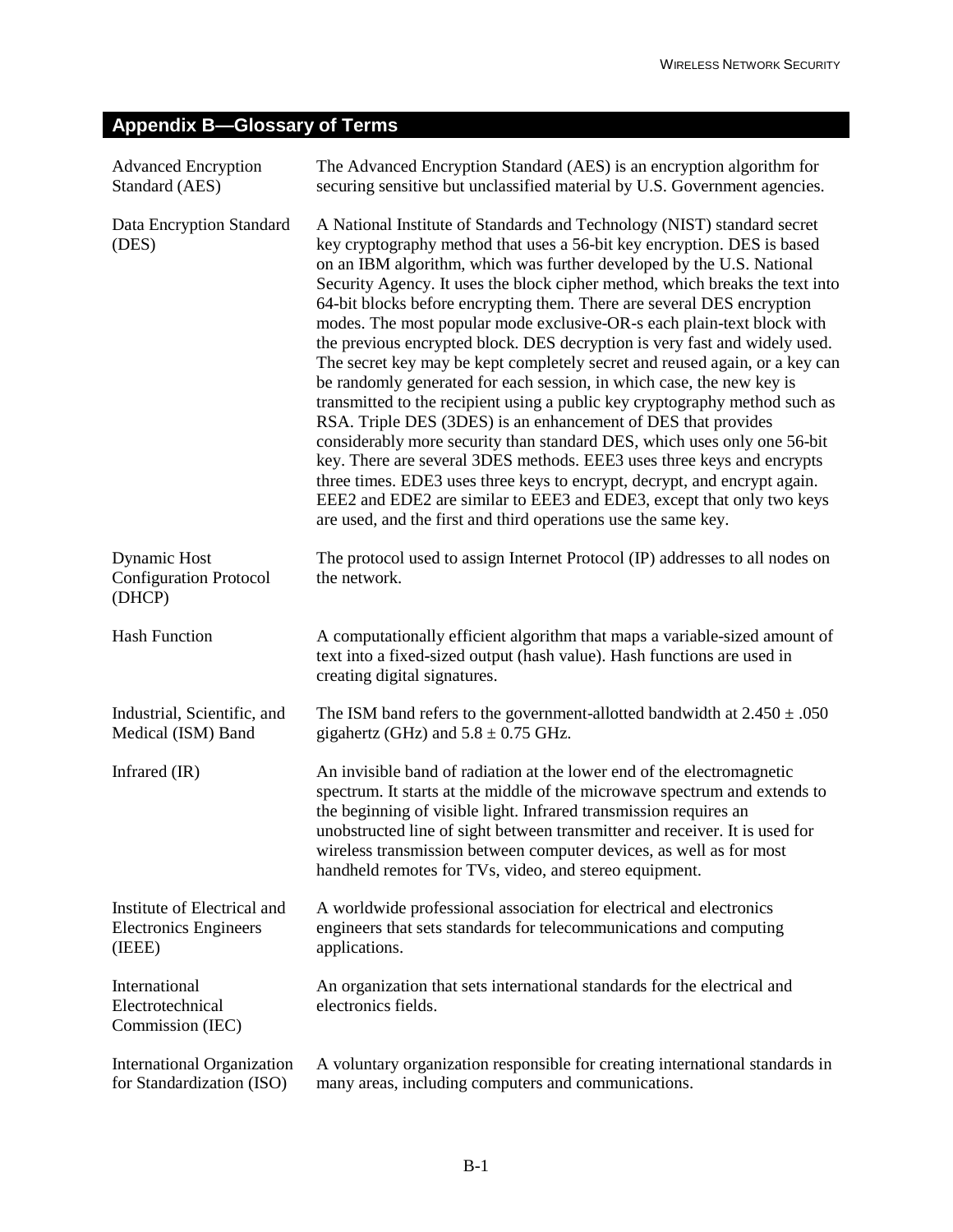| Jini                                         | An approach to instant recognition that would enable manufacturers to<br>make devices that can attach to a network independently of an operating<br>system. Jini can be viewed as the next step after the Java programming<br>language toward making a network look like one large computer. Each<br>pluggable device in a network will define itself immediately to a network<br>device registry. Using the Jini architecture, users will be able to plug<br>printers, storage devices, speakers, and any other kind of device directly<br>into a network, and every other computer, device, and user on the network<br>will know that the new device has been added and is available through the<br>network registry. When a user wants to use or access the resource, his/her<br>computer will be able to download the necessary programming from it to<br>communicate with it. In this way, devices on the network may be able to<br>access and use other devices without having the drivers or other previous<br>knowledge of the device. |
|----------------------------------------------|------------------------------------------------------------------------------------------------------------------------------------------------------------------------------------------------------------------------------------------------------------------------------------------------------------------------------------------------------------------------------------------------------------------------------------------------------------------------------------------------------------------------------------------------------------------------------------------------------------------------------------------------------------------------------------------------------------------------------------------------------------------------------------------------------------------------------------------------------------------------------------------------------------------------------------------------------------------------------------------------------------------------------------------------|
| <b>Local Area Network</b><br>(LAN)           | A network that connects computers in close proximity via cable, usually in<br>the same building.                                                                                                                                                                                                                                                                                                                                                                                                                                                                                                                                                                                                                                                                                                                                                                                                                                                                                                                                               |
| <b>Medium Access Control</b><br>(MAC)        | On a local area network, the sublayers that control which device has access<br>to the transmission medium at a particular time.                                                                                                                                                                                                                                                                                                                                                                                                                                                                                                                                                                                                                                                                                                                                                                                                                                                                                                                |
| <b>Open Systems</b><br>Interconnection (OSI) | A model developed by ISO to allow computer systems made by different<br>vendors to communicate with each other.                                                                                                                                                                                                                                                                                                                                                                                                                                                                                                                                                                                                                                                                                                                                                                                                                                                                                                                                |
| Personal Digital Assistant<br>(PDA)          | A handheld computer that serves as an organizer for personal information.<br>It generally includes at least a name-and-address database, a to-do list, and a<br>note taker. PDAs are pen-based and use a stylus to tap selections on menus<br>and to enter printed characters. The unit may also include a small on-screen<br>keyboard that is tapped with the pen. Data is synchronized between a user's<br>PDA and desktop computer by cable or wireless transmission.                                                                                                                                                                                                                                                                                                                                                                                                                                                                                                                                                                       |
| <b>Request for Comments</b><br>(RFC)         | A series of numbered documents (RFC 822, RFC 1123, etc.) developed by<br>the Internet Engineering Task Force (IETF) that set standards and are<br>voluntarily followed by many makers of software in the Internet<br>community.                                                                                                                                                                                                                                                                                                                                                                                                                                                                                                                                                                                                                                                                                                                                                                                                                |
| <b>Smart Card</b>                            | A credit card with a built-in microprocessor and memory that is used for<br>identification or financial transactions. When inserted into a reader, the card<br>transfers data to and from a central computer. A smart card is more secure<br>than a magnetic stripe card and can be programmed to self-destruct if the<br>wrong password is entered too many times.                                                                                                                                                                                                                                                                                                                                                                                                                                                                                                                                                                                                                                                                            |
| Spoofing                                     | "IP spoofing" refers to sending a network packet that appears to come from<br>a source other than its actual source.                                                                                                                                                                                                                                                                                                                                                                                                                                                                                                                                                                                                                                                                                                                                                                                                                                                                                                                           |
| <b>Virtual Private Network</b><br>(VPN)      | A means by which certain authorized individuals (such as remote<br>employees) can gain secure access to an organization's intranet by means of<br>an extranet (a part of the internal network that is accessible via the Internet).                                                                                                                                                                                                                                                                                                                                                                                                                                                                                                                                                                                                                                                                                                                                                                                                            |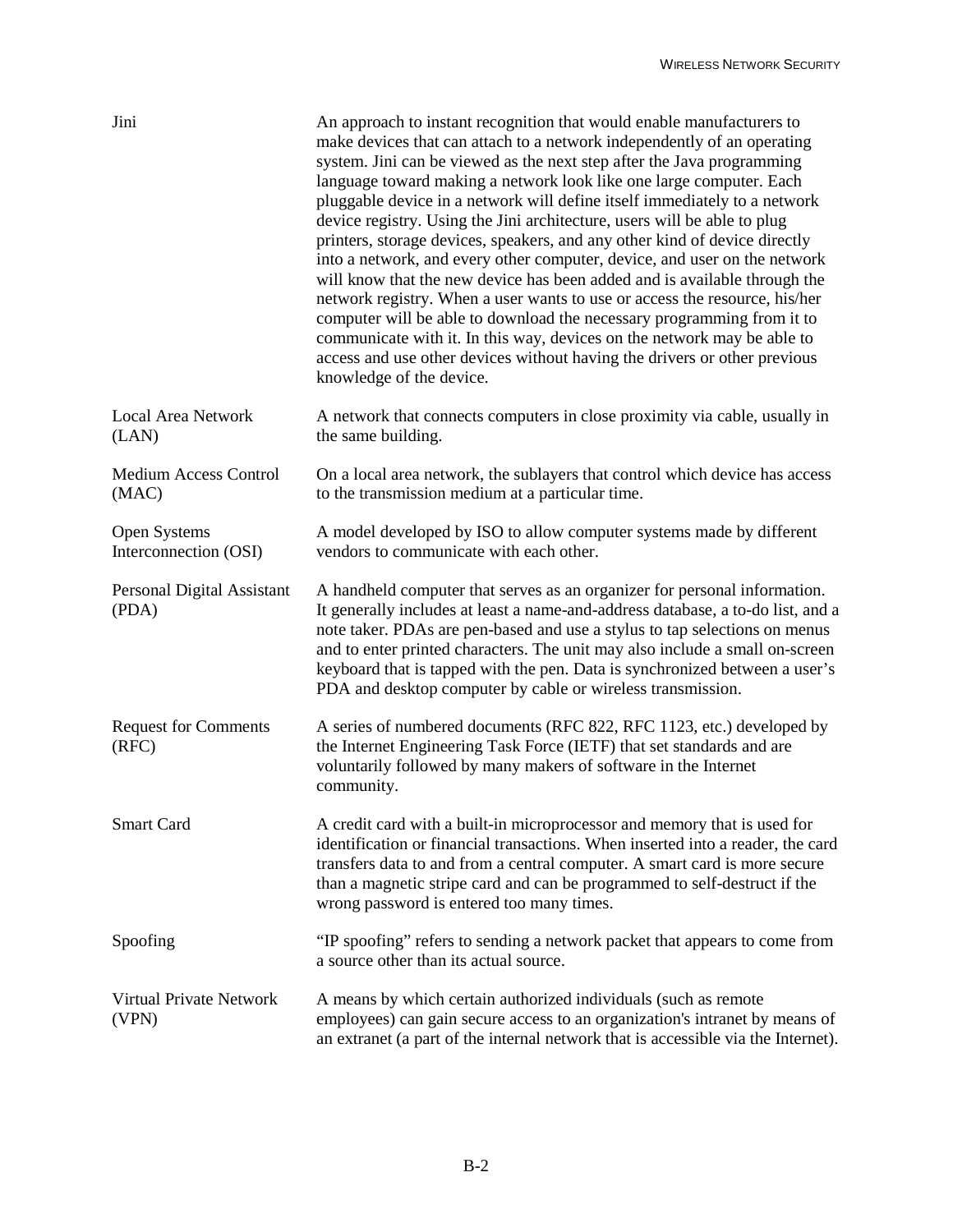| <b>Wireless Application</b><br>Protocol (WAP) | A standard for providing cellular telephones, pagers, and other handheld<br>devices with secure access to e-mail and text-based Web pages. Introduced<br>in 1997 by Phone.com, Ericsson, Motorola, and Nokia, WAP provides a<br>complete environment for wireless applications that includes a wireless<br>counterpart of TCP/IP and a framework for telephony integration, such as<br>call control and telephone book access. WAP features the Wireless Markup<br>Language (WML) and is a streamlined version of HTML for small-screen<br>displays. It also uses WMLScript, a compact JavaScript-like language that<br>runs in limited memory. WAP also supports handheld input methods, such<br>as keypad and voice recognition. Independent of the air interface, WAP<br>runs over all the major wireless networks in place now and in the future. It<br>is also device-independent, requiring only a minimum functionality in the<br>unit to permit use with a myriad of telephones and handheld devices. |
|-----------------------------------------------|---------------------------------------------------------------------------------------------------------------------------------------------------------------------------------------------------------------------------------------------------------------------------------------------------------------------------------------------------------------------------------------------------------------------------------------------------------------------------------------------------------------------------------------------------------------------------------------------------------------------------------------------------------------------------------------------------------------------------------------------------------------------------------------------------------------------------------------------------------------------------------------------------------------------------------------------------------------------------------------------------------------|
| Wired Equivalent Privacy<br>(WEP)             | Wired Equivalent Privacy (WEP) is a security protocol, specified in the<br>IEEE Wireless Fidelity (Wi-Fi) standard, 802.11, that is designed to provide<br>a wireless local area network (WLAN) with a level of security and privacy<br>comparable to what is usually expected of a wired LAN.                                                                                                                                                                                                                                                                                                                                                                                                                                                                                                                                                                                                                                                                                                                |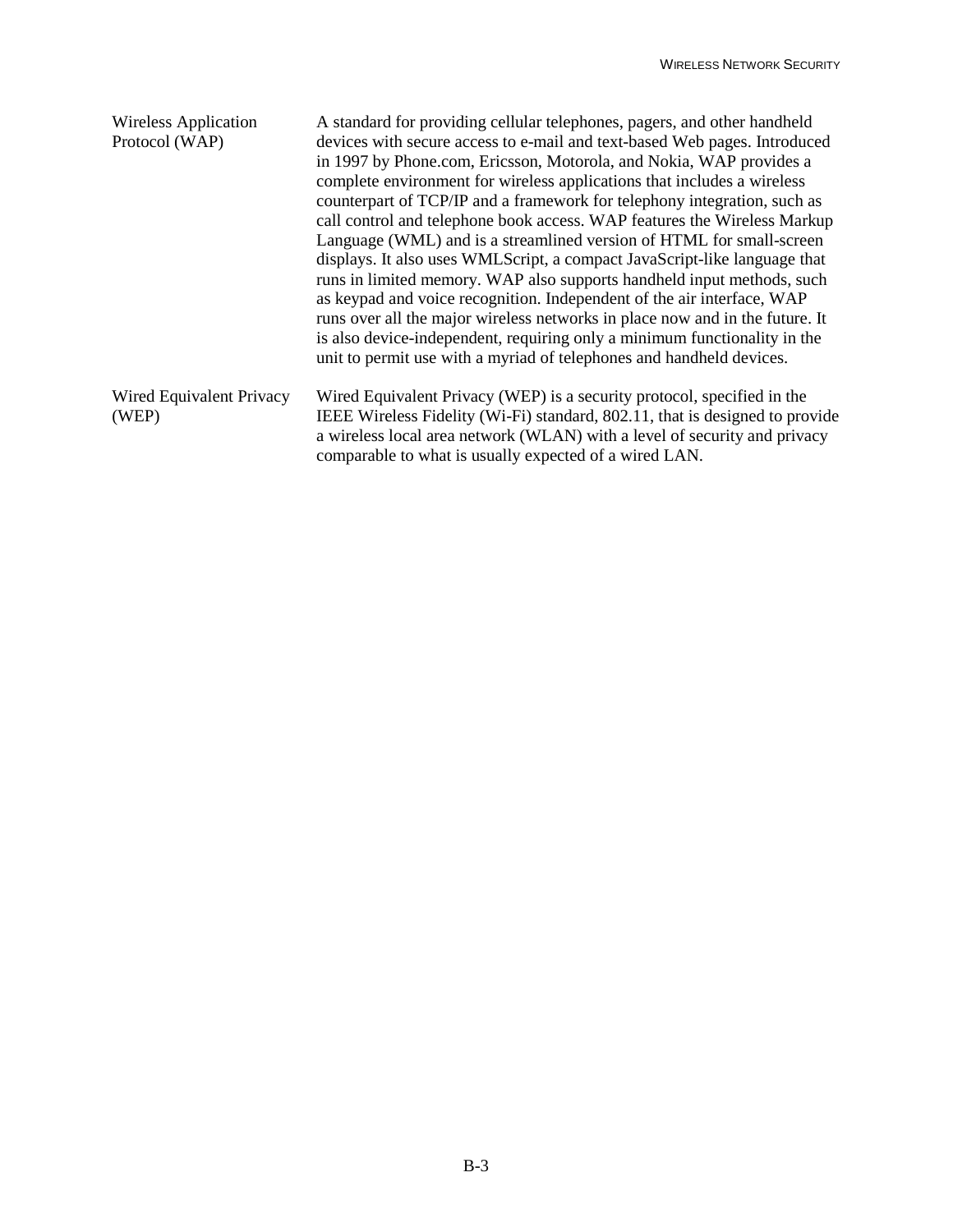# **Appendix C—Acronyms and Abbreviations**

| 1G          | <b>First Generation</b>                        |
|-------------|------------------------------------------------|
| 2G          | <b>Second Generation</b>                       |
| 2.5G        | Two-and-a-Half Generation                      |
| 3DES        | <b>Triple Data Encryption Standard</b>         |
| 3G          | <b>Third Generation</b>                        |
| ACL         | <b>Access Control List</b>                     |
| <b>ACO</b>  | <b>Authenticated Cipher Offset</b>             |
| <b>AES</b>  | <b>Advanced Encryption Standard</b>            |
| AH          | <b>Authentication Header</b>                   |
| AMPS        | <b>Advanced Mobile Phone System</b>            |
| AP          | <b>Access Point</b>                            |
| <b>API</b>  | <b>Application Programming Interfaces</b>      |
| ATM         | <b>Automatic Teller Machine</b>                |
| <b>BSS</b>  | <b>Basic Service Set</b>                       |
| <b>CDMA</b> | Code Division Multiple Access                  |
| <b>CERT</b> | <b>Computer Emergency Response Team</b>        |
| <b>CIO</b>  | <b>Chief Information Officer</b>               |
| <b>CRC</b>  | <b>Cyclic Redundancy Check</b>                 |
| <b>DDoS</b> | Distributed Denial of Service                  |
| <b>DES</b>  | Data Encryption Standard                       |
| <b>DHCP</b> | <b>Dynamic Host Control Protocol</b>           |
| DoD         | Department of Defense                          |
| DoS         | Denial of Service                              |
| <b>DSSS</b> | Direct Sequence Spread Spectrum                |
| EAP         | <b>Extensible Authentication Protocol</b>      |
| ECC         | <b>Elliptic Curve Cryptography</b>             |
| <b>EDGE</b> | <b>Enhanced Data GSM Environment</b>           |
| EM          | Electromagnetic                                |
| <b>ESN</b>  | <b>Electronic Serial Number</b>                |
| <b>ESP</b>  | <b>Encapsulating Security Protocol</b>         |
| <b>ESS</b>  | <b>Extended Service Set</b>                    |
| <b>ETSI</b> | European Telecommunications Standard Institute |
| <b>FCC</b>  | <b>Federal Communications Commission</b>       |
| <b>FDMA</b> | <b>Frequency Division Multiple Access</b>      |
| <b>FEC</b>  | <b>Forward Error Correction</b>                |
| FH          | <b>Frequency Hopping</b>                       |
| <b>FHSS</b> | <b>Frequency Hopping Spread Spectrum</b>       |
| <b>FIPS</b> | <b>Federal Information Processing Standard</b> |
| <b>GFSK</b> | <b>Gaussian Frequency Shift Keying</b>         |
| GHz         | Gigahertz                                      |
| <b>GPRS</b> | General Packet Radio System                    |
|             |                                                |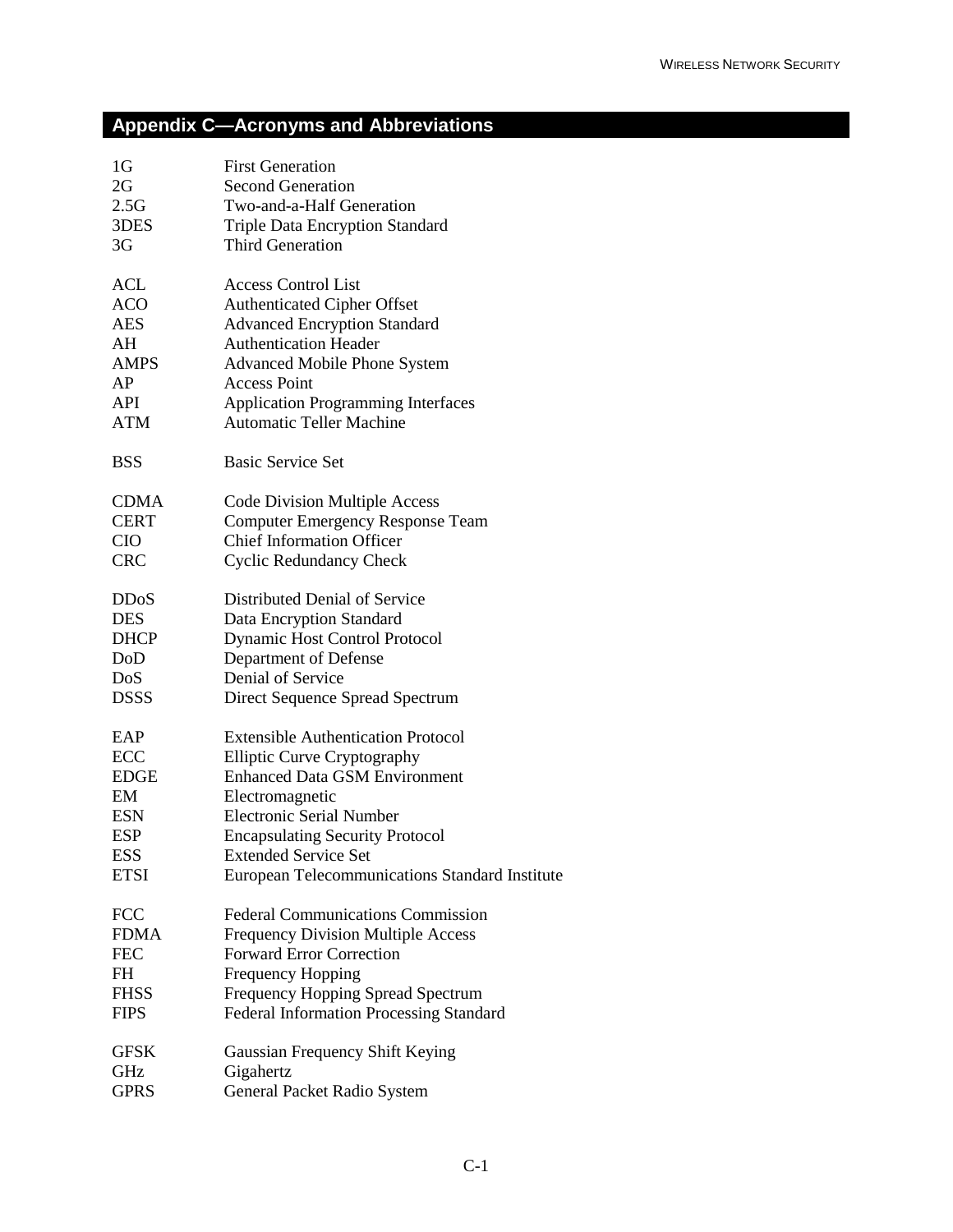| <b>GPS</b><br><b>GSM</b>  | <b>Global Positioning System</b><br>Global System for Mobile Communications |
|---------------------------|-----------------------------------------------------------------------------|
| <b>HTML</b>               | HyperText Markup Language                                                   |
| <b>HTTP</b>               | <b>HyperText Transfer Protocol</b>                                          |
| I&A                       | <b>Identification and Authentication</b>                                    |
| <b>IBSS</b>               | <b>Interdependent Basic Service Set</b>                                     |
| <b>ICAT</b>               | <b>Internet Categorization of Attack Toolkit</b>                            |
| IDC                       | <b>International Data Corporation</b>                                       |
| <b>IDS</b>                | <b>Intrusion Detection System</b>                                           |
| <b>IEC</b>                | <b>International Electrotechnical Commission</b>                            |
| <b>IEEE</b>               | Institute of Electrical and Electronics Engineers                           |
| <b>IETF</b>               | <b>Internet Engineering Task Force</b>                                      |
| <b>IKE</b>                | <b>Internet Key Exchange</b>                                                |
| <b>IMT-2000</b>           | International Mobile Telecommunication 2000                                 |
| <b>IP</b>                 | <b>Internet Protocol</b>                                                    |
| <b>IPsec</b>              | <b>Internet Protocol Security</b>                                           |
| <b>IPX</b>                | <b>Internet Packet Exchange</b>                                             |
| IR                        | Infrared                                                                    |
| <b>ISM</b>                | Industrial, Scientific, and Medical                                         |
| <b>ISO</b>                | International Organization for Standardization                              |
| <b>ISS</b>                | <b>Internet Security Systems</b>                                            |
| IV                        | <b>Initialization Vector</b>                                                |
|                           |                                                                             |
|                           |                                                                             |
|                           |                                                                             |
| <b>K</b> bps<br>KG        | Kilobits per second                                                         |
| KHz                       | Key Generator<br>Kilohertz                                                  |
| <b>KSG</b>                | Key Stream Generator                                                        |
|                           |                                                                             |
| L2CAP                     | Logical Link Control and Adaptation Protocol                                |
| L <sub>2</sub> TP         | Layer 2 Tunneling Protocol                                                  |
| <b>LAN</b>                | <b>Local Area Network</b>                                                   |
| <b>LDAP</b>               | <b>Lightweight Directory Access Protocol</b>                                |
| <b>LFSR</b>               | Linear Feedback Shift Register                                              |
| <b>MAC</b>                | <b>Medium Access Control</b>                                                |
|                           |                                                                             |
| <b>Mbps</b><br><b>MHz</b> | Megabits per second                                                         |
| mW                        | Megahertz<br>Milliwatt                                                      |
|                           |                                                                             |
| <b>NIC</b>                | Network Interface Card                                                      |
| <b>NIST</b>               | National Institute of Standards and Technology                              |
| <b>OFDM</b>               | <b>Orthogonal Frequency Division Multiplexing</b>                           |
| OMB                       | Office of Management and Budget                                             |
| OSI                       | Open Systems Interconnection                                                |
| <b>OTP</b>                | <b>One-Time Password</b>                                                    |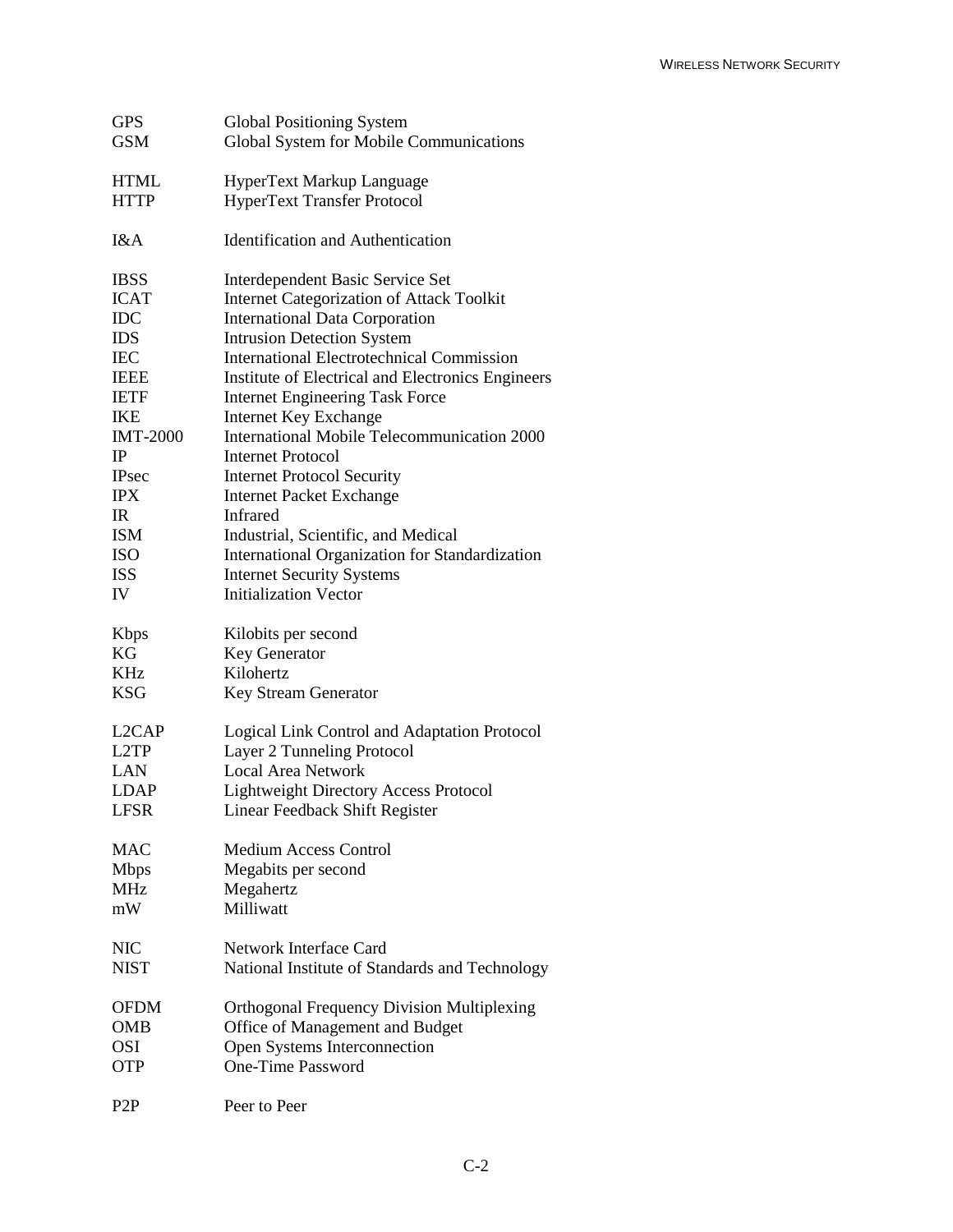| PAN<br>PC<br><b>PCMCIA</b><br><b>PDA</b> | <b>Personal Area Network</b><br><b>Personal Computer</b><br>Personal Computer Memory Card International Association<br>Personal Digital Assistant |
|------------------------------------------|---------------------------------------------------------------------------------------------------------------------------------------------------|
| PHY                                      | Physical Layer                                                                                                                                    |
| <b>PIN</b>                               | <b>Personal Identification Number</b>                                                                                                             |
| PKI                                      | Public Key Infrastructure                                                                                                                         |
| <b>PPTP</b>                              | Point-to-Point Tunneling Protocol                                                                                                                 |
| <b>RADIUS</b>                            | Remote Authentication Dial-in User Service                                                                                                        |
| RF                                       | Radio Frequency                                                                                                                                   |
| <b>RFC</b>                               | <b>Request for Comment</b>                                                                                                                        |
| <b>ROM</b>                               | <b>Read Only Memory</b>                                                                                                                           |
| <b>RSA</b>                               | Rivest-Shamir-Adelman                                                                                                                             |
| <b>RSN</b>                               | <b>Robust Security Networks</b>                                                                                                                   |
| SIG                                      | Special Interest Group                                                                                                                            |
| <b>SMS</b>                               | <b>Short Message Service</b>                                                                                                                      |
| <b>SNMP</b>                              | Simple Network Management Protocol                                                                                                                |
| SRES                                     | <b>Signed Response</b>                                                                                                                            |
| SSH                                      | <b>Secure Shell</b>                                                                                                                               |
| <b>SSID</b>                              | Service Set Identifier                                                                                                                            |
| <b>SSL</b>                               | Secure Sockets Layer                                                                                                                              |
| <b>TCP</b>                               | <b>Transmission Control Protocol</b>                                                                                                              |
| TDMA                                     | Time Division Multiple Access                                                                                                                     |
| TGI                                      | Task Group I                                                                                                                                      |
| TKIP                                     | <b>Temporal Key Integrity Protocol</b>                                                                                                            |
| <b>TLS</b>                               | <b>Transport Layer Security</b>                                                                                                                   |
| TTP                                      | <b>Trusted Third Party</b>                                                                                                                        |
| <b>UMTS</b>                              | <b>Universal Mobile Telecommunications Service</b>                                                                                                |
| <b>USB</b>                               | <b>Universal Serial Bus</b>                                                                                                                       |
| <b>USC</b>                               | <b>United States Code</b>                                                                                                                         |
| UWC                                      | <b>Universal Wireless Communications</b>                                                                                                          |
| <b>VPN</b>                               | Virtual Private Network                                                                                                                           |
| WAP                                      | <b>Wireless Application Protocol</b>                                                                                                              |
| <b>WEP</b>                               | Wired Equivalent Privacy                                                                                                                          |
| WEP2                                     | Wired Equivalent Privacy 2                                                                                                                        |
| WG-1000                                  | Wireless Gateway 1000                                                                                                                             |
| WI-FI                                    | <b>Wireless Fidelity</b>                                                                                                                          |
| WISP                                     | Wireless Internet Service Provider                                                                                                                |
| WLAN                                     | Wireless Local Area Network                                                                                                                       |
| WML                                      | Wireless Markup Language                                                                                                                          |
| WTA                                      | <b>Wireless Telephony Application</b>                                                                                                             |
| <b>WTP</b>                               | <b>Wireless Transaction Protocol</b>                                                                                                              |
| WWAN                                     | Wireless Wide Area Network                                                                                                                        |
| <b>WPAN</b>                              | Wireless Personal Area Networks                                                                                                                   |
| <b>WPA</b>                               | Wi-Fi Protected Access                                                                                                                            |
|                                          |                                                                                                                                                   |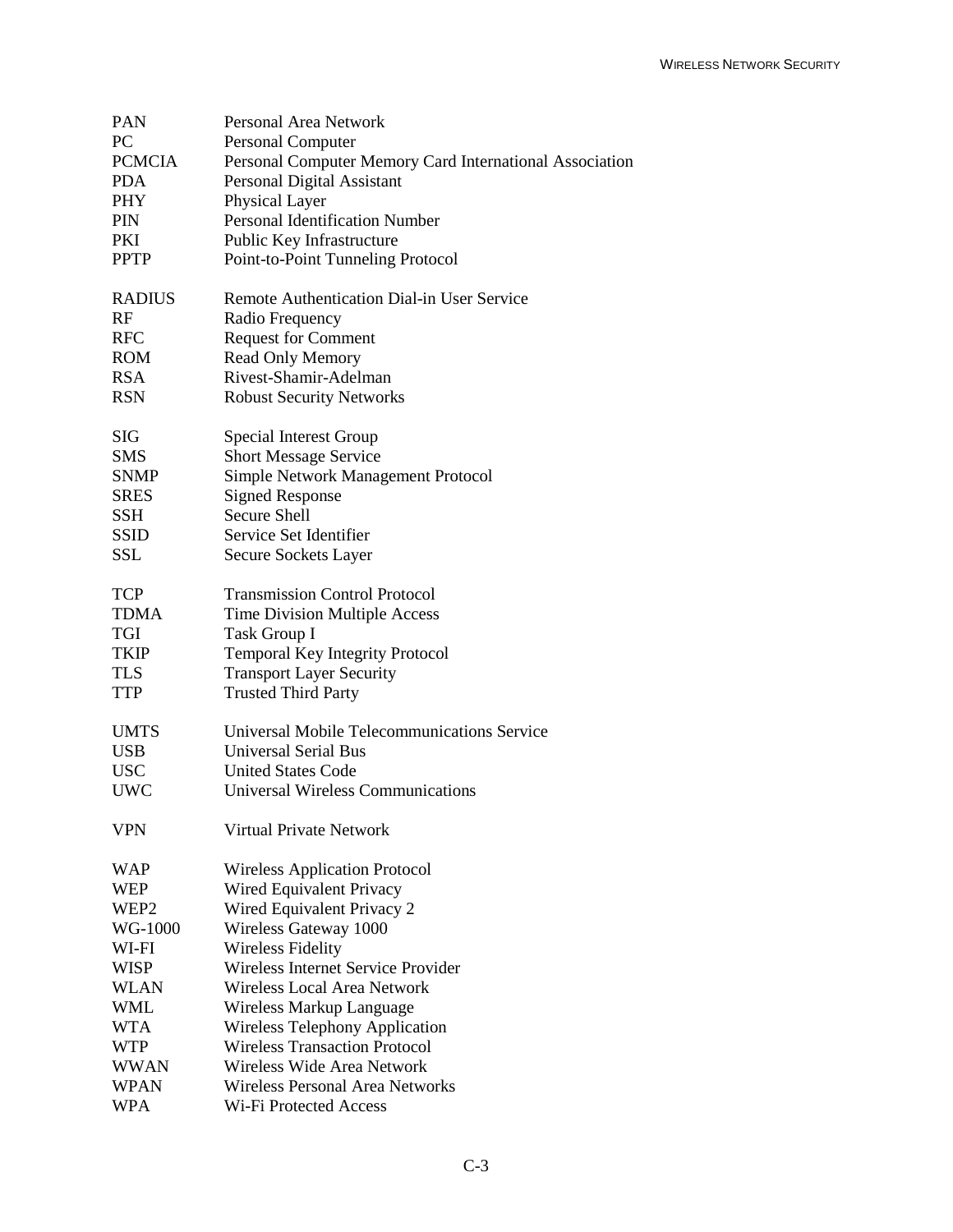## **Appendix D—Summary of 802.11 Standards**

Table D-1 provides a summary of the various 802.11 standards. For each of the eight standards, a description of the standard, purpose keywords and remarks about the standard, and when the standard and products will be available are provided.

| <b>Standard</b> | <b>Description</b>                                                                                                                                                                                                                                                                                                                                                                                                                                                                             | <b>Purpose Keywords</b><br>and Other Remarks                                                                                                                                                                                                                                                                                                                                                                                              | <b>Availability</b>                                                                                    |
|-----------------|------------------------------------------------------------------------------------------------------------------------------------------------------------------------------------------------------------------------------------------------------------------------------------------------------------------------------------------------------------------------------------------------------------------------------------------------------------------------------------------------|-------------------------------------------------------------------------------------------------------------------------------------------------------------------------------------------------------------------------------------------------------------------------------------------------------------------------------------------------------------------------------------------------------------------------------------------|--------------------------------------------------------------------------------------------------------|
| 802.11a         | A physical layer standard in the 5<br>GHz radio band. It specifies eight<br>available radio channels (in some<br>countries, 12 channels are<br>permitted). The maximum link rate is<br>54 Mbps per channel; maximum<br>actual user data throughput is<br>approximately half of that, and the<br>throughput is shared by all users of<br>the same radio channel.<br>The data rate decreases as the<br>distance between the user and the<br>radio access point increases.                        | <b>Higher Performance.</b><br>In most office environments, the<br>data throughput will be greater<br>than for 11b. Also, the greater<br>number of radio channels (eight<br>as opposed to three) provides<br>better protection against possible<br>interference from neighboring<br>access points.<br>Conformance is shown by a Wi-<br>Fi5 mark from WiFi Alliance.                                                                        | Standard was<br>completed in 1999.<br>Products are available<br>now.                                   |
| 802.11b         | This is a physical layer standard in<br>the 2.4 GHz radio band. It specifies<br>three available radio channels.<br>Maximum link rate is 11 Mbps per<br>channel, but maximum user<br>throughput will be approximately half<br>of this because the throughput is<br>shared by all users of the same<br>radio channel. The data rate<br>decreases as the distance between<br>the user and the radio access point<br>increases.                                                                    | Performance.<br>Products are in volume production<br>with a wide selection at<br>competitive prices.<br>Installations may suffer from<br>speed restrictions in the future as<br>the number of active users<br>increase, and the limit of three<br>radio channels may cause<br>interference from neighboring<br>access points.                                                                                                             | Standard was<br>completed in 1999.<br>A wide variety of<br>products have been<br>available since 2001. |
| 802.11d         | This standard is supplementary to<br>the Media Access Control (MAC)<br>layer in 802.11 to promote worldwide<br>use of 802.11 WLANs.<br>It will allow access points to<br>communicate information on the<br>permissible radio channels with<br>acceptable power levels for user<br>devices. The 802.11 standards<br>cannot legally operate in some<br>countries; the purpose of 11d is to<br>add features and restrictions to allow<br>WLANs to operate within the rules of<br>these countries. | Promote worldwide use.<br>In countries where the physical<br>layer radio requirements are<br>different from those in North<br>America, the use of WLANs is<br>lagging behind. Equipment<br>manufacturers do not want to<br>produce a wide variety of country-<br>specific products, and users that<br>travel do not want a bag full of<br>country-specific WLAN PC cards.<br>The outcome will be country-<br>specific firmware solutions. | Work is ongoing, but<br>see 802.11h for a<br>timeline on 5 GHz<br><b>WLANs in Europe.</b>              |

#### **Table D-1. Summary of 802.11 Standards**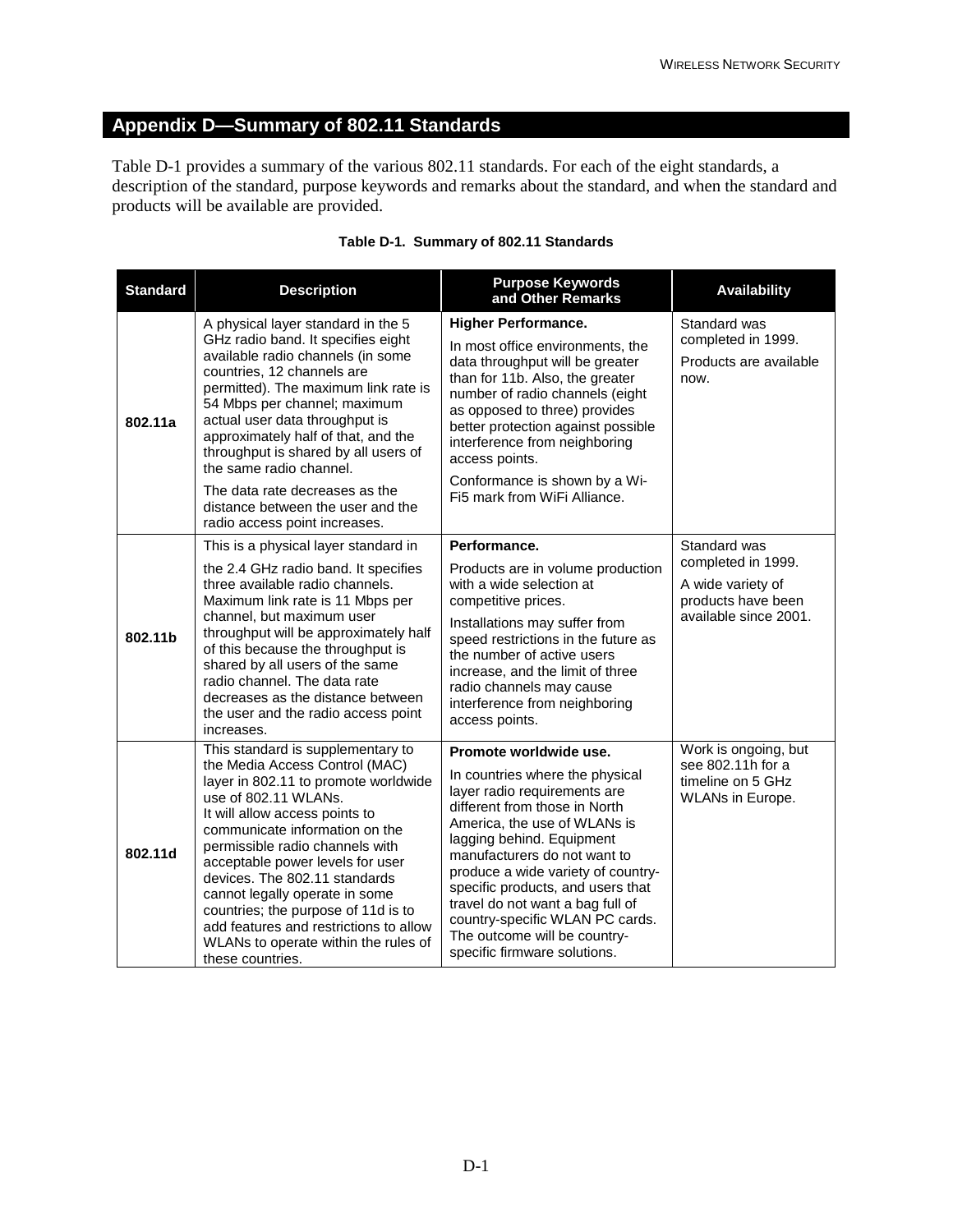| <b>Standard</b> | <b>Description</b>                                                                                                                                                                                                                                                                                                                                                                                                                                                                                                                               | <b>Purpose Keywords</b><br>and Other Remarks                                                                                                                                                                                                                                                                                                                                                                                                                                                                                                                                                                                                                                                                                                                                                                                                                                                                                            | <b>Availability</b>                                                                                                                           |
|-----------------|--------------------------------------------------------------------------------------------------------------------------------------------------------------------------------------------------------------------------------------------------------------------------------------------------------------------------------------------------------------------------------------------------------------------------------------------------------------------------------------------------------------------------------------------------|-----------------------------------------------------------------------------------------------------------------------------------------------------------------------------------------------------------------------------------------------------------------------------------------------------------------------------------------------------------------------------------------------------------------------------------------------------------------------------------------------------------------------------------------------------------------------------------------------------------------------------------------------------------------------------------------------------------------------------------------------------------------------------------------------------------------------------------------------------------------------------------------------------------------------------------------|-----------------------------------------------------------------------------------------------------------------------------------------------|
| 802.11e         | This standard is supplementary to<br>the MAC layer to provide QOS<br>support for LAN applications. It will<br>apply to 802.11 physical standards<br>a, b, and g. The purpose is to<br>provide classes of service with<br>managed levels of QOS for data,                                                                                                                                                                                                                                                                                         | Quality of service.<br>This standard should provide<br>some useful features for<br>differentiating data traffic streams.<br>It is essential for future audio and<br>video distribution.                                                                                                                                                                                                                                                                                                                                                                                                                                                                                                                                                                                                                                                                                                                                                 | The finalized standard<br>is expected in the<br>second half of 2002.<br>Products will be<br>available in the second<br>half of 2003 or later. |
|                 | voice, and video applications.                                                                                                                                                                                                                                                                                                                                                                                                                                                                                                                   | Many WLAN manufacturers have<br>targeted QOS as a feature to<br>differentiate their products, so<br>there will be plenty of proprietary<br>offerings before 11e is complete.<br>This standard will be greatly<br>affected by the work of Tgi.                                                                                                                                                                                                                                                                                                                                                                                                                                                                                                                                                                                                                                                                                           |                                                                                                                                               |
| 802.11f         | This is a "recommended practice"<br>document that aims to achieve radio<br>access point interoperability within a<br>multivendor WLAN network. The<br>standard defines the registration of<br>access points within a network and<br>the interchange of information<br>between access points when a user<br>is handed over from one access<br>point to another.                                                                                                                                                                                   | Interoperability.<br>This standard will work to increase<br>vendor interoperability. Currently<br>few features exist in the AP work.<br>802.11f will reduce vendor lock-in<br>and allow multivendor<br>infrastructures.                                                                                                                                                                                                                                                                                                                                                                                                                                                                                                                                                                                                                                                                                                                 | Completed standard is<br>expected in the second<br>half of 2002. Products<br>will be available in the<br>first half of 2003 or<br>later.      |
| 802.11g         | This is a physical layer standard for<br>WLANs in the 2.4 GHz and 5 GHz<br>radio band. It specifies three<br>available radio channels. The<br>maximum link rate is 54 Mbps per<br>channel whereas 11b has 11 Mbps.<br>The 802.11g standard uses<br>orthogonal frequency-division<br>multiplexing (OFDM) modulation but,<br>for backward compatibility with 11b,<br>it also supports complementary<br>code-keying (CCK) modulation and,<br>as an option for faster link rates,<br>allows packet binary convolutional<br>coding (PBCC) modulation. | Performance with 802.11b<br>backward compatibility.<br>Speeds similar to 11a and<br>backward compatibility may<br>appear attractive but modulation<br>issues exist: Conflicting interests<br>between key vendors have<br>divided support within IEEE task<br>group for the OFDM and PBCC<br>modulation schemes. The task<br>group compromised by including<br>both types of modulation in the<br>draft standard. With the addition of<br>support for 11b's CCK modulation,<br>the end result is three modulation<br>types. This is perhaps too little,<br>too late, and too complex relative<br>to 11a. However, advantages<br>exist for vendors hoping to supply<br>dual-mode 2.4 GHz and 5 GHz<br>products, in that using OFDM for<br>both modes will reduce silicon<br>cost. If 802.11h fails to obtain pan-<br>European approval by the second<br>half of 2003, then 11g will become<br>the high-speed WLAN of choice in<br>Europe. | Completed standard is<br>expected in the second<br>half of 2002.<br>Products will be<br>available in the first<br>half of 2003 or later.      |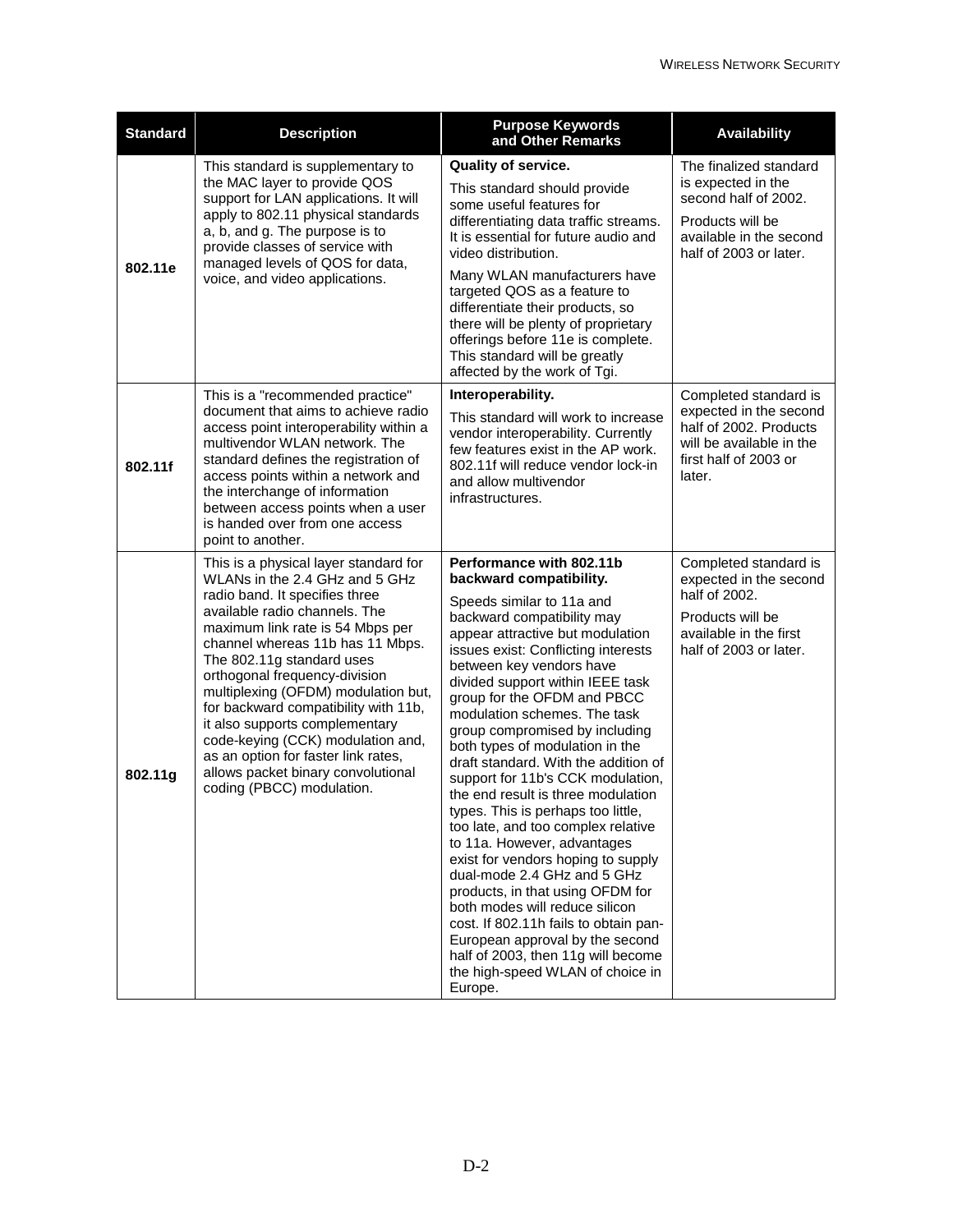| <b>Standard</b> | <b>Description</b>                                                                                                                                                                                                                                                                                                                                                                                                                                                                               | <b>Purpose Keywords</b><br>and Other Remarks                                                                                                                                                                                                                                                                                                                                                                                                                                                                                                                                                                                       | <b>Availability</b>                                                                                                                                                                                                                                                         |
|-----------------|--------------------------------------------------------------------------------------------------------------------------------------------------------------------------------------------------------------------------------------------------------------------------------------------------------------------------------------------------------------------------------------------------------------------------------------------------------------------------------------------------|------------------------------------------------------------------------------------------------------------------------------------------------------------------------------------------------------------------------------------------------------------------------------------------------------------------------------------------------------------------------------------------------------------------------------------------------------------------------------------------------------------------------------------------------------------------------------------------------------------------------------------|-----------------------------------------------------------------------------------------------------------------------------------------------------------------------------------------------------------------------------------------------------------------------------|
| 802.11h         | This standard is supplementary to<br>the MAC layer to comply with<br>European regulations for 5 GHz<br>WLANs. European radio regulations<br>for the 5 GHz band require products<br>to have transmission power control<br>(TPC) and dynamic frequency<br>selection (DFS). TPC limits the<br>transmitted power to the minimum<br>needed to reach the farthest user.<br>DFS selects the radio channel at the<br>access point to minimize<br>interference with other systems,<br>particularly radar. | <b>European regulation</b><br>compliance.<br>This is necessary for products to<br>operate in Europe.<br>Completion of 11h will provide<br>better acceptability within Europe<br>for IEEE-compliant 5 GHz WLAN<br>products. A group that is rapidly<br>dwindling will continue to support<br>the alternative HyperLAN<br>standard defined by ETSI.<br>Although European countries such<br>as the Netherlands and the United<br>Kingdom are likely to allow the<br>use of 5 GHz LANs with TPC and<br>DFS well before 11h is completed,<br>pan-European approval of 11h is<br>not expected until the second half<br>of 2003 or later. | The standard is<br>expected to be<br>finalized by the second<br>half of 2002.<br>Products will be<br>available in the first<br>half of 2003 (firmware<br>implementation), with<br>high availability in the<br>second half of 2003.                                          |
| 802.11i         | This standard is supplementary to<br>the MAC layer to improve security. It<br>will apply to 802.11 physical<br>standards a, b, and g. It provides an<br>alternative to Wired Equivalent<br>Privacy (WEP) with new encryption<br>methods and authentication<br>procedures. IEEE 802.1X forms a<br>key part of 802.11i.                                                                                                                                                                            | Improved security.<br>Security is a major weakness of<br>WLANs. Vendors have not<br>improved matters by shipping<br>products without setting default<br>security features. In addition, the<br>numerous Wired Equivalent<br>Privacy (WEP) weaknesses have<br>been exposed. The 11i<br>specification is part of a set of<br>security features that should<br>address and overcome these<br>issues by the end of 2003.<br>Solutions will start with firmware<br>upgrades using the Temporal Key<br>Integrity Protocol (TKIP), followed<br>by new silicon with AES (an<br>iterated block cipher) and TKIP<br>backwards compatibility. | Finalization of the TKIP<br>protocol standard is<br>expected to occur in<br>the second half of<br>2002.<br>Firmware will be<br>available in the first<br>half of 2003.<br>New silicon with an<br>AES cipher is expected<br>to occur by the second<br>half of 2003 or later. |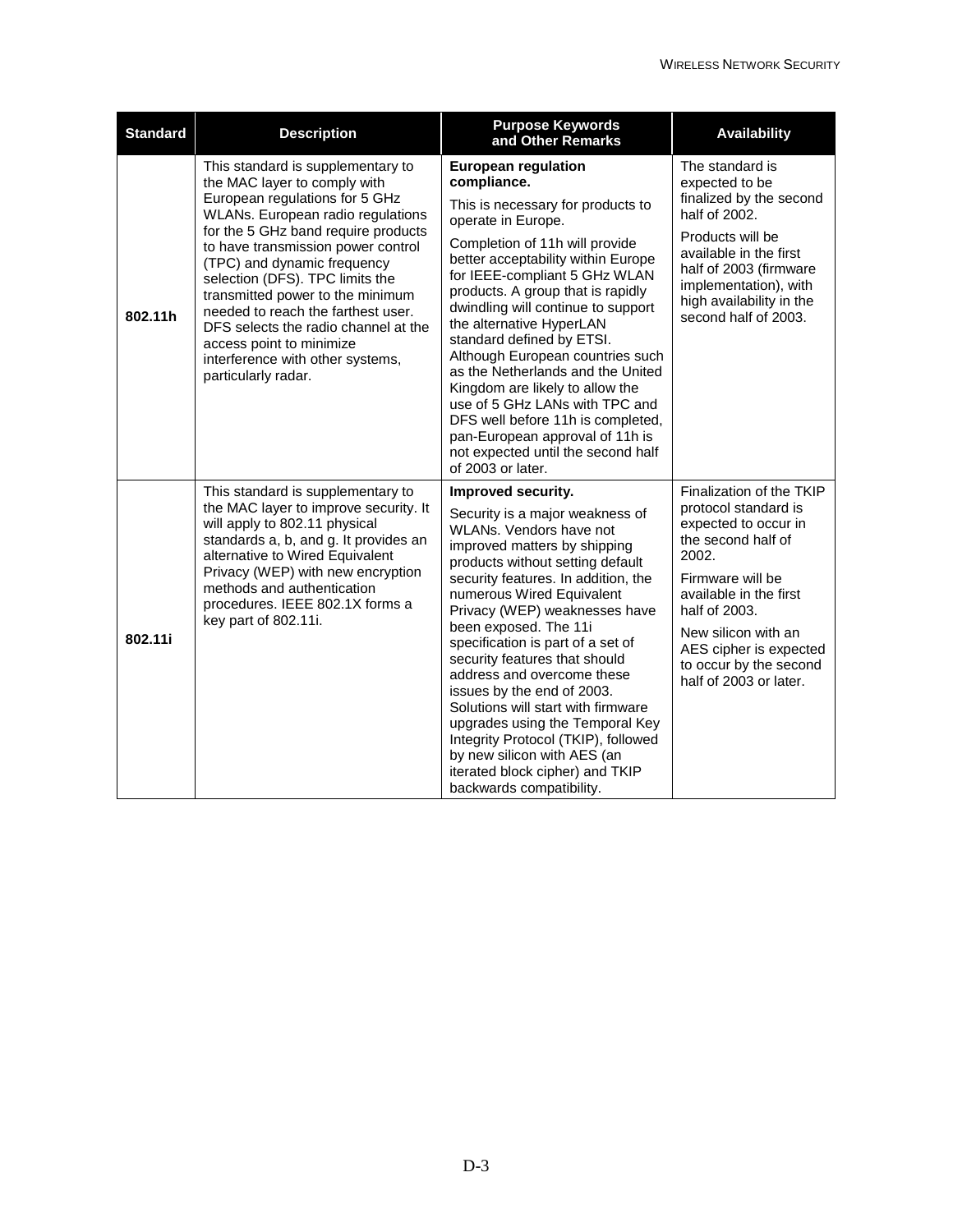## **Appendix E—Useful References**

| <b>Name</b>                                                     | <b>URL</b>                                                                    | <b>Description / Remarks</b>                                                                                                                                                                                                                                                  |
|-----------------------------------------------------------------|-------------------------------------------------------------------------------|-------------------------------------------------------------------------------------------------------------------------------------------------------------------------------------------------------------------------------------------------------------------------------|
| 802.11 Planet                                                   | http://http://www.80211-planet.com                                            | Source for WiFi business and technology<br>information                                                                                                                                                                                                                        |
| 802.11b Networking News                                         | http://80211b.weblogger.com                                                   | News and features about the 802.11b<br>networking standard                                                                                                                                                                                                                    |
| Air Defense                                                     | http://www.airdefense.net/products/i<br>ndex.shtm                             | This site contains lists of many of the major<br>security products by category.                                                                                                                                                                                               |
| Air Jack Site                                                   | http://802.11ninja.net                                                        | Air Jack code and slides from wireless<br>presentation at the 2002 BlackHat Briefings                                                                                                                                                                                         |
| AirSnort                                                        | http://airsnort.shmoo.com                                                     | AirSnort is a wireless LAN (WLAN) tool which<br>recovers encryption keys.                                                                                                                                                                                                     |
| AirTraf                                                         | http://airtraf.sourceforge.net                                                | AirTraf is a wireless 802.11 network sniffer.                                                                                                                                                                                                                                 |
| <b>Cellular Network</b><br>Perspectives                         | http://www.cnp-wireless.com                                                   | Source of technical information about wireless<br>standards and technology                                                                                                                                                                                                    |
| Cellular<br>Telecommunications &<br><b>Internet Association</b> | http://www.wow-com.com                                                        | <b>Cellular Telecommunications &amp; Internet</b><br>Association Web site                                                                                                                                                                                                     |
| Cquire.net                                                      | http://www.cqure.net/tools08.html                                             | This is a link to the WaveStumbler wireless<br>network mapping tool.                                                                                                                                                                                                          |
| Dachb0den Labs                                                  | http://www.dachb0den.com/projects/<br>bsd-airtools.html                       | Wireless BSD tools                                                                                                                                                                                                                                                            |
| <b>Federal Communications</b><br>Commission                     | http://www.fcc.gov                                                            | Federal Communications Commission web site                                                                                                                                                                                                                                    |
| Globecom Site                                                   | http://www.globecom.net/ietf                                                  | This site allows the search of Internet<br>Engineering Task Force documents.                                                                                                                                                                                                  |
| Guidance                                                        | http://www.amc.army.mil/amc/ci/mat<br>rix/guidance/guidance3_mainpage.h<br>tm | This is a military site with many URLs to various<br>publications.                                                                                                                                                                                                            |
| <b>IEEE</b>                                                     | http://standards.ieee.org/getieee802                                          | <b>IEEE 802.11 site</b>                                                                                                                                                                                                                                                       |
| <b>JM Projects</b>                                              | http://www.jm-music.de/projects.html                                          | Link to Wavemon, a monitoring application for<br>wireless network devices. Wavemon currently<br>works under Linux with devices that are<br>supported by the wireless extensions by Jean<br>Tourrilhes (included in Kernel 2.4 and higher),<br>e.g., the Lucent Orinoco cards. |
| Kismet                                                          | http://www.kismetwireless.net                                                 | Kismet wireless network sniffer site                                                                                                                                                                                                                                          |
| Mognet                                                          | http://chocobospore.org/mognet                                                | Mognet is a free, open source wireless Ethernet<br>sniffer/analyzer written in Java.                                                                                                                                                                                          |
| Netstumbler.com                                                 | http://www.netstumbler.com                                                    | Netstumbler 802.11 discovery tool                                                                                                                                                                                                                                             |
| Prisimstumbler                                                  | http://prismstumbler.sourceforge.net                                          | Prismstumbler is a wireless LAN (WLAN) that<br>scans for beacon frames from access points.<br>Prismstumbler operates by constantly switching<br>channels and monitors any frames received on<br>the currently selected channel.                                               |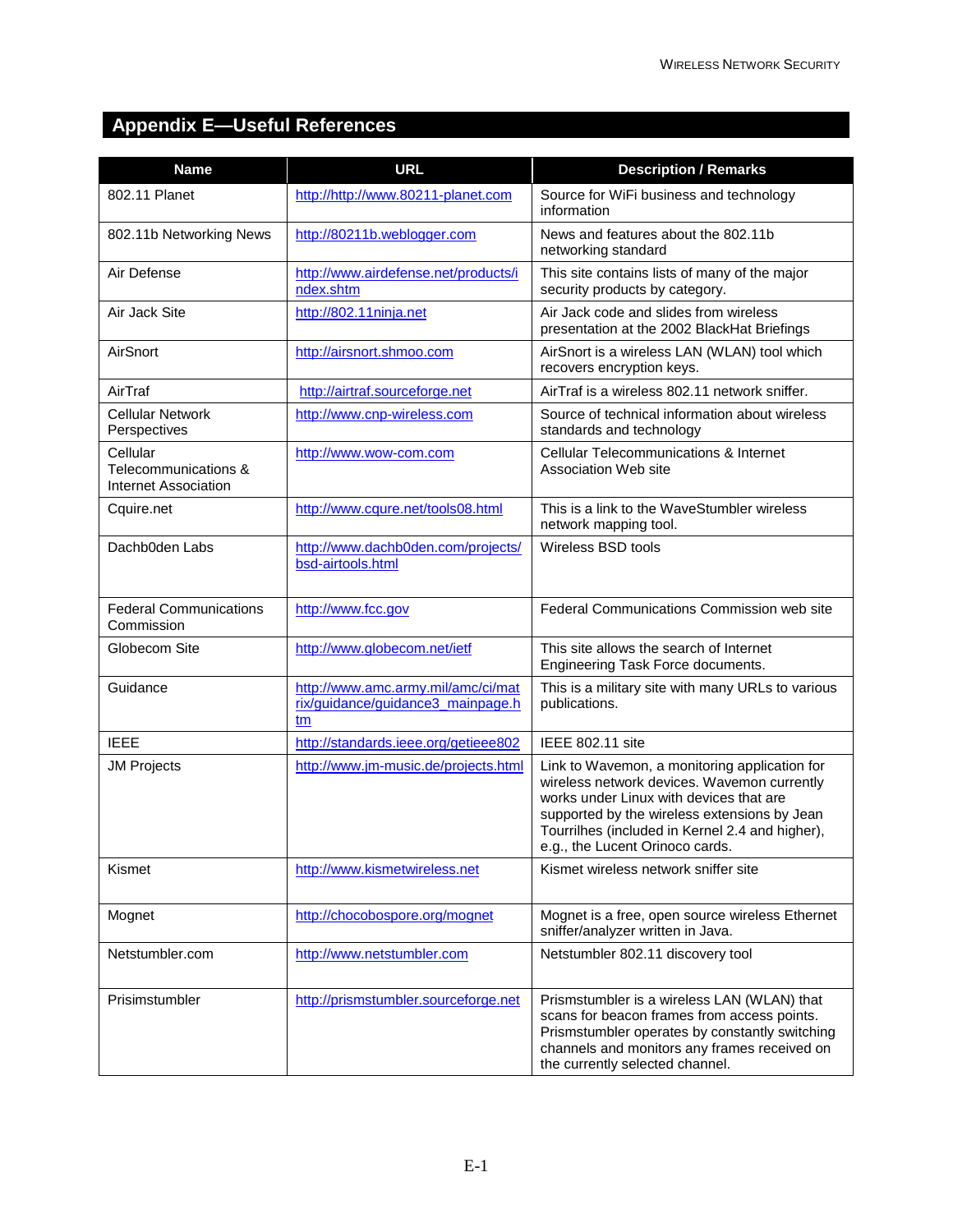| <b>Name</b>                      | <b>URL</b>                                                   | <b>Description / Remarks</b>                                                                                                                                                                                                                                                                          |
|----------------------------------|--------------------------------------------------------------|-------------------------------------------------------------------------------------------------------------------------------------------------------------------------------------------------------------------------------------------------------------------------------------------------------|
| Sniffer technologies             | http://www.sniffer.com/products/wirel<br>ess/default.asp?A=5 | Sniffer® Wireless was designed in accordance<br>with the IEEE 802.11b interoperability standard.<br>It includes network monitoring, capturing,<br>decoding, and filtering-all of the standard<br>Sniffer <sup>®</sup> Pro features.                                                                   |
| Snort                            | http://www.snort.org                                         | Snort is an open source intrusion detection<br>system.                                                                                                                                                                                                                                                |
| Sonar-Security                   | http://www.sonar-security.com                                | StumbVerter is a standalone application that<br>allows users to import Network Stumbler's<br>summary files into Microsoft's MapPoint 2002<br>maps.                                                                                                                                                    |
| Sourceforge.net                  | http://sourceforge.net/projects/wifisc<br>anner              | Link to a passive 802.11b scanner                                                                                                                                                                                                                                                                     |
| <b>Talisker Network Security</b> | http://www.networkintrusion.co.uk/wi<br>reless.htm           | Wireless security tools                                                                                                                                                                                                                                                                               |
| <b>Talisker Network Security</b> | http://www.networkintrusion.co.uk                            | This is a independent site that maintains an<br>extensive list of current security products.                                                                                                                                                                                                          |
| WEPcrack                         | http://wepcrack.sourceforge.net                              | WEPCrack is an open source tool for breaking<br>802.11 WEP secret keys.                                                                                                                                                                                                                               |
| WiFi                             | http://www.wi-<br>fi.com/OpenSection/index.asp               | WiFi Web site                                                                                                                                                                                                                                                                                         |
| WildPackets                      | http://www.wildpackets.com/product<br>s/airopeek             | This is a link to WildPackets' wireless protocol<br>analyzer, Airopeek.                                                                                                                                                                                                                               |
| <b>Wireless LAN Association</b>  | http://www.wlana.com                                         | WLANA provides a clearinghouse of information<br>about wireless local area applications, issues,<br>and trends and serves as a resource for<br>customers and prospective customers for<br>wireless local area products and wireless<br>personal area products and for industry press<br>and analysts. |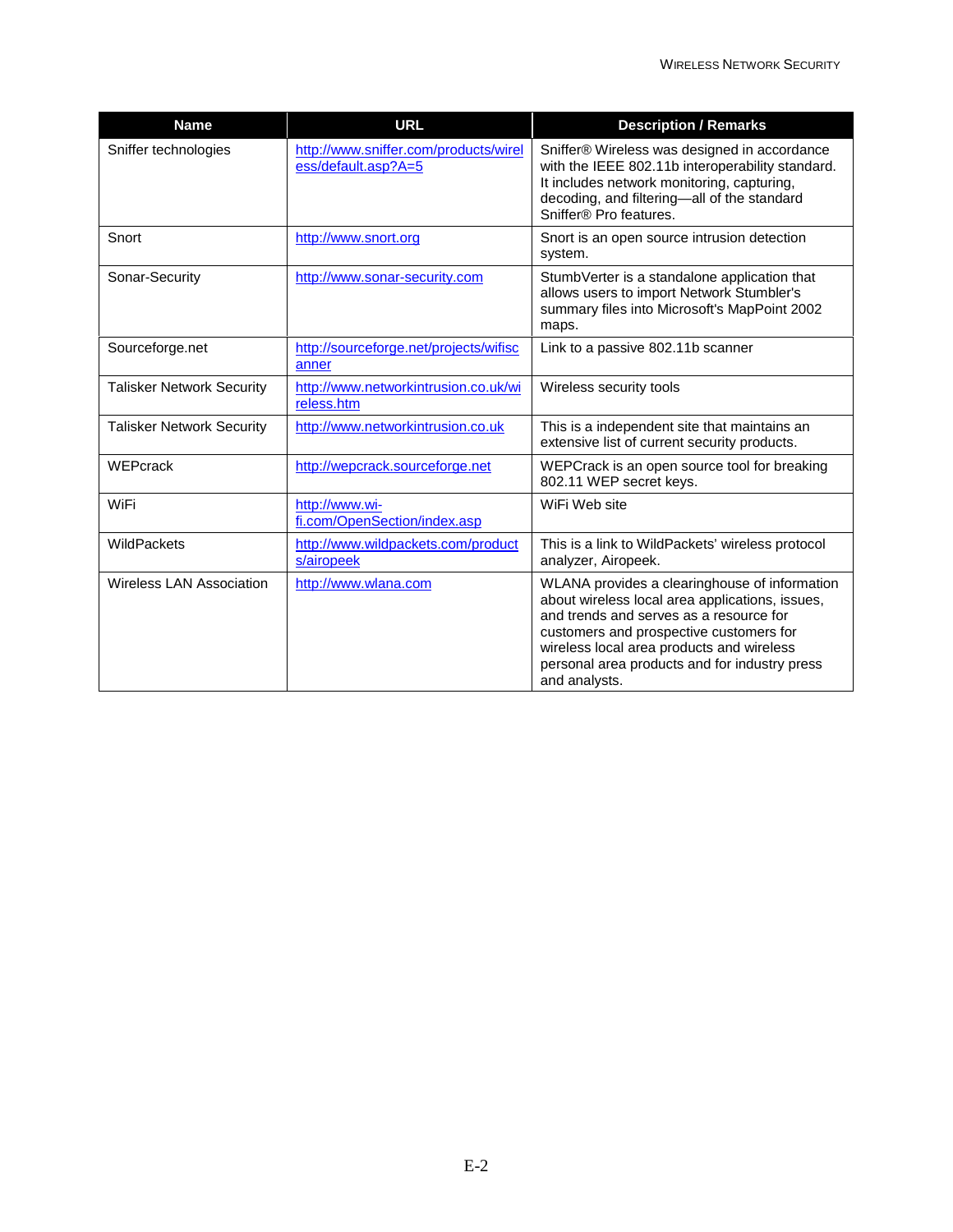# **Appendix F—Wireless Networking Tools**

| <b>Tool</b>                                          | <b>Capabilities</b>                                                                                                                                                                                                                                                                             | Website                                   | Linux{ $XE$<br>"Linux" }/Unix{<br>$XE$ "Unix" } | Win32 | Cost |
|------------------------------------------------------|-------------------------------------------------------------------------------------------------------------------------------------------------------------------------------------------------------------------------------------------------------------------------------------------------|-------------------------------------------|-------------------------------------------------|-------|------|
| Aerosol{ XE<br>"Aerosol" }                           | Wireless<br>Sniffer                                                                                                                                                                                                                                                                             | http://www.sec33.com/sniph/aerosol.php    |                                                 | ✓     | Free |
|                                                      | Aerosolf XE "Aerosol" <i>}</i> is a freewaref XE "freeware" <i>}</i> wireless LANf XE "LAN" <i>}</i> sniffer tool, which can<br>also crack WEP encryption keys. Aerosol operates by passively monitoring transmissions, computing the encryption key<br>when enough packets have been gathered. |                                           |                                                 |       |      |
| AirSnort{<br><b>XE</b><br>"AirSnort" }               | Wireless<br>Sniffer                                                                                                                                                                                                                                                                             | http://airsnort.shmoo.com/                | ✓                                               |       | Free |
|                                                      | AirSnortf $XE$ "AirSnort" <i>} is a freewaref</i> $XE$ "freeware" <i>} wireless LANf</i> $XE$ "LAN" <i>} sniffer tool, which</i><br>recovers encryption keys. AirSnort operates by passively monitoring transmissions, computing the encryption key when<br>enough packets have been gathered.  |                                           |                                                 |       |      |
| Kismet{ XE<br>"Kismet" }                             | Wireless<br>Sniffer                                                                                                                                                                                                                                                                             | http://www.kismetwireless.net/            | ✓                                               |       | Free |
|                                                      | Kismet[XE "Kismet" ] is an 802.11b[XE "802.11b" ] wireless network sniffer[XE "network sniffers" ]. It<br>is capable of sniffing using almost any wireless card supported in Linuxf $XE$ "Linux" }.                                                                                             |                                           |                                                 |       |      |
| Netstumbler                                          | Wireless<br>Sniffer                                                                                                                                                                                                                                                                             | http://www.netstumbler.com                |                                                 | ✓     | Free |
|                                                      | Netstumbler is a 802.11b tool that listens for available networks and records data about that access point. A version is<br>available for the Pocket PC.                                                                                                                                        |                                           |                                                 |       |      |
| Sniffer<br>Wireless{<br>XE "Sniffer<br>Wireless" }   | Wireless<br>Sniffer                                                                                                                                                                                                                                                                             | http://www.sniffer.com/                   |                                                 |       | \$   |
|                                                      | A Sniffer Wirelessf $XE$ "Sniffer Wireless" <i>}</i> is a commercial wireless LANf $XE$ "LAN" <i>}</i> sniffer that provides network<br>monitoring, capturing, decoding, and filtering capabilities.                                                                                            |                                           |                                                 |       |      |
| WEPCrack{<br><b>XE</b><br>"WEPCrack"<br>$\mathbf{r}$ | <b>WEP</b><br>encryption<br>cracker                                                                                                                                                                                                                                                             | http://sourceforge.net/projects/wepcrack/ | ✓                                               |       | Free |
|                                                      | WEPCrack{ $XE$ "WEPCrack" } is a tool that cracks 802.11 WEP encryption keys using the latest discovered weakness of<br>RC4 key scheduling.                                                                                                                                                     |                                           |                                                 |       |      |
| WaveStumbler<br>${XE}$<br>"WaveStumbl<br>$er''$ }    | Wireless<br>Network<br>Mapper                                                                                                                                                                                                                                                                   | http://www.cqure.net/tools08.html         | ✓                                               |       | Free |
|                                                      | WaveStumbler{ $XE$ "WaveStumbler" } is a freeware{ $XE$ "freeware" } console based 802.11 network mapper for<br>Linux{ XE "Linux" }. It reports the basic wireless network characteristics including channel, WEP, ESSID, MAC etc.                                                              |                                           |                                                 |       |      |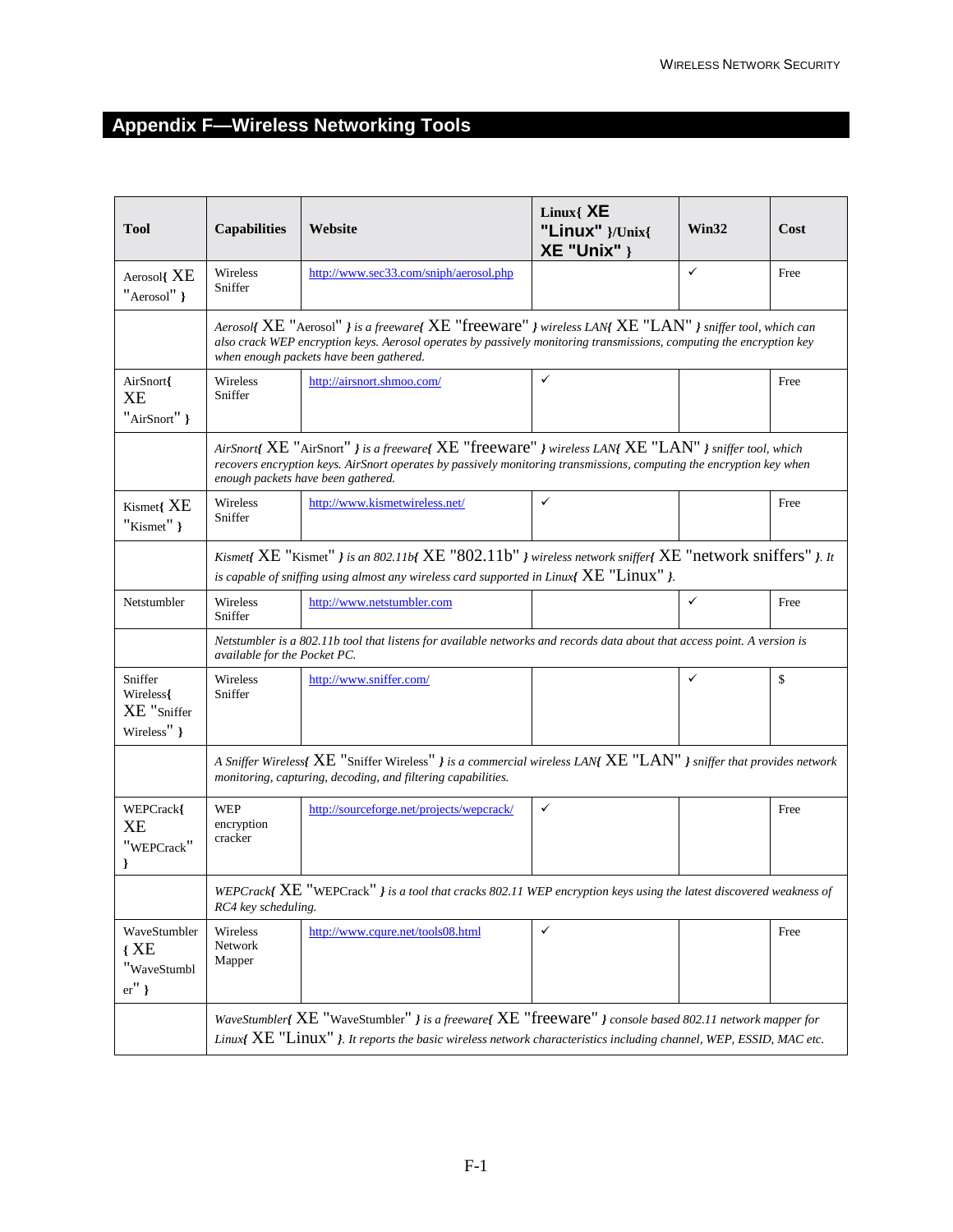## **Appendix G—References**

#### **Print Publications and Books**

- 1. NIST Special Publication 46, *Security for Telecommuting and Broadband Communications*, National Institute for Standards and Technology.
- 2. Norton, P., and Stockman, M. *Peter Norton's Network Security Fundamentals*. 2000.
- 3. Wack, J., Cutler, K., and Pole, J. NIST Special Publication 41*, Guidelines on Firewalls and Firewall Policy,* January 2002.
- 4. Gast, M. *802.11 Wireless Networks: The Definitive Guide Creating and Administering Wireless Networks*, O'Reilley Publishing, April 2002.

### **Articles and Other Published Material**

- 1. 3Com. *11 Mbps Wireless LAN Access Point 6000 User Guide,* Version 2.0. May 2001.
- 5. Arbaugh, W.A., Shankar, N., and Wan, Y.C. "Your 802.11 Wireless Network Has No Clothes." March 30, 2001.
- 6. Basgall, M. "Experimental Break-Ins Reveal Vulnerability in Internet, Unix Computer Security." [http://www.dukenews.duke.edu/research/encrypt.html,](#page-8-0) January 1999.
- 7. Cam-Winget, N., and Walker, J. "An Analysis of AES in OCB Mode." May 2001.
- 8. Ismadi, A., and Sukaimi, Y.B. *Smart Card: An Alternative to Password Authentication*. SANS, May 26, 2001.
- 9. Lucent Technologies. *ORINOCO Manager Suite Users Guide*. November 2000.
- 10. Menezes, A. "Comparing the Security of ECC and RSA." January 2000.
- 11. Cagliostro, C. *Security and Smart Cards*. [www.scia.org,](http://www.scia.org/) 2001.
- 12. Cardwell, A., and Woollard, S. "Clinic: What are the biggest security risks associated with wireless technology? What do I need to consider if my organization wants to introduce this kind of technology to my corporate LAN?" [www.itsecurity.com,](http://www.itsecurity.com/) 2001.
- 13. Ewalt, D. M. "RSA Patches Hold in Wireless LANs: The fix addresses problems with the Wireless Equivalent Privacy protocol, which encrypts communication over 802.11b wireless networks." *Information Week,* ([www.informationweek.com\)](http://www.informationweek.com/), December 2001.
- 14. Leyden, J. "Tool Dumbs Down Wireless Hacking." *The Register,* [www.theregister.co.uk,](http://www.theregister.co.uk/) August 2001.
- 15. Marek, S. "Identifying the Weakest Link." *Wireless Internet Magazine* [www.wirelessinternetmag.com,](http://www.wirelessinternetmag.com/) November/December 2001.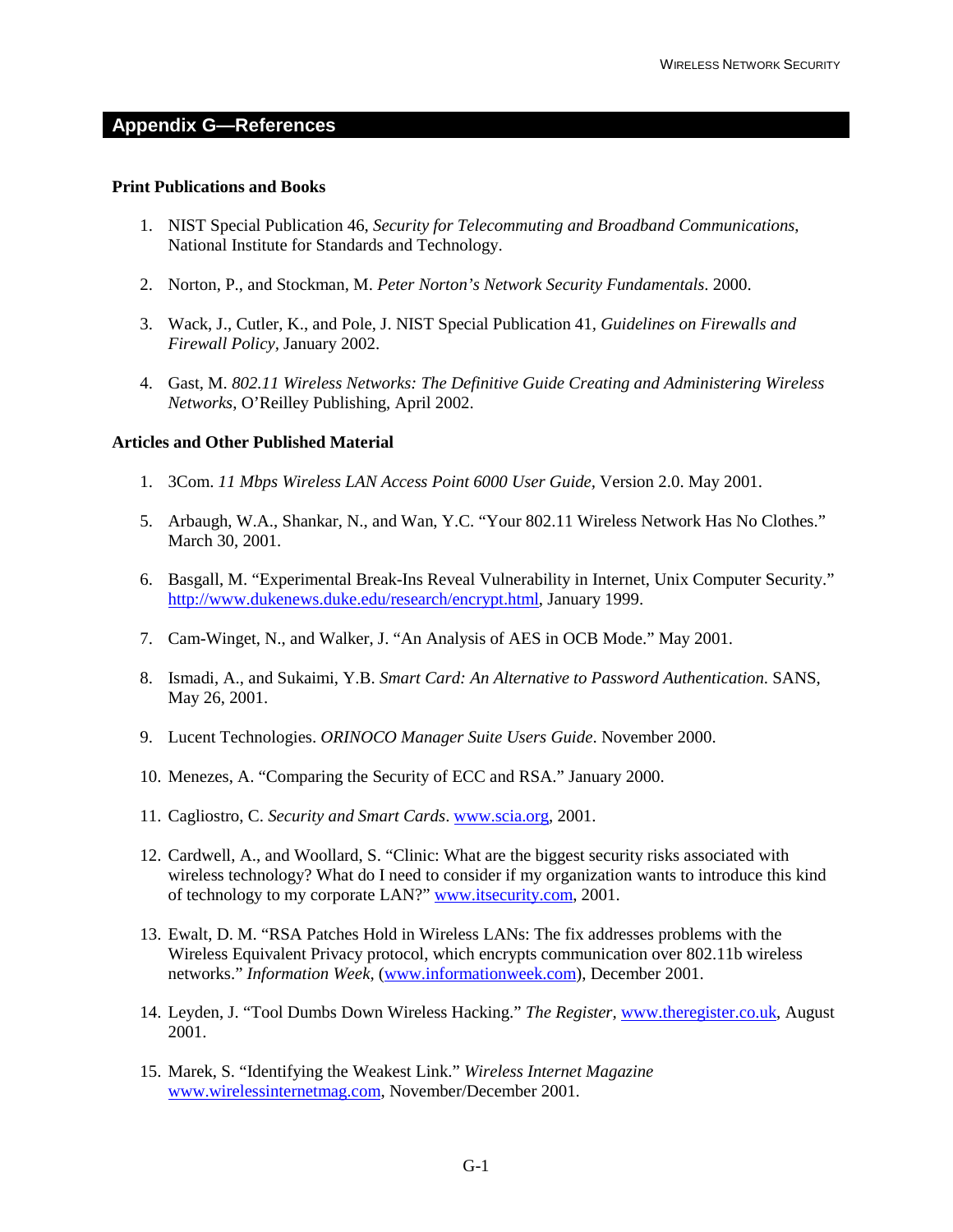16. Rysavy, P. "Break Free With Wireless LANs." *Network Computing, Mobile and Wireless Technology Feature*, October 29, 2001.

### **General Internet Resources**

- 1. http:/[/csrc.nist.gov/publications](http://csrc.nist.gov/publications) (NIST, Computer Security Resource Center)
- 2. <http://www.drizzle.com/~aboba/IEEE/>(Unofficial 802.11 security Web site)
- 3. [http://its.med.yale.edu/computing\\_services.html](http://its.med.yale.edu/computing_services.html) (Yale University School of Medicine provides information on wireless applications and future uses)
- 4. [http://xforce.iss.net \(](http://xforce.iss.net/)X-Force Web site provides information on leading computer threats and vulnerabilities)
- 5. http:/[/www.cisco.com \(](http://www.cisco.com/)Cisco Web site provides information on securing wireless networks)
- 6. http:/[/www.computeruser.com/resources/dictionary/dictionary.html](http://www.computeruser.com/resources/dictionary/dictionary.html) (reference for technical terms)
- 7. http:/[/www.computerworld.com](http://www.computerworld.com/) (provides white papers, surveys, and reports related to security of wireless networks)
- 8. http:/[/www.eet.com](http://www.eet.com/) (technical Web site that serves as a primer for different technologies and applications)
- 9. http:/[/www.gcn.com](http://www.gcn.com/) (*Government Computer News* provides up-to-date information on wireless and mobile devices and their related security issues)
- 10. http:/[/www.informationweek.com](http://www.informationweek.com/) (provides information on wireless networks, wireless communications, and security solutions in the form of articles and other documents)
- 11. http:/[/www.infosecuritymagazine.com](http://www.infosecuritymagazine.com/) (provides white papers, surveys, and reports on wireless network security)
- 12. http:/[/www.isaac.cs.berkeley.edu/isaac/wep-faq.html](http://www.isaac.cs.berkeley.edu/isaac/wep-faq.html) (University of California at Berkeley provides "frequently asked questions" on WEP setup, problems, and attacks)
- 13. http:/[/www.networkcomputing.com](http://www.networkcomputing.com/) (provides white papers, surveys, and reports on wireless network security)
- 14. http:/[/www.nwfusion.com](http://www.nwfusion.com/) (Network World Fusion Web site provides white papers, surveys, and reports on wireless network security)
- 15. http:/[/www.pdadefense.com \(](http://www.pdadefense.com/)PDADefense Web site provides articles and guidance on PDA security)
- 16. http:/[/www.sans.org/newlook/home.htm](http://www.sans.org/newlook/home.htm) (SANS Institute Web site maintains articles, documents, and links on computer security and wireless technologies)